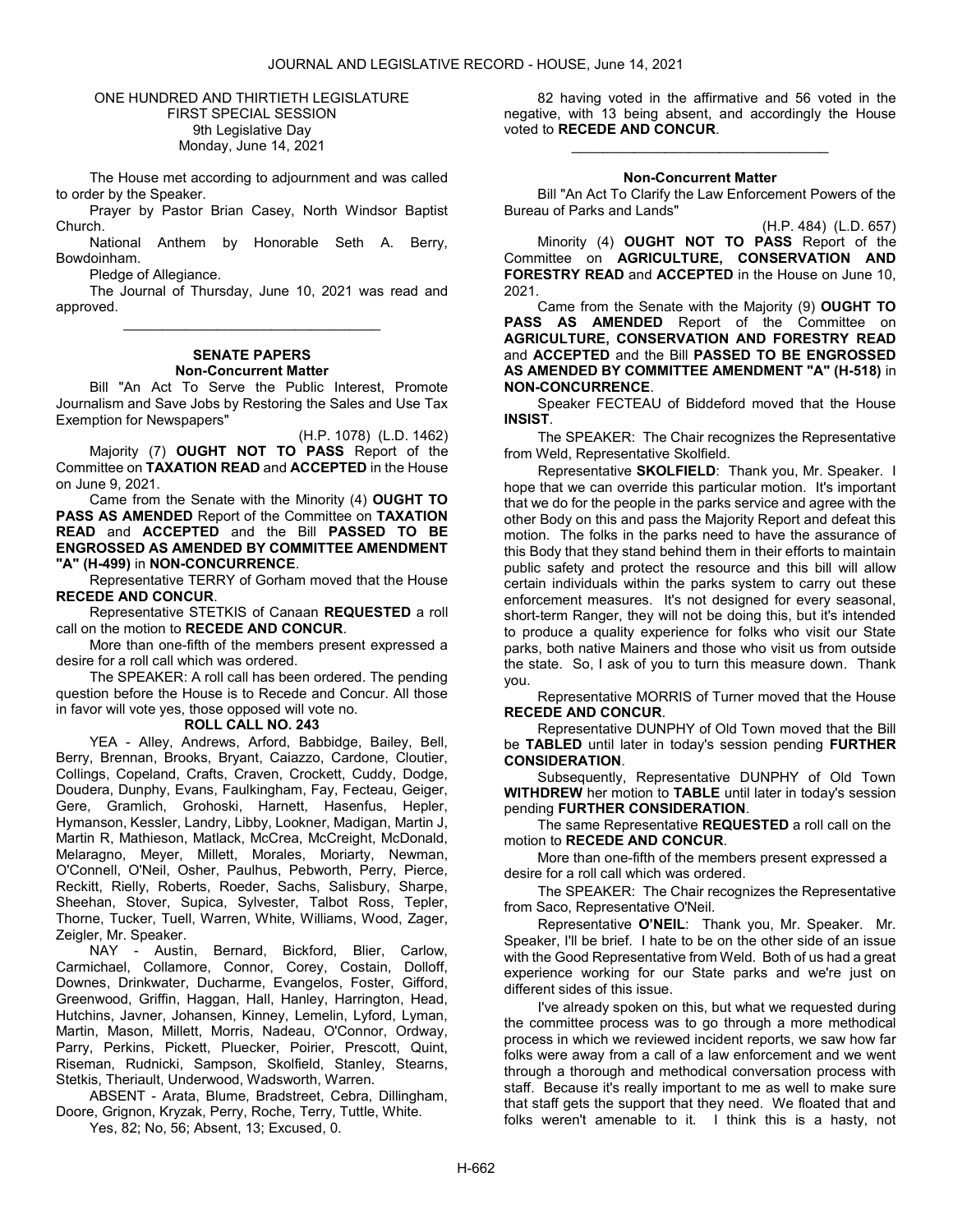methodical way to go about something that needs some more thought and consideration. And something else that I want to add that both the Representative from Weld and I team up on together is that we haven't been investing in our State parks. We've been neglecting them. And this isn't going to help that problem. So, if we're going to put resources toward our State parks, please put them into infrastructure. Thank you, Mr. Speaker.

The SPEAKER: The Chair recognizes the Representative from Knox, Representative Kinney.

Representative KINNEY: Thank you, Mr. Speaker, Ladies and Gentlemen of the House. I wanted to speak on this just to solidify with my good friend and former committee member from Weld, that what this bill is intended to do is to solidify within the department that Park Rangers, the ones who want to, can go through to be able to have their law enforcement responsibilities solidified in Statute. It is something they can do now but they have been neglecting to do it and they've asked for this assistance to be able to solidify that part of what their duties are. And so, I hope that people will follow my light and vote in favor of the pending motion. Thank you.

The SPEAKER: The Chair recognizes the Representative from Dixfield, Representative Pickett.

Representative PICKETT: Thank you, Mr. Speaker. I'd like to pose a question through the Chair, if I may?

The SPEAKER: The Member may proceed.

Representative **PICKETT**: Thank you. It's my understanding, and I'd like somebody to answer the question for me, that there are people right now that are being trained right now to do something that we are trying to authorize them the authority to do. So, the question is why would we not give them the authority after we're already in the process of training them to do the job that they're meant to do? That's my question. Thank you, Mr. Speaker.

The SPEAKER: The Representative from Dixfield, Representative Pickett has posed a question to any member who may care to respond. The Chair recognizes the Representative from Warren, Representative Pluecker.

Representative PLUECKER: Thank you, Mr. Speaker. The director of the Bureau of Forestry currently has the power to authorize his Park Rangers to do this job. This bill would say that he must authorize his Park Rangers to do this job. And that's the distinction; whether or not we as a Legislature are saying that they must do this, have these law enforcement powers, or if they merely have the ability to have the law enforcement powers if the Executive Branch were to decide to do so. Thank you.

The SPEAKER: The Chair recognizes the Representative from Wilton, Representative Hall.

Representative HALL: Thank you, Mr. Speaker. One of the things that was brought out in committee on this was that anyone who is already a Park Ranger is grandfathered, so, they do not have to take this course, but anyone who is going to become a Park Ranger would be required to take this course. And this would be so that if they were assigned to a park, say, I'm going to use, for instance, Mount Blue State Park, which is in Franklin County, if there was an instance there that could be up to an hour to an hour and a half wait time for a deputy to arrive to address what's taking place whereas in other places in the state it may only take, you know, as little as five minutes for a response from a police officer. So, this was what the big difference was in committee and could I also ask for the Clerk to read the Committee Report?

 Representative HALL of Wilton REQUESTED that the Clerk READ the Committee Report.

The Clerk READ the Committee Report in its entirety.

The SPEAKER: The Chair recognizes the Representative from East Machias, Representative Tuell.

Representative TUELL: Thank you, Mr. Speaker. I just rise to ask a question, if I might?

The SPEAKER: The Member may proceed.

Representative TUELL: Thank you, Mr. Speaker. So, for those who are having trouble following along with the motions, the motion before us being Recede and Concur, if you are in favor, you would vote green and if you were opposed you vote no or red; is that correct?

The SPEAKER: The Chair would answer in the affirmative. The motion before the House is Recede and Concur.

The SPEAKER: The Chair recognizes the Representative from Presque Isle, Representative Underwood.

Representative UNDERWOOD: Thank you, Mr. Speaker and Ladies and Gentlemen of the 130th Legislature. Basically, what this does is puts law enforcement powers in a lot of these state parks and the response time, it cuts down on the response time if there's an incident. Thank you, Mr. Speaker.

The SPEAKER: The Chair recognizes the Representative from Weld, Representative Skolfield.

Representative SKOLFIELD: Thank you, Mr. Speaker. In response to the question raised by the Representative from Dixfield, Representative Pickett, the bureau is training people currently to do this work. They are being given equipment to do this work. They are authorized to do this work except for they haven't been, I take that back; they're not being authorized to do this work. So, it's sort of redundant or confusing for those people to be trained in it, to be put to do it, in many cases, and yet they're not receiving the authorization. And this is the problem that they're facing. They feel that they're caught between a rock and a hard place. Part of their job responsibilities and task statements are to do this work and yet they do not have the authorization from the bureau director to do the work. So, we need to clarify this for them and also clarify it for the bureau director so he has firm understanding of the intent of this Body and the intent of the other Body to proceed effectively. Thank you, Mr. Speaker.

The SPEAKER: The Chair recognizes the Representative from Auburn, Representative Bickford.

Representative BICKFORD: Thank you, Mr. Speaker. Mr. Speaker, I want to remind you and the Body that in hearing the Committee Report, this had broad bipartisan support. I want to repeat that; this had broad bipartisan support in that committee. Thank you.

The SPEAKER: The Chair recognizes the Representative from Penobscot, Representative Hutchins.

Representative HUTCHINS: Thank you, Mr. Speaker. I rise in support of the Good Representative Weld and his decades of service to the parks service. He's experienced this many times, he's told me, in the past. But I think what's more important to look at is if you happen to be a member of the public that is at a state park and something is going on that might endanger you or your child, you're going to expect that the people there in uniform can help you. And, if they can't, you really got to question why can't they help me? Thank you.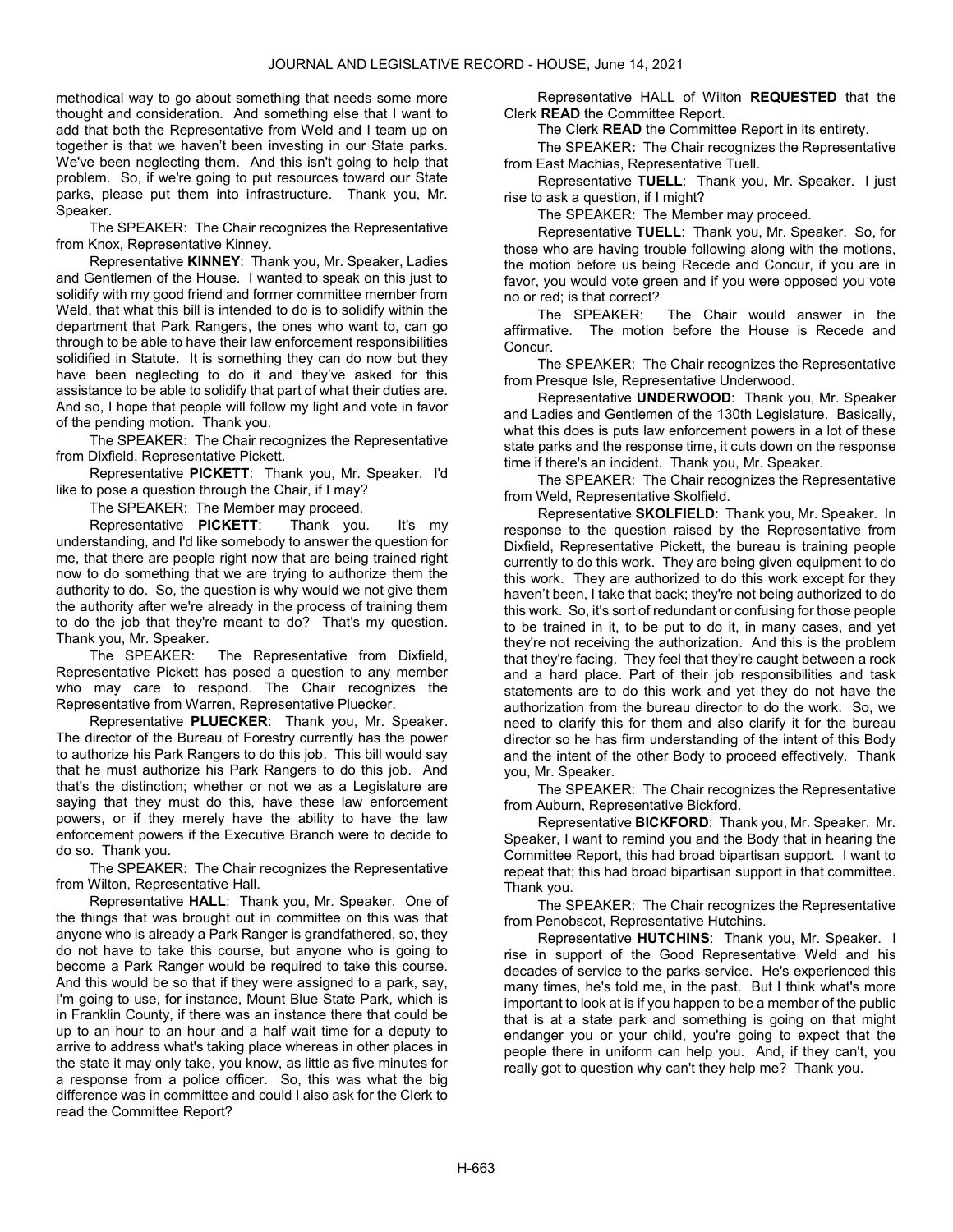The SPEAKER: The Chair recognizes the Representative from Saco, Representative O'Neil.

Representative O'NEIL: Thank you, Mr. Speaker. So, I'm going to reiterate that the conversation during the public hearing and the work session was that a more methodical process would be helpful to talk about what law enforcement power means, what it will extend to, whether these individual parks needed them, to talk with staff and stakeholders.

One accommodation that was made that's already been mentioned is that current folks that are full-year employees or managers would be allowed to choose whether they want to be certified as law enforcement or not. And the reason that that was done is because this is controversial among staff.

So, something that I requested was a more methodical process that speaks to staff and stakeholders and sits down with folks from different parks, talks to them about incidents that they have experienced at parks, talks to them about response time with law enforcement and then makes a recommendation about the best way to go forward.

The committee ultimately didn't move forward with that and that's why I'm asking for you to vote this down now. Vote down the Recede and Concur.

And the last thing I want to add in answer to the question is that we did look at this in a previous Legislature and what the department decided to move ahead with was de-escalatory training. And, again, the department made that choice because this is controversial among staff. Thank you.

The SPEAKER: The Chair recognizes the Representative from South Portland, Representative Reckitt.

Representative RECKITT: Thank you, Mr. Speaker, Members of the House. I'm standing here as someone who served on the Academy Board of Trustees for 15 years and was involved in the development and certification of the corrections officers' training program and oversaw the police ones for a long time. And that's an 80-hour course to be a law enforcement officer and I'm certain that that's not what is intended in this bill.

So, for me, it would be very hard to vote to have this happen if I had no clue about what was to be cut out or added on or changed for a training for the Park Rangers. So, I'm asking you to take the same route that the Good Representative from Saco has requested and to wait on this until more investigation can be done. So, I'm asking you to not support this motion. Thank you.

 The SPEAKER: A roll call has been ordered. The pending question before the House is to Recede and Concur. All those in favor will vote yes, those opposed will vote no.

## ROLL CALL NO. 244

 YEA - Andrews, Austin, Bernard, Berry, Bickford, Blier, Carlow, Carmichael, Cebra, Collamore, Collings, Connor, Corey, Costain, Dolloff, Downes, Drinkwater, Ducharme, Faulkingham, Fecteau, Foster, Gifford, Greenwood, Griffin, Haggan, Hall, Hanley, Harrington, Head, Hutchins, Javner, Johansen, Kinney, Landry, Lemelin, Libby, Lyford, Lyman, Martin J, Martin R, Martin T, Mason, McCrea, Millett, Morris, Nadeau, Newman, O'Connor, Ordway, Parry, Perkins, Pickett, Poirier, Prescott, Quint, Rudnicki, Sampson, Skolfield, Stanley, Stearns, Stetkis, Theriault, Thorne, Tuell, Underwood, Wadsworth, White.

 NAY - Alley, Arford, Babbidge, Bailey, Bell, Brennan, Brooks, Bryant, Caiazzo, Cardone, Cloutier, Copeland, Crafts, Craven, Crockett, Cuddy, Dodge, Doudera, Dunphy, Evangelos, Evans, Fay, Geiger, Gere, Gramlich, Grohoski, Harnett, Hasenfus, Hepler, Hymanson, Kessler, Lookner, Madigan, Mathieson, Matlack, McCreight, McDonald, Melaragno, Meyer,

Millett, Morales, Moriarty, O'Connell, O'Neil, Osher, Paulhus, Pebworth, Perry, Pierce, Pluecker, Reckitt, Rielly, Riseman, Roberts, Roeder, Sachs, Salisbury, Sharpe, Sheehan, Stover, Supica, Sylvester, Talbot Ross, Tepler, Tucker, Warren C, Warren S, White, Williams, Wood, Zager, Zeigler, Mr. Speaker.

 ABSENT - Arata, Blume, Bradstreet, Dillingham, Doore, Grignon, Kryzak, Perry, Roche, Terry, Tuttle.

Yes, 67; No, 73; Absent, 11; Excused, 0.

 67 having voted in the affirmative and 73 voted in the negative, with 11 being absent, and accordingly the motion to RECEDE AND CONCUR FAILED.

Subsequently, the House voted to INSIST.

#### Non-Concurrent Matter

\_\_\_\_\_\_\_\_\_\_\_\_\_\_\_\_\_\_\_\_\_\_\_\_\_\_\_\_\_\_\_\_\_

Bill "An Act To Make Election Day a State Holiday"

(H.P. 202) (L.D. 286)

Minority (5) **OUGHT TO PASS AS AMENDED** Report of the Committee on STATE AND LOCAL GOVERNMENT READ and ACCEPTED and the Bill PASSED TO BE ENGROSSED AS AMENDED BY COMMITTEE AMENDMENT "A" (H-39) AND HOUSE AMENDMENT "A" (H-492) in the House on June 9, 2021.

 Came from the Senate with that Body having INSISTED on its former action whereby the Majority (8) OUGHT NOT TO PASS Report of the Committee on STATE AND LOCAL GOVERNMENT was READ and ACCEPTED in NON-CONCURRENCE.

 Speaker FECTEAU of Biddeford moved that the House INSIST.

 Representative STETKIS of Canaan REQUESTED a roll call on the motion to INSIST.

 More than one-fifth of the members present expressed a desire for a roll call which was ordered.

 The SPEAKER: A roll call has been ordered. The pending question before the House is to Insist. All those in favor will vote yes, those opposed will vote no.

## ROLL CALL NO. 245

 YEA - Alley, Arford, Babbidge, Bailey, Bell, Berry, Brennan, Brooks, Bryant, Caiazzo, Cardone, Cloutier, Collings, Copeland, Crafts, Craven, Crockett, Cuddy, Dodge, Doudera, Dunphy, Evangelos, Evans, Fay, Geiger, Gere, Gramlich, Grohoski, Harnett, Hasenfus, Hymanson, Kessler, Landry, Lookner, Madigan, Martin J, Martin R, Mathieson, Matlack, McCrea, McCreight, McDonald, Melaragno, Meyer, Millett, Morales, Moriarty, O'Connell, O'Neil, Osher, Paulhus, Pebworth, Perry, Pluecker, Reckitt, Rielly, Riseman, Roberts, Roeder, Sachs, Salisbury, Sharpe, Sheehan, Stover, Supica, Sylvester, Talbot Ross, Tepler, Tucker, Warren C, Warren S, White, Williams, Wood, Zager, Zeigler, Mr. Speaker.

 NAY - Andrews, Austin, Bernard, Bickford, Blier, Carlow, Carmichael, Cebra, Collamore, Connor, Costain, Dolloff, Downes, Drinkwater, Ducharme, Faulkingham, Fecteau, Foster, Gifford, Greenwood, Griffin, Haggan, Hall, Harrington, Head, Hepler, Hutchins, Javner, Johansen, Kinney, Lemelin, Libby, Lyford, Lyman, Martin, Mason, Millett, Morris, Nadeau, Newman, O'Connor, Ordway, Parry, Perkins, Pickett, Poirier, Prescott, Quint, Rudnicki, Sampson, Skolfield, Stanley, Stearns, Stetkis, Theriault, Thorne, Tuell, Underwood, Wadsworth, White.

 ABSENT - Arata, Blume, Bradstreet, Corey, Dillingham, Doore, Grignon, Hanley, Kryzak, Perry, Pierce, Roche, Terry, Tuttle.

Yes, 77; No, 60; Absent, 14; Excused, 0.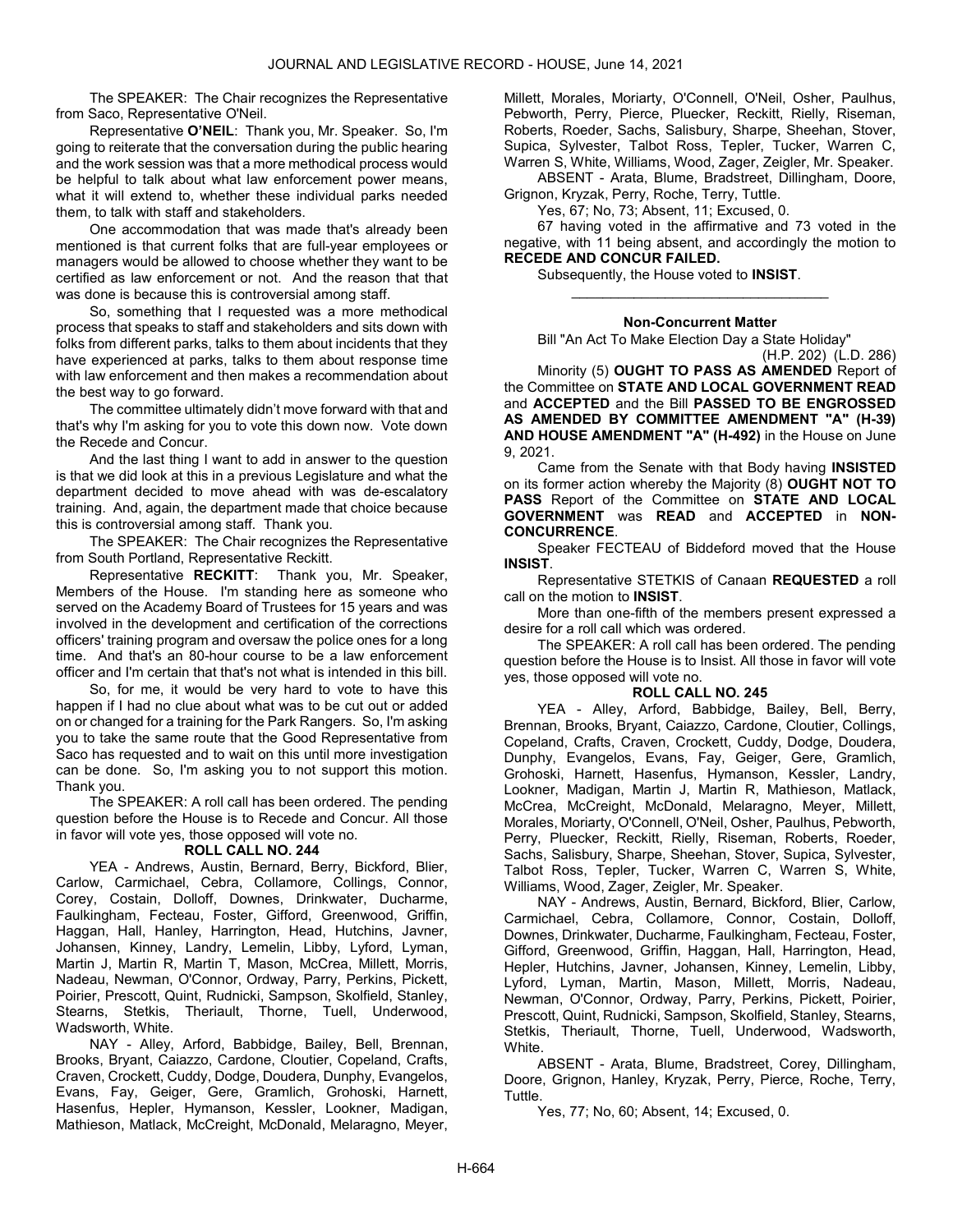77 having voted in the affirmative and 60 voted in the negative, with 14 being absent, and accordingly the House voted to INSIST.

\_\_\_\_\_\_\_\_\_\_\_\_\_\_\_\_\_\_\_\_\_\_\_\_\_\_\_\_\_\_\_\_\_

#### Non-Concurrent Matter

 Bill "An Act To Provide Transparency Regarding State Contracts during a State of Emergency"

(S.P. 280) (L.D. 729) Majority (8) OUGHT NOT TO PASS Report of the Committee on STATE AND LOCAL GOVERNMENT READ and ACCEPTED in the House on June 9, 2021.

 Came from the Senate with that Body having INSISTED on its former action whereby the Minority (5) OUGHT TO PASS Report of the Committee on STATE AND LOCAL GOVERNMENT was READ and ACCEPTED and the Bill PASSED TO BE ENGROSSED AS AMENDED BY SENATE AMENDMENT "A" (S-197) and ASKED for a Committee of Conference in NON-CONCURRENCE.

 Speaker FECTEAU of Biddeford moved that the House INSIST.

 Representative STETKIS of Canaan REQUESTED a roll call on the motion to INSIST.

 More than one-fifth of the members present expressed a desire for a roll call which was ordered.

 The SPEAKER: A roll call has been ordered. The pending question before the House is to Insist. All those in favor will vote yes, those opposed will vote no.

#### ROLL CALL NO. 246

 YEA - Arford, Babbidge, Bailey, Bell, Berry, Brennan, Brooks, Bryant, Caiazzo, Cardone, Cloutier, Collings, Copeland, Crafts, Craven, Crockett, Cuddy, Dodge, Doudera, Dunphy, Evangelos, Evans, Geiger, Gere, Gramlich, Grohoski, Harnett, Hasenfus, Hepler, Hymanson, Kessler, Landry, Lookner, Madigan, Martin J, Martin R, Mathieson, Matlack, McCrea, McCreight, McDonald, Melaragno, Meyer, Millett, Morales, Moriarty, O'Connell, O'Neil, Osher, Paulhus, Pebworth, Perry, Pierce, Pluecker, Reckitt, Rielly, Riseman, Roberts, Roeder, Sachs, Salisbury, Sharpe, Sheehan, Stover, Supica, Sylvester, Talbot Ross, Tepler, Tucker, Warren C, Warren S, White, Williams, Wood, Zager, Zeigler, Mr. Speaker.

 NAY - Alley, Andrews, Austin, Bernard, Bickford, Blier, Carlow, Carmichael, Cebra, Collamore, Connor, Corey, Costain, Dolloff, Downes, Drinkwater, Ducharme, Faulkingham, Fay, Fecteau, Foster, Gifford, Greenwood, Griffin, Haggan, Hall, Hanley, Harrington, Head, Hutchins, Javner, Johansen, Kinney, Lemelin, Libby, Lyford, Lyman, Martin, Mason, Millett, Morris, Nadeau, Newman, O'Connor, Ordway, Parry, Perkins, Pickett, Poirier, Prescott, Quint, Rudnicki, Sampson, Skolfield, Stanley, Stearns, Stetkis, Theriault, Thorne, Tuell, Underwood, Wadsworth, White.

 ABSENT - Arata, Blume, Bradstreet, Dillingham, Doore, Grignon, Kryzak, Perry, Roche, Terry, Tuttle.

Yes, 77; No, 63; Absent, 11; Excused, 0.

 77 having voted in the affirmative and 63 voted in the negative, with 11 being absent, and accordingly the House voted to INSIST.

\_\_\_\_\_\_\_\_\_\_\_\_\_\_\_\_\_\_\_\_\_\_\_\_\_\_\_\_\_\_\_\_\_

#### Non-Concurrent Matter

 Resolve, Regarding Legislative Review of Portions of Chapter 570: Uniform Reporting System for Prescription Drug Price Data Sets, a Major Substantive Rule of the Maine Health Data Organization (EMERGENCY)

(H.P. 7) (L.D. 41)

FAILED of FINAL PASSAGE in the House on June 9, 2021.

 Came from the Senate PASSED TO BE ENGROSSED AS AMENDED BY SENATE AMENDMENT "A" (S-244) in NON-CONCURRENCE.

 Speaker FECTEAU of Biddeford moved that the House RECEDE AND CONCUR.

 Representative STETKIS of Canaan REQUESTED a roll call on the motion to RECEDE AND CONCUR.

 More than one-fifth of the members present expressed a desire for a roll call which was ordered.

 The SPEAKER: A roll call has been ordered. The pending question before the House is to Recede and Concur. All those in favor will vote yes, those opposed will vote no.

## ROLL CALL NO. 247

 YEA - Alley, Arford, Babbidge, Bailey, Bell, Berry, Blier, Brennan, Brooks, Bryant, Caiazzo, Cardone, Carlow, Carmichael, Cloutier, Collings, Copeland, Crafts, Craven, Crockett, Cuddy, Dodge, Doudera, Downes, Dunphy, Evangelos, Evans, Faulkingham, Fay, Foster, Geiger, Gere, Gifford, Gramlich, Grohoski, Harnett, Hasenfus, Hepler, Hymanson, Kessler, Landry, Lookner, Madigan, Martin J, Martin R, Mathieson, Matlack, McCrea, McCreight, McDonald, Melaragno, Meyer, Millett, Morales, Moriarty, O'Connell, O'Neil, Osher, Paulhus, Pebworth, Perkins, Perry, Pierce, Pluecker, Poirier, Reckitt, Rielly, Riseman, Roberts, Roeder, Sachs, Salisbury, Sharpe, Sheehan, Stover, Supica, Sylvester, Talbot Ross, Tepler, Theriault, Tucker, Warren C, Warren S, White, Williams, Wood, Zager, Zeigler, Mr. Speaker.

 NAY - Andrews, Austin, Bernard, Bickford, Cebra, Collamore, Connor, Corey, Costain, Dolloff, Drinkwater, Ducharme, Fecteau, Greenwood, Griffin, Haggan, Hall, Hanley, Harrington, Head, Hutchins, Javner, Johansen, Lemelin, Libby, Lyford, Lyman, Martin, Mason, Millett, Morris, Nadeau, Newman, O'Connor, Ordway, Parry, Pickett, Prescott, Quint, Rudnicki, Sampson, Skolfield, Stanley, Stearns, Stetkis, Thorne, Tuell, Underwood, Wadsworth, White.

 ABSENT - Arata, Blume, Bradstreet, Dillingham, Doore, Grignon, Kinney, Kryzak, Perry, Roche, Terry, Tuttle.

Yes, 89; No, 50; Absent, 12; Excused, 0.

 89 having voted in the affirmative and 50 voted in the negative, with 12 being absent, and accordingly the House voted to RECEDE AND CONCUR.

\_\_\_\_\_\_\_\_\_\_\_\_\_\_\_\_\_\_\_\_\_\_\_\_\_\_\_\_\_\_\_\_\_

#### Non-Concurrent Matter

 Bill "An Act To Establish the Maine Forest Advisory Board" (H.P. 1154) (L.D. 1549)

 Majority (7) OUGHT NOT TO PASS Report of the Committee on **AGRICULTURE, CONSERVATION AND** FORESTRY READ and ACCEPTED in the House on June 10, 2021.

 Came from the Senate with the Minority (6) OUGHT TO PASS AS AMENDED Report of the Committee on AGRICULTURE, CONSERVATION AND FORESTRY READ and ACCEPTED and the Bill PASSED TO BE ENGROSSED AS AMENDED BY COMMITTEE AMENDMENT "A" (H-519) in NON-CONCURRENCE.

 Speaker FECTEAU of Biddeford moved that the House RECEDE AND CONCUR.

 Representative STETKIS of Canaan REQUESTED a roll call on the motion to RECEDE AND CONCUR.

 More than one-fifth of the members present expressed a desire for a roll call which was ordered.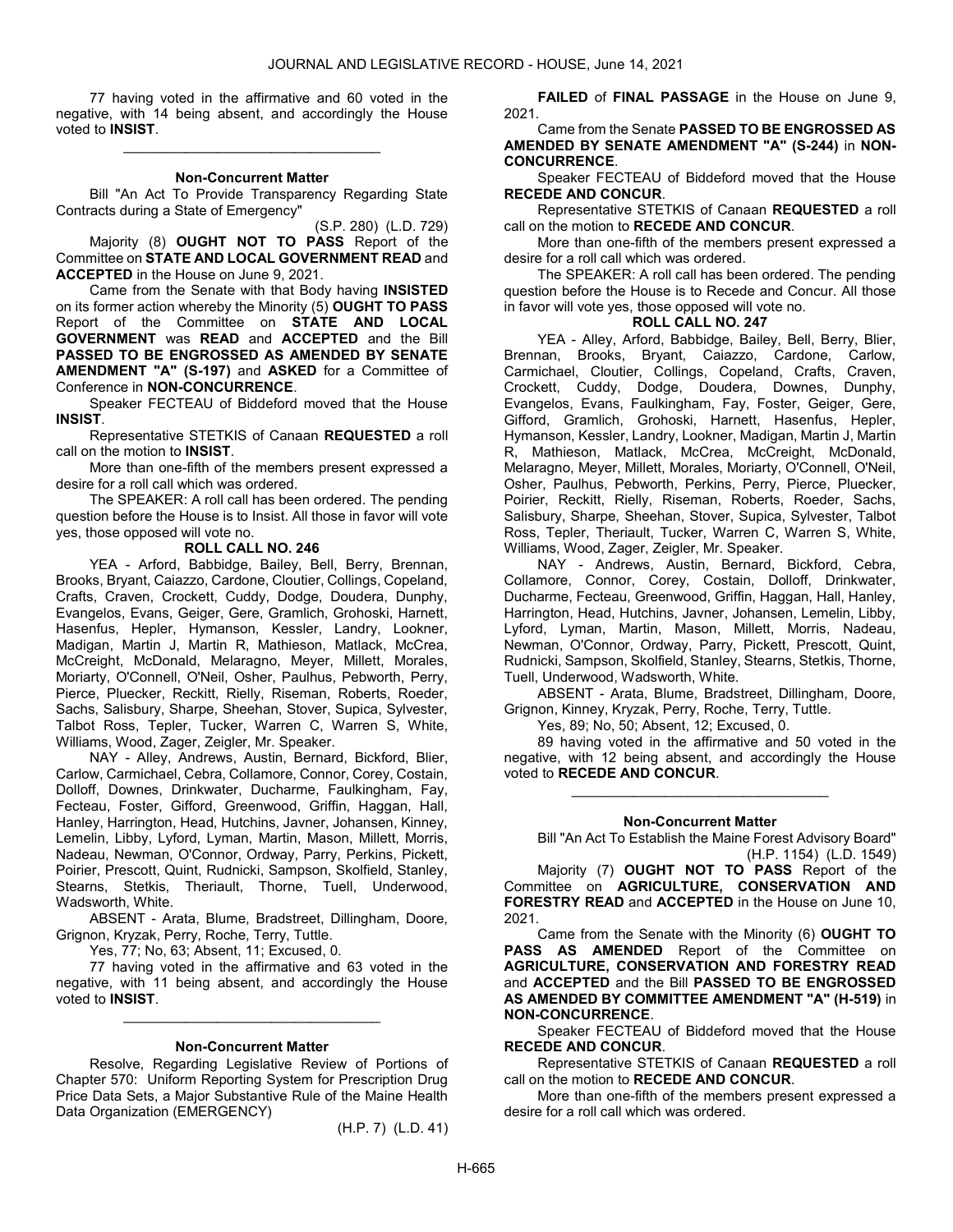The SPEAKER: A roll call has been ordered. The pending question before the House is to Recede and Concur. All those in favor will vote yes, those opposed will vote no.

## ROLL CALL NO. 248

 YEA - Alley, Arford, Austin, Babbidge, Bailey, Bell, Berry, Brennan, Brooks, Caiazzo, Cardone, Cloutier, Collings, Copeland, Crafts, Craven, Crockett, Cuddy, Dodge, Doudera, Evangelos, Evans, Geiger, Gere, Gramlich, Grohoski, Harnett, Hasenfus, Hymanson, Kessler, Lookner, Madigan, Martin J, Martin R, Mathieson, Matlack, McCrea, Melaragno, Millett, Morales, Moriarty, O'Connell, O'Neil, Osher, Paulhus, Pebworth, Pierce, Pluecker, Poirier, Reckitt, Rielly, Riseman, Roeder, Sachs, Salisbury, Sharpe, Sheehan, Stover, Supica, Sylvester, Talbot Ross, Tepler, Warren C, Warren S, Williams, Wood, Zager, Mr. Speaker.

 NAY - Andrews, Bernard, Bickford, Blier, Bryant, Carlow, Carmichael, Cebra, Collamore, Connor, Corey, Costain, Dolloff, Downes, Drinkwater, Ducharme, Dunphy, Fay, Fecteau, Foster, Gifford, Greenwood, Griffin, Haggan, Hall, Hanley, Harrington, Head, Hepler, Hutchins, Javner, Johansen, Kinney, Landry, Lemelin, Libby, Lyford, Lyman, Martin, Mason, McCreight, McDonald, Meyer, Millett, Morris, Nadeau, Newman, O'Connor, Ordway, Parry, Perkins, Perry, Pickett, Prescott, Quint, Roberts, Rudnicki, Sampson, Skolfield, Stanley, Stearns, Stetkis, Theriault, Thorne, Tucker, Tuell, Underwood, Wadsworth, White B, White D, Zeigler.

 ABSENT - Arata, Blume, Bradstreet, Dillingham, Doore, Faulkingham, Grignon, Kryzak, Perry, Roche, Terry, Tuttle.

Yes, 68; No, 71; Absent, 12; Excused, 0.

 68 having voted in the affirmative and 71 voted in the negative, with 12 being absent, and accordingly the motion to RECEDE AND CONCUR FAILED.

Subsequently, the House voted to INSIST.

#### Non-Concurrent Matter

\_\_\_\_\_\_\_\_\_\_\_\_\_\_\_\_\_\_\_\_\_\_\_\_\_\_\_\_\_\_\_\_\_

 Bill "An Act To Ensure Parents' Access to Their Minor and Adult Children with Special Needs" (EMERGENCY)

(H.P. 739) (L.D. 1001) Majority (9) OUGHT NOT TO PASS Report of the Committee on HEALTH AND HUMAN SERVICES READ and ACCEPTED in the House on June 10, 2021.

 Came from the Senate with the Minority (4) OUGHT TO PASS AS AMENDED Report of the Committee on HEALTH AND HUMAN SERVICES READ and ACCEPTED and the Bill PASSED TO BE ENGROSSED AS AMENDED BY COMMITTEE AMENDMENT "A" (H-529) in NON-CONCURRENCE.

 On motion of Representative DUNPHY of Old Town, TABLED pending FURTHER CONSIDERATION and later today assigned.

\_\_\_\_\_\_\_\_\_\_\_\_\_\_\_\_\_\_\_\_\_\_\_\_\_\_\_\_\_\_\_\_\_

# **COMMUNICATIONS**

 The Following Communication: (S.C. 662) MAINE SENATE 130TH LEGISLATURE

June 10, 2021 Honorable Ryan Fecteau Speaker of the House 2 State House Station Augusta, ME 04333-0002 Dear Speaker Fecteau:

In accordance with 3 M.R.S.A. §158 and Joint Rule 506 of the 130th Maine Legislature, please be advised that the Senate today confirmed the following nominations:

Upon the recommendation of the Committee on Education and Cultural Affairs:

To the Maine School for Marine Science, Technology, Transportation and Engineering, Board of Trustees:

- Christine G. Boone of Stockton Springs, for appointment
- Michael S. Flanagan of Thomaston, for reappointment
- Eric P. Jergenson of Stockton Springs, for reappointment
- Stacey S. Keefer of Union, for appointment
- Melissa E. Landon of Portland, for appointment
- Almon D. Rivers of Searsport, for reappointment

To the Maine School of Science and Mathematics, Board of Trustees:

- Timothy R. Beaulieu of Hollis, for appointment
- Craig Cunningham of Kennebunk, for appointment
- Yoosuf S. Siddiqu of Easton, for appointment

To the School Board of the Maine Educational Center for the Deaf and Hard of Hearing and the Governor Baxter School for the Deaf:

- Michelle Ames of Portland, for reappointment
- Roxanne Baker of Cape Elizabeth, for reappointment
- Lisette Belanger of Portland, for reappointment
- Jamie Guerrette of Presque Isle, for appointment
- Corda L. Kinzie of Readfield, for reappointment
- Terry Morrell of Gorham, for reappointment
- Michael Pulsifer of Cape Elizabeth, for reappointment
- Elizabeth A. Seal of Lisbon Falls, for appointment
- Sandra K. Wood of Portland, for appointment

To the State Board of Education:

- Paulette Bonneau of Biddeford, for appointment
- Joshua Taft Leinwand of Yarmouth, for appointment
- To the University of Maine System, Board of Trustees:
- Sven Bartholomew of Brewer, for reappointment
- The Honorable Emily Ann Cain of Orono, for reappointment Best Regards,

\_\_\_\_\_\_\_\_\_\_\_\_\_\_\_\_\_\_\_\_\_\_\_\_\_\_\_\_\_\_\_\_\_

- S/Darek M. Grant
- Secretary of the Senate

READ and ORDERED PLACED ON FILE.

 By unanimous consent, all matters having been acted upon were ORDERED SENT FORTHWITH.

#### REPORTS OF COMMITTEE Divided Reports

\_\_\_\_\_\_\_\_\_\_\_\_\_\_\_\_\_\_\_\_\_\_\_\_\_\_\_\_\_\_\_\_\_

Majority Report of the Committee on INNOVATION,<br>DEVELOPMENT, ECONOMIC ADVANCEMENT AND ECONOMIC ADVANCEMENT AND BUSINESS reporting Ought to Pass as Amended by Committee Amendment "A" (S-245) on Bill "An Act To Create the Small Business Capital Savings Account Program"

(S.P. 537) (L.D. 1650)

 Signed: Senators:

 CYRWAY of Kennebec LUCHINI of Hancock

Representatives:

 ANDREWS of Paris AUSTIN of Gray BERNARD of Caribou COLLAMORE of Pittsfield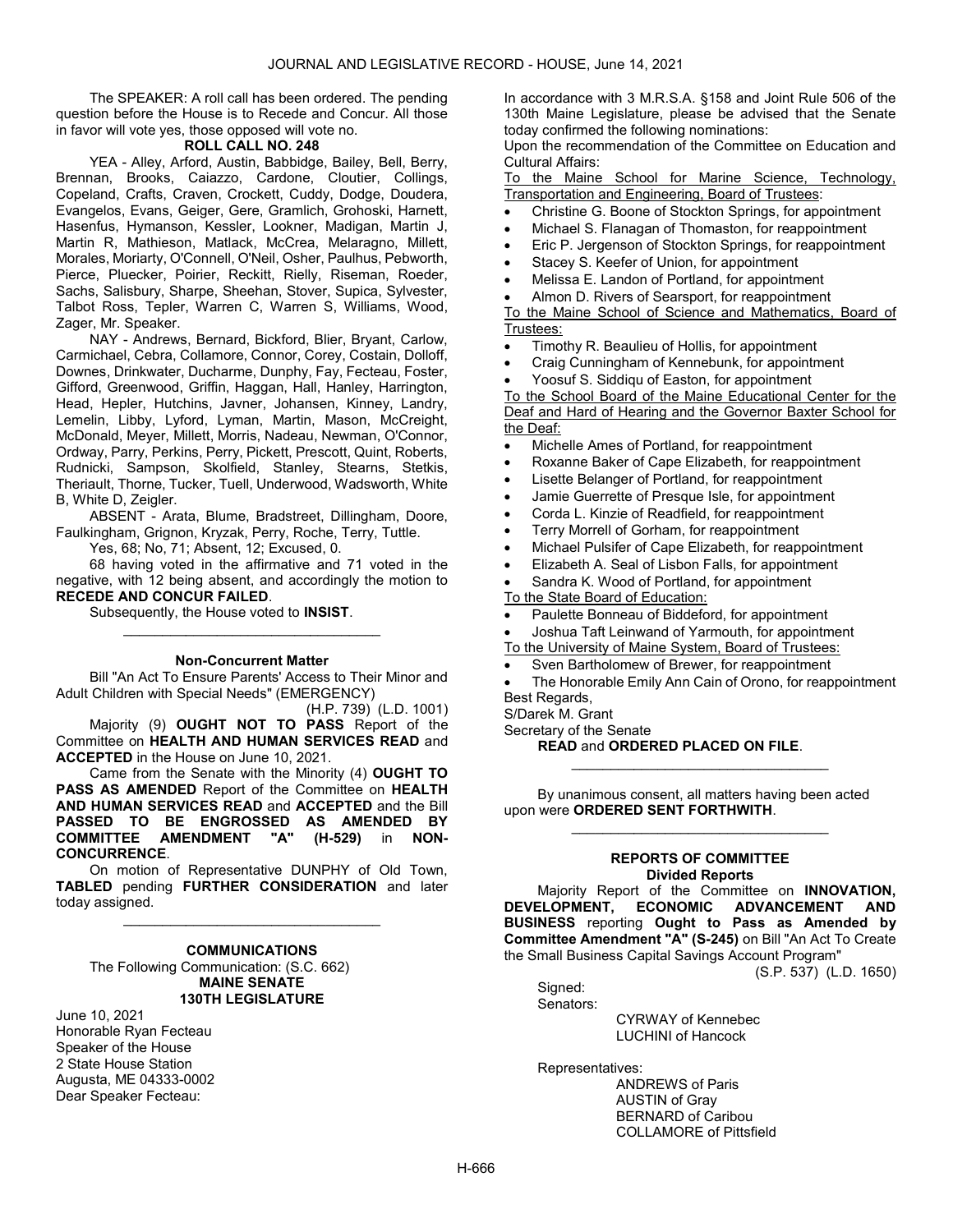#### DUCHARME of Madison

 Minority Report of the same Committee reporting Ought Not to Pass on same Bill.

Signed:

Senator:

CURRY of Waldo

Representatives:

 ROBERTS of South Berwick BAILEY of Gorham GEIGER of Rockland HASENFUS of Readfield PEBWORTH of Blue Hill

 Came from the Senate with the Minority OUGHT NOT TO PASS Report READ and ACCEPTED.

READ.

 On motion of Representative ROBERTS of South Berwick, the Majority Ought to Pass as Amended Report was ACCEPTED.

 The Bill was READ ONCE. Committee Amendment "A" (S-245) was READ by the Clerk and ADOPTED.

 Under suspension of the rules the Bill was given its SECOND READING WITHOUT REFERENCE to the Committee on Bills in the Second Reading.

 Under further suspension of the rules the Bill was PASSED TO BE ENGROSSED as Amended by Committee Amendment "A" (S-245) in NON-CONCURRENCE and sent for concurrence.

\_\_\_\_\_\_\_\_\_\_\_\_\_\_\_\_\_\_\_\_\_\_\_\_\_\_\_\_\_\_\_\_\_

 Majority Report of the Committee on STATE AND LOCAL GOVERNMENT reporting Ought to Pass as Amended by Committee Amendment "A" (S-234) on Bill "An Act To Establish the Maine Buy American and Build Maine Act"

(S.P. 461) (L.D. 1411)

 Signed: Senators:

 BALDACCI of Penobscot CLAXTON of Androscoggin

Representatives:

 MATLACK of St. George BRYANT of Windham COPELAND of Saco DOORE of Augusta PAULHUS of Bath RISEMAN of Harrison

 Minority Report of the same Committee reporting Ought Not to Pass on same Bill.

Signed:

Senator:

ROSEN of Hancock

Representatives:

 DOWNES of Bucksport GREENWOOD of Wales HEAD of Bethel TUELL of East Machias

 Came from the Senate with the Majority OUGHT TO PASS AS AMENDED Report READ and ACCEPTED and the Bill PASSED TO BE ENGROSSED AS AMENDED BY COMMITTEE AMENDMENT "A" (S-234) AS AMENDED BY SENATE AMENDMENT "A" (S-247) thereto.

## READ.

 Representative MATLACK of St. George moved that the House ACCEPT the Majority Ought to Pass as Amended Report.

 Representative TUELL of East Machias REQUESTED a roll call on the motion to ACCEPT the Majority Ought to Pass as Amended Report.

 More than one-fifth of the members present expressed a desire for a roll call which was ordered.

The SPEAKER: The Chair recognizes the Representative from East Machias, Representative Tuell.

Representative TUELL: Thank you, Mr. Speaker. I'm going to apologize in advance for giving what could be a very long and tedious speech. With that, I thank you, Mr. Speaker, for the opportunity today. I want to begin with some remarks that were offered by Anya Trundy of the Department of Administrative and Financial Services regarding this piece of legislation because I think it's important that folks understand what they're voting on. Ms. Trundy, during her public hearing testimony, writes thus; LD 1411 consists of two components, the buy American component which requires the manufactured goods used in the construction of public works projects or purchased by state agencies must be manufactured in the United States and the build Maine component, which establishes in-state preference for Maine contractors and vendors. Although updates have been made to the bill from previous versions that came before past legislatures, DAFS remains opposed to the bill on a fundamental level. DAFS is concerned that the buy American component of this legislation will result in higher project bids than previously. The number of projects that the Bureau of General Services can undertake is inversely proportionate to the cost of each project. The committee is aware of the deferred maintenance to our State building and the limited resources currently dedicated to capital repairs. In addition, the work required to comply with the buy American provisions of this bill are significant and cannot be absorbed by existing staff, which is important, I may add, in reference to the bill as presented before us.

In recent years, the planning and construction division of BGS has been reduced from seven to five licensed professionals who are currently responsible for more than 400 ongoing projects for state agencies as well as responding to myriad building issues that have arisen due to the COVID-19 situation. Compliance with the buy American provision would require research of which products are manufactured in the U.S. This would be a full-time endeavor on large projects involving tens of thousands of components. Obtaining a waiver as provided in the legislation would also necessitate significant research to determine and demonstrate the inclusion of U.S. manufactured goods would increase project costs by an unreasonable amount. Now, the build Maine provision, Ms. Trundy writes, procurement laws and regulation provides a legal, ethical, and predictable framework which balances the state's desire to get the best value for its dollars while ensuring that the process is fair and open to the maximum number of participants. Maine's procurement laws and regulations uphold a closed bid process that makes awards on a straightforward, objective basis, offers aggrieved parties recourse through a well-established, expedient appeals process and provides the public with accountability and transparency. To the contrary, LD 1411 inserts subjectivity into the procurement process, would call the fairness of the process into question, generating increased appeals and then establish a drawn-out appeals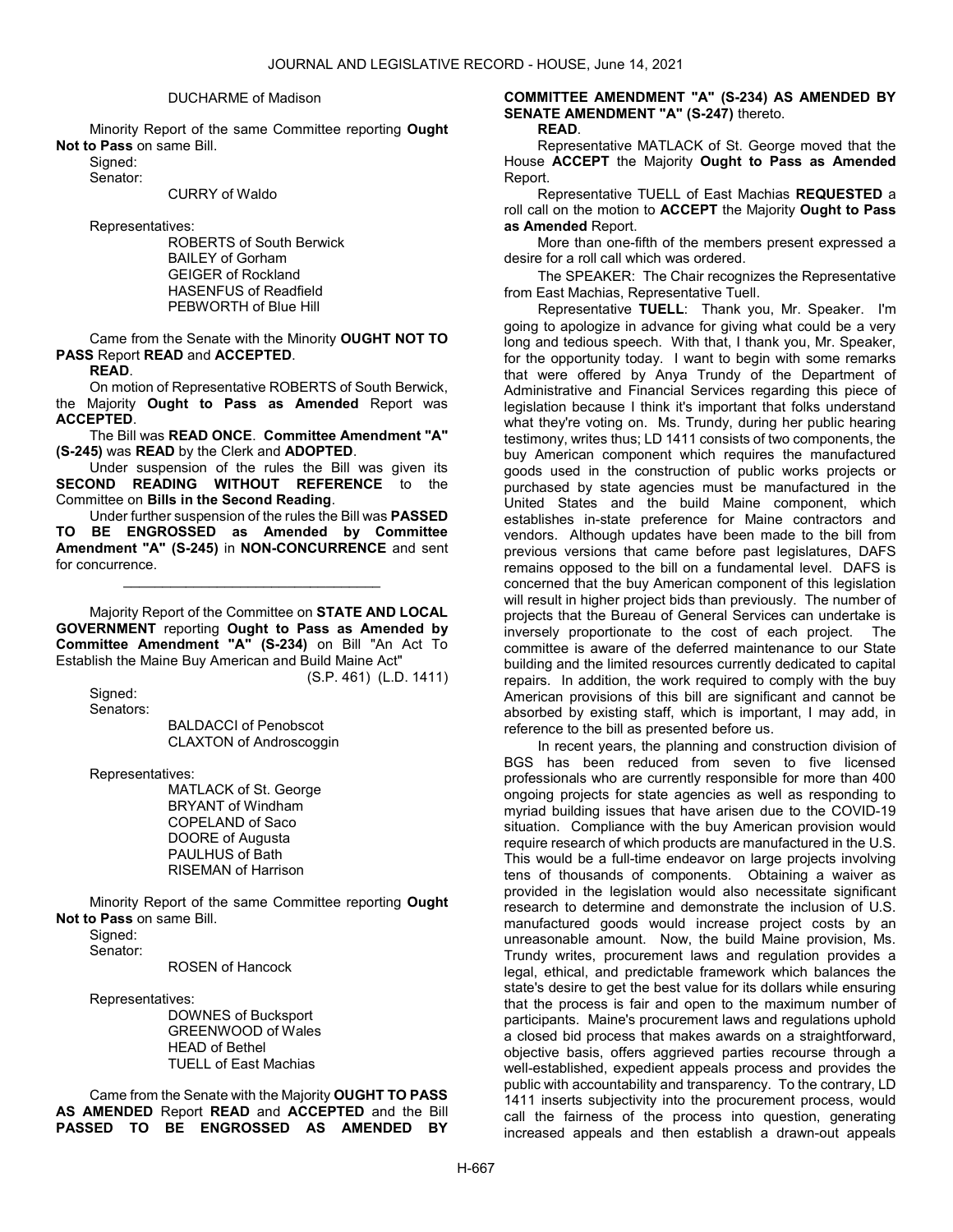process. Based upon our analysis of the state's actual construction contracts and procurement of services and goods, it is difficult to see how this bill would substantially grow the number of successful Maine contractors and vendors without jeopardizing quality or increasing cost. Updating statistics that Ms. Trundy provided last spring in her testimony to last year's bill, a review of construction contracts awarded by the Bureau of General Services in FY 20 revealed that 97.6% of the total spend was awarded to 62 companies with an established presence in Maine. The remaining 2.4% of the total spend was split among six out-of-state companies, five of which provided highly specialized equipment or services not available through Maine companies. In the only instance in which a Maine company lost out to an out-of-state company, their bid came in 30% higher than the low bid. This year, we also expanded our review to the state's procurement of services and goods. In 2020, 113 RFPs were issued, 52 awards were made to Maine bidders and 45 awards went to out-of-state bidders. For the remaining 16, bids were received from Maine bidders but ultimately the agency decided not to make an award. In addition, the Division of Procurement Services issued 19,056 other procurement documents; purchase orders, service contracts, etcetera, to Maine businesses as compared to 18,921 issued to non-Maine businesses. We are keeping more than 50% of our spending right here in Maine. When that isn't possible, it is because the out-of-state vendors offered the best value, a combination of quality of product and/or service in price. Given procurement volume, we are unable to look back and know in many instances the product could not be obtained from a Maine business.

Maine-based contractors and vendors have proven themselves more than competitive. They are capable of performing the work, offer quality services and goods, and more often than not, their bids come in cheaper than their competitors. They are winning the state's contracts fair and square without us stacking the deck in their favor. The opportunity to match provision of this bill states that if an in-state contractor submits a bid that is substantially higher than other submitted bids, the department shall give that in-state contractor the opportunity to match the lowest bid submitted. First, it is problematic that substantially similar and substantially higher are completely subjective, undefined terms. Second, the department doesn't believe that allowing in-state contractors another bite at the apple when they've significantly priced themselves out of competition with their initial bid is fair. It provides them an opportunity to undercut their out-of-state counterparts after bids have been opened. It isn't soliciting bids in good faith and is a practice that will draw appeals and lawsuits. We must question if the in-state contractor can match the lowest bid, why wasn't their bid substantially similar in the first place? Or, conversely, to match the low bid, will they now have to cut corners to cut costs? The grievance investigation mediation process as also laid out in this legislation conflicts with the appeals process already in place under 5 M.R.S.A. Section 1749 for public improvements and Section 1825-E for purchasing. Particularly, in comparison to the existing public improvements appeal process which can take as little as 10 days, the grievance investigation mediation process set forth in LD 1411 is protracted.

Additionally, LD 1411 tasks the Attorney General with investigating complaints brought by an aggrieved in-state bidder and allows the Attorney General to act as a mediator between the in-state bidder and the state. This would seem to create a conflict given that the office of the Attorney General represents the state, thus denying the agency full benefit of their counsel.

Alternative to establishing preference, the Division of Procurement Services has surveyed their counterparts in other states. It is true that many other states have preferences established in their statutes. In many instances, the state only goes so far as to give preferences to the in-state bidder in the event of a tie bid. Maine, similarly, already has a tied bid provision in Statute, Title 26, Section 1301. Some states go further and award a percentage or points-based advantage for targeted business profiles, though I'm not aware of any state that employs the opportunity to match approach proposed in 1411. Some states give preferences to resident-owned businesses while some states additionally or alternatively have preferences that advantage minority-owned, women-owned, veteransowned or small-owned small businesses. Especially as states attempt to increase diversity, equity, and inclusion among their contractors and vendors, states are moving away from percentage or points-based preferences and looking to alternative approaches that better address the systemic inequalities that cause certain groups to be disadvantaged by the procurement process. A handful of states are currently engaged in studies that, one, identify the types of disadvantaged business enterprises that states desire to lift up and, two, determine where in the procurement process they are being excluded. Are they consistently in the hunt for state contracts? Are they not winning bids because their costs aren't competitive? Are they not winning bids because they don't meet the qualifications? Or are they failing to compete for contracts because they're not correctly submitting complete bids? Are they not submitting bids because of a barrier we're unaware of? Are they not submitting bids because the public advertisements of RFPs aren't reaching them? A percentage or points-based preference doesn't do anything to address the latter situations where disadvantaged business enterprises are left out of procurement opportunities.

Meanwhile, in the former situations, a percentage or points-based preference could give way to a problematic result in which a lesser-qualified contractor or high bid prevails, raising questions of fairness. The desire to harness the state's purchasing power and reinvest our tax dollars into the Maine and American economy is laudable but creating a subjective in-state preference for Maine bidders is not the best solution. Considering all of the issues we've identified, DAFS respectfully asks the committee to recommend LD 1411 Ought Not to Pass. I also have with me some testimony from the Honorable Peter Mills, who is the head of the Maine Turnpike Authority, and I'll read from that for a bit, with your indulgence.

Twenty-five years ago, Mr. Mills writes, 25 years ago, Maine adopted the following law to prohibit states from competing unfairly on price in the awarding of public contracts when out-of-state contractors are bidding. It reads; Section 5 M.R.S.A. 1825-B reads the state shall add a percent interest to the bid of a non-resident bidder equal to the percent, if any of the reference given to that bidder in the state in which the bidder resides. Thirty-seven states have passed identical laws. This means that if any other states discriminate against a Maine contractor on price, we will do the same as theirs. As a result, we have a standoff here. No one on that list discriminates against anyone else. This is important to Maine contractors who frequently win contracts in other states, much to the benefit of Maine people who work for them. LD 1411 would discriminate in another way. If an out-of-state contractor submits a winning bid, then all the Maine bidders are allowed to reopen their bids and put in a price to match the one that came from another state. Which Maine contractor will get the work is a question not answered by the bill. If this bill passes, one thing is likely; other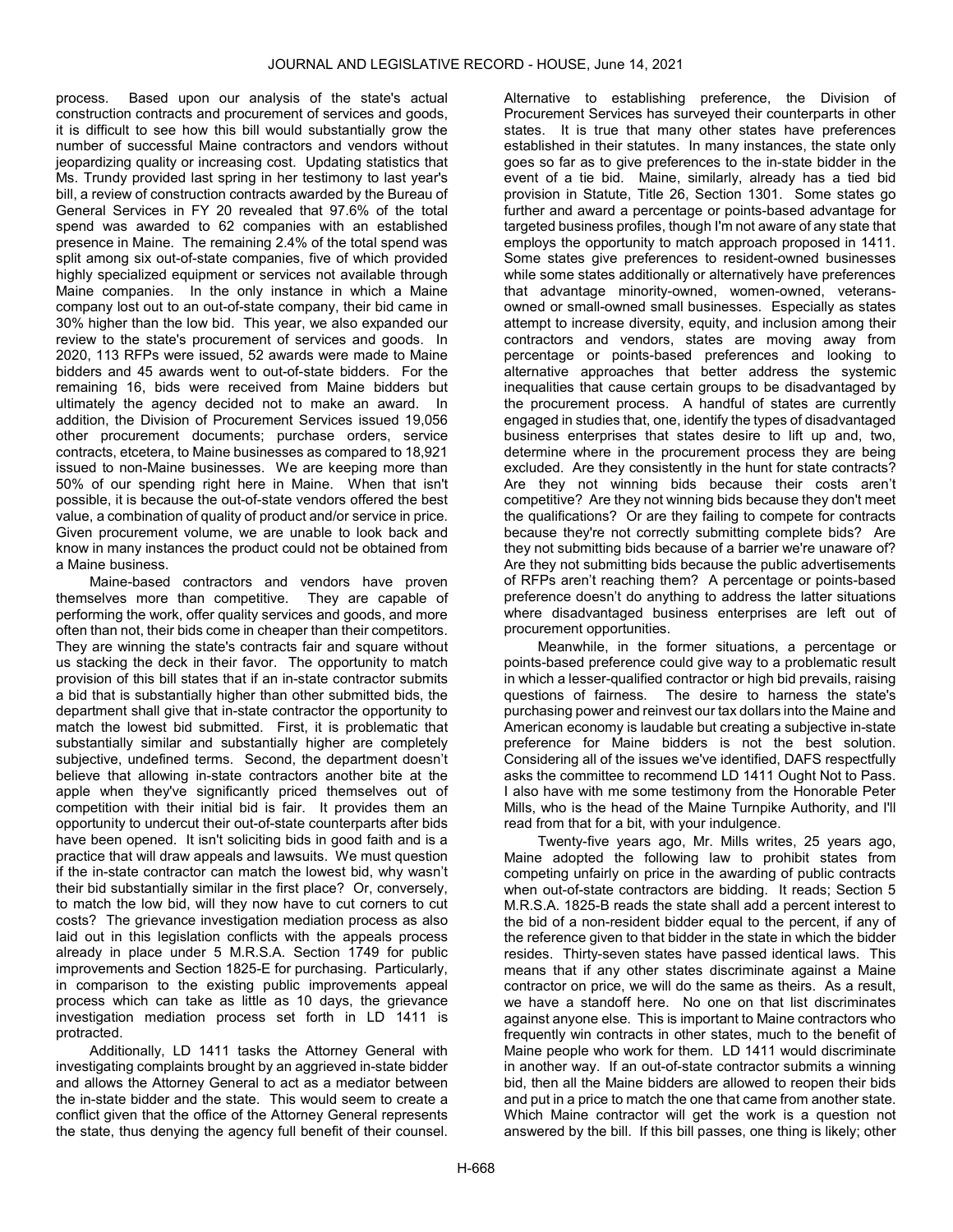states and provinces will pass antidiscrimination measures on bidding as was done 25 years ago against price discrimination. If Maine persists in discriminating, we will be the only state whose contractors are unable to get work beyond our borders. Maine will lose a pointless war.

In supporting this bill last year, the sponsor told of a Massachusetts contractor who was awarded public work in Maine even though this bid was \$1 million more than the bid of a contractor from Aroostook. It is not clear why current law did not protect the Aroostook contractor. The award to the higher bidders is unexplainable unless the low bid was disqualified or not comparable. If that is the case, LD 1411 would not change the results. The other part of this bill would require Maine public agencies to verify that manufactured goods including iron, cement, and steel used or supplied in the performance of the contract or any subcontract must be manufactured in the United States. Many things that are built from iron, cement, or steel are heavy. Because it costs money to transport over long distances, the chances are good that they will be made in America, anyway. It is not worth the trouble, delay and red tape of tracking down the origin. If the project is at all complicated, like a school building, a university dormitory, or a toll system, it is humanly impossible to track where everything comes from. Most buildings today include telephones, TVs, intercoms, heat pumps, cameras, appliances, computers, 5G internet and HVAC controls. If a contractor takes pains to ensure that each of the brands is from an American company, he is not protected. If any component; a diode, transistor, switch, motor, capacitator, sensor, dial, screen, battery, or single two-by-four comes from another country, then the builder may violate the Statute and be debarred from public work for two years, even if the foreign component is made by an American company. There is no way for the most conscientious contractor to comply with this law in today's world. The U.S. government wisely forbids the states from spending federal money on a project whereby any such law applies.

In the four years from January 2016 through December 2019, the turnpike conducted 54 competitive bids and awarded \$278.7 million in capital construction work. Of these 54 projects, they received 161 bids. Ninety-seven percent of the bids came from Maine contractors. Out-of-state contractors bid on only five projects. On one bridge repair, the Massachusetts bidder was the highest of six bids, the work was awarded to Reed & Reed, who was a million dollars lower on a 1.8-million-dollar job. The total amount awarded to out-of-state contractors was 5.7 million, or 2% of the total work awarded to those in those four years. For some work, like bridge painting, we know of no contractors in Maine or New England who will bid. All of these statistics are drawn from a stack of bid tab files retained in the office of the executive director. They are believed to be comprehensive but a few jobs may have been inadvertently omitted. Preparing the bids themselves represents a huge commitment of time by the construction industry. The turnpike is grateful to those contractors for supporting a competitive environment in which to award public work with integrity. And, lastly, Mr. Speaker, I would add into that that as has been noted by both of those testimonies, this bill has some really serious problems with it and that is why many of us who do support American made and Maine businesses have some real problems with this legislation and will be voting against it. And, sufficed to say, I forgot whether I asked for a Roll Call, but if I did not, I do at this time.

The SPEAKER: The Chair recognizes the Representative from Westbrook, Representative Rielly.

Representative RIELLY: Mr. Speaker, I rise today in support of the motion. We need to do more to support American businesses and Maine workers.

In my hometown of Westbrook, we have a factory that produces the only 100 percent American made and union-made t-shirt in the country. During the pandemic, the same cloth to make the shirts were turned into facemasks. Buying American not only supports our workers and communities, but provides us with the infrastructure to respond to crises. I urge you to support this bill. Thank you, Mr. Speaker.

The SPEAKER: The Chair recognizes the Representative from St. George, Representative Matlack.

Representative MATLACK: Thank you, Mr. Speaker. Mr. Speaker, this bill provides that any item or purchase order over \$5,000 must be manufactured in the United States. This is to guarantee that the manufacturers abide by basic rules of workplace safety, child labor, and environmental protection which is not guaranteed when the product is created outside of this country. There is a 10% preference to Maine businesses so that Maine businesses are on an equal footing with other businesses outside this State. This bill provides a clear definition of manufactured goods and manufacturing in the United States. This is a commonsense bill that creates Maine jobs. Thank you.

The SPEAKER: The Chair recognizes the Representative from South Portland, Representative Kessler.

Representative KESSLER: Thank you, Mr. Speaker. May I ask a question about the current motion?

The SPEAKER: The Member may proceed.

Representative KESSLER: I see that there is also a Senate Amendment. I was wondering if we are also voting on that particular amendment?

 The SPEAKER: The pending question is the Acceptance of the Majority Ought to Pass as Amended Report. The Senate Amendment will be a question should this Report be adopted. A roll call has been ordered. The pending question before the House is Acceptance of the Majority Ought to Pass as Amended Report. All those in favor will vote yes, those opposed will vote no.

## ROLL CALL NO. 249

 YEA - Alley, Arford, Babbidge, Bailey, Bell, Berry, Brennan, Brooks, Bryant, Caiazzo, Cardone, Carlow, Cloutier, Collings, Copeland, Crafts, Craven, Crockett, Cuddy, Dodge, Doudera, Dunphy, Evangelos, Evans, Fay, Geiger, Gere, Gramlich, Grohoski, Harnett, Hasenfus, Hepler, Hymanson, Kessler, Landry, Lookner, Madigan, Martin J, Martin R, Mathieson, Matlack, McCrea, McCreight, McDonald, Melaragno, Meyer, Millett, Morales, Moriarty, Newman, O'Connell, O'Neil, Osher, Paulhus, Pebworth, Perry, Pierce, Pluecker, Prescott, Reckitt, Rielly, Riseman, Roberts, Roeder, Sachs, Salisbury, Sharpe, Sheehan, Stover, Supica, Sylvester, Talbot Ross, Tepler, Tucker, Warren C, Warren S, White, Williams, Wood, Zager, Zeigler, Mr. Speaker.

 NAY - Andrews, Austin, Bernard, Bickford, Blier, Carmichael, Cebra, Collamore, Connor, Corey, Costain, Dolloff, Downes, Drinkwater, Ducharme, Faulkingham, Fecteau, Foster, Gifford, Greenwood, Griffin, Haggan, Hall, Hanley, Harrington, Head, Hutchins, Javner, Johansen, Kinney, Kryzak, Lemelin, Libby, Lyford, Lyman, Martin, Mason, Millett, Morris, Nadeau, O'Connor, Ordway, Parry, Perkins, Pickett, Poirier, Quint, Rudnicki, Sampson, Skolfield, Stanley, Stearns, Stetkis, Theriault, Thorne, Tuell, Underwood, Wadsworth, White.

 ABSENT - Arata, Blume, Bradstreet, Dillingham, Doore, Grignon, Perry, Roche, Terry, Tuttle.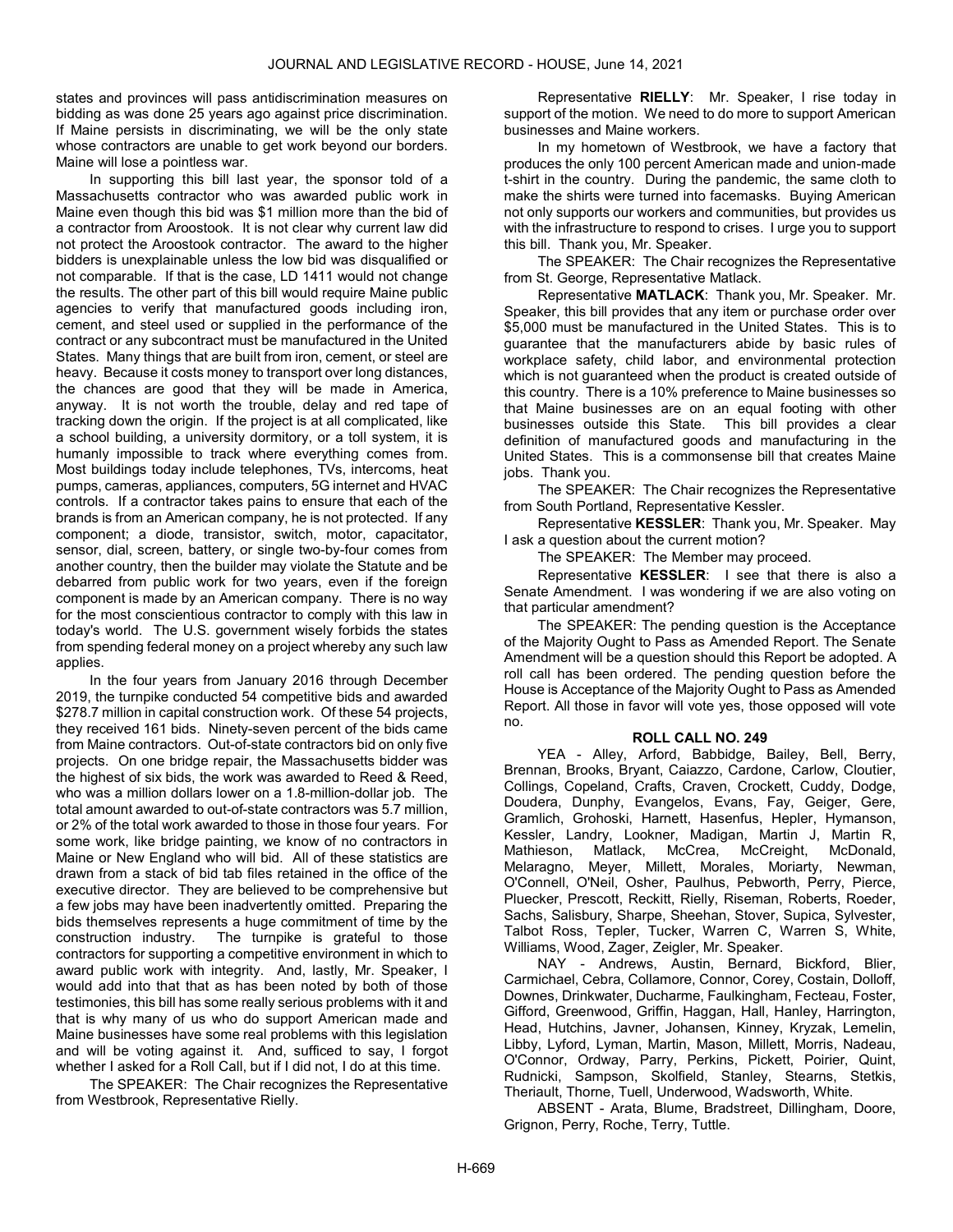Yes, 82; No, 59; Absent, 10; Excused, 0.

 82 having voted in the affirmative and 59 voted in the negative, with 10 being absent, and accordingly the Majority Ought to Pass as Amended Report was ACCEPTED.

 The Bill was READ ONCE. Committee Amendment "A" (S-234) was READ by the Clerk.

Senate Amendment "A" (S-247) to Committee Amendment "A" (S-234) was READ by the Clerk and ADOPTED.

Committee Amendment "A" (S-234) as Amended by Senate Amendment "A" (S-247) thereto was ADOPTED.

 Under suspension of the rules the Bill was given its SECOND READING WITHOUT REFERENCE to the Committee on Bills in the Second Reading.

 Under further suspension of the rules the Bill was PASSED TO BE ENGROSSED as Amended by Committee Amendment "A" (S-234) as Amended by Senate Amendment "A" (S-247) thereto in concurrence.

\_\_\_\_\_\_\_\_\_\_\_\_\_\_\_\_\_\_\_\_\_\_\_\_\_\_\_\_\_\_\_\_\_

 Majority Report of the Committee on TAXATION reporting Ought Not to Pass on Bill "An Act To Stabilize Property Taxes for Individuals 65 Years of Age or Older Who Own a Homestead for at Least 10 Years"

(S.P. 126) (L.D. 290)

 Signed: Senator:

CHIPMAN of Cumberland

Representatives:

 TERRY of Gorham COLLINGS of Portland GRAMLICH of Old Orchard Beach MATLACK of St. George PERRY of Bangor SACHS of Freeport

 Minority Report of the same Committee reporting Ought to Pass as Amended by Committee Amendment "A" (S-222) on same Bill.

 Signed: Senator:

POULIOT of Kennebec

Representatives:

 BICKFORD of Auburn CARMICHAEL of Greenbush HANLEY of Pittston KRYZAK of Acton

 Came from the Senate with the Minority OUGHT TO PASS AS AMENDED Report READ and ACCEPTED and the Bill PASSED TO BE ENGROSSED AS AMENDED BY COMMITTEE AMENDMENT "A" (S-222).

READ.

 On motion of Representative SACHS of Freeport, the Minority Ought to Pass as Amended Report was ACCEPTED.

 The Bill was READ ONCE. Committee Amendment "A" (S-222) was READ by the Clerk and ADOPTED.

 Under suspension of the rules the Bill was given its SECOND READING WITHOUT REFERENCE to the Committee on Bills in the Second Reading.

 Under further suspension of the rules the Bill was PASSED TO BE ENGROSSED as Amended by Committee Amendment "A" (S-222) in concurrence.

 Majority Report of the Committee on VETERANS AND LEGAL AFFAIRS reporting Ought to Pass as Amended by Committee Amendment "A" (S-210) on Bill "An Act Regarding Campaign Finance Reform"

\_\_\_\_\_\_\_\_\_\_\_\_\_\_\_\_\_\_\_\_\_\_\_\_\_\_\_\_\_\_\_\_\_

(S.P. 467) (L.D. 1417)

 Signed: Senators:

 LUCHINI of Hancock HICKMAN of Kennebec

Representatives:

 CAIAZZO of Scarborough McCREIGHT of Harpswell RIELLY of Westbrook SUPICA of Bangor TUTTLE of Sanford WOOD of Portland

 Minority Report of the same Committee reporting Ought Not to Pass on same Bill.

 Signed: Senator:

FARRIN of Somerset

Representatives:

 COREY of Windham DOLLOFF of Milton Township HARRINGTON of Sanford KINNEY of Knox

 Came from the Senate with the Majority OUGHT TO PASS AS AMENDED Report READ and ACCEPTED and the Bill PASSED TO BE ENGROSSED AS AMENDED BY COMMITTEE AMENDMENT "A" (S-210) AS AMENDED BY SENATE AMENDMENT "A" (S-233) thereto.

READ.

 Representative CAIAZZO of Scarborough moved that the House ACCEPT the Majority Ought to Pass as Amended Report.

 Representative KINNEY of Knox REQUESTED a roll call on the motion to **ACCEPT** the Majority **Ought to Pass as** Amended Report.

 More than one-fifth of the members present expressed a desire for a roll call which was ordered.

The SPEAKER: The Chair recognizes the Representative from Auburn, Representative Libby.

Representative LIBBY: Thank you, Mr. Speaker. I rise in opposition to the pending motion. Maine people have a variety of ways to make their voices heard in state government including, but certainly not limited to, by voting, testifying on legislation, calling or emailing their legislators, running for office themselves or donating of their time and treasure in support of a candidate. LD 1417 would silence select voices by removing the ability of Maine businesses to contribute to a PAC or candidate. I do appreciate that the amendment has added labor unions to the bill as organizations that cannot donate to candidates or PACs along with businesses, but this Body should not be in the position of silencing any Maine people. Please follow my light and allow Maine citizens to continue to be heard.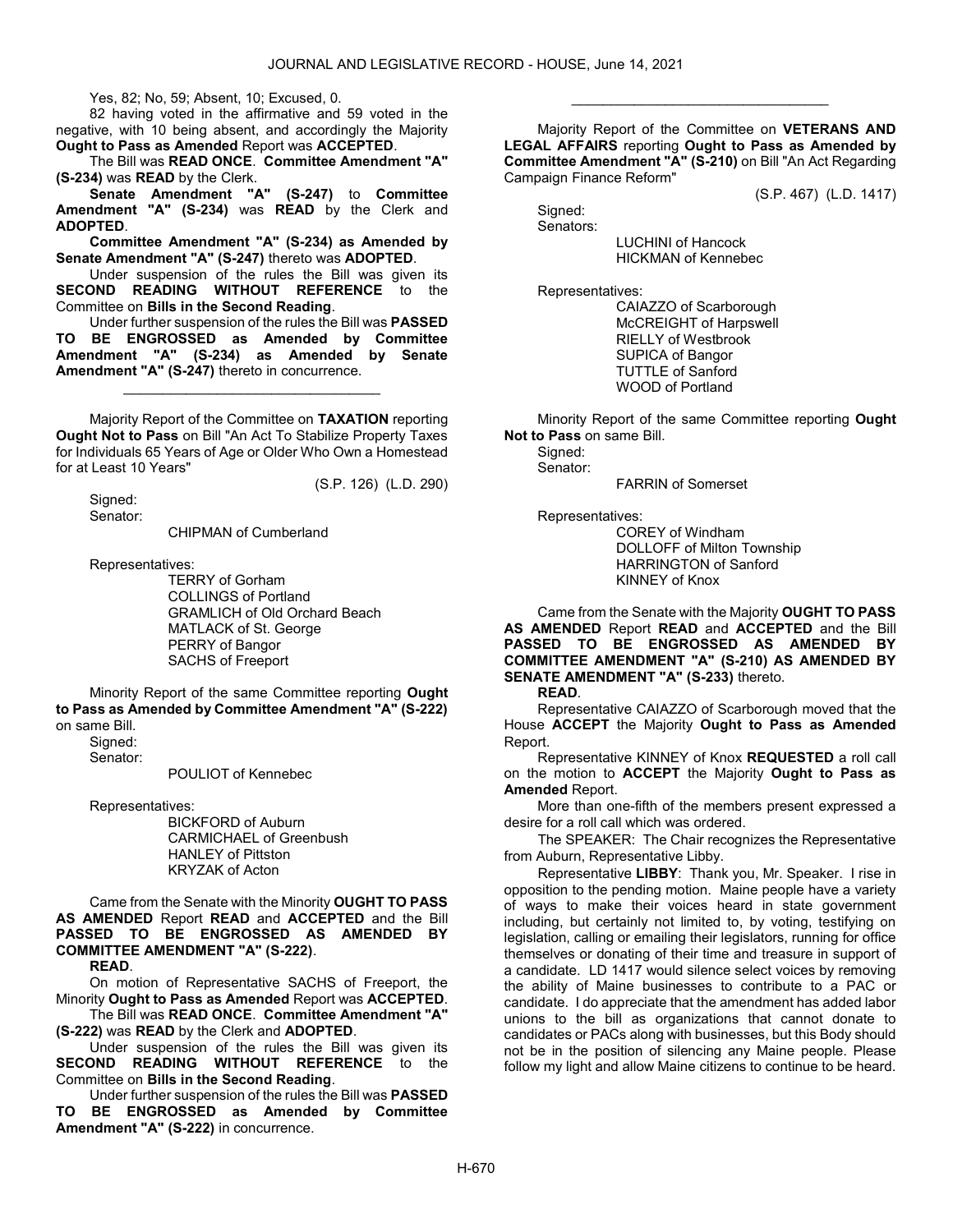The SPEAKER: The Chair recognizes the Representative from Paris, Representative Andrews.

Representative ANDREWS: Thank you, Mr. Speaker. I'd like to second the thoughts of the Representative from Auburn. This bill violates the First Amendment. It shows explicit favoritism to the backers of one end of the political spectrum and not the other. I'm not questioning anyone's motives; I'm just stating fact. Thank you.

 The SPEAKER: A roll call has been ordered. The pending question before the House is Acceptance of the Majority Ought to Pass as Amended Report. All those in favor will vote yes, those opposed will vote no.

#### ROLL CALL NO. 250

 YEA - Alley, Arford, Babbidge, Bailey, Bell, Berry, Blume, Brennan, Brooks, Bryant, Caiazzo, Cardone, Cloutier, Collings, Copeland, Crafts, Craven, Crockett, Cuddy, Dodge, Doudera, Dunphy, Evangelos, Evans, Fay, Geiger, Gere, Gramlich, Grohoski, Harnett, Hasenfus, Hepler, Hymanson, Kessler, Landry, Lookner, Madigan, Martin J, Martin R, Mathieson, Matlack, McCrea, McCreight, McDonald, Melaragno, Meyer, Millett, Morales, Moriarty, O'Connell, O'Neil, Osher, Paulhus, Pebworth, Perry, Pierce, Pluecker, Reckitt, Rielly, Riseman, Roberts, Roeder, Sachs, Salisbury, Sharpe, Sheehan, Stover, Supica, Sylvester, Talbot Ross, Tepler, Tucker, Warren C, Warren S, White, Williams, Wood, Zager, Zeigler, Mr. Speaker.

 NAY - Andrews, Austin, Bernard, Bickford, Blier, Carlow, Carmichael, Cebra, Collamore, Connor, Corey, Costain, Dolloff, Downes, Drinkwater, Ducharme, Faulkingham, Fecteau, Foster, Gifford, Greenwood, Griffin, Haggan, Hall, Hanley, Harrington, Head, Hutchins, Javner, Johansen, Kinney, Kryzak, Lemelin, Libby, Lyford, Lyman, Martin, Mason, Millett, Morris, Nadeau, Newman, O'Connor, Ordway, Parry, Perkins, Pickett, Poirier, Prescott, Quint, Rudnicki, Sampson, Skolfield, Stanley, Stearns, Stetkis, Theriault, Thorne, Tuell, Underwood, Wadsworth, White.

 ABSENT - Arata, Bradstreet, Dillingham, Doore, Grignon, Perry, Roche, Terry, Tuttle.

Yes, 80; No, 62; Absent, 9; Excused, 0.

 80 having voted in the affirmative and 62 voted in the negative, with 9 being absent, and accordingly the Majority Ought to Pass as Amended Report was ACCEPTED.

 The Bill was READ ONCE. Committee Amendment "A" (S-210) was READ by the Clerk.

Senate Amendment "A" (S-233) to Committee Amendment "A" (S-210) was READ by the Clerk and ADOPTED.

Committee Amendment "A" (S-210) as Amended by Senate Amendment "A" (S-233) thereto was ADOPTED.

 Under suspension of the rules the Bill was given its SECOND READING WITHOUT REFERENCE to the Committee on Bills in the Second Reading.

 Under further suspension of the rules the Bill was PASSED TO BE ENGROSSED as Amended by Committee Amendment "A" (S-210) as Amended by Senate Amendment "A" (S-233) thereto in concurrence.

\_\_\_\_\_\_\_\_\_\_\_\_\_\_\_\_\_\_\_\_\_\_\_\_\_\_\_\_\_\_\_\_\_

 Majority Report of the Committee on JUDICIARY reporting Ought to Pass as Amended by Committee Amendment "A" (H-562) on Bill "An Act To Change the Standard for Assessing Risk of Serious Harm"

(H.P. 590) (L.D. 785)

Sianed: Senators:

 CARNEY of Cumberland KEIM of Oxford SANBORN of Cumberland

Representatives:

 HARNETT of Gardiner BABBIDGE of Kennebunk EVANGELOS of Friendship MORIARTY of Cumberland RECKITT of South Portland SHEEHAN of Biddeford

 Minority Report of the same Committee reporting Ought Not to Pass on same Bill.

 Signed: Representatives: HAGGAN of Hampden LIBBY of Auburn POIRIER of Skowhegan THORNE of Carmel

 Representative NEWELL of the Passamaquoddy Tribe - of the House - supports the Majority Ought to Pass as Amended by Committee Amendment "A" (H-562) Report.

READ.

 Representative HARNETT of Gardiner moved that the House ACCEPT the Majority Ought to Pass as Amended Report.

The SPEAKER: The Chair recognizes the Representative from Hampden, Representative Haggan.

Representative HAGGAN: Thank you, Mr. Speaker, Ladies and Gentlemen of the House. We should as a state apply the highest form of standard for involuntary incarceration. This bill will expand the definition of likelihood of serious harm. The amendment to this bill revises the standard for a law enforcement officer to take a person into personal custody. Current law is based on the law enforcement officers having probable cause to believe that a person may be mentally ill and because of that condition, presents a threat of imminent and substantial physical harm to the person or to another person. This amendment changes that standard to the law enforcement officers having probable cause to believe that a person is mentally ill and due to that condition the person poses a likelihood of serious harm.

Testimony in committee went as such; that the bill raises constitutional concerns, involuntary commitments involve a balance between the individual's constitutional liberty interests and the government's interest in protecting both individuals and the public. The U.S. Supreme Court has found that mental illness alone is insufficient to deprive an individual of this liberty and there is no constitutional basis for confining such persons involuntarily if they are a dangerous to themselves or someone else. As mentioned earlier, as a state, we should apply the highest form of standard for involuntary incarceration and this bill doesn't do that. Thank you.

The SPEAKER: The Chair recognizes the Representative from Bangor, Representative Cardone.

Representative CARDONE: Thank you, Mr. Speaker. As the sponsor of this bill, I rise to disagree with my good friend, the Representative from Hampden, as to the scope and operation of this bill. This bill involves involuntary commitments whereby someone who may be mentally ill is taken to a hospital or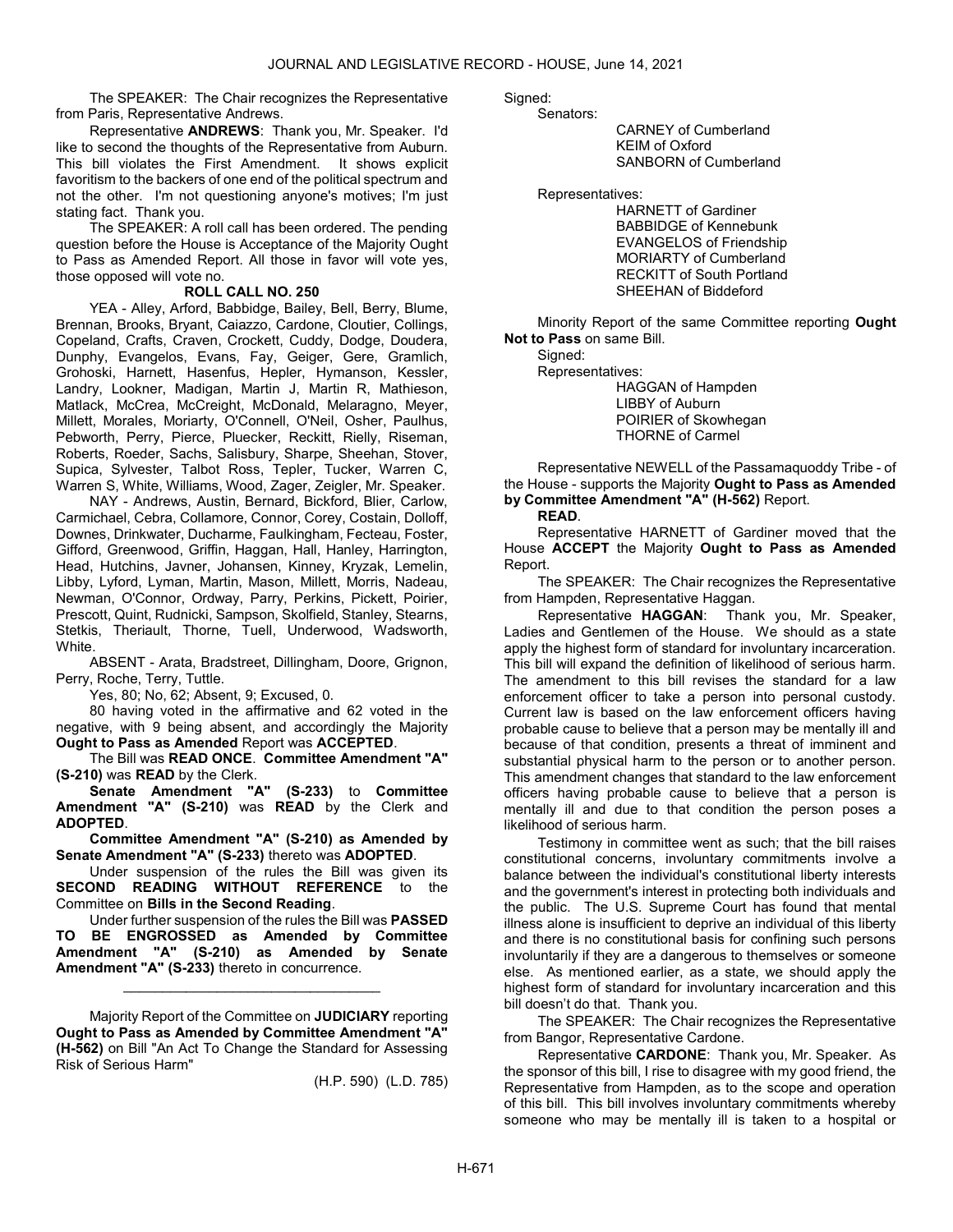emergency room for an evaluation. All this committee amendment does is align two different standards that are currently in the bill and make the standard the same. Right now, in order for a police officer to take someone into custody for a mental health evaluation, the police officer has to believe that there's probable cause to present a threat of imminent and substantial harm to that person or to other persons. That standard is different from the standard that a mental health professional uses to evaluate whether or not someone poses a serious risk of harm. And there are several pieces to that second standard. I'm not going to review them here on the floor, but there are several pieces. All this bill does is take away the language of that police officer standard and say that the police officer has to have probable cause to believe that the standard referred to elsewhere in the bill can be met. It's just aligning the two standards. That's all it does, it doesn't apply two different standards any longer to two different situations involving the same person and their same state of mind. In order to make the bill clearer, make the standards clearer, and to allow police officers to act using the same standards as mental health officials in dealing with persons who may be mentally ill. I'd ask that you follow my light and pass this bill.

 Representative HAGGAN of Hampden REQUESTED a roll call on the motion to ACCEPT the Majority Ought to Pass as Amended Report.

 More than one-fifth of the members present expressed a desire for a roll call which was ordered.

The SPEAKER: The Chair recognizes the Representative from Skowhegan, Representative Poirier.

Representative POIRIER: Thank you, Mr. Speaker, and I do rise in opposition to the pending motion. Disability Rights and the ACLU both testified in opposition to this bill. The Department of Health and Human Services also testified with concerns about the constitutionality of the bill. This bill allows a person's treatment history and behavior to be used to determine the likelihood of serious harm when recommending hospitalization. In the case of Addington v. Texas in 1979, the court has held that due process requires clear and convincing evidence as a standard of proof in civil proceedings. This brings into question the constitutionality of the likelihood of serious harm provision in this bill. This bill ultimately allows a person to be committed based on concerns of years past. To put it plainly, if a person was suicidal five years ago and exhibited signs of depression now, this bill would allow involuntary hospitalization based on that suicidal thought five years ago, even if they're not technically suicidal now. Think about that. The fiscal impact of this bill is not clear, either. We have no way to predict how many people could be hospitalized, but for easy math's sake, one person hospitalized is \$1,522.50 per day. If a person is hospitalized for a full year, that's \$555,712.50 per year per person. So, I ask you to join me and oppose the pending motion.

The SPEAKER: The Chair recognizes the Representative from Bangor, Representative Cardone.

Representative CARDONE: Thank you again, Mr. Speaker. I rise to respond to the remarks given by the Good Representative from Skowhegan. With all due respect, those remarks are relevant and accurate to the original bill as that bill was posed. The bill went through a significant amendment by the committee and an amendment that was worked on by the Disability Rights Center and was worked on also by the mental health providers. And, ultimately, those two groups came together, came to a consensus, and offered what we now have before us as a committee amendment that was adopted by the committee. Thank you, Mr. Speaker.

The SPEAKER: The Chair recognizes the Representative from Bangor, Representative Roeder.

Representative ROEDER: Thank you, Mr. Speaker. I rise in support of this bill. I co-sponsored it and just wanted to share a little bit of personal information. This particular bill, even as amended, had it been in effect in my home state where my cousin fell through the cracks, my great-aunt might have been saved. She was murdered by her son, who was not caught by the system. He fell through the cracks and, as such, his life and my great-aunt's life were ruined, and that's why I decided to cosponsor this bill and still support it. Thank you.

 The SPEAKER: A roll call has been ordered. The pending question before the House is Acceptance of the Majority Ought to Pass as Amended Report. All those in favor will vote yes, those opposed will vote no.

#### ROLL CALL NO. 251

 YEA - Alley, Arford, Babbidge, Bailey, Bell, Berry, Blume, Brennan, Brooks, Bryant, Caiazzo, Cardone, Cloutier, Collings, Copeland, Crafts, Craven, Crockett, Cuddy, Dodge, Doudera, Dunphy, Evangelos, Evans, Fay, Geiger, Gere, Gramlich, Grohoski, Harnett, Hasenfus, Hepler, Hymanson, Kessler, Landry, Lookner, Madigan, Martin J, Martin R, Mathieson, Matlack, McCrea, McCreight, McDonald, Melaragno, Meyer, Millett, Morales, Moriarty, Newman, O'Connell, O'Neil, Osher, Paulhus, Pebworth, Perry, Pierce, Pluecker, Reckitt, Rielly, Riseman, Roberts, Roeder, Sachs, Salisbury, Sharpe, Sheehan, Stover, Supica, Sylvester, Talbot Ross, Tepler, Tucker, Warren C, Warren S, White, Williams, Wood, Zager, Zeigler, Mr. Speaker.

 NAY - Andrews, Austin, Bernard, Bickford, Blier, Carlow, Carmichael, Cebra, Collamore, Connor, Corey, Costain, Dolloff, Downes, Drinkwater, Ducharme, Faulkingham, Fecteau, Foster, Gifford, Greenwood, Griffin, Haggan, Hall, Hanley, Harrington, Head, Hutchins, Javner, Johansen, Kinney, Kryzak, Lemelin, Libby, Lyford, Lyman, Martin, Mason, Millett, Morris, Nadeau, O'Connor, Ordway, Parry, Perkins, Pickett, Poirier, Prescott, Quint, Rudnicki, Sampson, Skolfield, Stanley, Stearns, Stetkis, Theriault, Thorne, Tuell, Underwood, Wadsworth, White.

 ABSENT - Arata, Bradstreet, Dillingham, Doore, Grignon, Perry, Roche, Terry, Tuttle.

Yes, 81; No, 61; Absent, 9; Excused, 0.

 81 having voted in the affirmative and 61 voted in the negative, with 9 being absent, and accordingly the Majority Ought to Pass as Amended Report was ACCEPTED.

 The Bill was READ ONCE. Committee Amendment "A" (H-562) was READ by the Clerk and ADOPTED.

 Under suspension of the rules the Bill was given its SECOND READING WITHOUT REFERENCE to the Committee on Bills in the Second Reading.

 Under further suspension of the rules the Bill was PASSED TO BE ENGROSSED as Amended by Committee Amendment "A" (H-562) and sent for concurrence.

\_\_\_\_\_\_\_\_\_\_\_\_\_\_\_\_\_\_\_\_\_\_\_\_\_\_\_\_\_\_\_\_\_

 Majority Report of the Committee on TAXATION reporting Ought to Pass as Amended by Committee Amendment "A" (H-564) on Bill "An Act To Combat Hunger by Creating a Tax Credit of 10 Percent of Wholesale Market Prices up to \$5,000 Annually for Businesses Engaged in Food Production for Donations of Food to Tax-exempt Organizations"

(H.P. 183) (L.D. 262)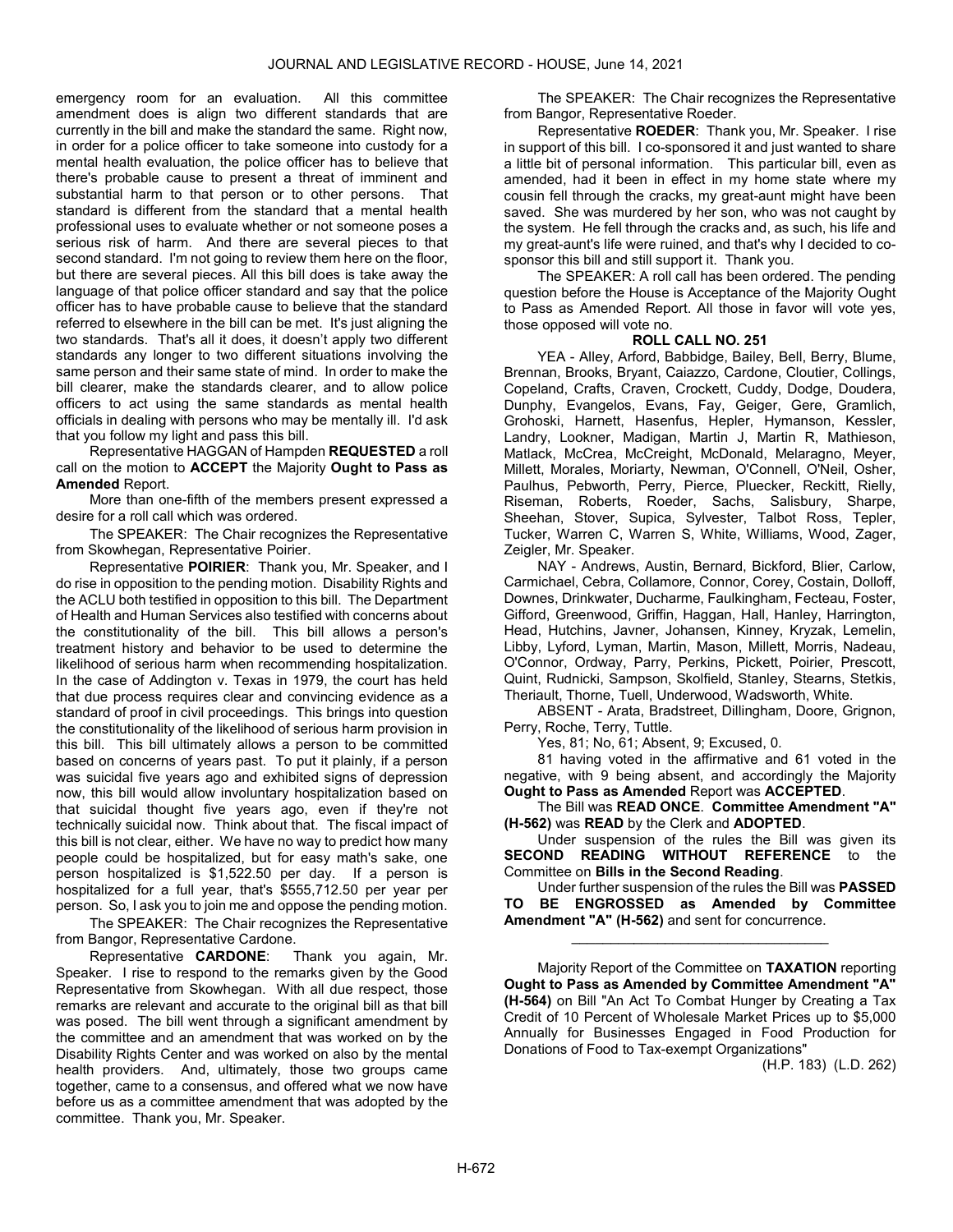Signed:

Senators:

 CHIPMAN of Cumberland LIBBY of Androscoggin

Representatives:

 TERRY of Gorham COLLINGS of Portland GRAMLICH of Old Orchard Beach MATLACK of St. George PERRY of Bangor SACHS of Freeport

 Minority Report of the same Committee reporting Ought Not to Pass on same Bill.

Signed:

Representatives:

 BICKFORD of Auburn CARMICHAEL of Greenbush HANLEY of Pittston KRYZAK of Acton

#### READ.

 On motion of Representative SACHS of Freeport, the Majority Ought to Pass as Amended Report was ACCEPTED.

 The Bill was READ ONCE. Committee Amendment "A" (H-564) was READ by the Clerk and ADOPTED.

 Under suspension of the rules the Bill was given its SECOND READING WITHOUT REFERENCE to the Committee on Bills in the Second Reading.

 Under further suspension of the rules the Bill was PASSED TO BE ENGROSSED as Amended by Committee Amendment "A" (H-564) and sent for concurrence.

\_\_\_\_\_\_\_\_\_\_\_\_\_\_\_\_\_\_\_\_\_\_\_\_\_\_\_\_\_\_\_\_\_

 By unanimous consent, all matters having been acted upon were ORDERED SENT FORTHWITH. \_\_\_\_\_\_\_\_\_\_\_\_\_\_\_\_\_\_\_\_\_\_\_\_\_\_\_\_\_\_\_\_\_

# CONSENT CALENDAR

First Day

 In accordance with House Rule 519, the following items appeared on the Consent Calendar for the First Day:

 (S.P. 424) (L.D. 1318) Bill "An Act To Increase High School Graduation Rates for Students Experiencing Education Disruption" Committee on EDUCATION AND CULTURAL AFFAIRS reporting Ought to Pass as Amended by Committee Amendment "A" (S-246)

 (H.P. 1273) (L.D. 1718) Bill "An Act To Establish the Accidental Drug Overdose Death Review Panel" (EMERGENCY) Committee on HEALTH AND HUMAN SERVICES reporting Ought to Pass

 (H.P. 200) (L.D. 284) Bill "An Act To Provide That Inspections of New Motor Vehicles Are Valid for 2 Years" Committee on TRANSPORTATION reporting Ought to Pass as Amended by Committee Amendment "A" (H-566)

 (H.P. 967) (L.D. 1311) Bill "An Act Regarding the State Employee Health Commission" Committee on HEALTH COVERAGE, INSURANCE AND FINANCIAL SERVICES reporting Ought to Pass as Amended by Committee Amendment "A" (H-565)

 (H.P. 1170) (L.D. 1573) Bill "An Act To Implement the Recommendations of the Commission To Study Long-term Care Workforce Issues" (EMERGENCY) Committee on HEALTH AND HUMAN SERVICES reporting Ought to Pass as Amended by Committee Amendment "A" (H-563)

 Under suspension of the rules, Second Day Consent Calendar notification was given.

 There being no objection, the Senate Paper was PASSED TO BE ENGROSSED as Amended in concurrence and the House Papers were PASSED TO BE ENGROSSED or PASSED TO BE ENGROSSED as Amended and sent for concurrence.

 By unanimous consent, all matters having been acted upon were ORDERED SENT FORTHWITH. \_\_\_\_\_\_\_\_\_\_\_\_\_\_\_\_\_\_\_\_\_\_\_\_\_\_\_\_\_\_\_\_\_

\_\_\_\_\_\_\_\_\_\_\_\_\_\_\_\_\_\_\_\_\_\_\_\_\_\_\_\_\_\_\_\_\_

#### ENACTORS Emergency Measure

 An Act To Repeal the Pesticide Container Fee and the Tick Laboratory and Pest Management Fund

> (S.P. 141) (L.D. 808) (C. "A" S-217)

 Reported by the Committee on Engrossed Bills as truly and strictly engrossed. This being an emergency measure, a two-thirds vote of all the members elected to the House being necessary, a total was taken. 112 voted in favor of the same and 2 against, and accordingly the Bill was **PASSED TO BE** ENACTED, signed by the Speaker and sent to the Senate.

## Emergency Measure

\_\_\_\_\_\_\_\_\_\_\_\_\_\_\_\_\_\_\_\_\_\_\_\_\_\_\_\_\_\_\_\_\_

 An Act To Protect Data Privacy and Security in Elections (H.P. 672) (L.D. 916)

(C. "A" H-513)

 Reported by the Committee on Engrossed Bills as truly and strictly engrossed. This being an emergency measure, a two-thirds vote of all the members elected to the House being necessary, a total was taken. 100 voted in favor of the same and 17 against, and accordingly the Bill FAILED PASSAGE TO BE ENACTED and was sent to the Senate.

#### Emergency Measure

\_\_\_\_\_\_\_\_\_\_\_\_\_\_\_\_\_\_\_\_\_\_\_\_\_\_\_\_\_\_\_\_\_

 An Act Regarding Winter Maintenance on Private Roads in the Town of Windham

(H.P. 1278) (L.D. 1723)

(H. "A" H-526 to C. "A" H-503) Reported by the Committee on **Engrossed Bills** as truly and strictly engrossed. This being an emergency measure, a two-thirds vote of all the members elected to the House being necessary, a total was taken. 106 voted in favor of the same and 7 against, and accordingly the Bill was **PASSED TO BE** ENACTED, signed by the Speaker and sent to the Senate.

#### Emergency Measure

\_\_\_\_\_\_\_\_\_\_\_\_\_\_\_\_\_\_\_\_\_\_\_\_\_\_\_\_\_\_\_\_\_

An Act To Create the Belgrade Water District

(H.P. 1281) (L.D. 1731) (C. "A" H-517)

 Reported by the Committee on Engrossed Bills as truly and strictly engrossed. This being an emergency measure, a two-thirds vote of all the members elected to the House being necessary, a total was taken. 110 voted in favor of the same and 0 against, and accordingly the Bill was PASSED TO BE ENACTED, signed by the Speaker and sent to the Senate.

\_\_\_\_\_\_\_\_\_\_\_\_\_\_\_\_\_\_\_\_\_\_\_\_\_\_\_\_\_\_\_\_\_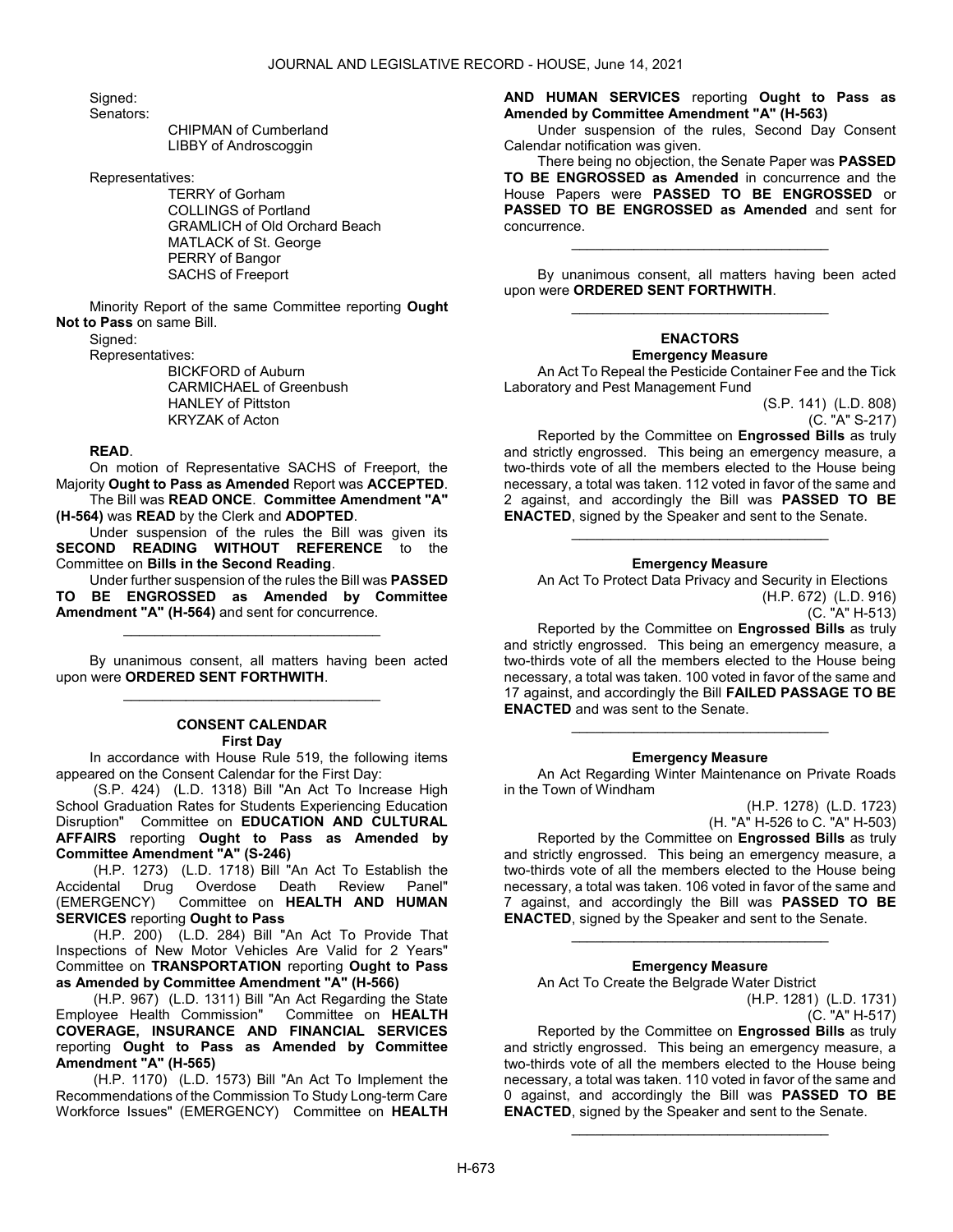#### Emergency Measure

 Resolve, Directing the Department of Education and the Department of Health and Human Services To Study a Centralized Billing Process for Developmental and Schoolbased Services Covered by the MaineCare Program and Other Insurers and Report on Updates to the Child Find Process

(H.P. 91) (L.D. 135)

(C. "A" H-496)

 Reported by the Committee on Engrossed Bills as truly and strictly engrossed. This being an emergency measure, a two-thirds vote of all the members elected to the House being necessary, a total was taken. 107 voted in favor of the same and 3 against, and accordingly the Resolve was FINALLY PASSED, signed by the Speaker and sent to the Senate.

#### Emergency Measure

\_\_\_\_\_\_\_\_\_\_\_\_\_\_\_\_\_\_\_\_\_\_\_\_\_\_\_\_\_\_\_\_\_

 Resolve, Directing the Department of Education To Develop a Plan for the Provision of Early Intervention Services (H.P. 176) (L.D. 255) (C. "A" H-504)

 Reported by the Committee on Engrossed Bills as truly and strictly engrossed. This being an emergency measure, a two-thirds vote of all the members elected to the House being necessary, a total was taken. 103 voted in favor of the same and 11 against, and accordingly the Resolve was FINALLY PASSED, signed by the Speaker and sent to the Senate.

#### Emergency Measure

\_\_\_\_\_\_\_\_\_\_\_\_\_\_\_\_\_\_\_\_\_\_\_\_\_\_\_\_\_\_\_\_\_

 Resolve, Directing the Department of Education To Establish the Process for Transitioning the Provision of Early Childhood Special Education Services for Children with Disabilities from 4 Years of Age to under 6 Years of Age from the Regional Child Development Services System to School Administrative Units

> (H.P. 270) (L.D. 386) (C. "A" H-506)

 Was reported by the Committee on Engrossed Bills as truly and strictly engrossed.

 Representative DUNPHY of Old Town REQUESTED a roll call on FINAL PASSAGE.

 More than one-fifth of the members present expressed a desire for a roll call which was ordered.

 On further motion of the same Representative, TABLED pending FINAL PASSAGE and later today assigned. (Roll Call Ordered)

Acts

\_\_\_\_\_\_\_\_\_\_\_\_\_\_\_\_\_\_\_\_\_\_\_\_\_\_\_\_\_\_\_\_\_

 An Act To Support the Trades through a Tax Credit for Apprenticeship Programs

(S.P. 102) (L.D. 241)

(C. "A" S-238)

 An Act To Set a Minimum Wage for School Support Staff (H.P. 539) (L.D. 734)

(C. "A" H-135)

 An Act Regarding Sentencing Options for a Person Convicted of a Crime Committed While Serving a Term of Imprisonment

> (S.P. 109) (L.D. 801) (C. "A" S-242)

 An Act To Improve Affordable Housing Options and Services To Address Homelessness

(S.P. 305) (L.D. 953) (C. "A" S-237) An Act To Create an Access to Justice Income Tax Credit (H.P. 724) (L.D. 978) (C. "A" H-497) An Act To Support Arrearage Management Programs through Unused Kilowatt-hour Credits Derived from Net Energy Billing Arrangements (H.P. 763) (L.D. 1025) (C. "A" H-509) An Act To Reduce Property Taxes for Maine Residents (S.P. 339) (L.D. 1071) (C. "A" S-235) An Act To Support the Continued Access to Solar Energy and Battery Storage by Maine Homes and Businesses (S.P. 361) (L.D. 1100) (C. "A" S-229) An Act To Improve Access to HIV Prevention Medications (S.P. 378) (L.D. 1115) (C. "A" S-239) An Act To Require Vehicle Safety within the Funeral Industry (H.P. 889) (L.D. 1214) (C. "A" H-516) An Act To Add a Faculty Member and Nonfaculty Staff Member to the Board of Trustees of the University of Maine System (H.P. 919) (L.D. 1253) (C. "A" H-508) An Act Regarding Controlled Entry Areas within Retail Marijuana Stores (H.P. 1050) (L.D. 1434) (C. "A" H-514) An Act To Provide Fairness in Communications from Pharmacy Benefits Managers (H.P. 1066) (L.D. 1450) (C. "A" H-493) An Act To Provide Climate Change Transition Assistance for Maine's Energy-intensive Businesses (H.P. 1159) (L.D. 1554) (C. "A" H-510) An Act To Strengthen Maine's Agriculture, Food and Forest Economy (H.P. 1162) (L.D. 1565) (C. "A" H-520) An Act To Investigate Perfluoroalkyl and Polyfluoroalkyl Substance Contamination of Land and Groundwater (H.P. 1189) (L.D. 1600) (C. "A" H-494) An Act To Implement the Recommendations of the Committee To Study the Feasibility of Creating Basic Income **Security** (H.P. 1192) (L.D. 1603) (C. "A" H-495) Reported by the Committee on Engrossed Bills as truly and strictly engrossed, PASSED TO BE ENACTED, signed by the Speaker and sent to the Senate. \_\_\_\_\_\_\_\_\_\_\_\_\_\_\_\_\_\_\_\_\_\_\_\_\_\_\_\_\_\_\_\_\_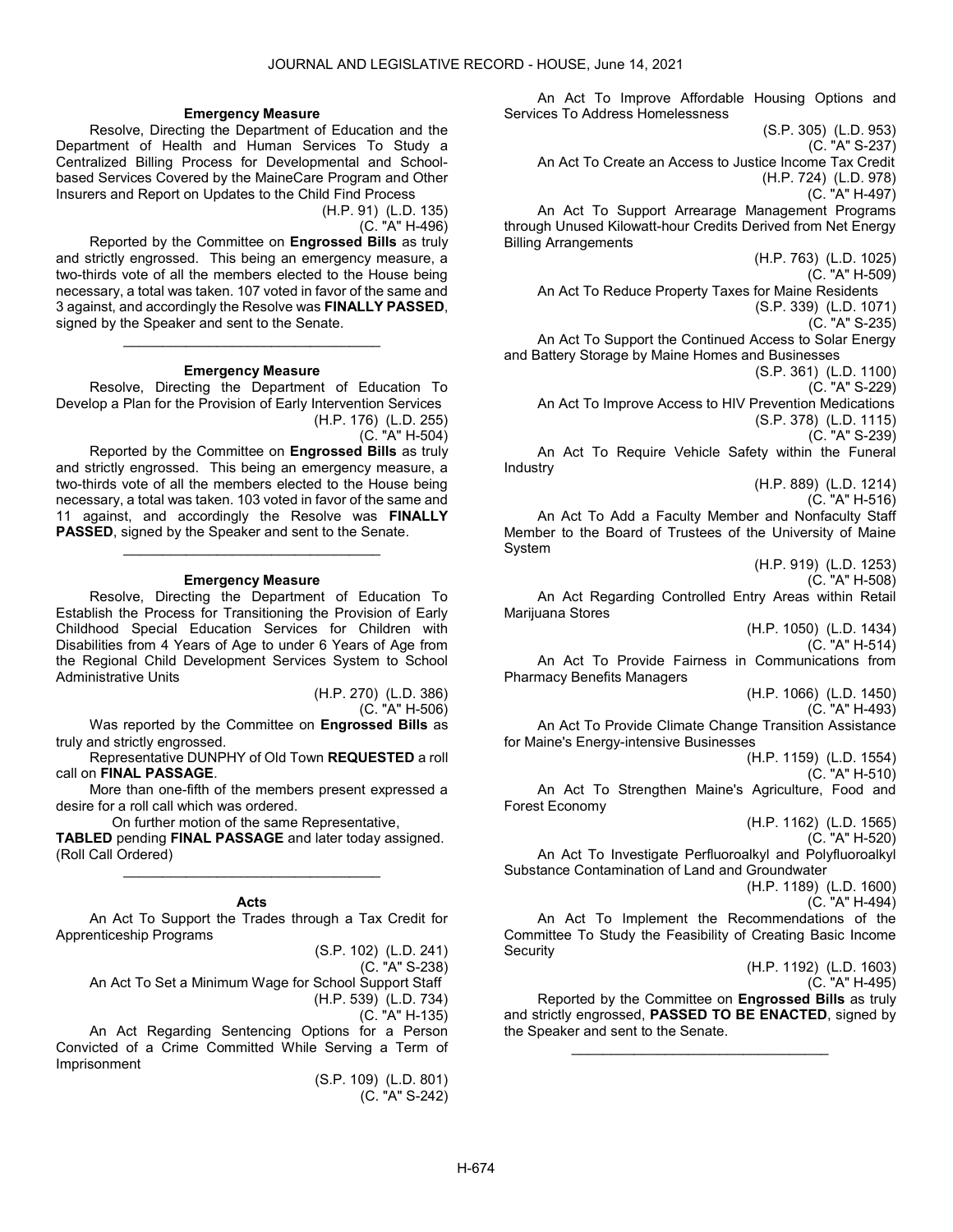## Resolves

 Resolve, Directing the Board of Pesticides Control To Gather Information Relating to Perfluoroalkyl and Polyfluoroalkyl Substances in the State

(H.P. 185) (L.D. 264) (C. "A" H-522)

 Reported by the Committee on Engrossed Bills as truly and strictly engrossed, FINALLY PASSED, signed by the Speaker and sent to the Senate.

\_\_\_\_\_\_\_\_\_\_\_\_\_\_\_\_\_\_\_\_\_\_\_\_\_\_\_\_\_\_\_\_\_

 By unanimous consent, all matters having been acted upon were ORDERED SENT FORTHWITH. \_\_\_\_\_\_\_\_\_\_\_\_\_\_\_\_\_\_\_\_\_\_\_\_\_\_\_\_\_\_\_\_\_

 The following items were taken up out of order by unanimous consent:

## UNFINISHED BUSINESS

 The following matter, in the consideration of which the House was engaged at the time of adjournment Thursday, June 10, 2021, had preference in the Orders of the Day and continued with such preference until disposed of as provided by House Rule 502.

 HOUSE DIVIDED REPORT - Majority (9) Ought Not to Pass - Minority (4) Ought to Pass as Amended by Committee Amendment "A" (H-229) - Committee on CRIMINAL JUSTICE AND PUBLIC SAFETY on Bill "An Act To End the Maine Information and Analysis Center Program"

(H.P. 938) (L.D. 1278) TABLED - June 2, 2021 (Till Later Today) by Representative WARREN of Hallowell.

PENDING - ACCEPTANCE OF EITHER REPORT.

 Representative WARREN of Hallowell moved that the House ACCEPT the Minority Ought to Pass as Amended Report.

 Representative PICKETT of Dixfield REQUESTED a roll call on the motion to ACCEPT the Minority Ought to Pass as Amended Report.

 More than one-fifth of the members present expressed a desire for a roll call which was ordered.

The SPEAKER: The Chair recognizes the Representative from East Dixfield, Representative Pickett.

Representative PICKETT: Thank you, Mr. Speaker. Mr. Speaker, Ladies and Gentlemen of the House, I rise in opposition to the pending motion. I'd like to start by asking the following questions. Are Maine people, its institutions and communities safer when law enforcement and public safety agencies are less informed? If police agencies fail to collaborate and cooperate with one another and are unable to put pieces of information from multiple sources and weave them all together to develop significant indicators of criminalistic intent, are we safer as a state? Do you expect law enforcement officers to partner together in an effort to proactively police, resulting in the prevention of crime in our communities or wait until it's too late and respond after the devastation has already occurred? After the tragic events of September 11, 2001, the 9/11 Commission Report recognized a commission gap between law enforcement agencies and a lack of effective information-sharing efforts. Fusion centers like the MIAC were created to fill that gap. They play a significant role in supporting both criminal and terroristic investigations due to their ability to act as a conduit between various law enforcement partners. By not communicating developing information with each other on that day, and for years before, law enforcement and government agencies

neglected to identify the emerging threat. Had they communicated clearly with each other and shared developing information, they could have detected and possibly prevented the attack. As a result, fusion centers were created to serve a critical role in identifying, investigating, analyzing and sharing emerging threat-related information in an efficient and effective manner.

Every state in the country has at least one fusion center. The fusion centers are part of an important nationwide information-sharing network that ensures a variety of threats affecting Mainers are communicated quickly and efficiently. If Maine were to lose its fusion center, it would set Maine back decades by losing the ability to receive and share that information. We would become siloed, cut off from the rest of the country. Said another way, Mr. Speaker, Maine's network would go dark. Additionally, we would weaken the entire safety net by eliminating a critical piece of the nationwide network. Any chain is only as strong as its weakest link. Please don't forget to remember that some of the terrorists that executed the attack on the Twin Towers on that fateful day traveled through Maine. Public safety is improved when law enforcement, public safety and private sector partners share information and communicate frequently. History has taught us that attacks such as the 9/11 terrorist attacks can occur where there is a failure to share information. Many times, failures by the public safety and government agencies to adequately prevent and respond to violence and crime can be traced to a breakdown in information sharing and a lack of communication. This information-sharing process is crucial to ensuring that those charged with protecting our communities have the best, most recent intelligence. The concept of information sharing is not new in law enforcement and public safety. It builds upon a time-tested concept that has been used by Maine law enforcement agencies to keep Maine safe. This information-sharing process is vital to ensuring that those charged with protecting our communities are better informed so our citizens and institutions will be better protected. Significant progress has been made since 9/11 on the sharing of information between federal, state, county and local law enforcement agencies. Our committee has had an opportunity to extensively review MIAC's operations, policies, procedures and the budget through various work sessions and public hearings. The Department of Public Safety has answered all of our questions and have provided all records that we have requested. We've not seen any evidence to support the claims others are making. The MIAC operates under multiple layers of federal and state oversight and regulation to include annual privacy audits. Its activities are overseen by an advisory board comprised of members from the private sector, Attorney General's office, law enforcement, emergency management and Homeland Security community. Much of what has been said about MIAC is simply not true, Mr. Speaker. We've heard from others telling stories about activities occurring in other states, but not Maine. Claims have also been made based on lawsuits alleging the illegal collection and storage of data. Those claims have been dismissed in federal court. We should not be basing public decisions that will jeopardize public safety on incorrect information.

Another complaint raised was that the MIAC monitored incident groups of people on their social media platforms, infringing on their rights. The truth, however, is that MIAC simply assisted law enforcement operations surrounding the demonstrations and protests that were occurring around our great state that led to multiple burglaries and the destruction of property in some of our cities. Some of the same groups were part of the national protests that led to murder of officers and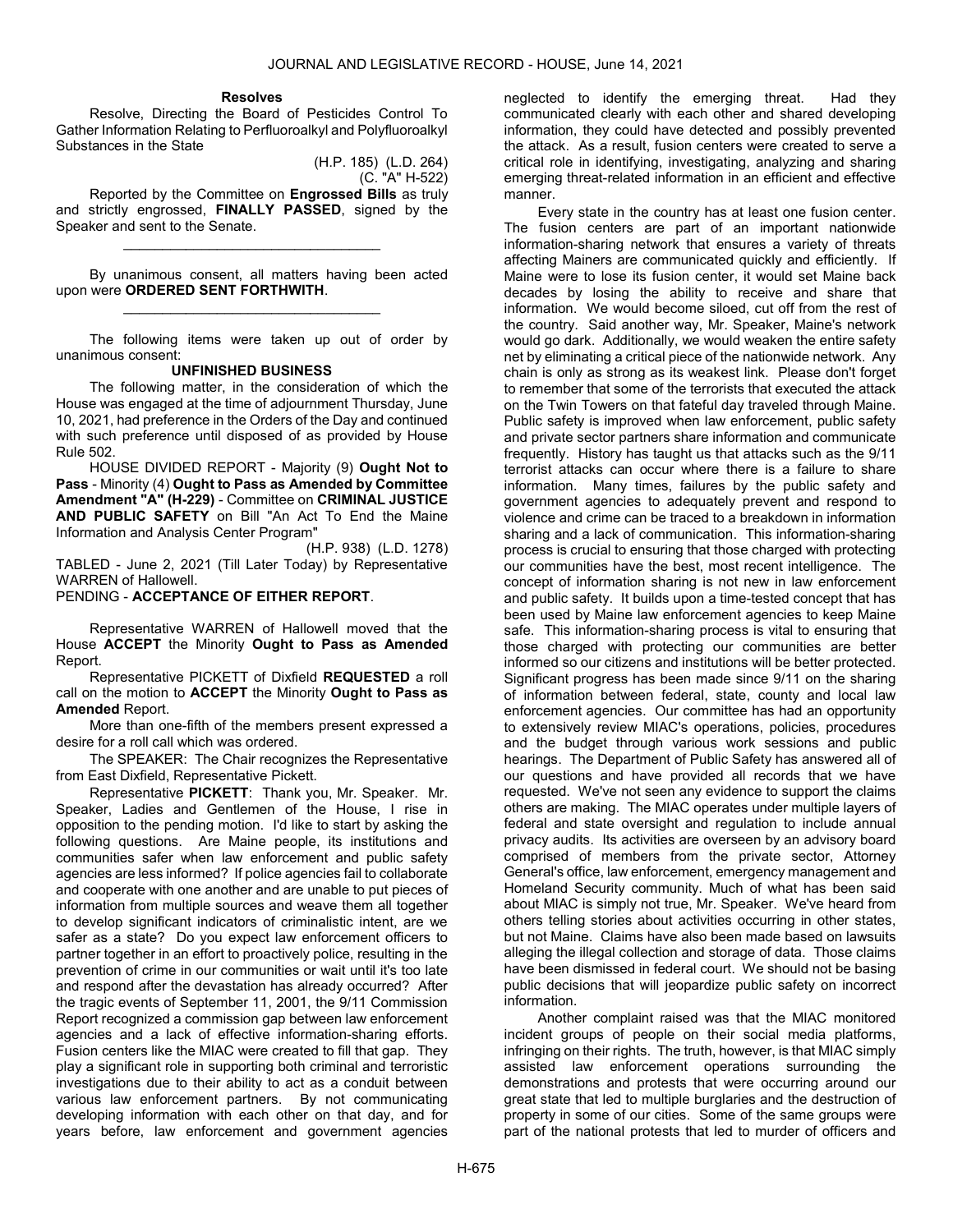other citizens and the immeasurable massive destruction of property. Did not we expect law enforcement to be prepared to ensure the safety of the demonstrators who were exercising their rights? As a former police chief, I was expected to plan for the safety of the public during any events, whether it was a parade in town or a protest. In an effort to properly execute my duties, I needed information. Things like the number of attendees, where they would be located, if roads needed to be closed and traffic rerouted, what the duration of the event might be and certainly if there were any indicators that there may be groups with opposing viewpoints. My job was to protect the public and without any information, I would not be able to meet that end. Don't we expect our law enforcement to be able to properly plan for the safety of an event? We would be the first ones to criticize law enforcement, Mr. Speaker, if there was a demonstration of 10,000 people with extremely opposing viewpoints that broke out into a melee resulting in injuries, death, and the destruction of property and we later found out that law enforcement were aware that the protest was to occur but only assigned a lone patrol officer to that event. At the public hearing on this bill, there was a broad support for the MIAC from a variety of agencies at the federal, state, local and private level. They talked about the importance of this unit, for the public safety. These agencies included Maine Sheriff's Association, Maine Chiefs of Police Association, Maine Warden Service, Adjutant General Farnham, Maine's Homeland Security advisor, Federal Bureau of Investigation, Maine Emergency Management Agency and the MIAC advisory board by unanimous approval of the members. By all accounts, our State is one of the safest in the country, with one of the lowest crime rates. We value our way of life. This is due in large part to the professionalism and the hard work of our law enforcement agencies in Maine communicating and sharing information. MIAC is an important part of that process, Mr. Speaker. Some are advocating that we take funding from the MIAC and spend on other programs. We can all agree on the importance of increased access and resources for social services like substance abuse disorder services and mental health treatment. However, these approaches must be done in combination with, not at the expense of, public safety. We should not be digging one hole to fill another, Mr. Speaker. I ask that you consider what is right for Maine and the people who live, visit and work here. Please ask yourself again whether Maine people and its communities are safer when law enforcement is less informed.

I'd like to read one incident of what MIAC has done here in Maine. Individuals contemplating criminal activity will often engage in observed behaviors reasonably indicative of crime, many times posting this online via various social media platforms for the public to see. When these behaviors are reported from the community or members of the public in the form of suspicious activity or tips and leads, they must be properly analyzed and shared when appropriate. Often, individual pieces of standalone information may seem relatively benign but when brought together with other relevant information by trained analysts, it paints a much clearer picture of a criminal intent. As a project of its national threat assessment center, the U.S. Secret Service analyzed 67 plots to commit school shootings that were averted and it found that in 63 of those plots, 94% the students had shared their plans with someone and nearly half had documented their ideas in writing it online. Please, Mr. Speaker, follow my light and reject this motion so that MIAC can continue to help preserve our way of life in Maine by making sure our police agencies are informed and have the tools to do their job. Thank you, Mr. Speaker, and I ask to have the Clerk read the report

 Representative PICKETT of Dixfield REQUESTED that the Clerk READ the Committee Report.

The Clerk READ the Committee Report in its entirety.

The SPEAKER: The Chair recognizes the Representative from Augusta, Representative Fecteau.

Representative FECTEAU: Mr. Speaker, Ladies and Gentlemen of the House, I first wish to begin by saying that I fully believe that the State of Maine has the nation's greatest law enforcement officers. The problems and scourges in the rest of the nation often do not trickle into our great state. That is in part due to our fantastic state, county and municipal police officers. The sharing of domestic intelligence for imminent threats and interdiction can be a wonderful thing. This allows international police agencies to share information with our border patrol agents and municipal officers, for example, to conduct serious public safety missions. However, this is one small portion of the national fusion center mission. Our State resources are being used as collection agents for the globalized databasing of the activities of law-abiding Americans. I love our State police and law enforcement, but they are not in control of the ship, and to no fault of their own. This ship is steered by our nation's surveillance state, whose mission is unconstitutional, in my opinion. The creation of fusion centers by the federal government's redundant department of redundancy, also known as the Department of Homeland Security, is a schizophrenic and paranoid relic of the surveillance globalists who ushered in the greatest attack on our nation's Fourth Amendment to include the national ID, Patriot Act and TSA. And, moreover, the Department of Homeland Security purposefully incentivized these fusion centers and set them up without the same checks and balances that U.S. Congress is afforded with similar classified activities. Congress has classified briefings on sensitive materials but the feds have not afforded us the same. When I spoke with the Representative from Hallowell months ago and then with a constituent, I said I wasn't interested in ending MIAC but I was interested in similar oversight that I just mentioned. But what I found out is that our State does not have the authority to grant federal clearances to ensure there is an appropriate oversight at the state echelon of responsibility.

As an avid Ron Paul supporter in 2012, I was perhaps placed on a watchlist by a fusion center. That's because a Missouri fusion center tied Ron Paul supporters and libertarians to the modern militia movements which suggested the supporter group was filled with violent, anti-government extremists. Another fusion center concluded that student groups at historically black colleges were breeding grounds of terrorism. All of this was and is rubbish. This Red Scare type of paranoia creates environments where lawful activities of Americans can be collected, catalogued and even acted upon. And I speak today with at least some authority. I was an intelligence analyst during my time in the U.S. Army where I deployed twice to Iraq and held a very high security clearance and we tracked everyone and everything in a fusion style center. But, let me be clear, the collection, databasing, and the use of actionable intelligence on non-Americans is something I fully support. We tracked lots of targets that kept U.S. interests safe without compromising American constitutional liberties. What I don't support is a perversion of Executive Order 12333 by President Ronald Reagan, EO-12333 separated intelligence authorities and helped protect Americans from similar East German-style domestic spying. That Executive Order is still used and referenced today. Some will construe this as a police matter; it is not. This is a matter of U.S. intelligence on Americans without appropriate oversight. There are nuggets of police matters shared with local fusion centers in exchange for the collection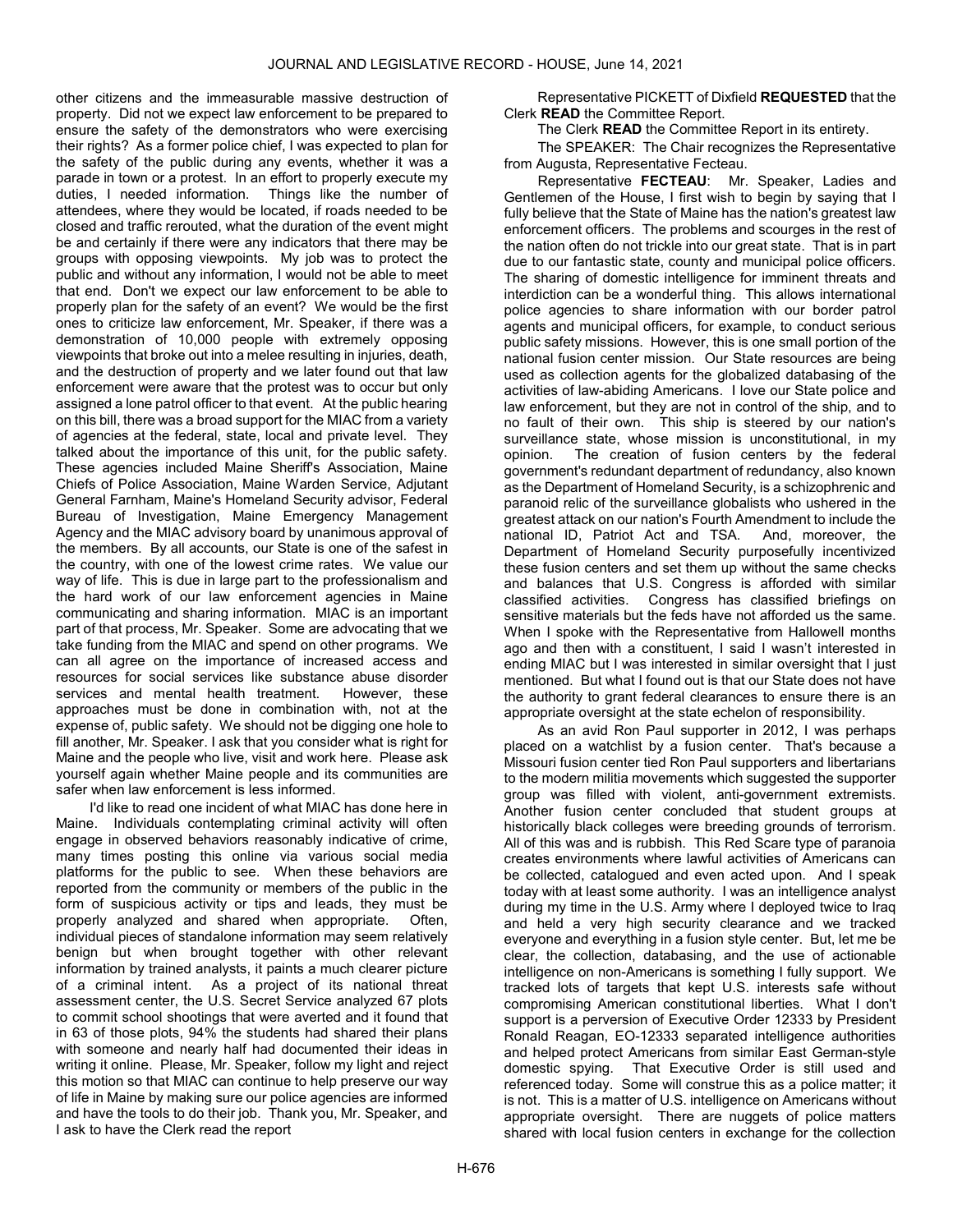and dissemination of domestic intelligence data to unknown agencies and departments. Until our federal government respects our right to proper government oversight, I cannot support a wing of the intelligence apparatus to possibly be used on every day, law-abiding Mainers. Bring this Body a bill of that nature and I'll support it immediately. Thank you.

The SPEAKER: The Chair recognizes the Representative from Paris, Representative Andrews.

Representative ANDREWS: Thank you, Mr. Speaker. George Orwell wrote in his most famous work; thought crime was not a thing that could be concealed forever. You might dodge it successfully for a while or even years but sooner or later they were bound to get you. The year may be 2021 but we continue to find ourselves moving towards a perpetual Orwellian 1984. The Maine Information and Analysis Center is evidence of that. Americans were not meant to live in a cage bound by their own government, to only exist to pay taxes and be spied upon in the name of security. The Bill of Rights restricts government power and its endless quests for expansion. In fact, the first, third, fourth and fifth amendments all protect Americans' inherent right to privacy. Furthermore, the Ninth Amendment doubles down on Americans' right to privacy even outside of the constitution. Quote, the enumeration in a constitution of certain rights shall not be construed to deny or disparage others retained by the people.

Americans' right to privacy are explicitly clear and fundamental. They always have been and that has not changed. Having a state-run mass surveillance operations center whose activities can neither be confirmed nor denied is a danger to all of our civil rights. We must push back and keep government power in check. We do not need illegal databases of law-abiding gun owners. Let me say that again, Mr. Speaker; we do not need illegal databases of law-abiding gun owners or secret data collection of citizens living within the law. Most importantly, security should never be weaponized against American citizens. It must never be a binary choice between liberty or security. Because if it is, then we shall have neither. Federal, state, and local government agencies working together to amass surveillance, data mine, and track social media traffic against unaware and lawful citizens is wrong. It's illegal and dangerously close to, you show me the man, I'll show you the crime ethos of the dark days of Stalinism. On top of that, why is the Maine Information and Analysis Center feeding this intelligence to corporations and their executives? Especially when that intelligence, oftentimes illegally collected, is on potential political opponents. Opponents who are exercising their First Amendment freedoms of association and free speech only to have them usurped by the omnipotent surveillance state. I urge you to follow my light and add your voice to protect our sacred liberty, privacy, and American birthright to be secure in our persons, houses, papers, effects and against unreasonable searches. Thank you, Mr. Speaker.

The SPEAKER: The Chair recognizes the Representative from Presque Isle, Representative Underwood.

Representative UNDERWOOD: Thank you, Mr. Speaker and Ladies and Gentlemen of the 130th Legislature. Everybody in this room should ask themselves one question; is this an attempt to defund our police force? Thank you, Mr. Speaker.

The SPEAKER: The Chair recognizes the Representative from Friendship, Representative Evangelos.

Representative EVANGELOS: Thank you, Mr. Speaker, Men and Women of the House. I rise in support of the pending motion. The Good Representative from Dixfield is partially right; these fusion centers were created around the country to combat

the threat the country was potentially going to experience from foreign-based terrorism. However, the fusion centers have suffered from serious mission creep and last year the Criminal Justice Committee and the Judiciary Committee held joint hearings in reference to that and we questioned Commissioner Sauschuck extensively about that and to an extent he told us about the mission creep and the different legal activities which had come under scrutiny. So, what started out as a good effort to protect the country has now morphed into questionable intelligence and spying activities against legally-protected activities. And what are those rights? The right to peaceably assemble and redress our grievances. The guaranteed Fourth Amendment protection rights against unreasonable search and seizures. And who did the fusion center turn its attention to in engaging of these activities? The Seeds of Peace, a group of children from Palestine and Israel, peace activists who are simply demonstrating against war, and folks who were legally demonstrating against the powerline in Western Maine. That's just a few. And, you know, but for a state trooper and a research organization who came forward and revealed these activities to all of us, we wouldn't know today. So, you know, it boils down to something, what Benjamin Franklin said; what kind of a country do you want to live in? And the Representative from Paris is right, you know, this is something out of George Orwell and this is not the kind of society that Americans stand for. So, I'm urging all of you to support the pending motion. Thank you, Mr. Speaker.

The SPEAKER: The Chair recognizes the Representative from East Machias, Representative Tuell.

Representative TUELL: Thank you, Mr. Speaker. I rise in opposition to this whole motion and support my good friend from Dixfield, who is a lifelong officer who's been dedicated to protecting and serving our State through every phase and every fad and every generation that has come forward in the last several decades. I think there are many officers out there who are frustrated, tired, questioning, disheartened by some of the things they're hearing in this building and around the state and beyond. So, I just want to say that I don't wish to be associated with that and will be opposing the motion before us. Thank you, Mr. Speaker.

The SPEAKER: The Chair recognizes the Representative from Sanford, Representative Harrington.

Representative HARRINGTON: Thank you, Mr. Speaker, Ladies and Gentlemen of the House. I rise in opposition to the pending motion. After 9/11, I think we all said never forget and I think this legislation is a clear indication that we are starting to forget what can happen if we don't share information. I personally see the MIAC bulletins every day at the start of my shift and I'm hearing a lot of conspiracy theories here, but by and large we basically share pictures of criminal suspects or vehicles that were used in a crime to try to identify. You know, my department has 24 people, you know, with these bulletins, you know, we've become basically one police department for information sharing and it's very critical. I've used it to help solve cases, my department has used it many times to solve cases. To compare this to George Orwell, I think is laughable and thank you, Mr. Speaker.

The SPEAKER: The Chair recognizes the Representative from Winter Harbor, Representative Faulkingham.

Representative FAULKINGHAM: Thank you, Mr. Speaker. I rise in support of the pending motion and thank God for the courage of the state police whistleblower who revealed the inappropriate activity of MIAC. I wanted to point out that this bill has a \$1.8 billion de-appropriation for a fiscal note. So not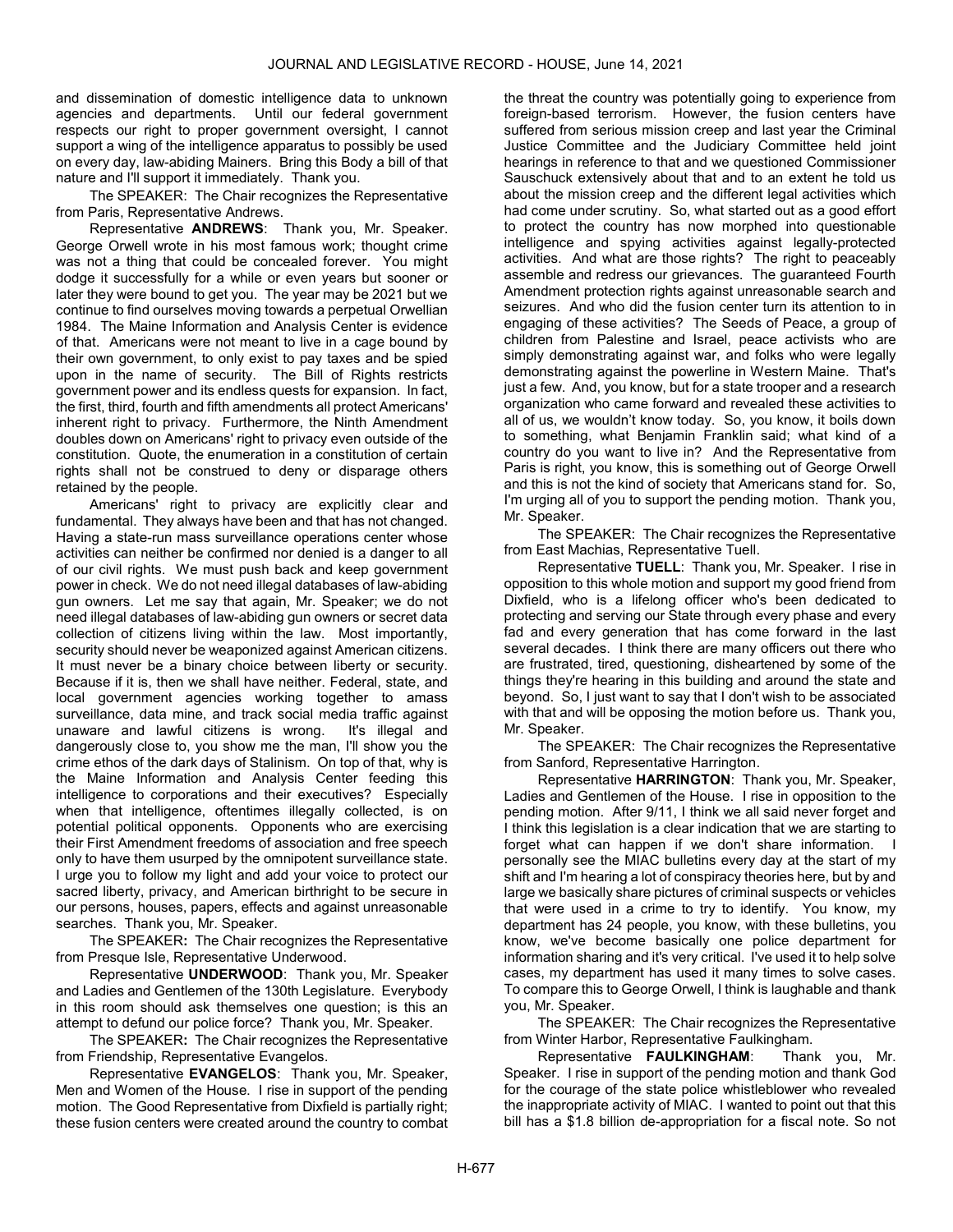only is this a fiscally responsible bill, but it is morally and constitutionally right to pass this motion.

The SPEAKER: The Chair recognizes the Representative from Hallowell, Representative Warren.

Representative WARREN: Thank you, Mr. Speaker. Mr. Speaker, Women and Men of the House, let me be clear; we must invest in public safety. We all want our communities to be safe. But it is also our job, it is our responsibility to decide when not to spend our constituents' hard-earned tax dollars on initiatives that are wasteful. Mr. Speaker, the Criminal Justice and Public Safety Committee along with the Judiciary Committee has spent hours, literally hours, trying to ascertain what the MIAC does to make Mainers safer. We got a long list of what the MIAC doesn't do, but no metric to measure its effectiveness. When the director, Lieutenant Johnston, was asked publicly, and I quote; what service does the center provide that other agencies don't already do? Lieutenant Johnston deferred to the other agencies to answer the question. He said, and I quote; I think that question is better asked of the people we partner with and we try to serve on a daily basis, the law enforcement agencies that utilize us, the public and private sector entities that we partner with, unquote. To my way of thinking, recipients of Maine government funding better be able to prove to taxpayers that what they are doing is worth the money. Said another way; if you are a public safety agency that cannot answer the question of how you create public safety, you shouldn't receive government dollars.

There also exists three other troubling words in Lieutenant Johnston's response; private sector entities. Why are we using Maine citizens' hard-earned dollars to pay the state police to gather data on those citizens? Citizens who are not committing crimes, citizens who are not even suspected of committing crimes, and then take that information and report it to private sector corporate executives. As has been widely reported and talked about here, a Maine State Trooper is suing the MIAC and its supervisors. He states that he was demoted after he told his bosses that the MIAC was illegally collecting and maintaining data, including a gun registry and information on citizens lawfully protesting. Or, said another way, Mainers expressing their First Amendment freedoms. Among other allegations, the Maine State Trooper says that the MIAC illegally gathered and kept information gleaned from social media about Maine citizens who legally protested against CMP's proposed transmission corridor. Shortly after those allegations came to light, there was a very large data breach and it included the trove of documents that was MIAC's email distribution list. Through the data breach, we learned that the MIAC sends intelligence reports to corporate executives and security officials at major corporations or interests or operations in Maine including Avangrid, Central Maine Power's parent company, Exxon Mobile, Bath Iron Works, Emera Maine, Smith and Wesson, Nestle Waters North America, Sinclair Research, Verizon, Sprague Energy, Irving Oil, Maine Medical Center, Portland Pipeline Company, Lockheed Martin and the list goes on.

Why are we billing Maine taxpayers to pay our State police to collect information and report it to corporations? Do you think that your constituents would think that that's a good use of their money? Last summer during our joint hearings with the Judiciary Committee, former Senator and now Maine Secretary of State Shenna Bellows asked Public Safety, Commissioner Sauschuck, quote, what percentage of the fusion center time is being spent collecting information on groups that have never been involved in criminal activity? Commissioner Sauschuck answered, and I quote, I don't have specific percentages on their work product. We can try to drill down on that. And I don't know

about you, Mr. Speaker, but I really wanted that answer to be an unequivocable zero percent. I wanted Commissioner Sauschuck to tell all of us present, 26 lawmakers present, that we're trying to get a handle on this, I wanted him to say that zero percent of the time was spent collecting information on Maine citizens that have never been involved in criminal activity and I bet all of our constituents wanted that too.

Finally, Mr. Speaker, Maine lawmakers are not alone in our interest in the fusion center. Under the leadership of Republican Senator Tom Coburn, the permanent subcommittee on investigations spent two years examining federal support of fusion centers and evaluating the resulting counterterrorism intelligence. The subcommittee's investigation included interviewing dozens of current and former federal, state, and local officials, reviewing more than a year's worth of intelligence reporting from the fusion centers, conducting a nationwide survey of fusion centers, and examining thousands of pages of financial records and grant documentation. The subcommittee found, and I quote, the fusion centers forwarded intelligence of uneven quality, oftentimes shoddy, rarely timely, sometimes endangering citizens' civil liberties and Privacy Act protections, occasionally taken from already published public sources and, more often than not, unrelated to terrorism. Mr. Speaker, let's not continue to waste our taxpayers' hard-earned dollars on wasteful programs. I ask that folks in this chamber follow my light. Thank you.

 The SPEAKER: A roll call has been ordered. The pending question before the House is Acceptance of the Minority Ought to Pass as Amended Report. All those in favor will vote yes, those opposed will vote no.

## ROLL CALL NO. 252

 YEA - Alley, Andrews, Arford, Babbidge, Bailey, Bell, Berry, Blume, Brennan, Brooks, Bryant, Cloutier, Collamore, Collings, Copeland, Crafts, Craven, Crockett, Cuddy, Dodge, Doudera, Dunphy, Evangelos, Evans, Faulkingham, Fay, Fecteau, Geiger, Gere, Gramlich, Greenwood, Grohoski, Hanley, Harnett, Hasenfus, Hepler, Hutchins, Hymanson, Kessler, Landry, Lemelin, Libby, Lookner, Madigan, Martin, Mathieson, Matlack, McCrea, McCreight, McDonald, Melaragno, Meyer, Millett, Morales, Moriarty, Nadeau, O'Connor, O'Neil, Osher, Paulhus, Pebworth, Perry, Pierce, Pluecker, Quint, Reckitt, Rielly, Riseman, Roberts, Roeder, Sachs, Salisbury, Sampson, Sheehan, Stanley, Stover, Supica, Sylvester, Talbot Ross, Tepler, Thorne, Warren C, Warren S, Williams, Wood, Zager, Zeigler, Mr. Speaker.

 NAY - Austin, Bernard, Bickford, Blier, Caiazzo, Cardone, Carlow, Carmichael, Cebra, Connor, Corey, Costain, Dolloff, Downes, Drinkwater, Ducharme, Foster, Gifford, Griffin, Haggan, Hall, Harrington, Head, Javner, Johansen, Kinney, Kryzak, Lyford, Lyman, Martin J, Martin T, Mason, Millett, Morris, Newman, O'Connell, Ordway, Parry, Perkins, Pickett, Poirier, Prescott, Rudnicki, Sharpe, Skolfield, Stearns, Stetkis, Theriault, Tucker, Tuell, Underwood, Wadsworth, White B, White D.

 ABSENT - Arata, Bradstreet, Dillingham, Doore, Grignon, Perry, Roche, Terry, Tuttle.

Yes, 88; No, 54; Absent, 9; Excused, 0.

 88 having voted in the affirmative and 54 voted in the negative, with 9 being absent, and accordingly the Minority Ought to Pass as Amended Report was ACCEPTED.

 The Bill was READ ONCE. Committee Amendment "A" (H-229) was READ by the Clerk and ADOPTED.

 Under suspension of the rules the Bill was given its SECOND READING WITHOUT REFERENCE to the Committee on Bills in the Second Reading.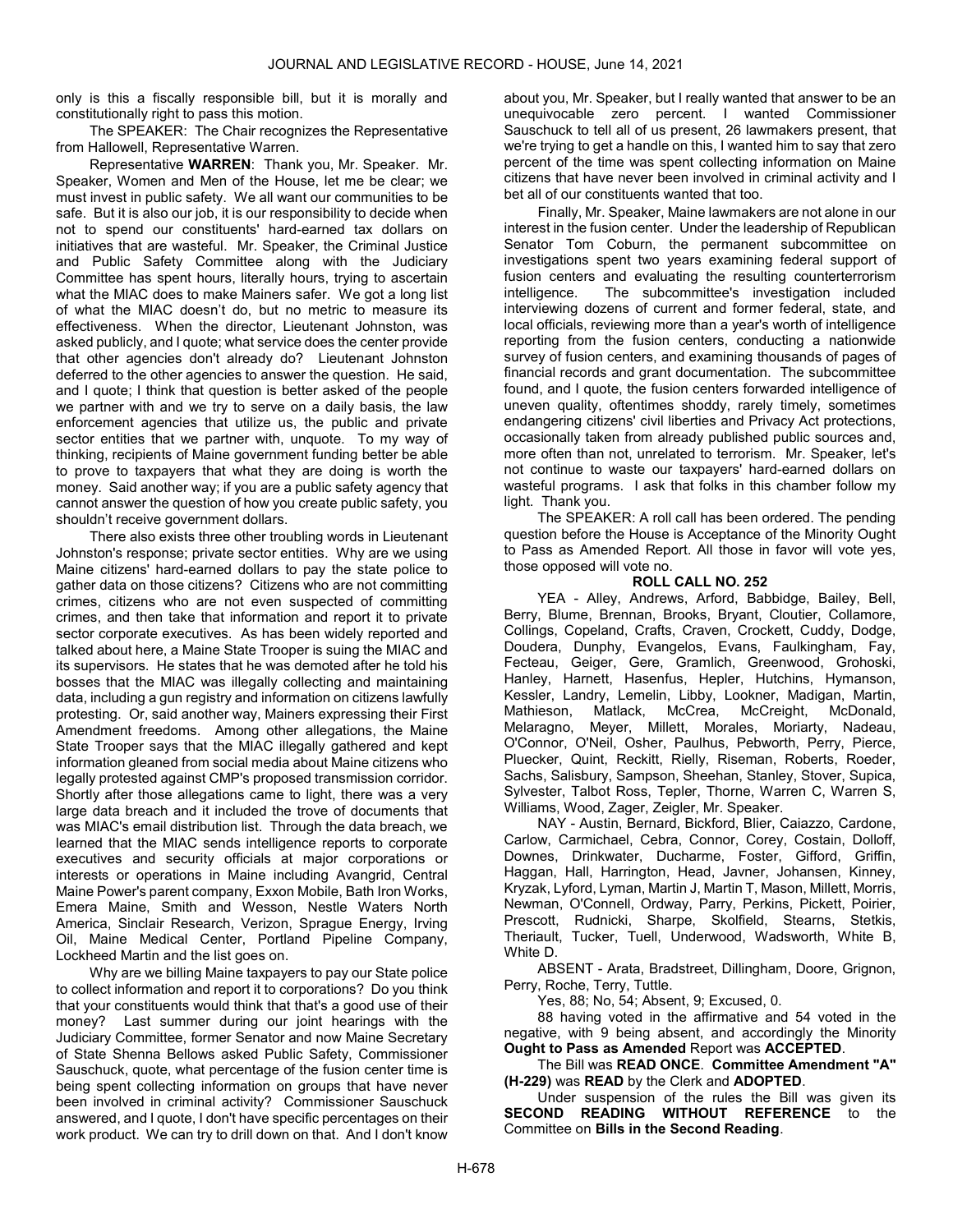Under further suspension of the rules the Bill was PASSED TO BE ENGROSSED as Amended by Committee Amendment "A" (H-229) and sent for concurrence.

\_\_\_\_\_\_\_\_\_\_\_\_\_\_\_\_\_\_\_\_\_\_\_\_\_\_\_\_\_\_\_\_\_

 By unanimous consent, all matters having been acted upon were ORDERED SENT FORTHWITH. \_\_\_\_\_\_\_\_\_\_\_\_\_\_\_\_\_\_\_\_\_\_\_\_\_\_\_\_\_\_\_\_\_

 The SPEAKER: The Chair recognizes the Representative from Kennebunk, Representative Babbidge, who wishes to address the House on the record.

Representative BABBIDGE: Thank you, Mr. Speaker. With the exception of Roll Call 231, regarding Roll Calls 227 to 242, including LD 1668, LD 449, LD 95, LD 1621, LD 553, LD 334, LD 1682, LD 1346, LD 1255, LD 847, LD 1100, 1115, and LD 1071; I would have voted yea. Regarding Roll Call 231, LD 1611, I would have voted nay. Thank you, Mr. Speaker.

The SPEAKER: The Chair recognizes the Representative from Farmington, Representative Landry, who wishes to address the House on the record.

\_\_\_\_\_\_\_\_\_\_\_\_\_\_\_\_\_\_\_\_\_\_\_\_\_\_\_\_\_\_\_\_\_

Representative LANDRY: Thank you, Mr. Speaker. Mr. Speaker and Men and Women of the House, in reference to Roll Call No. 231, on LD 1611, had I been present, I would have voted yea.

\_\_\_\_\_\_\_\_\_\_\_\_\_\_\_\_\_\_\_\_\_\_\_\_\_\_\_\_\_\_\_\_\_

The SPEAKER: The Chair recognizes the Representative from Windham, Representative Corey.

Representative COREY: Thank you, Mr. Speaker. I need to record a vote, too, or how I would have voted. I missed my first vote in seven years. Anyways, on Roll Call 245, which was --

The SPEAKER: The Member will defer. Is the Member wishing to request unanimous consent to address the House on the record?

Representative COREY: Yes.

The SPEAKER: The Representative from Windham, Representative Corey has requested unanimous consent to address the House on record. Hearing no objection, The Member may proceed on record.

Representative COREY: As I said, I'm completely flustered. First vote I've missed in like seven years, so, on Roll Call No. 245, LD 286, I would have voted nay.

\_\_\_\_\_\_\_\_\_\_\_\_\_\_\_\_\_\_\_\_\_\_\_\_\_\_\_\_\_\_\_\_\_

 The following items were taken up out of order by unanimous consent:

#### UNFINISHED BUSINESS

 The following matter, in the consideration of which the House was engaged at the time of adjournment Thursday, June 10, 2021, had preference in the Orders of the Day and continued with such preference until disposed of as provided by House Rule 502.

 SENATE REPORT - Ought to Pass as Amended by Committee Amendment "A" (S-205) - Committee on HEALTH AND HUMAN SERVICES on Resolve, To Restore the MaineCare Nursing Facility COVID-19 Temporary Rate Increase (EMERGENCY)

(S.P. 301) (L.D. 949) - In Senate, Unanimous OUGHT TO PASS AS AMENDED Report READ and ACCEPTED and the Resolve PASSED TO

#### BE ENGROSSED AS AMENDED BY COMMITTEE AMENDMENT "A" (S-205).

TABLED - June 9, 2021 (Till Later Today) by Representative DUNPHY of Old Town.

PENDING - ACCEPTANCE OF COMMITTEE REPORT.

 Subsequently, the Unanimous Committee Report was ACCEPTED.

 The Resolve was READ ONCE. Committee Amendment "A" (S-205) was READ by the Clerk.

 Representative MEYER of Eliot PRESENTED House Amendment "A" (H-572) to Committee Amendment "A" (S-205), which was READ by the Clerk and ADOPTED.

Committee Amendment "A" (S-205) as Amended by House Amendment "A" (H-572) thereto was ADOPTED.

 Under suspension of the rules the Resolve was given its SECOND READING WITHOUT REFERENCE to the Committee on Bills in the Second Reading.

 Under further suspension of the rules the Resolve was PASSED TO BE ENGROSSED as Amended by Committee Amendment "A" (S-205) as Amended by House Amendment "A" (H-572) thereto in NON-CONCURRENCE and sent for concurrence.

 By unanimous consent, all matters having been acted upon were ORDERED SENT FORTHWITH. \_\_\_\_\_\_\_\_\_\_\_\_\_\_\_\_\_\_\_\_\_\_\_\_\_\_\_\_\_\_\_\_\_

\_\_\_\_\_\_\_\_\_\_\_\_\_\_\_\_\_\_\_\_\_\_\_\_\_\_\_\_\_\_\_\_\_

 HOUSE DIVIDED REPORT - Majority (7) Ought Not to Pass - Minority (6) Ought to Pass as Amended by Committee Amendment "A" (H-543) - Committee on INNOVATION, DEVELOPMENT, ECONOMIC ADVANCEMENT AND BUSINESS on Bill "An Act To Require Crane Operators To Be Licensed"

(H.P. 145) (L.D. 210)

TABLED - June 10, 2021 (Till Later Today) by Representative ROBERTS of South Berwick.

PENDING - Motion of same Representative to ACCEPT the Majority OUGHT NOT TO PASS Report.

 Subsequently, the Majority Ought Not to Pass Report was ACCEPTED and sent for concurrence. \_\_\_\_\_\_\_\_\_\_\_\_\_\_\_\_\_\_\_\_\_\_\_\_\_\_\_\_\_\_\_\_\_

 By unanimous consent, all matters having been acted upon were ORDERED SENT FORTHWITH. \_\_\_\_\_\_\_\_\_\_\_\_\_\_\_\_\_\_\_\_\_\_\_\_\_\_\_\_\_\_\_\_\_

 An Act To Prohibit Contributions, Expenditures and Participation by Foreign Government-owned Entities To Influence Referenda (EMERGENCY)

(S.P. 82) (L.D. 194)

(C. "A" S-125)

TABLED - June 10, 2021 (Till Later Today) by Representative DUNPHY of Old Town.

## PENDING - PASSAGE TO BE ENACTED.

On motion of Representative GROHOSKI of Ellsworth, the<br>rules were **SUSPENDED** for the purpose of **SUSPENDED** for the purpose of RECONSIDERATION.

 On further motion of the same Representative, the House RECONSIDERED its action whereby the Bill was PASSED TO BE ENGROSSED.

 The same Representative PRESENTED House Amendment "A" (H-581) which was READ by the Clerk and ADOPTED.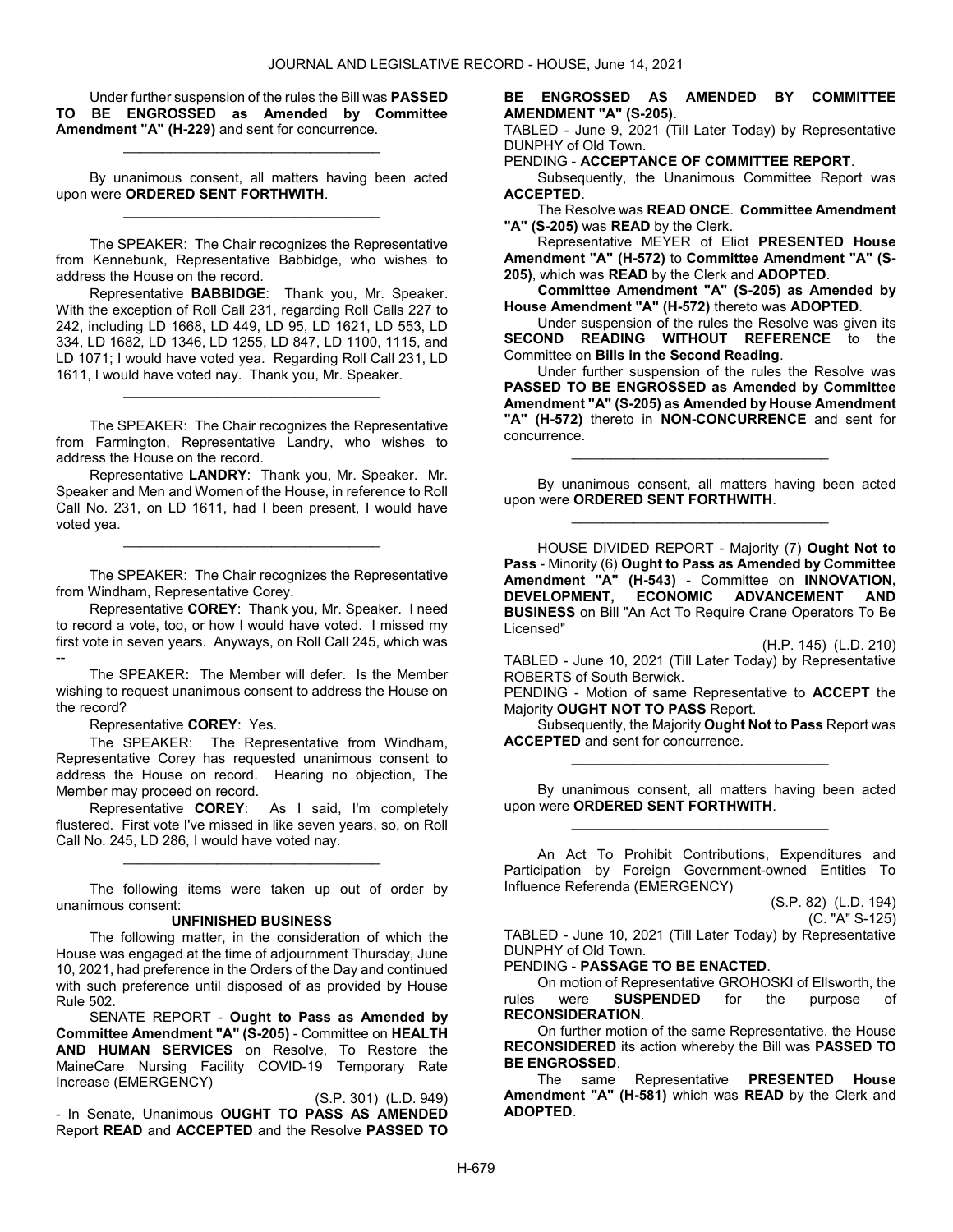The SPEAKER: The Chair recognizes the Representative from Ellsworth, Representative Grohoski.

Representative GROHOSKI: Thank you, Mr. Speaker, Colleagues of the House. I just wanted to inform you that this amendment simply strikes out the emergency preamble and the emergency clause on this bill and nothing more. Thank you.

Representative STETKIS of Canaan REQUESTED a roll call on PASSAGE TO BE ENGROSSED as Amended by Committee Amendment "A" (S-125) and House Amendment "A" (H-581).

 More than one-fifth of the members present expressed a desire for a roll call which was ordered.

The SPEAKER: The Chair recognizes the Representative from Canaan, Representative Stetkis.

Representative STETKIS: Thank you, Mr. Speaker, Men and Women of the House. As I said prior on this bill, this is a jobs-killer. In the future, any businesses that are looking to come to the State of Maine to do business, they're going to see the actions of this Legislature that, you know, we want your business, we want you to create jobs here, but we don't want you to have a voice in our process. Please follow my light and defeat this message.

The SPEAKER: The Chair recognizes the Representative from Dexter, Representative Foster.

Representative FOSTER: Thank you, Mr. Speaker. I'd like a pose a question, if I could, through the Speaker?

The SPEAKER: The Member may proceed.

Representative FOSTER: Thank you, Mr. Speaker. I'm wondering if anyone who is familiar with this bill can answer the question on whether Sappi, which is a South African-owned company with mills both in Skowhegan and in Westbrook in the State of Maine and a couple others in the country, if they in fact may have 10% ownership of the company by the South African government, including any possible pension plan investments. Thank you, Mr. Speaker.

The SPEAKER: The Representative from Dexter, Representative Foster has posed a question to any member who may care to respond. The Chair recognizes the Representative from Ellsworth, Representative Grohoski.

Representative GROHOSKI: Thank you, Mr. Speaker and Fellow House Colleagues. I won't repeat my speech from last week but I would remind people that this bill is not about just companies, it is about foreign government-owned companies and that ownership must be greater than 10%, it could be up to 100%. So, I just wanted to be clear about that and, unfortunately, I didn't have time to Google the situation with Sappi but if they are owned by the South African government, I hope you would agree with me that they should not be interfering in our referendum questions by paying for electioneering. Thank you.

 The SPEAKER: A roll call has been ordered. The pending question before the House is Passage to be Engrossed as Amended by Committee Amendment "A' (S-125) and House Amendment "A" (H-581). All those in favor will vote yes, those opposed will vote no.

## ROLL CALL NO. 253

 YEA - Alley, Andrews, Arford, Babbidge, Bailey, Bell, Berry, Blume, Brennan, Brooks, Bryant, Carlow, Collings, Copeland, Corey, Crafts, Craven, Crockett, Cuddy, Dodge, Doudera, Dunphy, Evangelos, Evans, Fay, Fecteau, Geiger, Gere, Gramlich, Grohoski, Hall, Harnett, Hasenfus, Hepler, Hymanson, Kessler, Kinney, Kryzak, Landry, Lookner, Madigan, Martin J, Martin R, Mathieson, Matlack, McCrea, McCreight, McDonald, Melaragno, Meyer, Millett, Morales, Moriarty, O'Connell, O'Neil, Osher, Paulhus, Pebworth, Perry A, Perry J, Pierce, Pluecker, Poirier, Reckitt, Rielly, Riseman, Roberts, Roeder, Sachs, Salisbury, Sharpe, Sheehan, Stover, Supica, Sylvester, Talbot Ross, Tepler, Tuell, Tuttle, Warren C, Warren S, White, Williams, Wood, Zager, Zeigler, Mr. Speaker.

 NAY - Austin, Bernard, Bickford, Blier, Caiazzo, Cardone, Carmichael, Cloutier, Collamore, Connor, Costain, Dolloff, Downes, Drinkwater, Ducharme, Foster, Gifford, Greenwood, Griffin, Haggan, Hanley, Harrington, Head, Hutchins, Javner, Johansen, Lemelin, Libby, Lyford, Lyman, Mason, Millett, Morris, Nadeau, Newman, O'Connor, Ordway, Parry, Perkins, Pickett, Prescott, Quint, Rudnicki, Sampson, Skolfield, Stanley, Stearns, Stetkis, Theriault, Thorne, Tucker, Underwood, Wadsworth, White.

 ABSENT - Arata, Bradstreet, Cebra, Dillingham, Doore, Faulkingham, Grignon, Martin, Roche, Terry.

Yes, 87; No, 54; Absent, 10; Excused, 0.

 87 having voted in the affirmative and 54 voted in the negative, with 10 being absent, and accordingly the Bill was PASSED TO BE ENGROSSED as Amended by Committee Amendment "A" (S-125) and House Amendment "A" (H-581) in NON-CONCURRENCE and sent for concurrence.

 By unanimous consent, all matters having been acted upon were ORDERED SENT FORTHWITH. \_\_\_\_\_\_\_\_\_\_\_\_\_\_\_\_\_\_\_\_\_\_\_\_\_\_\_\_\_\_\_\_\_

\_\_\_\_\_\_\_\_\_\_\_\_\_\_\_\_\_\_\_\_\_\_\_\_\_\_\_\_\_\_\_\_\_

 An Act Concerning the Regulation of Air Emissions at Petroleum Storage Facilities (EMERGENCY)

(H.P. 119) (L.D. 163)

(S. "A" S-221 to C. "A" H-441)

TABLED - June 10, 2021 (Till Later Today) by Representative DUNPHY of Old Town.

PENDING - PASSAGE TO BE ENACTED. (Roll Call Ordered)

 On motion of Representative TUCKER of Brunswick, the House RECONSIDERED its action whereby Committee Amendment "A" (H-441) was ADOPTED.

 The same Representative PRESENTED House Amendment "A" (H-582) to Committee Amendment "A" (H-441) which was READ by the Clerk.

 The SPEAKER: The Chair recognizes the Representative from Brunswick, Representative Tucker.

Representative TUCKER: This House Amendment strips the emergency title and clause. It does not change the substance of the bill. The bill concerns the regulation of air emissions at petroleum storage facilities. It improves testing and monitoring of emissions using methods used in other states and with more up-to-date technology. As I said, today's House Amendment is simply to strip the emergency clause.

 Subsequently, House Amendment "A" (H-582) to Committee Amendment "A" (H-441) was ADOPTED.

 Committee Amendment "A" (H-441) as Amended by House Amendment "A" (H-582) thereto was ADOPTED.

 The Bill was PASSED TO BE ENGROSSED as Amended by Committee Amendment "A" (H-441) as Amended by<br>House Amendment "A" (H-582) thereto in NON- $(H-582)$  thereto in NON-CONCURRENCE and sent for concurrence.

 By unanimous consent, all matters having been acted upon were ORDERED SENT FORTHWITH. \_\_\_\_\_\_\_\_\_\_\_\_\_\_\_\_\_\_\_\_\_\_\_\_\_\_\_\_\_\_\_\_\_

\_\_\_\_\_\_\_\_\_\_\_\_\_\_\_\_\_\_\_\_\_\_\_\_\_\_\_\_\_\_\_\_\_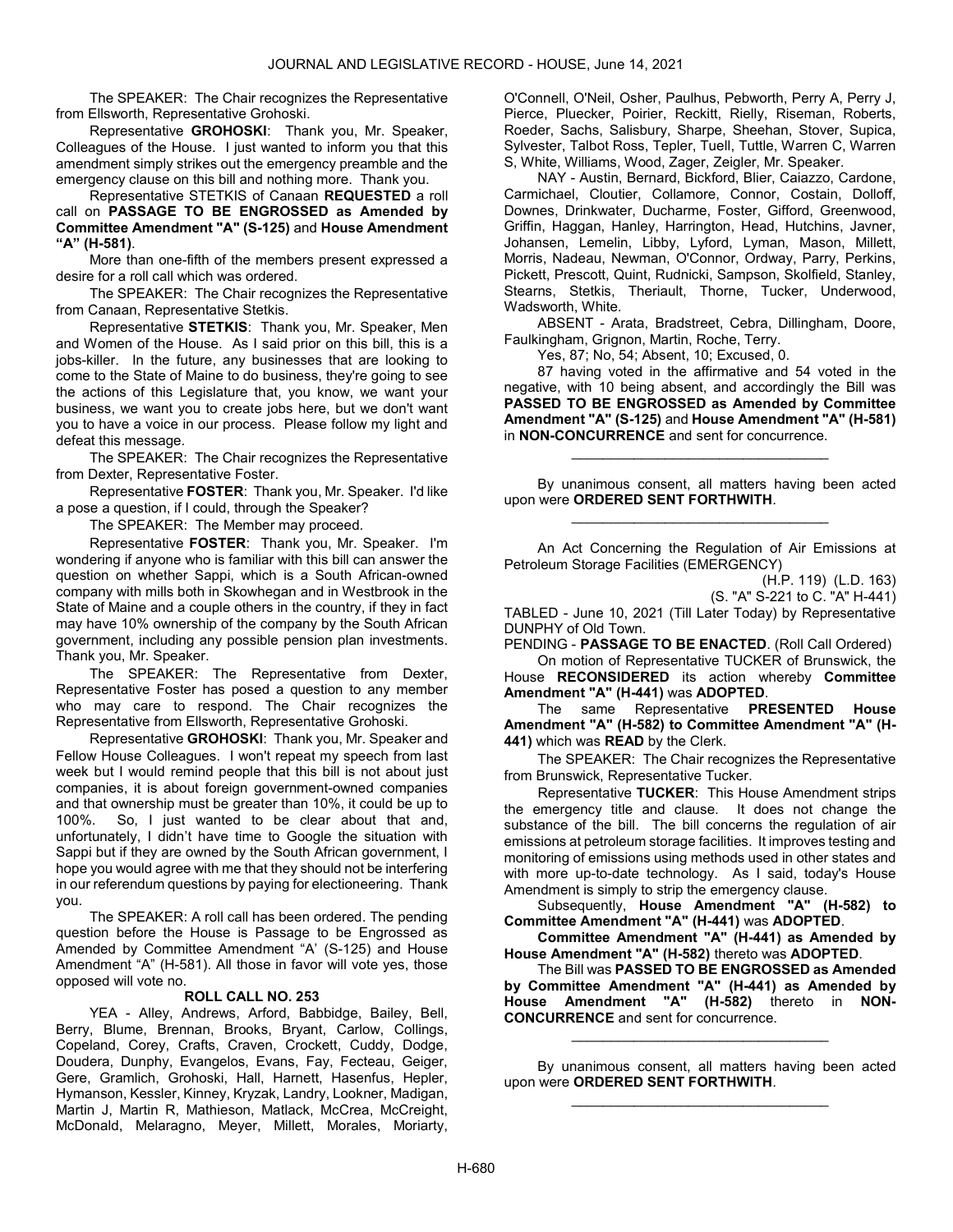HOUSE DIVIDED REPORT - Report "A" (9) Ought to Pass as Amended by Committee Amendment "A" (H-530) - Report "B" (2) Ought to Pass as Amended by Committee Amendment "B" (H-531) - Report "C" (2) Ought Not to Pass - Committee on VETERANS AND LEGAL AFFAIRS on Bill "An Act To Require Election Transparency and Audits"

(H.P. 833) (L.D. 1155) TABLED - June 10, 2021 (Till Later Today) by Representative CAIAZZO of Scarborough.

PENDING - ACCEPTANCE OF ANY REPORT.

 Representative CAIAZZO of Scarborough moved that the House ACCEPT Report "A" Ought to Pass as Amended.

 The Bill was READ ONCE. Committee Amendment "A" (H-530) was READ by the Clerk.

 Representative GROHOSKI of Ellsworth PRESENTED House Amendment "A" (H-597) to Committee Amendment "A" (H-530), which was READ.

The SPEAKER: The Chair recognizes the Representative from Ellsworth, Representative Grohoski.

Representative GROHOSKI: Thank you, Mr. Speaker and my Colleagues in the House. I appreciate the opportunity to speak in support of the pending motion. Public confidence in our elections is of the utmost importance and must be earned, not taken for granted. I personally have great confidence in the election process in Maine because I have worked full days at the polls, hand counted ballots, observed recounts, and done a great deal of research into our systems in order to answer my own and my constituents' questions. It is to our credit that here in Maine we have paper ballots and a robust chain of custody and security system to protect them. Our clerks and their staff take their work very seriously and I am grateful to them for the long days and nights they put in to ensure our elections are successful.

Not all citizens are as aware of how an election works, how they can get involved, and what to do if they have questions or concerns. Thus, the legislation in front of this Body includes components designed to improve citizen understanding of election procedures as well as the process for collecting and using public feedback about elections in Maine. It is important that the State provide easily accessible and understandable information to citizens who may hear conflicting information about how elections work or wonder just how exactly we do things here in Maine compared to other states. It is also critical that the State pilot and prepare for post-election audits that limit the risk of inaccurately certifying an election. Routine audits of any system are important to ensuring that it works as designed, identifying opportunities for improvement, and detecting any abnormalities. Post-election audits are a critical tool that allow election officials to identify and correct tabulation errors, whether those errors are introduced by a malicious actor or by an inadvertent human or technical error.

I am not suggesting that there is something concerning in particular to root out, I am just a big believer in gathering baseline data and making iterative improvements to systems, and elections are no exception to that. Maine has always been a leader in election practice but is one of only six states with no audit provision. We're behind the curve on this. Three states already mandate newer risk-limiting audit methods, with another seven states moving in this direction. It is time for Maine to join them. Because a robust post-election audit requires more than just a visual examination of paper ballots, this bill also introduces procedures to audit the election process including a system of citizen oversight to ensure that elections throughout the state are conducted uniformly and in accordance with state law. Our democracy rests on both the accuracy of our elections and

public confidence in our election results. This bill includes provisions to identify and correct any tabulation errors as well as provisions to enhance transparency. I hope you will agree this amendment will strengthen and protect our elections here in Maine and that this is an investment worth making and join me in supporting the pending motion.

 Subsequently, House Amendment "A" (H-597) to Committee Amendment "A" (H-530) was ADOPTED.

Committee Amendment "A" (H-530) as Amended by House Amendment "A" (H-597) thereto was ADOPTED.

 Under suspension of the rules the Bill was given its SECOND READING WITHOUT REFERENCE to the Committee on Bills in the Second Reading.

 The Bill was PASSED TO BE ENGROSSED as Amended by Committee Amendment "A" (H-530) as Amended by House Amendment "A" (H-597) thereto and sent for concurrence.

\_\_\_\_\_\_\_\_\_\_\_\_\_\_\_\_\_\_\_\_\_\_\_\_\_\_\_\_\_\_\_\_\_

 By unanimous consent, all matters having been acted upon were ORDERED SENT FORTHWITH. \_\_\_\_\_\_\_\_\_\_\_\_\_\_\_\_\_\_\_\_\_\_\_\_\_\_\_\_\_\_\_\_\_

| The Chair laid before the House the following item which |  |
|----------------------------------------------------------|--|
| was TABLED earlier in today's session:                   |  |

 Resolve, Directing the Department of Education To Establish the Process for Transitioning the Provision of Early Childhood Special Education Services for Children with Disabilities from 4 Years of Age to under 6 Years of Age from the Regional Child Development Services System to School Administrative Units (EMERGENCY)

> (H.P. 270) (L.D. 386) (C. "A" H-506)

Which was TABLED by Representative DUNPHY of Old Town pending FINAL PASSAGE. (Roll Call Ordered)

 On motion of Representative BRENNAN of Portland, the House RECONSIDERED its action whereby the Resolve was PASSED TO BE ENGROSSED as Amended by Committee Amendment "A" (H-506).

 On further motion of the same Representative, the House RECONSIDERED its action whereby Committee Amendment "A" (H-506) was ADOPTED.

The same Representative PRESENTED House Amendment "A" (H-598) to Committee Amendment "A" (H-506), which was READ by the Clerk and ADOPTED.

 Committee Amendment "A" (H-506) as Amended by House Amendment "A" (H-598) thereto was ADOPTED.

 Subsequently, the Resolve was PASSED TO BE ENGROSSED as Amended by Committee Amendment "A" (H-506) as Amended by House Amendment "A" (H-598) thereto in NON-CONCURRENCE and sent for concurrence.

\_\_\_\_\_\_\_\_\_\_\_\_\_\_\_\_\_\_\_\_\_\_\_\_\_\_\_\_\_\_\_\_\_

 By unanimous consent, all matters having been acted upon were ORDERED SENT FORTHWITH.

## REPORTS OF COMMITTEE Divided Reports

\_\_\_\_\_\_\_\_\_\_\_\_\_\_\_\_\_\_\_\_\_\_\_\_\_\_\_\_\_\_\_\_\_

 Majority Report of the Committee on JUDICIARY reporting Ought to Pass as Amended by Committee Amendment "A" (H-569) on Bill "An Act To Enhance Tribal-State Collaboration in the Enforcement of Child Support"

(H.P. 407) (L.D. 562)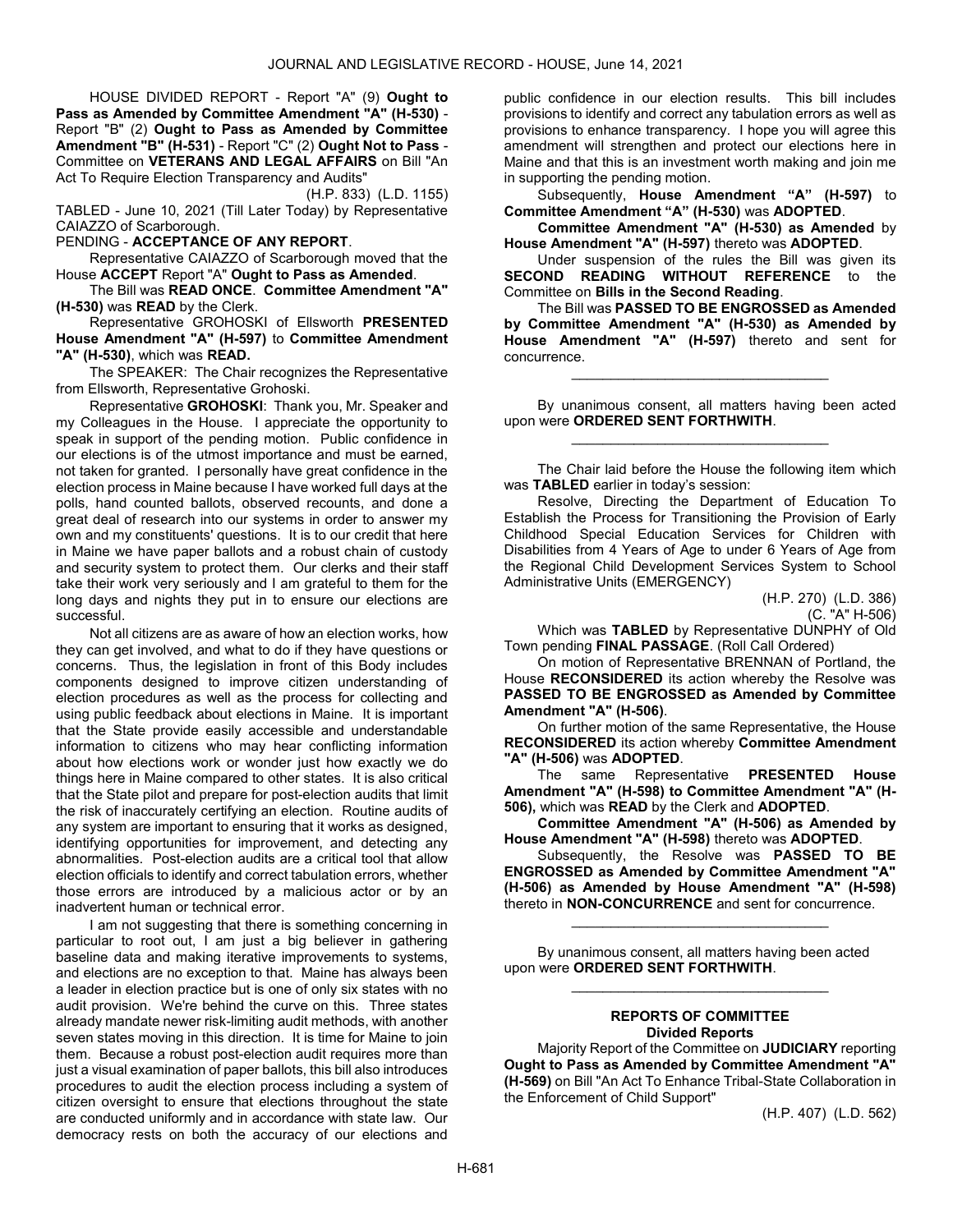Signed: Senators:

 CARNEY of Cumberland SANBORN of Cumberland

Representatives:

 HARNETT of Gardiner BABBIDGE of Kennebunk EVANGELOS of Friendship MORIARTY of Cumberland RECKITT of South Portland SHEEHAN of Biddeford

 Minority Report of the same Committee reporting Ought Not to Pass on same Bill. Signed:

Senator:

KEIM of Oxford

Representatives:

 HAGGAN of Hampden LIBBY of Auburn POIRIER of Skowhegan THORNE of Carmel

 Representative NEWELL of the Passamaquoddy Tribe - of the House - supports the Majority Ought to Pass as Amended by Committee Amendment "A" (H-569) Report.

## READ.

 Representative HARNETT of Gardiner moved that the House ACCEPT the Majority Ought to Pass as Amended Report.

 Representative HAGGAN of Hampden REQUESTED a roll call on the motion to ACCEPT the Majority Ought to Pass as Amended Report.

 More than one-fifth of the members present expressed a desire for a roll call which was ordered.

The SPEAKER: The Chair recognizes the Representative from Hampden, Representative Haggan.

Representative HAGGAN: Thank you again, Mr. Speaker and Ladies and Gentlemen of the House. Under this bill, the Penobscot Tribal Court will be given equal power as the State of Maine DHHS to enforce child support with regard to the issuance or renewal of licenses by licensing boards and registrations of watercraft, snowmobiles and ATVs by the Department of Inland Fisheries and Wildlife. The bill will provide that federally-recognized tribes in Maine with child support programs are given access to existing child support enforcement tools used by the State. This is already in place for all Maine citizens throughout the State of Maine. The Penobscot Nation is currently the only tribe with a child support program in Maine. It has been argued that some tribes in Maine have limited access to the full array of enforcement tools mandated under the federal child support enforcement laws. Maine law has a rigorous litigious child support system for all citizens of Maine equally. The challenge mentioned facing Penobscot Nation is that nonnative, noncustodial parents believe that they are beyond the reach of tribal child support agency. My question has been; aren't we all citizens of Maine? Shouldn't we all equally enjoy all of the law and order provided by the law courts of Maine for or against the citizens of Maine for all infractions, including this one? If a parent fails to show up in any court or fails to pay the child support ordered by the State of Maine, the jurisdiction of our courts is the entire State of Maine.

In 1980, as part of the Maine Indian Land Claims Settlement Act and the Implementation Act, the tribes agreed to observe State of Maine law. This bill would provide the tribal district court which has traditionally been a tool for enforcement of tribal issues to have the jurisdictional authority to revoke the above-mentioned licenses of watercraft, ATV and snowmobile. This already happens in district court in Bangor and district courts around the state. The tribal programs currently have limited enforcement tools and that does vary state by state. Other states are different from the State of Maine. The tribes in Maine are under the State of Maine law currently, not federal Indian law as they are in other states. And the State of Maine has jurisdiction in the incidences of correction over all these matters already. Current law in Maine gives the State several tools to collect child support that has been ordered paid through the administrative order issued by the Department of Health and Human Services or a court order. Both DHHS and the court apply the child support guidelines and law. The above remedies and tools as mentioned before already exist in state law for all citizens of Maine. Thank you.

The SPEAKER: The Chair recognizes the Representative from Biddeford, Representative Sheehan.

Representative SHEEHAN: Thank you, Mr. Speaker. Mr. Speaker, Friends and Colleagues of the House, I rise today to speak in favor of the pending motion. LD 562 would ensure that federally recognized tribes with established child support agencies, and that is currently the Penobscot Nation, have access to effective and federally-mandated enforcement tools. First, this bill clarifies the existing authority of the tribal agency to enforce child support orders by restricting the issuance or renewal of driver's licenses and extends that authority to professional licenses and recreational vehicle registrations held by obligors delinquent on their child support payments. Second, this bill directs the Department of Health and Human Services to cooperate with the Penobscot Nation to set off obligors' lottery winnings and lump sum Worker's Compensation settlements if they're received. Mr. Speaker, under current law, the Penobscot Nation child support agency is having a hard time enforcing child support decisions as nontribal member, noncustodial parents routinely ignore court dates and fail to meet their child support obligations. LD 562 will ensure a more efficient collaboration between the state and tribal child support agencies. More importantly, it will go a long way toward assuring that children in tribal communities receive the support they are entitled to. I hope my colleagues will join me in supporting the pending motion.

The SPEAKER: The Chair recognizes the Representative from Skowhegan, Representative Poirier.

Representative POIRIER: Thank you, Mr. Speaker. I rise in opposition to the pending motion and I actually do echo the sentiments of the Good Representative of Hampden. I do so because this is an unnecessary bill. The Department of Health and Human Services actually testified before the committee that the Penobscot Nation actually already has the ability to utilize current processes that any other court in the State of Maine utilizes now in the collection of child support. They can use any of the systems and have the same accessibility that anybody collecting child support can now. This bill actually creates a new process that will only put undue burden on state workers and it's not needed. So, for that reason, I do ask you to oppose the pending motion. Thank you.

 The SPEAKER: A roll call has been ordered. The pending question before the House is Acceptance of the Majority Ought to Pass as Amended Report. All those in favor will vote yes, those opposed will vote no.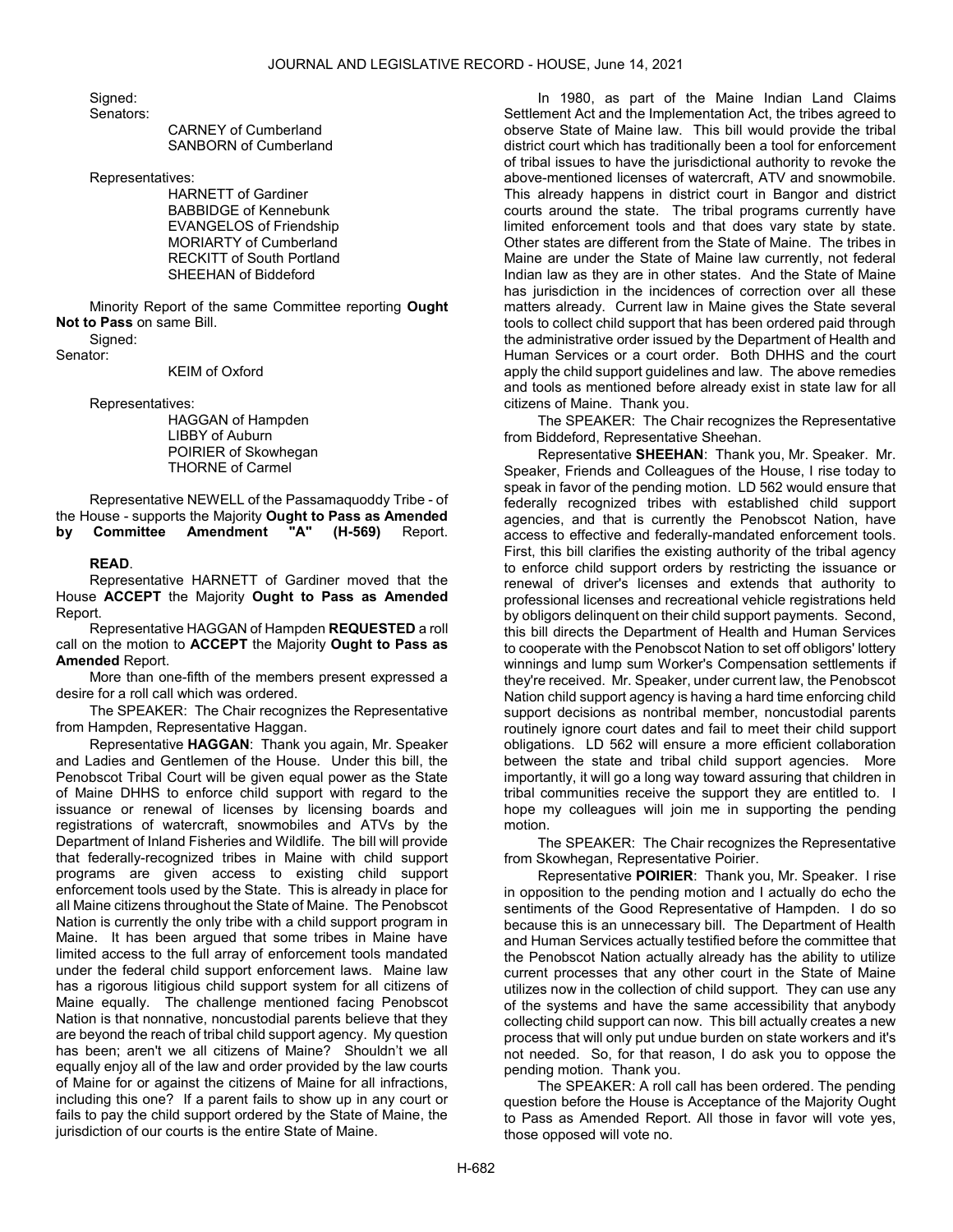## ROLL CALL NO. 254

 YEA - Alley, Andrews, Arford, Babbidge, Bailey, Bell, Berry, Blume, Brennan, Brooks, Bryant, Caiazzo, Cardone, Cloutier, Collings, Copeland, Crafts, Craven, Crockett, Cuddy, Dodge, Doudera, Dunphy, Evangelos, Evans, Fay, Geiger, Gere, Gramlich, Grohoski, Harnett, Hasenfus, Hepler, Hymanson, Kessler, Landry, Lookner, Madigan, Martin J, Martin R, Mathieson, Matlack, McCrea, McCreight, McDonald, Melaragno, Meyer, Millett, Morales, Moriarty, O'Connell, O'Neil, Osher, Paulhus, Pebworth, Perry A, Perry J, Pierce, Pluecker, Reckitt, Rielly, Riseman, Roberts, Roeder, Sachs, Salisbury, Sharpe, Sheehan, Stover, Supica, Sylvester, Talbot Ross, Tepler, Tucker, Tuttle, Warren C, Warren S, White, Williams, Wood, Zager, Zeigler, Mr. Speaker.

 NAY - Austin, Bickford, Blier, Carlow, Carmichael, Collamore, Connor, Corey, Costain, Dolloff, Downes, Drinkwater, Ducharme, Faulkingham, Fecteau, Foster, Gifford, Greenwood, Griffin, Haggan, Hall, Hanley, Harrington, Head, Hutchins, Javner, Johansen, Kinney, Kryzak, Lemelin, Libby, Lyford, Lyman, Mason, Millett, Morris, Nadeau, Newman, O'Connor, Ordway, Parry, Perkins, Pickett, Poirier, Prescott, Quint, Rudnicki, Sampson, Skolfield, Stanley, Stearns, Stetkis, Theriault, Thorne, Tuell, Underwood, Wadsworth, White.

 ABSENT - Arata, Bernard, Bradstreet, Cebra, Dillingham, Doore, Grignon, Martin, Roche, Terry.

Yes, 83; No, 58; Absent, 10; Excused, 0.

 83 having voted in the affirmative and 58 voted in the negative, with 10 being absent, and accordingly the Majority Ought to Pass as Amended Report was ACCEPTED.

 The Bill was READ ONCE. Committee Amendment "A" (H-569) was READ by the Clerk and ADOPTED.

 Under suspension of the rules the Bill was given its SECOND READING WITHOUT REFERENCE to the Committee on Bills in the Second Reading.

 Under further suspension of the rules the Bill was PASSED TO BE ENGROSSED as Amended by Committee Amendment "A" (H-569) and sent for concurrence.

\_\_\_\_\_\_\_\_\_\_\_\_\_\_\_\_\_\_\_\_\_\_\_\_\_\_\_\_\_\_\_\_\_

 Majority Report of the Committee on JUDICIARY reporting Ought to Pass as Amended by Committee Amendment "A" (H-568) on Bill "An Act Regarding Probation and Deferred Disposition"

(H.P. 609) (L.D. 841)

 Signed: Senators:

 CARNEY of Cumberland SANBORN of Cumberland

Representatives:

 HARNETT of Gardiner BABBIDGE of Kennebunk EVANGELOS of Friendship MORIARTY of Cumberland RECKITT of South Portland SHEEHAN of Biddeford

 Minority Report of the same Committee reporting Ought Not to Pass on same Bill.

Signed: Senator:

KEIM of Oxford

Representatives:

HAGGAN of Hampden

#### LIBBY of Auburn POIRIER of Skowhegan THORNE of Carmel

 Representative NEWELL of the Passamaquoddy Tribe - of the House - supports the Majority Ought to Pass as Amended by Committee Amendment "A" (H-568) Report.

## READ.

 Representative HARNETT of Gardiner moved that the House ACCEPT the Majority Ought to Pass as Amended Report.

 Representative HAGGAN of Hampden REQUESTED a roll call on the motion to ACCEPT the Majority Ought to Pass as Amended Report.

 More than one-fifth of the members present expressed a desire for a roll call which was ordered.

The SPEAKER: The Chair recognizes the Representative from Hampden, Representative Haggan.

Representative HAGGAN: Thank you very much again, Mr. Speaker, Ladies and Gentlemen of the House. It looks like it's a busy day in Judiciary. We have all kinds of fun things to look at. So, anyway, the bill before you today on this one makes deferred disposition available for a person who is charged with a class B drug possession crime, creating a presumption that probation is the most appropriate sentence for drug offenses in class B drug possessions. These are extremely serious crimes. Each category in the criminal code is assigned a range of punishments that increase in severity, as we all know, with the severity of this kind of conduct. A class E crime, of course, can be punishable for up to six months, a thousand-dollar fine; class D up to 365 days, \$2,000 fine; a class C crime up to five years incarceration, \$5,000 fine and a class B crime punishable up to 10 years incarceration and a \$20,000 fine. According to the committee amendment for this bill, eligibility for deferred disposition, a person who has pleaded guilty to a class B crime under Chapter 45 or class C, D or E crime who consents to a deferred disposition in writing, is eligible for a deferred disposition. In my hand, I have, and I'm not going to read, I have about 18 pages of; I will not read all this highlighted stuff, on examples of class B felony drug crimes, and the list is extensive and we'd be here until five in the morning if I did that. So, anyway, please vote no on this motion. Thank you.

The SPEAKER: The Chair recognizes the Representative from Skowhegan, Representative Poirier.

Representative POIRIER: Thank you, Mr. Speaker. I do rise in opposition to the pending motion and one of the crimes that I do want to speak to that the Good Representative from Hampden that is alluding to in those pages is something that all of us need to think about when we're looking at deferred disposition. It's very disturbing to think that somebody that's doing drugs next to a school, in a safe haven area, can get away with just a deferred disposition and can continue that kind of activity without jail time. That's a class B crime. You're talking fentanyl, cocaine, heroin, right next to our schools. Those are the kind of drugs that we're looking at putting on deferred disposition. So, I hope everybody takes that into account and looks at the messaging that we're sending when we're considering this bill and I would urge you all to oppose the current motion. Thank you.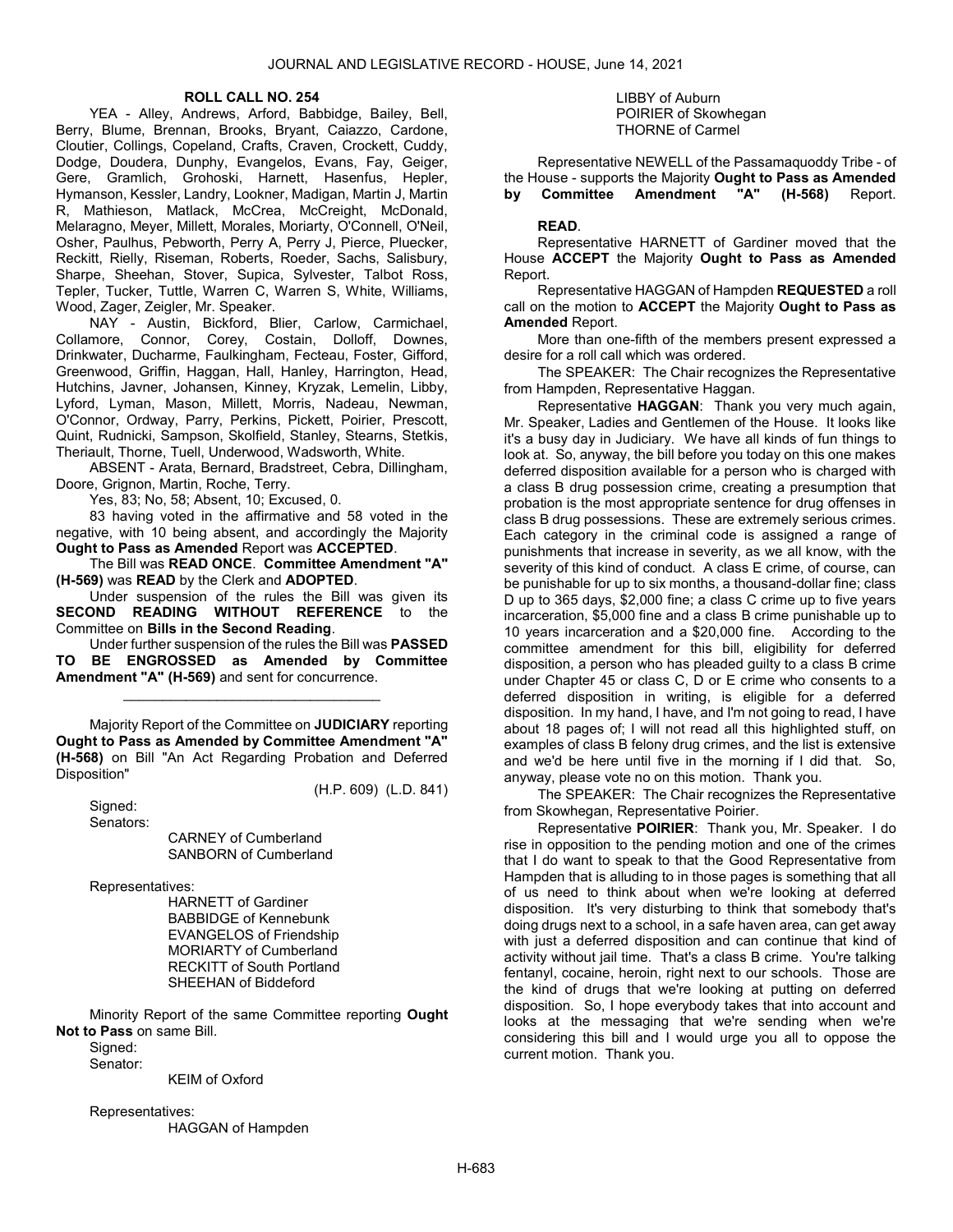The SPEAKER: The Chair recognizes the Representative from Gardiner, Representative Harnett.

Representative HARNETT: Thank you, Mr. Speaker and Ladies and Gentlemen of the House. While this bill was originally titled An Act Regarding Probation and Deferred Disposition, it now only mentions deferred disposition. All references to probation and changing the probation code have been deleted. All of the opposition to this bill in testimony related to the aspects dealing with probation. There was no opposition to the deferred disposition provision. This bill provides the court with additional tools in dealing with drug crimes and allows the opportunity for treatment and other interventions as opposed to incarceration. The simple fact is our jails do not have the treatment options and supports available that many of these defendants need. While some class B crimes are very serious, Maine law can apply to individuals who possess drugs simply for personal use and not for trafficking. Deferred disposition should be available in those cases.

The amendment provides prosecutors and the courts with additional options to resolve these matters. It does not require deferred disposition to be used. I repeat; it does not require deferred disposition to be used unless it makes sense in an individual case. And deferred disposition will only be used when it is both approved and ordered by the court based on the individual facts of the case in front of it. It provides more options, it provides safety to the public, and it can keep people out of the criminal system. I ask you to support the pending motion.

The SPEAKER: The Speaker recognizes the Representative from Windham, Representative Corey.

Representative COREY: Thank you, Mr. Speaker. Can I pose a question through the Speaker?

The SPEAKER: The Member may proceed.

Representative COREY: Great. Can somebody tell me whether or not trafficking schedule W drugs is a class B offense?

The SPEAKER: The Representative from Windham, Representative Corey has posed a question to any member who may care to respond. The Chair recognizes the Representative from Skowhegan, Representative Poirier.

Representative POIRIER: Thank you, Mr. Speaker. Yes, it is.

 The SPEAKER: A roll call has been ordered. The pending question before the House is Acceptance of the Majority Ought to Pass as Amended Report. All those in favor will vote yes, those opposed will vote no.

#### ROLL CALL NO. 255

 YEA - Alley, Arford, Babbidge, Bailey, Bell, Berry, Blume, Brennan, Brooks, Bryant, Caiazzo, Cardone, Cloutier, Collings, Copeland, Crafts, Craven, Crockett, Cuddy, Dodge, Doudera, Dunphy, Evangelos, Evans, Fay, Geiger, Gere, Gramlich, Grohoski, Harnett, Hasenfus, Hepler, Hymanson, Kessler, Landry, Lookner, Madigan, Martin J, Martin R, Mathieson, Matlack, McCrea, McCreight, McDonald, Melaragno, Meyer, Millett, Morales, Moriarty, O'Connell, O'Neil, Osher, Paulhus, Pebworth, Perry A, Perry J, Pierce, Pluecker, Reckitt, Rielly, Riseman, Roberts, Roeder, Sachs, Salisbury, Sharpe, Sheehan, Stover, Supica, Sylvester, Talbot Ross, Tepler, Tucker, Tuttle, Warren C, Warren S, White, Williams, Wood, Zager, Zeigler, Mr. Speaker.

 NAY - Andrews, Austin, Bernard, Bickford, Blier, Carlow, Carmichael, Collamore, Connor, Corey, Costain, Dolloff, Downes, Drinkwater, Ducharme, Faulkingham, Fecteau, Foster, Gifford, Greenwood, Griffin, Haggan, Hall, Hanley, Harrington, Head, Hutchins, Javner, Johansen, Kinney, Kryzak, Lemelin, Libby, Lyford, Lyman, Mason, Millett, Morris, Nadeau, Newman, O'Connor, Ordway, Parry, Perkins, Pickett, Poirier, Prescott, Quint, Rudnicki, Sampson, Skolfield, Stanley, Stearns, Stetkis, Theriault, Thorne, Tuell, Underwood, Wadsworth, White.

 ABSENT - Arata, Bradstreet, Cebra, Dillingham, Doore, Grignon, Martin, Roche, Terry.

Yes, 82; No, 60; Absent, 9; Excused, 0.

 82 having voted in the affirmative and 60 voted in the negative, with 9 being absent, and accordingly the Majority Ought to Pass as Amended Report was ACCEPTED.

 The Bill was READ ONCE. Committee Amendment "A" (H-568) was READ by the Clerk and ADOPTED.

 Under suspension of the rules the Bill was given its SECOND READING WITHOUT REFERENCE to the Committee on Bills in the Second Reading.

 Under further suspension of the rules the Bill was PASSED TO BE ENGROSSED as Amended by Committee Amendment "A" (H-568) and sent for concurrence.

\_\_\_\_\_\_\_\_\_\_\_\_\_\_\_\_\_\_\_\_\_\_\_\_\_\_\_\_\_\_\_\_\_

 Majority Report of the Committee on JUDICIARY reporting Ought to Pass as Amended by Committee Amendment "A" (H-567) on Bill "An Act To Expand Tenant Representation on Boards of Directors of Nonprofit Housing Organizations"

(H.P. 1195) (L.D. 1606)

Signed: Senators:

 CARNEY of Cumberland SANBORN of Cumberland

Representatives:

 HARNETT of Gardiner BABBIDGE of Kennebunk CARDONE of Bangor EVANGELOS of Friendship McCREIGHT of Harpswell MORIARTY of Cumberland RECKITT of South Portland SHEEHAN of Biddeford

 Minority Report of the same Committee reporting Ought Not to Pass on same Bill.

 Signed: Senator:

KEIM of Oxford

 Representatives: HAGGAN of Hampden POIRIER of Skowhegan

 Representative NEWELL of the Passamaquoddy Tribe - of the House - supports the Majority Ought to Pass as Amended<br>by Committee Amendment "A" (H-567) Report. by Committee Amendment "A"

## READ.

 On motion of Representative HARNETT of Gardiner, the Majority Ought to Pass as Amended Report was ACCEPTED.

 The Bill was READ ONCE. Committee Amendment "A" (H-567) was READ by the Clerk and ADOPTED.

 Under suspension of the rules the Bill was given its SECOND READING WITHOUT REFERENCE to the Committee on Bills in the Second Reading.

 Under further suspension of the rules the Bill was PASSED TO BE ENGROSSED as Amended by Committee Amendment "A" (H-567) and sent for concurrence.

\_\_\_\_\_\_\_\_\_\_\_\_\_\_\_\_\_\_\_\_\_\_\_\_\_\_\_\_\_\_\_\_\_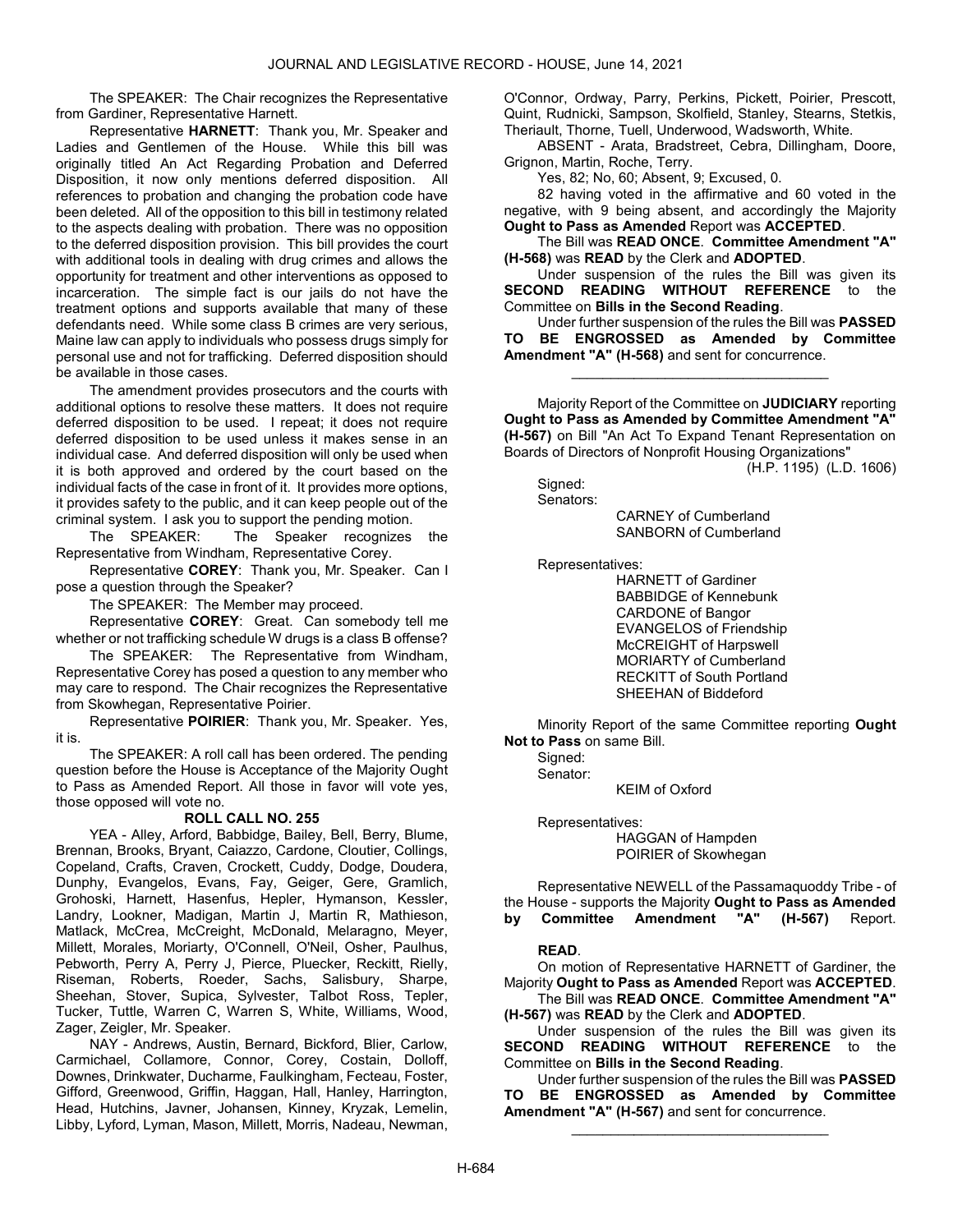By unanimous consent, all matters having been acted upon were ORDERED SENT FORTHWITH. \_\_\_\_\_\_\_\_\_\_\_\_\_\_\_\_\_\_\_\_\_\_\_\_\_\_\_\_\_\_\_\_\_

 Majority Report of the Committee on ENERGY, UTILITIES AND TECHNOLOGY reporting Ought to Pass as Amended by Committee Amendment "A" (S-248) on Bill "An Act To Enhance the ConnectMaine Authority's Capacity To Provide World-class Internet"

(S.P. 477) (L.D. 1484)

Signed:

Senators:

 LAWRENCE of York STEWART of Aroostook VITELLI of Sagadahoc

Representatives:

 BERRY of Bowdoinham CUDDY of Winterport GROHOSKI of Ellsworth KESSLER of South Portland WOOD of Portland ZEIGLER of Montville

 Minority Report of the same Committee reporting Ought to Pass as Amended by Committee Amendment "B" (S-249) on same Bill.

Signed:

Representatives:

 CARLOW of Buxton FOSTER of Dexter WADSWORTH of Hiram

 Came from the Senate with the Majority OUGHT TO PASS AS AMENDED Report READ and ACCEPTED and the Bill PASSED TO BE ENGROSSED AS AMENDED BY COMMITTEE AMENDMENT "A" (S-248). READ.

 On motion of Representative BERRY of Bowdoinham, the Majority Ought to Pass as Amended Report was ACCEPTED.

 The Bill was READ ONCE. Committee Amendment "A" (S-248) was READ by the Clerk and ADOPTED.

 Under suspension of the rules the Bill was given its SECOND READING WITHOUT REFERENCE to the Committee on Bills in the Second Reading.

 Under further suspension of the rules the Bill was PASSED TO BE ENGROSSED as Amended by Committee Amendment "A" (S-248) in concurrence.

\_\_\_\_\_\_\_\_\_\_\_\_\_\_\_\_\_\_\_\_\_\_\_\_\_\_\_\_\_\_\_\_\_

 Majority Report of the Committee on INLAND FISHERIES AND WILDLIFE and the Committee on MARINE RESOURCES reporting Ought Not to Pass on Bill "An Act To Protect Endangered Species Whose Life Cycles Include Maine Land or Waters" (S.P. 298) (L.D. 883)

 Signed: Senators:

 DILL of Penobscot BLACK of Franklin MAXMIN of Lincoln Representatives:

 LANDRY of Farmington ALLEY of Beals HEPLER of Woolwich LYFORD of Eddington MARTIN of Eagle Lake MARTIN of Sinclair MASON of Lisbon NADEAU of Winslow ORDWAY of Standish THERIAULT of China McCREIGHT of Harpswell McDONALD of Stonington CRAFTS of Newcastle HUTCHINS of Penobscot STANLEY of Medway THORNE of Carmel

 Minority Report of the same Committees reporting Ought to Pass as Amended by Committee Amendment "A" (S-241) on same Bill. Signed:

 Senators: CURRY of Waldo MIRAMANT of Knox

 Came from the Senate with the Majority OUGHT NOT TO PASS Report READ and ACCEPTED. READ.

 On motion of Representative McCREIGHT of Harpswell, the Majority Ought Not to Pass Report was ACCEPTED in concurrence.

\_\_\_\_\_\_\_\_\_\_\_\_\_\_\_\_\_\_\_\_\_\_\_\_\_\_\_\_\_\_\_\_\_

 By unanimous consent, all matters having been acted upon were ORDERED SENT FORTHWITH. \_\_\_\_\_\_\_\_\_\_\_\_\_\_\_\_\_\_\_\_\_\_\_\_\_\_\_\_\_\_\_\_\_

 Majority Report of the Committee on CRIMINAL JUSTICE AND PUBLIC SAFETY reporting Ought to Pass as Amended by Committee Amendment "A" (H-577) on Bill "An Act To Prohibit Untraceable and Undetectable Firearms"

(H.P. 1070) (L.D. 1454)

 Signed: Senators: DESCHAMBAULT of York LAWRENCE of York

Representatives:

 WARREN of Hallowell LOOKNER of Portland MORALES of South Portland RECKITT of South Portland SHARPE of Durham

 Minority Report of the same Committee reporting Ought Not to Pass on same Bill.

Signed:

Senator:

CYRWAY of Kennebec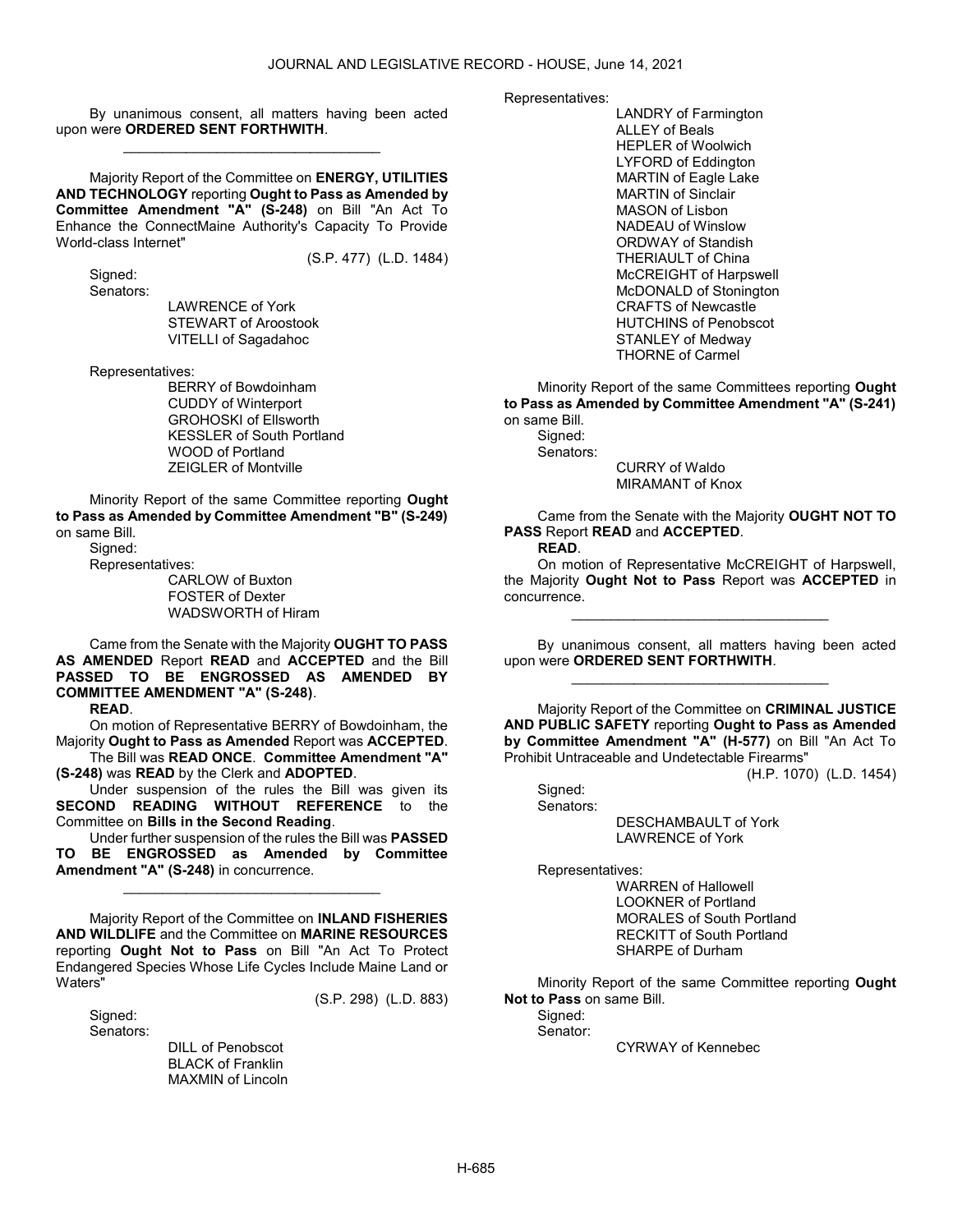Representatives:

 COSTAIN of Plymouth NEWMAN of Belgrade PICKETT of Dixfield PLUECKER of Warren RUDNICKI of Fairfield

#### READ.

 Representative WARREN of Hallowell moved that the House ACCEPT the Majority Ought to Pass as Amended Report.

The same Representative REQUESTED a roll call on the motion to ACCEPT the Majority Ought to Pass as Amended Report.

 More than one-fifth of the members present expressed a desire for a roll call which was ordered.

The SPEAKER: The Chair recognizes the Representative from Hallowell, Representative Warren.

Representative WARREN: Thank you, Mr. Speaker. Mr. Speaker, this bill has to do with untraceable and undetectable firearms. And I thought I would just read a piece of testimony from Chief Clark, Police Chief Clark. From a law enforcement perspective, these firearms when in the hands of those who cannot lawfully possess them pose an increased risk to public safety. Serial numbers on firearms and other property are also often used by law enforcement to help identify the last known owner of firearms found at a crime scene or used in the commission of a crime. Losing this investigative capacity given the influx of the use of such firearms in other parts of the country, would be yet another concern that we should consider getting ahead of here in Maine. And Chief Clark went on to say; while I will support and protect the constitutional rights of all of our citizens to lawfully possess a firearm, these particular firearms do raise safety and law enforcement concerns. Thank you, Mr. Speaker.

The SPEAKER: The Chair recognizes the Representative from Dixfield, Representative Pickett.

Representative PICKETT: Thank you, Mr. Speaker, Ladies and Gentlemen of the House. I stand in opposition to the motion on the floor on LD 1454 as amended. Similar legislation is currently being considered at the federal level and a proposed rule has been drafted by the ATF, where its Second Amendment implications have led to considerable and outspoken opposition across the country. First, this bill alleges to ban undetectable firearms. However, any firearm that is not detectable by walking through a metal detector or fails to generate an accurate image using imaging technology has been illegal since 1988. At that time, the law was changed as a result of hysteria and misinformation regarding polymer handguns and legislation such as this has appeared nationwide under similar circumstances. The bill would ban the so-called untraceable guns by defining those as any gun which does not have a serial number. It would also ban, quote, downloadable guns by criminalizing accessing digital instructions to print anything that could be interpreted as being a firearm component. In addition to the clear Second Amendment concerns, the ban on the mere possession or dissemination of computer code for use in 3D printing imposed by this bill is a violation of the First Amendment.

This bill doubles down on inaccurate depictions and a lack of understanding of firearms as well as a citizen's fundamental and traditional right to make firearms at home using incomplete part kits and materials that do not meet the definition of a firearm or receiver under regulations of the ATF. It does this by completely changing the definition of an unfinished frame or receiver to mean a frame or lower receiver blank casting or machine body that requires further machining or molding to be used as part of a functional firearm. In other words, it tries to define as a firearm frame any object that could potentially be machined into something that could be used to assemble a functional firearm. This could be a block of wood or rectangular piece of aluminum, even any number of model or toy guns could potentially be defined as an unfinished frame or receiver. If passed into law, this incredibly vague language will doubtlessly be subject to litigation in the future. Under current law, fully finished receivers are commonly sold with serial numbers already engraved in compliance with federal law and such fully finished receivers may be lawfully assembled by law-abiding persons for personal use by obtaining other components. The items that can be purchased without a serial number require significant machining and modification to create a functioning receiver and are, as a result, not defined by the federal government the same way. In addition, persons otherwise prohibited from owning firearms are still legally barred from the manufacture, transfer, or possession of modern firearms or modern ammunition regardless of the method of manufacture and federal law currently outlines the process and rules for such private manufacturing.

The amendment not only fails to provide clarity, it actually makes the provisions more confusing. In seven point capital A application of the bill states that the provisions of the bill do not apply to, quote, a firearm that has been rendered permanently inoperable. Seeing as the materials and items being prohibited by this bill are in no way operable, this provision would seem to completely undermine the sections related to the unfinished frames or receivers. Lastly, Mr. Speaker, there is no such thing as a downloadable gun. Again, this bill attempts to infringe upon the rights of lawful enthusiasts who have the knowledge, resources, and expertise to create their own firearms, in full compliance with state and federal law. Assertions that 3D printers have created a new class of dangerous firearms are simply not true and there has been zero evidence presented that non-serialized firearms built from commonly-available materials have seen widespread use by criminals. The provisions of this bill will do nothing to prevent violence in Maine or anywhere else but will succeed in criminalizing thousands of lawful gun owners. Thank you, Mr. Speaker.

The SPEAKER: The Chair recognizes the Representative from Windham, Representative Corey.

Representative COREY: Thank you, Mr. Speaker. I'd like to pose a question through the Speaker?

The SPEAKER: The Member may proceed.

Representative COREY: Can anyone give us some information about how many undetectable and untraceable firearms have been used in Maine crimes?

The SPEAKER: The Representative from Windham, Representative Corey has posed a question to any member who may care to respond. The Chair recognizes the Representative from Paris, Representative Andrews.

Representative ANDREWS: I'll be brief. I'd just like to point out that source code has been litigated and found to be protected by the First Amendment. This bill is in clear violation of that. And I'll close with a line from the ACLU's testimony; we urge you to oppose LD 1454 because it would create over a halfdozen new class D and class C crimes, strengthening a failed method of problem solving. Thank you.

The SPEAKER: The Chair recognizes the Representative from Portland, Representative Zager.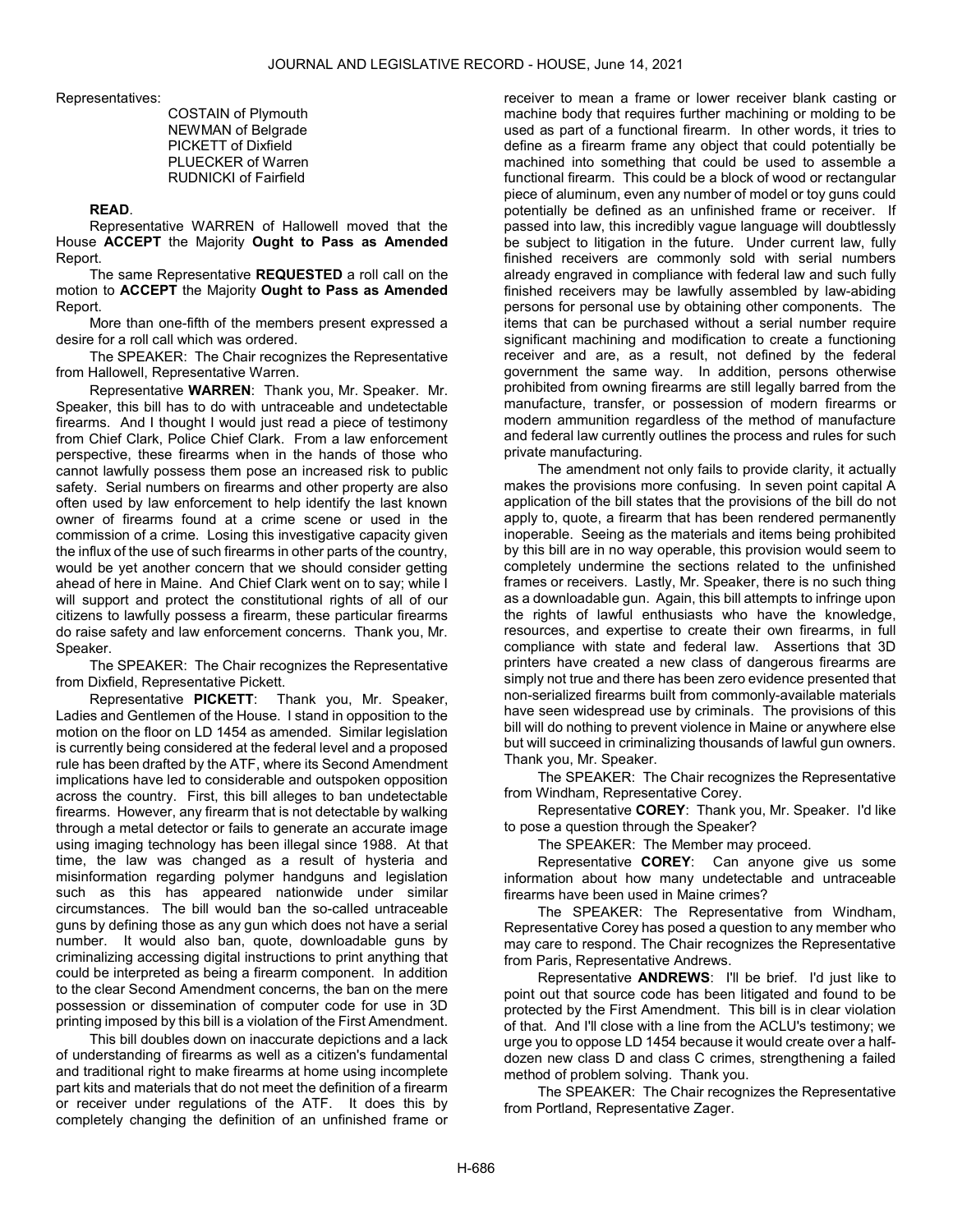Representative ZAGER: Thank you, Mr. Speaker. Ghost guns are weapons that are produced by people who are not registered firearms manufacturers. It's outside the legal framework that we've been using for over half a century. Ghost guns are secretive, stealthy and a fast-moving problem. They are proliferating rapidly due to now easily-exploitable loophole in federal law and technology that far exceeds what existed when the legal framework was created. There was a question a few minutes ago about the numbers of crimes that have been committed, I would point out that; I could read about the July 20th person two people who were murdered using a ghost gun, a 16-year-old shot five classmates and this is a separate incident, a 16-year-old shot five classmates in a high school using a ghost gun, un-serialized homemade ghost gun. I could go on and on but I don't have the consummate statistics but I think that these cases express the urgency of this problem.

Often, these weapons are manufactured on 3D printers with easily downloadable printer computer code. They, again, I will say, they help criminals because they do not require a background check. This is not about infringing on anyone's First Amendment rights. I, myself, have exercised those rights and I have defended those rights. But because they do not have a serial number, they are untraceable. We should care about this in Maine because the current federal legal framework is inadequate. The 1968 Gun Control Act and subsequent federal laws, some of which have been referenced, were put in place to keep firearms out of the hands of felons. Also, those suffering from severe mental illness and unsupervised minors. Mr. Speaker, I would submit that if anybody agrees that we should still keep firearms out of the hands of felons, unsupervised minors and those with severe and persistent mental illness, then we should support this as a Body.

The 1968 Gun Control Act, I will also point out, was championed by all-American Marine Corps fighter pilot, astronaut, and future U.S. Senator John Glenn. This is not fringe legislation, a fringe idea, to keep firearms out of the hands of felons, those who are suffering from severe mental illness and unsupervised minors. It is commonsense. But times have changed, technology has advanced, we have the internet, of course, and we have 3D printing, and we have the ability to fire very high-velocity rounds into human flesh. This is a concern because, as has been mentioned by the Representative from Hallowell, law enforcement needs serial numbers to solve crimes. The website atf.org, the federal government's website, says that on average each year, over 200,000 firearms have been traced in this country every year to solve crimes, to keep us all safe, Mr. Speaker. I will point out at the hearing on this, a little tidbit from that, that a former ATF special agent's words asserted that a serial number is, quote, a key piece of evidence to trace a gun. That is why requiring serialization helps keep us safe.

A huge number of criminals commit lower-level crimes before there are headlines crimes and I believe that our goal should be to prevent those awful headline crimes that we dread. And that's why law enforcement can use tools like LD 1454 to prevent horrific things from happening. Mr. Speaker, even the Trump administration's ATF pointed out that they were well aware of the risk that ghost guns pose to public safety. That was October 7, 2020. It's often pointed out that Maine is a safe state. I'm grateful for that. But we are not, unfortunately, as safe as we could be. Sixteen states have lower firearm death rates per capita; 16 states are better than us in firearm deaths per capita. And over the last 15 years, we are worsening in these sorts of rankings. We are heading in the wrong direction. We are becoming less safe, in other words, and this measure is an

attempt to make us more safe. Some people also point out that this would merely inconvenience law-abiding Mainers who own firearms. I want to protect those rights for law-abiding Mainers to own firearms, but as the Supreme Court has pointed out, even Justice Antonin Scalia has pointed out that every right has limits because we have to balance one right against another. I should point out that a huge portion of firearm deaths occur outside of criminal conduct and so, one example is suicide and Maine, unfortunately, has a very high suicide rate and most suicides that are accomplished, that are completed, are done so with firearms. I'm particular aggrieved by the fact that our veterans who commit suicide are doing so at a particularly high rate, especially for this part of the country. Another example is accidents. This sort of --

Representative ORDWAY: Point of Order.

The SPEAKER: The Member will defer. The Chair recognizes the Representative from Standish, Representative Ordway, and inquires to his Point of Order.

Representative ORDWAY: Thank you, Mr. Speaker. I think we're straying away from the bill at this point.

On POINT OF ORDER, Representative ORDWAY of Standish asked the Chair if the remarks of Representative ZAGER of Portland were germane to the pending question.

The SPEAKER: The Chair will remind Members to address the bill before the Body.

 The Chair reminded Representative ZAGER of Portland to stay as close as possible to the pending question.

The SPEAKER: The Member may proceed.

Representative ZAGER: Thank you, Mr. Speaker. My point with this bill is that the 1968 Gun Control Act which attempts to keep firearms out of the hands of felons and those who are stricken with severe and persistent mental illness and unsupervised minors is still valid and I was attempting to describe where things could go off the rails in that regard. Lastly, I'll say that LD 1454 would permit responsible gun owners to exercise their rights and protect Mainers by preventing widespread unregulated proliferation of secretive, unregistered, untraceable weapons. I thank you very much for your time and your indulgence, Mr. Speaker.

The SPEAKER: The Chair recognizes the Representative from Freeport, Representative Sachs.

Representative SACHS: Thank you, Mr. Speaker. I rise today, Members of the House, as a co-sponsor of this legislation and as a supporter of the pending motion. Untraceable and undetectable firearms, also called ghost guns, include firearms assembled from kits with parts bought by a gun dealer or at your local hardware store or made with a 3D printer. A former ATF special agent described the ease with which these fullyfunctional guns can be made at home using these parts by noting, Mr. Speaker, that if you can put IKEA furniture together, you can make one of these. Mainers should not be put at risk for something as easy to put together as Swedish massmarketed end tables. There is increasing evidence cited in citation in my submitted testimony when I testified at the hearing for this bill of the presence of ghost guns in mass shootings, both in community and school settings, and in gun trafficking and other serious crimes. As noted in the hearing for this bill, Mr. Speaker, ghost guns are also of increasing concern for our law enforcement partners. Passage of this legislation would not infringe upon the rights of law-abiding, gun-owning families such as my own. If we are indeed, Mr. Speaker, to have as the Second Amendment states a, quote, well-regulated militia, then we need a way to regulate these untraceable firearms. It is time that Maine updates our Statutes to address the evolving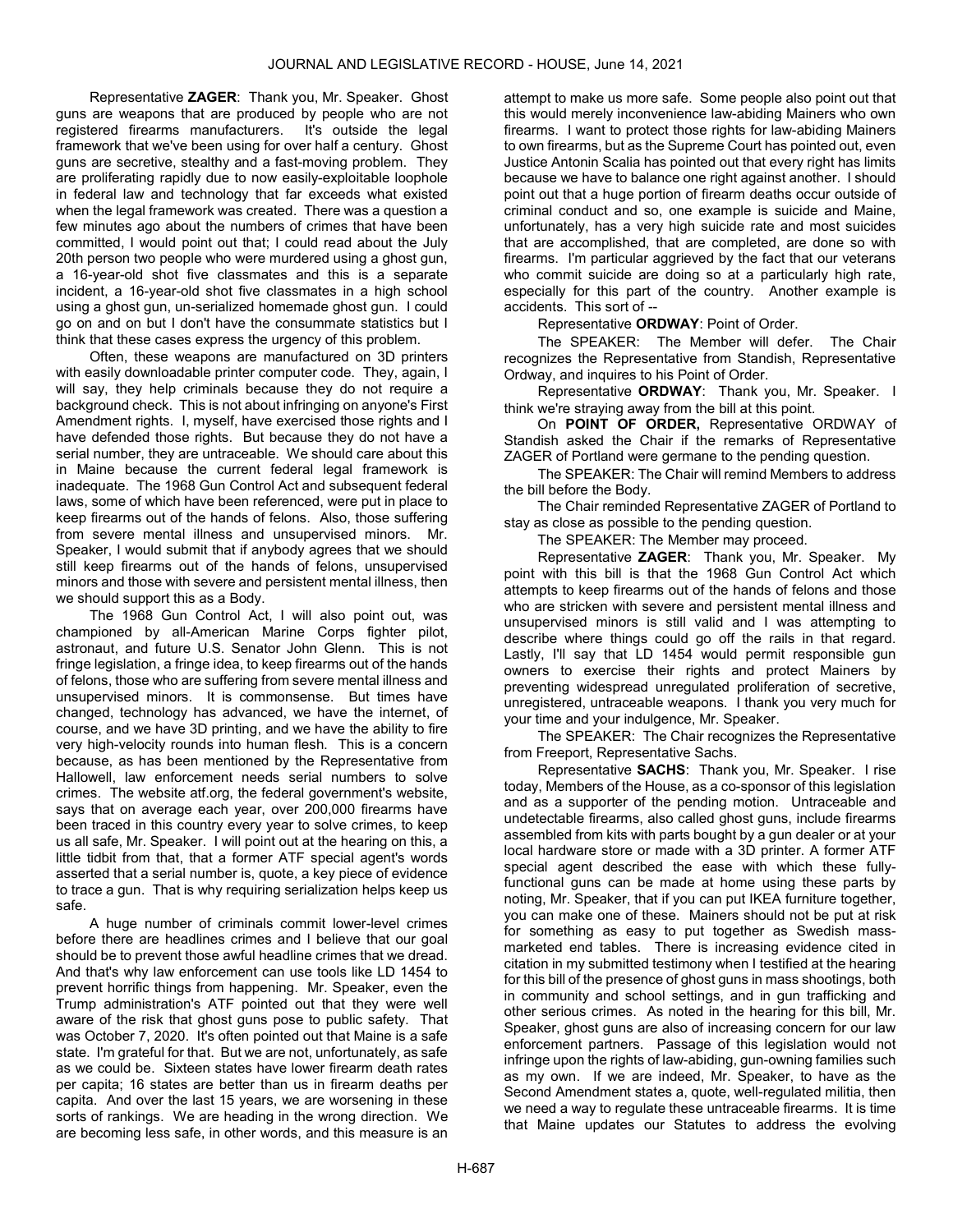technology, protecting our law enforcement members, our children and every person in our State. LD 1454 is commonsense legislation whose time has come. Thank you, Mr. Speaker.

The SPEAKER: The Chair recognizes the Representative from Gorham, Representative Bailey.

Representative BAILEY: Thank you, Mr. Speaker, Ladies and Gentlemen of the House. I rise to speak in support of the pending motion. I strongly believe in the right of law-abiding citizens to keep and bear arms. I have been safely using firearms since I was eight years old, when my grandfather first taught me to fire a handgun on our family farm. I have my hunting license and look forward to getting the heck out of here so I can enjoy the great Maine outdoors with my friends. For these reasons, last week I voted against a background check bill that was before this Body because I thought the bill went too far. Unlike that bill, I don't believe that this bill goes too far. In fact, neither do many proponents and opponents of gun control. This is one of those rare occasions where gun control advocates and even some gun manufacturers can and have found some common ground. I hope that we can find some common ground here, too, Mr. Speaker.

Law enforcement and gun control advocates are worried about ghost guns because they are being disproportionately used by criminals, as mentioned by the Good Representatives from Hallowell and Portland. These kits to make your own unserialized and untraceable firearms can be purchased online by anyone, including prohibited purchasers, domestic abusers and gun traffickers. Simply put, these kits allow some citizens to skirt the law, including people who intend harm and who intend the distribution of unserialized and untraceable firearms. Ghost guns are also bad for business. These kits allow consumers to circumvent gun manufacturers. Gun manufacturers are being undermined by the sale and distribution of these unserialized and untraceable firearms. Gun manufacturers follow a lot of laws and a lot of rules, Mr. Speaker. They face a lot of public scrutiny, too. The same cannot be said with ghost guns. I don't want to undermine the legal sale or transfer of firearms by law-abiding citizens in our State. I don't want to undermine or circumvent gun manufacturers that abide by federal and state laws. I want to support the State's constitutional right of Maine citizens and it's for these reasons that I'll be voting in support of the pending motion and invite my colleagues to follow my light. Thank you, Mr. Speaker.

The SPEAKER: The Chair recognizes the Representative from Paris, Representative Andrews.

Representative ANDREWS: Thank you, Mr. Speaker. I appreciate the latitude. No other state has this law and it's pretty simple because five minutes with a Dremel, you can destroy the serial number on any firearm. The reason that doesn't happen is because it's already federally illegal to obliterate the serial number on a firearm. This bill is unnecessary and should be voted down. Thank you.

The SPEAKER: The Chair recognizes the Representative from Monticello, Representative Johansen.

Representative JOHANSEN: Thank you, Mr. Speaker. I have a question. May I address the Chair?

The SPEAKER: The Member may proceed.

Representative JOHANSEN: I don't see anything in this bill that takes care of the problem of the ones that are already in possession. Are you going to have someplace where I can take it to get a serial number put on it? Are you just going to seize it? Or what are we going to do about the ones that are out there right now?

The SPEAKER: The Representative from Monticello, Representative Johansen has posed a question to any member who may care to respond. The Chair recognizes the Representative from Portland, Representative Zager.

Representative ZAGER: Thank you, Mr. Speaker. I appreciate the question from the Representative from Monticello. This legislation would dovetail with the proposed rule in the federal administration. That proposed rule would identify people who are gunsmiths, it defines in Statute what a gunsmith would be who could take a firearm that was made from a kit that did not yet have the serial number when it was received in the mail and put a serial number on it. The other thing that it would do is it would require that those kits when they are mailed to Mainers would have the serial number already on the receiver. So, it would essentially be a legal firearm and the hobbyist, gun enthusiast, could assemble it and use it at will.

The SPEAKER: The Chair recognizes the Representative from Camden, Representative Doudera.

Representative DOUDERA: Thank you, Mr. Speaker, Ladies and Gentlemen of the House. In my free time, I write a murder mystery series and the idea that plastic guns can be made from a printer seems like something that would spring right from a novelist's imagination. But it's true, such is the breakneck pace of technology. Law enforcement officials around the country and including right here in Maine are sending the alarm about these guns and about the dramatic increase in the recovery of ghost guns at crime scenes. ATF reported that approximately 10,000 ghost guns were recovered across the country in 2019. These untraceable guns are increasingly becoming the weapon of choice for violent white supremacists and anti-government extremists. Eight states and the District of Columbia have passed laws to address the problem and we would be wise to join them. Let's give Maine law enforcement the tools to deal with this growing problem before it becomes a huge problem and let's protect our law-abiding gun owners at the same time. Thank you.

The SPEAKER: The Chair recognizes the Representative from Penobscot, Representative Hutchins.

Representative HUTCHINS: Thank you, Mr. Speaker, Ladies and Gentlemen of the House. I think this issue has been misunderstood largely, especially the kits that can be sent for a so-called hobbyist to put together. Well, the hobbyist isn't using a file or a ballpeen hammer or anything, they have to have some very fine lathes and other tools to make these parts fit. So, it's not something that a fly-by-night outfit burglar is going to do in the backseat of his '52 Dodge, you know, it just isn't going to happen. Thank you.

The SPEAKER: The Chair recognizes the Representative from Winter Harbor, Representative Faulkingham.

Representative FAULKINGHAM: Thank you, Mr. Speaker. I rise in opposition to the pending motion. I recently had a constituent who was an eighth-grade constituent, for his eighth-grade project constructed a shotgun for his eighth-grade project. And he didn't do it from parts and pieces in the mail, he didn't do it from a 3D printer, he did it from a metal lathe and a wood lathe, he constructed all the parts and put it all together and constructed a shotgun without a serial number for his project, which is perfectly legal. This bill lacks a basic understanding of the components of a firearm. There are many components of a firearm and there is no uniform regulation as to where a serial number needs to be placed. So, there are various parts on a firearm that do not have the serial number on them, most of them don't. Some will have the serial number on the barrel, some will have it on the receiver, you know, or other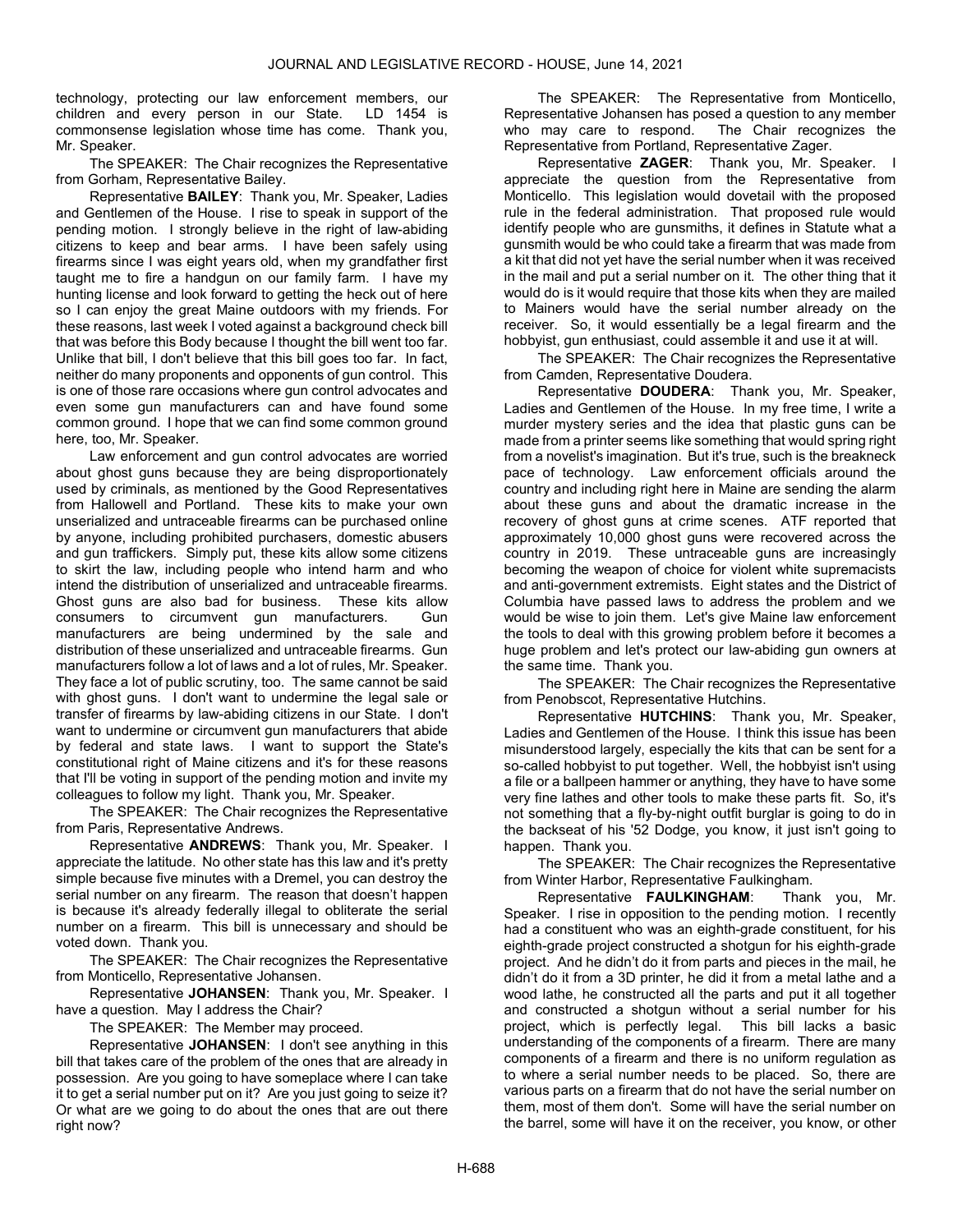places. So, there's no way to enforce a law like this where a serial number could be on different parts of a firearm, so, that's the first thing. And, secondly, we would need to outlaw 3D printers, metal lathes, galvanized pipes, lumber, all manner of materials if we were going to put a law like this into effect. And the third thing is we don't have a gun registry. I'm very thankful of that, that we don't have a gun registry, and I hope we never do. So, in the absence of a gun registry, it seems quite pointless to implement a law that requires a serial number when there's no way to trace that back.

Please vote no on the pending motion.

 The SPEAKER: A roll call has been ordered. The pending question before the House is Acceptance of the Majority Ought to Pass as Amended Report. All those in favor will vote yes, those opposed will vote no.

#### ROLL CALL NO. 256

 YEA - Arford, Babbidge, Bailey, Bell, Berry, Blume, Brennan, Brooks, Bryant, Caiazzo, Cardone, Cloutier, Collings, Copeland, Crafts, Craven, Crockett, Cuddy, Dodge, Doudera, Evans, Geiger, Gere, Gramlich, Harnett, Hasenfus, Hymanson, Kessler, Lookner, Madigan, Mathieson, Matlack, McCrea, McCreight, Melaragno, Meyer, Millett, Morales, Moriarty, O'Neil, Osher, Paulhus, Pebworth, Perry A, Perry J, Pierce, Reckitt, Rielly, Roberts, Roeder, Sachs, Salisbury, Sharpe, Sheehan, Stover, Supica, Sylvester, Talbot Ross, Tepler, Tucker, Tuttle, Warren, White, Williams, Wood, Zager, Mr. Speaker.

 NAY - Alley, Andrews, Austin, Bernard, Bickford, Blier, Carlow, Carmichael, Collamore, Connor, Corey, Costain, Dolloff, Downes, Drinkwater, Ducharme, Dunphy, Evangelos, Faulkingham, Fay, Fecteau, Foster, Gifford, Greenwood, Griffin, Grohoski, Haggan, Hall, Hanley, Harrington, Head, Hepler, Hutchins, Javner, Johansen, Kinney, Kryzak, Landry, Lemelin, Libby, Lyford, Lyman, Martin J, Martin R, Martin T, Mason, McDonald, Millett, Morris, Nadeau, Newman, O'Connell, O'Connor, Ordway, Parry, Perkins, Pickett, Pluecker, Poirier, Prescott, Quint, Riseman, Rudnicki, Sampson, Skolfield, Stanley, Stearns, Stetkis, Theriault, Thorne, Tuell, Underwood, Wadsworth, Warren, White, Zeigler.

 ABSENT - Arata, Bradstreet, Cebra, Dillingham, Doore, Grignon, Roche, Terry.

Yes, 67; No, 76; Absent, 8; Excused, 0.

 67 having voted in the affirmative and 76 voted in the negative, with 8 being absent, and accordingly the Majority Ought to Pass as Amended Report was NOT ACCEPTED.

 Subsequently, on motion of Representative WARREN of Hallowell, the Minority Ought Not to Pass Report was ACCEPTED and sent for concurrence.

\_\_\_\_\_\_\_\_\_\_\_\_\_\_\_\_\_\_\_\_\_\_\_\_\_\_\_\_\_\_\_\_\_

 Majority Report of the Committee on JUDICIARY reporting Ought to Pass as Amended by Committee Amendment "A" (H-575) on Bill "An Act To Establish a Fund To Compensate Unjustly Incarcerated Persons"

 Signed: Senators:

(H.P. 352) (L.D. 478)

 CARNEY of Cumberland SANBORN of Cumberland

Representatives:

 HARNETT of Gardiner BABBIDGE of Kennebunk EVANGELOS of Friendship MORIARTY of Cumberland RECKITT of South Portland

#### SHEEHAN of Biddeford

 Minority Report of the same Committee reporting Ought to Pass as Amended by Committee Amendment "B" (H-576) on same Bill.

 Signed: Senator:

Representatives:

 HAGGAN of Hampden LIBBY of Auburn POIRIER of Skowhegan THORNE of Carmel

KEIM of Oxford

 Representative NEWELL of the Passamaquoddy Tribe - of the House - supports the Majority Ought to Pass as Amended by Committee Amendment "A" (H-575) Report.

#### READ.

 Representative HARNETT of Gardiner moved that the House ACCEPT the Majority Ought to Pass as Amended Report.

 Representative HAGGAN of Hampden REQUESTED a roll call on the motion to **ACCEPT** the Majority **Ought to Pass as** Amended Report.

 More than one-fifth of the members present expressed a desire for a roll call which was ordered.

The SPEAKER: The Chair recognizes the Representative from Friendship, Representative Evangelos.

Representative EVANGELOS: Thank you, Mr. Speaker and Women and Men of the House. This is a bill I first took up in the last session with the help of the Innocence Project. It's a bill that creates justice for an unjustly-incarcerated person who has been found not to have committed the crime that they served time for. The conviction would have to be reversed or vacated by a court of law in Maine or the charges were dismissed by the District Attorney. Currently, the way the law works in Maine, when somebody is exonerated it's a two-part process, so, I'll give you an example. If you do 30 years in prison and you're exonerated, you're released from prison. The burden falls on you to file a Superior Court action and if you're victorious, you're granted a limit of \$300,000, which is \$10,000 per year, in this case, of a 30-year sentence that you served, \$10,000 per year for not being able to attend your parents' grave services, watch your children grow up. You also have to get over the burden of obtaining a pardon from the Chief Executive. When the committee completed its research in 2020, it was discovered that no Maine person in our history has ever succeeded in overcoming these burdens; no exoneration, no pardons, no money.

So, working with the Innocence Project, 34 other states have adopted these standards. It's a fair and just process. It provides justice for somebody who has suffered from a malicious prosecution, and don't believe it doesn't happen in this State. I'm quoting Justice Woodcock, Federal Justice Woodcock, and I quote, when he cited prosecutorial district misconduct and malicious prosecution in an opinion he rendered March 12, 2019, Bangor Daily News, March 15, 2019. So, we're trying to get on board with the other states so that somebody who has been unjustly incarcerated and served a sentence, when they finally get their day of justice, they're compensated fairly for the loss of their life, essentially. But, certainly, to put the burden on an incarcerated individual who is innocent, to come forward and have to find a lawyer and pay for it in a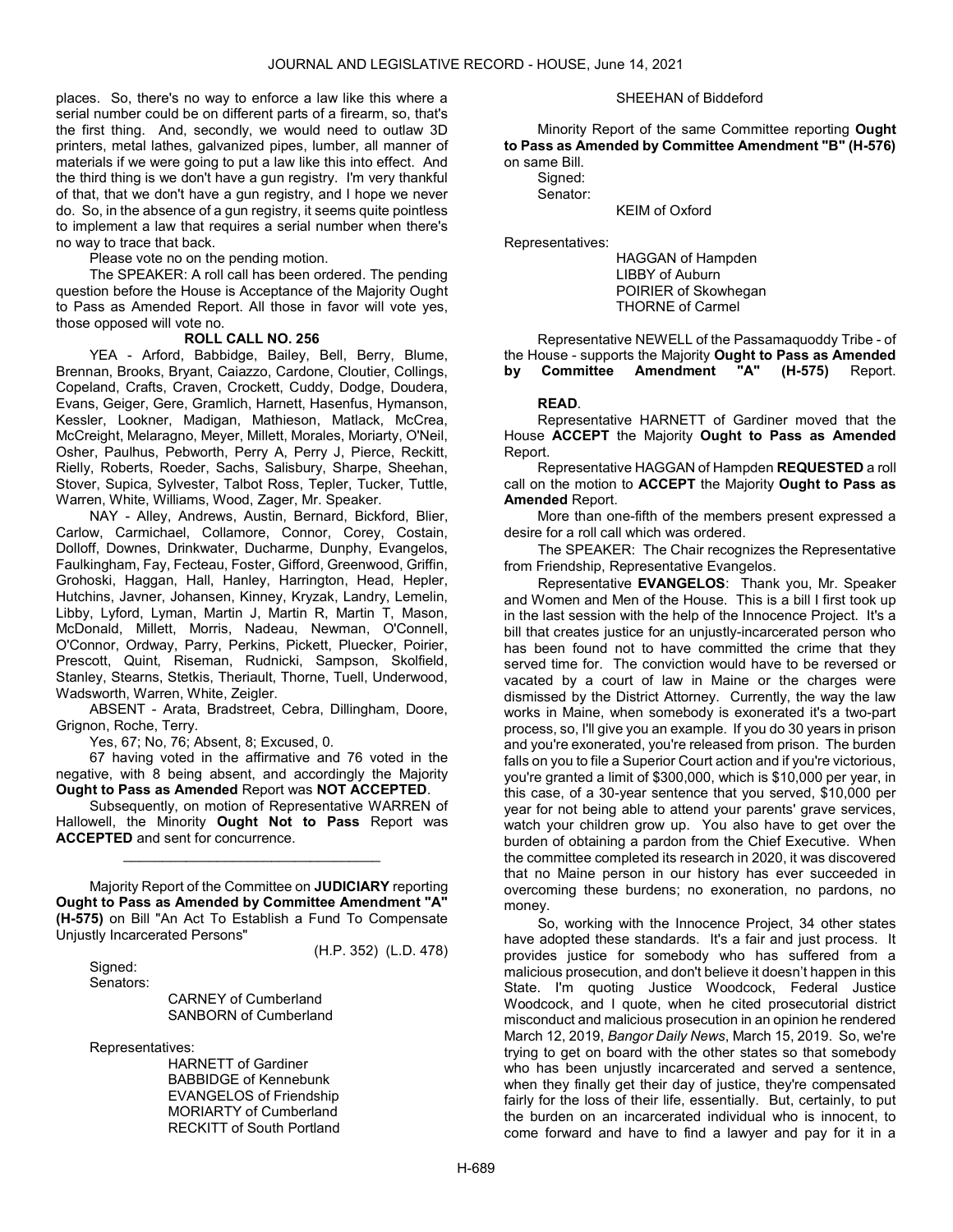superior court action, A when you're in prison and you're already broke, and B: then to find the burden of the gubernatorial pardon, which has never happened in the history of our State. So, these kinds of reforms are sweeping the nation and we've all seen these cases on television, Mr. Speaker, where the District Attorney and the incarcerated individual and the defense attorney appear at the court steps and say today we got it right. I urge your passage. Thank you.

 The SPEAKER: A roll call has been ordered. The pending question before the House is Acceptance of the Majority Ought to Pass as Amended Report. All those in favor will vote yes, those opposed will vote no.

#### ROLL CALL NO. 257

 YEA - Alley, Arford, Austin, Babbidge, Bailey, Bell, Bernard, Berry, Blume, Brennan, Brooks, Bryant, Caiazzo, Cardone, Carlow, Cloutier, Collings, Connor, Copeland, Corey, Crafts, Craven, Crockett, Cuddy, Dodge, Doudera, Dunphy, Evangelos, Evans, Faulkingham, Fay, Geiger, Gere, Gramlich, Grohoski, Harnett, Harrington, Hasenfus, Hepler, Hutchins, Hymanson, Kessler, Landry, Lemelin, Lookner, Madigan, Martin J, Martin R, Mathieson, Matlack, McCrea, McCreight, McDonald, Melaragno, Meyer, Millett, Morales, Moriarty, Nadeau, O'Connell, O'Neil, Osher, Paulhus, Pebworth, Perry A, Perry J, Pierce, Pluecker, Quint, Reckitt, Rielly, Riseman, Roberts, Roeder, Sachs, Salisbury, Sharpe, Sheehan, Skolfield, Stover, Supica, Sylvester, Talbot Ross, Tepler, Tucker, Tuttle, Underwood, Warren C, Warren S, White, Williams, Wood, Zager, Zeigler, Mr. Speaker.

 NAY - Andrews, Bickford, Blier, Carmichael, Collamore, Costain, Dolloff, Downes, Drinkwater, Ducharme, Fecteau, Foster, Gifford, Greenwood, Griffin, Haggan, Hall, Hanley, Head, Javner, Johansen, Kinney, Kryzak, Libby, Lyford, Lyman, Martin, Mason, Millett, Morris, Newman, O'Connor, Parry, Perkins, Pickett, Poirier, Rudnicki, Sampson, Stanley, Stearns, Stetkis, Theriault, Thorne, Tuell, Wadsworth, White.

 ABSENT - Arata, Bradstreet, Cebra, Dillingham, Doore, Grignon, Ordway, Prescott, Roche, Terry.

Yes, 95; No, 46; Absent, 10; Excused, 0.

 95 having voted in the affirmative and 46 voted in the negative, with 10 being absent, and accordingly the Majority Ought to Pass as Amended Report was ACCEPTED.

 The Bill was READ ONCE. Committee Amendment "A" (H-575) was READ by the Clerk and ADOPTED.

 Under suspension of the rules the Bill was given its SECOND READING WITHOUT REFERENCE to the Committee on Bills in the Second Reading.

 Under further suspension of the rules the Bill was PASSED TO BE ENGROSSED as Amended by Committee Amendment "A" (H-575) and sent for concurrence.

\_\_\_\_\_\_\_\_\_\_\_\_\_\_\_\_\_\_\_\_\_\_\_\_\_\_\_\_\_\_\_\_\_

 Majority Report of the Committee on JUDICIARY reporting Ought to Pass as Amended by Committee Amendment "A" (H-573) on Bill "An Act To Bring Gender Parity to Corporate Boards"

(H.P. 878) (L.D. 1200)

 Signed: Senators:

 CARNEY of Cumberland SANBORN of Cumberland

Representatives:

 HARNETT of Gardiner BABBIDGE of Kennebunk EVANGELOS of Friendship

#### MORIARTY of Cumberland RECKITT of South Portland SHEEHAN of Biddeford

 Minority Report of the same Committee reporting Ought Not to Pass on same Bill.

 Signed: Senator:

KEIM of Oxford

Representatives:

 HAGGAN of Hampden LIBBY of Auburn POIRIER of Skowhegan THORNE of Carmel

 Representative NEWELL of the Passamaquoddy Tribe - of the House - supports the Majority Ought to Pass as Amended by Committee Amendment "A" (H-573) Report.

## READ.

 Representative HARNETT of Gardiner moved that the House ACCEPT the Majority Ought to Pass as Amended Report.

 Representative HAGGAN of Hampden REQUESTED a roll call on the motion to **ACCEPT** the Majority **Ought to Pass as** Amended Report.

 More than one-fifth of the members present expressed a desire for a roll call which was ordered.

The SPEAKER: The Chair recognizes the Representative from Skowhegan, Representative Poirier.

Representative POIRIER: Thank you, Mr. Speaker. I rise in opposition to the pending motion. This bill requires corporate boards to hire women. California and Illinois are the only other states to require this. This is the government telling private business and stockholders how to run their companies and who they can hire. This is government overreach. As a woman, I want a position because I earned it on my own credentials and because of my work ethic, not because of my gender. This is an unnecessary bill and, quite honestly, to me, it's demeaning. So, I ask you to join me and oppose the current motion. Thank you.

The SPEAKER: The Chair recognizes the Representative from South Portland, Representative Reckitt.

Representative RECKITT: Mr. Speaker, Men and Women of the House, this bill is part of the initiative to bring gender parity to corporate boards to help secure equity for women in the workplace. This bill has entirely changed from its initial look, so, if you look at the bill online, make sure you look at the amendment which replaced the bill. This bill now requires that a domestic, meaning a Maine-based publicly-held corporation, have a minimum number of female directors on its board. By June 2023, two years from now, each of these boards will need to have at least one woman. Under this bill, the Corporations Division within the Department of the Secretary of State will change the information they can elect on corporate filings to include an indication as to whether or not the corporation is publicly held, how many female board members it has, and whether or not it meets the minimum standards, thresholds set out in this bill. Additionally, the Corporations Division will take this information and report it out to the public so that anyone who is interested in knowing the gender makeup of any of these corporate boards can easily find it. I worked with the Secretary of State's office on this bill and I know she shares in the goals of this legislation. Please join me in voting for the pending motion.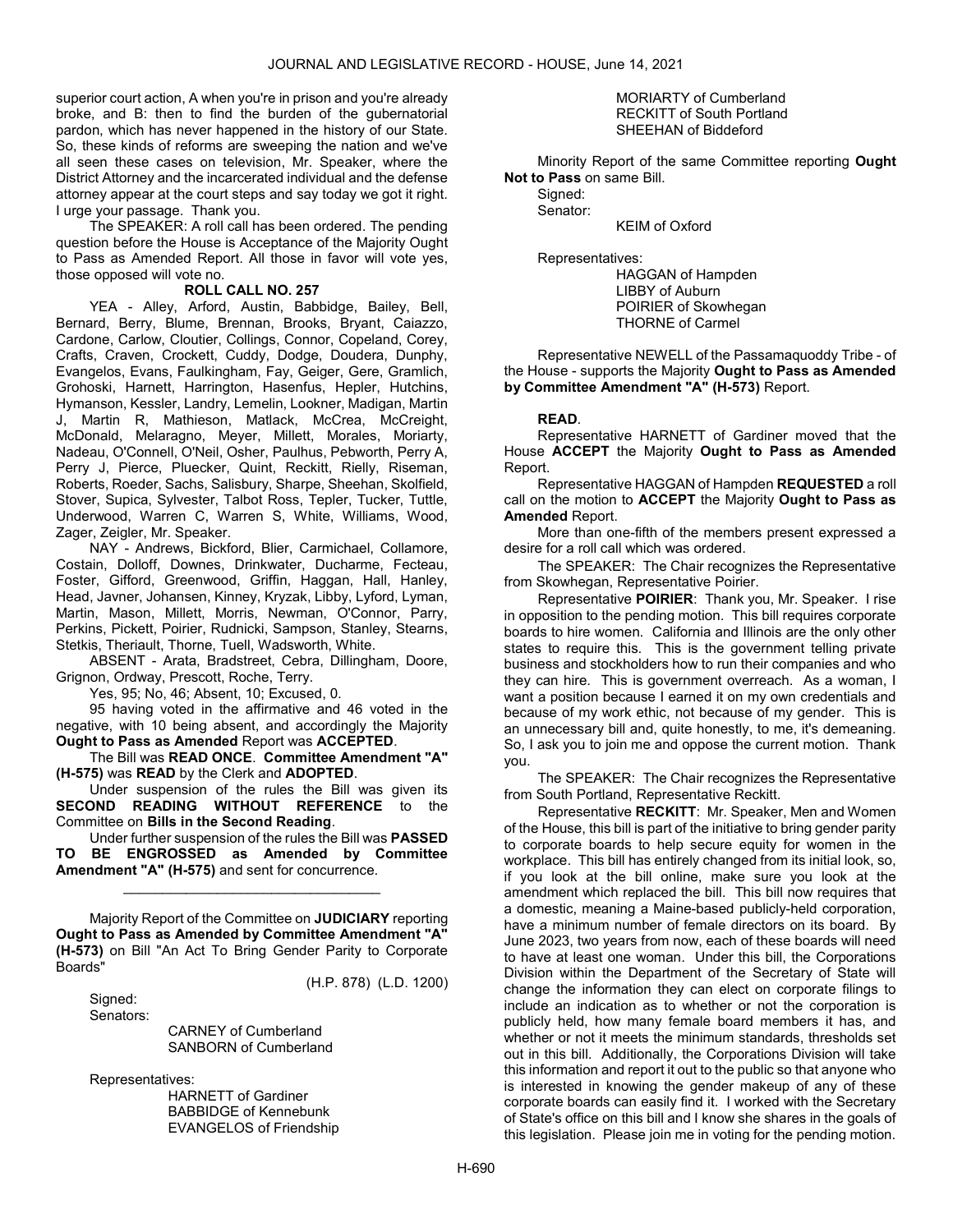The SPEAKER: The Chair recognizes the Representative from Auburn, Representative Bickford.

Representative BICKFORD: Thank you, Mr. Speaker. Mr. Speaker, my question to this bill is what if it's an all-female board? Does a man have a right of a seat at the table? Does an Asian-American have a right at the seat of the table? Does an African-American have a seat at the table? Does a Native American have a seat at the table? Mr. Speaker, this bill is not ready for primetime. Thank you.

The SPEAKER: The Representative from Auburn, Representative Bickford has posed a question to any member who may care to respond. The Chair recognizes the Representative from Alfred, Representative Sampson.

Representative SAMPSON: Thank you, Mr. Speaker, Ladies and Gentlemen of the House. I actually find this bill rather offensive. It basically implies that me, as a woman, I'm useless unless I get a boost from somebody like the Legislature and this law. I find it highly offensive.

The SPEAKER: The Chair recognizes the Representative from Knox, Representative Kinney.

Representative KINNEY: Thank you, Mr. Speaker. As a woman who has joined a fraternity in college, yes, I'm a brother, joined the male-dominated workforce of being a long-haul truck driver, joining the male-dominated workforce of being selfemployed, owning my own business, this is extremely offensive and I hope you'll follow my light to vote this measure down. Thank you.

The SPEAKER: The Chair recognizes the Representative from South Portland, Representative Reckitt.

Representative RECKITT: Thank you, Mr. Speaker, for allowing me to rise once more. I want to point out to people this is a bill to find out what the current situation is. This is not a bill to require, I don't know what the word I'm searching for is, but unqualified anybody to be on a board. The question who's on there now? We have no idea at all. In fact, we don't even know who technically the Maine-based corporations are. So, this is two questions we're going to ask on the corporation filing so we can get this information. And in response to the Good Representative from Auburn, if we discover from that information that there are no men on these boards, I'd be happy to co-sponsor a bill with him to make sure that there is a metric on that in another session. So, my point is that we're really looking to see what the current situation is and find that data. I mean, that is the total point of this bill. So, if there's no problem, there's no problem, but we don't know that right now, at all. So, I thank you for your consideration and I hope you will vote for the bill.

The SPEAKER: The Chair recognizes the Representative from Auburn, Representative Bickford.

Representative BICKFORD: Thank you, Mr. Speaker. Mr. Speaker, this is not a resolve, there's no study in this bill. This bill requires that a corporate board have a female member by 2023. This is a requirement. It's not a study. We don't want to know how many boards have a female member. We are mandating it. And, again, it's not ready for primetime. Thank you.

The SPEAKER: The Chair recognizes the Representative from Fairfield, Representative Rudnicki.

Representative RUDNICKI: That's fine, I was thinking about it. Thank you, Mr. Speaker. I have to agree with some of my colleagues over here that I find this very offensive. If I can't earn something on my own, then I don't deserve it. And I also want to say these are private businesses; it's none of our business. Thank you.

 The SPEAKER: A roll call has been ordered. The pending question before the House is Acceptance of the Majority Ought to Pass as Amended Report. All those in favor will vote yes, those opposed will vote no.

## ROLL CALL NO. 258

 YEA - Arford, Babbidge, Bailey, Bell, Berry, Blume, Brennan, Brooks, Bryant, Caiazzo, Cardone, Cloutier, Collings, Copeland, Crafts, Craven, Crockett, Cuddy, Dodge, Doudera, Dunphy, Evangelos, Evans, Fay, Geiger, Gere, Gramlich, Harnett, Hasenfus, Hepler, Hymanson, Kessler, Landry, Lookner, Madigan, Martin J, Martin R, Mathieson, Matlack, McCrea, McCreight, McDonald, Melaragno, Meyer, Millett, Morales, Moriarty, O'Connell, O'Neil, Osher, Paulhus, Pebworth, Perry A, Perry J, Pierce, Pluecker, Reckitt, Rielly, Roberts, Roeder, Sachs, Salisbury, Sharpe, Sheehan, Stover, Supica, Sylvester, Talbot Ross, Tepler, Tucker, Tuttle, Warren C, Warren S, Williams, Wood, Zager, Zeigler, Mr. Speaker.

 NAY - Alley, Andrews, Austin, Bernard, Bickford, Blier, Carlow, Carmichael, Collamore, Connor, Corey, Costain, Dolloff, Downes, Drinkwater, Ducharme, Faulkingham, Fecteau, Foster, Gifford, Greenwood, Griffin, Grohoski, Haggan, Hall, Hanley, Harrington, Head, Hutchins, Javner, Johansen, Kinney, Kryzak, Lemelin, Libby, Lyford, Lyman, Martin, Mason, Millett, Morris, Nadeau, Newman, O'Connor, Parry, Perkins, Pickett, Poirier, Quint, Riseman, Rudnicki, Sampson, Skolfield, Stanley, Stearns, Stetkis, Theriault, Thorne, Tuell, Underwood, Wadsworth, White B, White D.

 ABSENT - Arata, Bradstreet, Cebra, Dillingham, Doore, Grignon, Ordway, Prescott, Roche, Terry.

Yes, 78; No, 63; Absent, 10; Excused, 0.

 78 having voted in the affirmative and 63 voted in the negative, with 10 being absent, and accordingly the Majority Ought to Pass as Amended Report was ACCEPTED.

 The Bill was READ ONCE. Committee Amendment "A" (H-573) was READ by the Clerk and ADOPTED.

 Under suspension of the rules the Bill was given its SECOND READING WITHOUT REFERENCE to the Committee on Bills in the Second Reading.

 Under further suspension of the rules the Bill was PASSED TO BE ENGROSSED as Amended by Committee Amendment "A" (H-573) and sent for concurrence.

\_\_\_\_\_\_\_\_\_\_\_\_\_\_\_\_\_\_\_\_\_\_\_\_\_\_\_\_\_\_\_\_\_

 Majority Report of the Committee on JUDICIARY reporting Ought to Pass as Amended by Committee Amendment "A" (H-574) on Bill "An Act To Ensure Judicial Discretion in Sentencing"

(H.P. 959) (L.D. 1303)

 Signed: Senators:

> CARNEY of Cumberland KEIM of Oxford SANBORN of Cumberland

Representatives:

 HARNETT of Gardiner BABBIDGE of Kennebunk EVANGELOS of Friendship MORIARTY of Cumberland RECKITT of South Portland SHEEHAN of Biddeford

 Minority Report of the same Committee reporting Ought Not to Pass on same Bill.

Signed: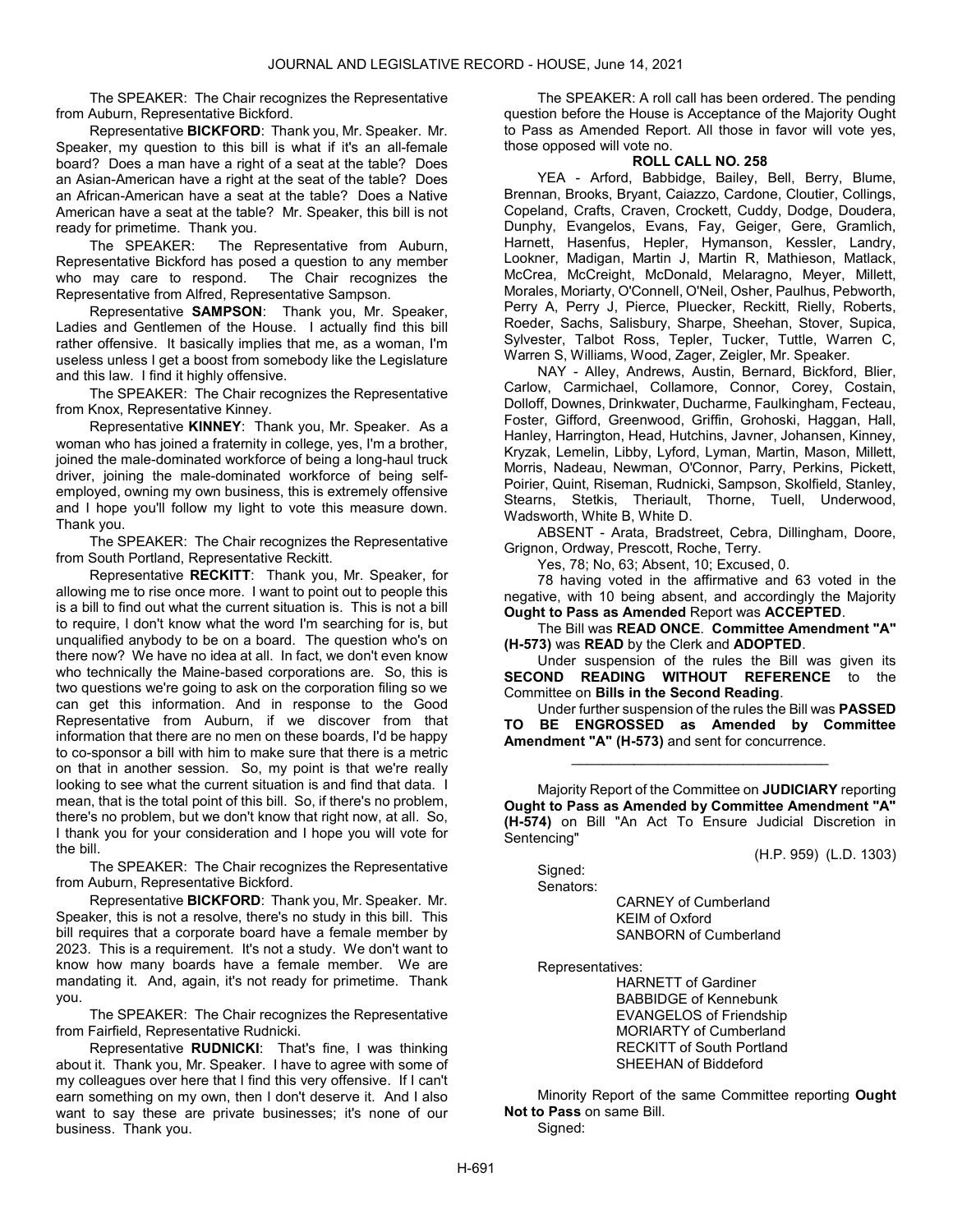Representatives:

 HAGGAN of Hampden LIBBY of Auburn POIRIER of Skowhegan THORNE of Carmel

 Representative NEWELL of the Passamaquoddy Tribe - of the House - supports the Majority Ought to Pass as Amended by Committee Amendment "A" (H-574) Report.

## READ.

 On motion of Representative HARNETT of Gardiner, the Majority Ought to Pass as Amended Report was ACCEPTED. The Bill was READ ONCE. Committee Amendment "A"

(H-574) was READ by the Clerk and ADOPTED.

 Under suspension of the rules the Bill was given its SECOND READING WITHOUT REFERENCE to the Committee on Bills in the Second Reading.

 Under further suspension of the rules the Bill was PASSED TO BE ENGROSSED as Amended by Committee Amendment "A" (H-574) and sent for concurrence.

\_\_\_\_\_\_\_\_\_\_\_\_\_\_\_\_\_\_\_\_\_\_\_\_\_\_\_\_\_\_\_\_\_

 Eight Members of the Committee on HEALTH AND HUMAN SERVICES report in Report "A" Ought to Pass as Amended by Committee Amendment "A" (H-579) on Bill "An Act To End the Sale of Flavored Tobacco Products"

(H.P. 1155) (L.D. 1550)

 Signed: Senators:

 CLAXTON of Androscoggin BALDACCI of Penobscot

Representatives:

 MEYER of Eliot CRAVEN of Lewiston MADIGAN of Waterville PERRY of Calais STOVER of Boothbay ZAGER of Portland

 Four Members of the same Committee report in Report "B" Ought to Pass as Amended by Committee Amendment "B" (H-580) on same Bill.

Signed:

Senator:

MOORE of Washington

Representatives:

 CONNOR of Lewiston GRIFFIN of Levant LEMELIN of Chelsea

 One Member of the same Committee reports in Report "C" Ought Not to Pass on same Bill.

Signed:

Representative:

JAVNER of Chester

## READ.

 Representative MEYER of Eliot moved that the House ACCEPT Report "A" Ought to Pass as Amended.

 On further motion of the same Representative, TABLED pending her motion to ACCEPT Report "A" Ought to Pass as Amended and later today assigned.

 By unanimous consent, all matters having been acted upon were ORDERED SENT FORTHWITH. \_\_\_\_\_\_\_\_\_\_\_\_\_\_\_\_\_\_\_\_\_\_\_\_\_\_\_\_\_\_\_\_\_

\_\_\_\_\_\_\_\_\_\_\_\_\_\_\_\_\_\_\_\_\_\_\_\_\_\_\_\_\_\_\_\_\_

 Majority Report of the Committee on CRIMINAL JUSTICE AND PUBLIC SAFETY reporting Ought Not to Pass on Bill "An Act To Protect Firearm Use and Possession Rights during a State of Emergency and Require a Two-thirds Vote by the Legislative Council To Declare or Extend a State of Emergency" (H.P. 971) (L.D. 1315)

 Signed: Senators:

 DESCHAMBAULT of York LAWRENCE of York

Representatives:

 WARREN of Hallowell LOOKNER of Portland MORALES of South Portland RECKITT of South Portland SHARPE of Durham

 Minority Report of the same Committee reporting Ought to Pass as Amended by Committee Amendment "A" (H-583) on same Bill.

 Signed: Senator:

CYRWAY of Kennebec

Representatives:

 COSTAIN of Plymouth NEWMAN of Belgrade PICKETT of Dixfield PLUECKER of Warren RUDNICKI of Fairfield

#### READ.

 Representative WARREN of Hallowell moved that the House ACCEPT the Majority Ought Not to Pass Report.

 Representative STETKIS of Canaan REQUESTED a roll call on the motion to ACCEPT the Majority Ought Not to Pass Report.

 More than one-fifth of the members present expressed a desire for a roll call which was ordered.

The SPEAKER: The Chair recognizes the Representative from Carmel, Representative Thorne.

Representative THORNE: Thank you, Mr. Speaker. I rise in opposition to the pending motion. And before I give my statement, I'd like to give a hypothetical scenario because, again, this deals with emergency powers of the Chief Executive, and if you'll go with me a year and a half down the road, there's been a new gubernatorial election, there's a new Chief Executive in the office. And, perhaps, Mr. Speaker, that person may not be of the same affiliation as currently occupying the Chief Executive's chair and perhaps, in this hypothetical scenario, the new Chief Executive says it's good to be back in my old seat, just a hypothetical situation. So, keep that in mind as I talk about this bill, which will address the emergency powers of the Chief Executive as it relates to legislative approval and oversight during a state of emergency. It also very simply reiterates, clarifies and affirms the Second Amendment rights of Maine citizens when faced with a disaster or public emergency.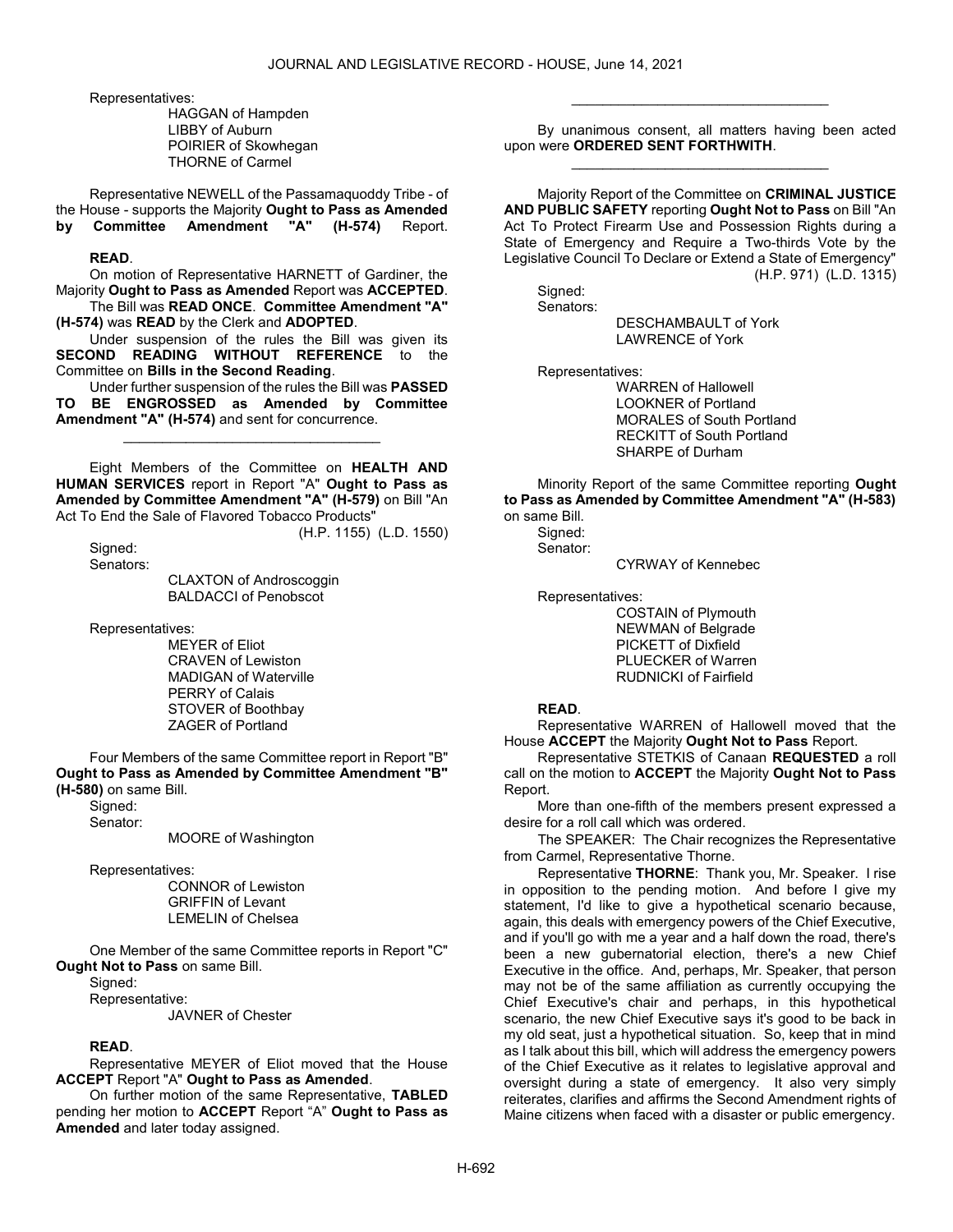This is done by declaring that the transport, storage, sale and/or transfer or other activities involving firearms are considered essential businesses and services during a state of emergency declared by the Chief Executive. It prohibits the seizure, registration, or other actions to restrict otherwise lawfully-owned firearms during a state of emergency and provides for the extension of concealed carry permits during a state of emergency, similar to other extensions granted in the last year/year and a half. I ask that you vote against the pending Ought Not to Pass motion and support passage of this bill as amended. Thank you, Mr. Speaker.

The SPEAKER: The Chair recognizes the Representative from Winter Harbor, Representative Faulkingham.

Representative FAULKINGHAM: Thank you, Mr. Speaker. I rise in opposition to the pending motion.

This bill declares that the transport, storage, and sale and transfer involving firearms and ammunition components and accessories are considered essential business services during a state of emergency declared by the Chief Executive and prohibits the regulation, curtailment, seizure or otherwise lawfully-owned and possessed firearms during the state of emergency. Basically, what happened to the Kittery Trading Post and other gun stores at the beginning of the COVID emergency declaration will not be permitted to happen again. This bill does not impede law enforcement's ability to seize a firearm or ammunition while detaining individuals for suspected criminal activity pursuant to a warrantless arrest. This bill also suspends the expiration for concealed handgun permits for a state of emergency.

This bill also makes a proclamation by the Chief Executive declaring a state of emergency in the state or renewing a state of emergency void if it is not approved by a two-thirds vote of the legislative council within three calendar days of the declaration of renewal. These aren't earth-shattering reforms to the current emergency procedures. In the first major part of this bill, we are simply reaffirming the people's constitutional right to bear arms won't be infringed by a state of emergency. In the second major part of this bill, it says that if the state of emergency is going to exist beyond three days, that there is some affirmation by the Legislature, and in this bill it has chosen the Legislative Council. The Legislative Council is made up of the leaders in the House and the Senate caucuses and the Speaker and the Senate President. This Body can easily be convened on a very short notice and makes up the entirety of the legislative leadership. This makes them the perfect Body to quickly affirm or deny a Chief Executive's proclamation or state of emergency. This state of emergency that we are currently in is going to be ended in about two weeks, so, this bill does not have to be about the Chief Executive. The question before you now is; are we a representative form of government or are we governed by a style of leadership that allows the Chief Executive to continue extending emergency declarations with no recourse? I hope you choose the constitutional rights will not halt in a state of emergency. I hope that you choose to give the Legislature a swift method in weighing in on the state of emergency. Vote no on the pending motion.

 The SPEAKER: A roll call has been ordered. The pending question before the House is Acceptance of the Majority Ought Not to Pass Report. All those in favor will vote yes, those opposed will vote no.

## ROLL CALL NO. 259

 YEA - Arford, Babbidge, Bailey, Bell, Berry, Blume, Brennan, Brooks, Bryant, Caiazzo, Cardone, Cloutier, Collings, Copeland, Crafts, Craven, Crockett, Cuddy, Dodge, Doudera, Evans, Geiger, Gere, Gramlich, Grohoski, Harnett, Hasenfus, Hepler, Hymanson, Kessler, Lookner, Madigan, Mathieson, Matlack, McCrea, McCreight, Melaragno, Meyer, Millett, Morales, Moriarty, O'Connell, O'Neil, Osher, Paulhus, Pebworth, Perry A, Perry J, Pierce, Reckitt, Rielly, Roberts, Roeder, Sachs, Salisbury, Sharpe, Sheehan, Stover, Supica, Sylvester, Talbot Ross, Tepler, Tucker, Tuttle, Warren C, Warren S, White, Williams, Wood, Zager, Mr. Speaker.

 NAY - Alley, Andrews, Austin, Bernard, Bickford, Blier, Carlow, Carmichael, Collamore, Connor, Corey, Costain, Dolloff, Downes, Drinkwater, Ducharme, Dunphy, Evangelos, Faulkingham, Fay, Fecteau, Foster, Gifford, Greenwood, Griffin, Haggan, Hall, Hanley, Harrington, Head, Hutchins, Javner, Johansen, Kinney, Kryzak, Landry, Lemelin, Libby, Lyford, Lyman, Martin J, Martin R, Martin T, Mason, Millett, Morris, Nadeau, Newman, O'Connor, Parry, Perkins, Pickett, Pluecker, Poirier, Quint, Rudnicki, Sampson, Skolfield, Stanley, Stearns, Stetkis, Theriault, Thorne, Tuell, Underwood, Wadsworth, White, Zeigler.

 ABSENT - Arata, Bradstreet, Cebra, Dillingham, Doore, Grignon, McDonald, Ordway, Prescott, Riseman, Roche, Terry. Yes, 71; No, 68; Absent, 12; Excused, 0.

 71 having voted in the affirmative and 68 voted in the negative, with 12 being absent, and accordingly the Majority Ought Not to Pass Report was ACCEPTED and sent for concurrence.

\_\_\_\_\_\_\_\_\_\_\_\_\_\_\_\_\_\_\_\_\_\_\_\_\_\_\_\_\_\_\_\_\_

 Majority Report of the Committee on JUDICIARY reporting Ought to Pass as Amended by Committee Amendment "A" (H-588) on Resolve, To Establish the Commission To Create a Plan To Incorporate the Probate Courts into the Judicial Branch (H.P. 530) (L.D. 719)

 Signed: Senators:

 CARNEY of Cumberland SANBORN of Cumberland

Representatives:

 HARNETT of Gardiner EVANGELOS of Friendship MORIARTY of Cumberland RECKITT of South Portland SHEEHAN of Biddeford

 Minority Report of the same Committee reporting Ought Not to Pass on same Resolve.

 Signed: Senator:

KEIM of Oxford

Representatives:

 HAGGAN of Hampden LIBBY of Auburn POIRIER of Skowhegan THORNE of Carmel

 Representative NEWELL of the Passamaquoddy Tribe - of the House - supports the Majority Ought to Pass as Amended by Committee Amendment "A" (H-588) Report.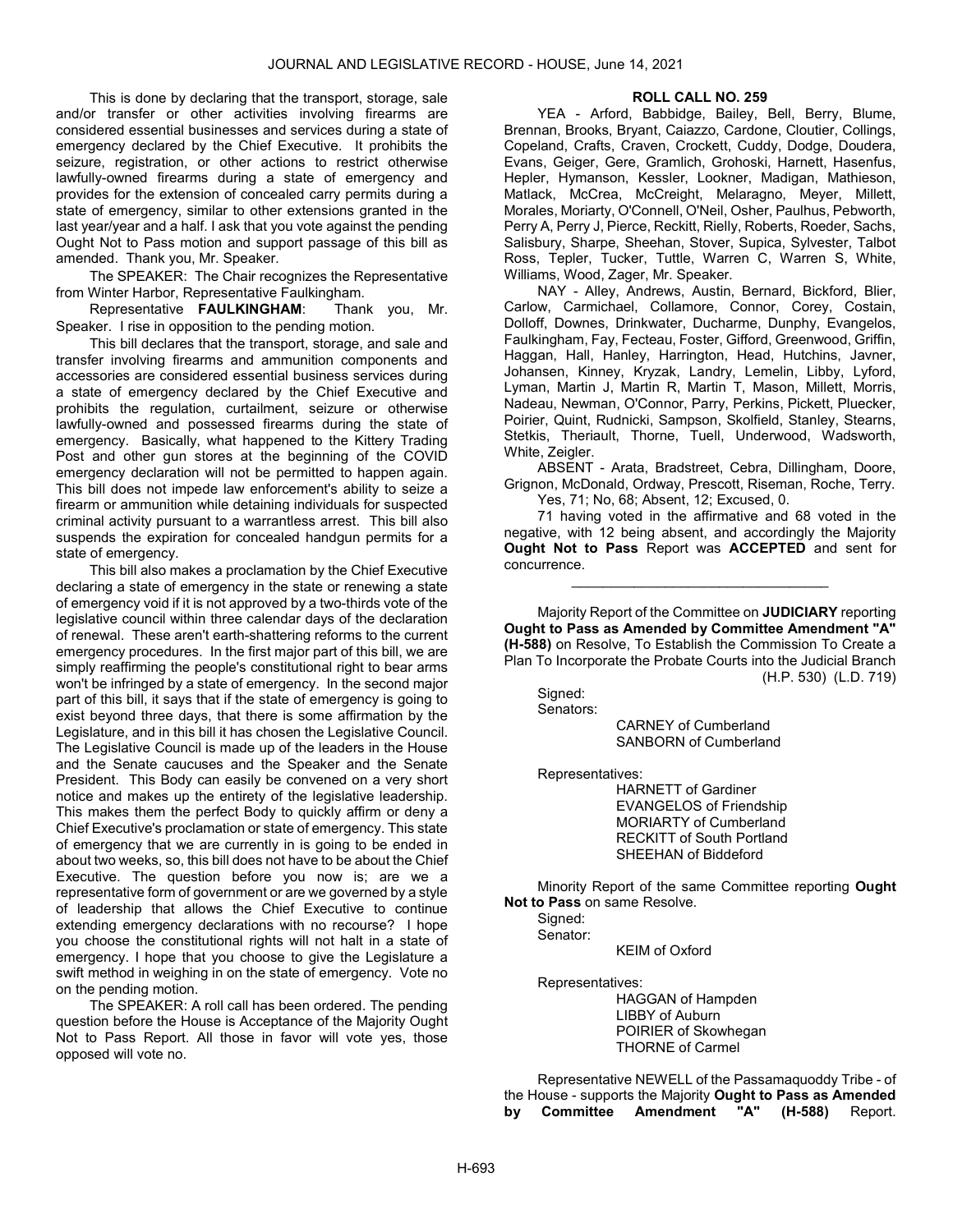#### READ.

 Representative HARNETT of Gardiner moved that the House ACCEPT the Majority Ought to Pass as Amended Report.

 Representative HAGGAN of Hampden REQUESTED a roll call on the motion to ACCEPT the Majority Ought to Pass as Amended Report.

 More than one-fifth of the members present expressed a desire for a roll call which was ordered.

 The SPEAKER: A roll call has been ordered. The pending question before the House is Acceptance of the Majority Ought to Pass as Amended Report. All those in favor will vote yes, those opposed will vote no.

#### ROLL CALL NO. 260

 YEA - Arford, Babbidge, Bailey, Bell, Berry, Blume, Brennan, Brooks, Bryant, Caiazzo, Cardone, Cloutier, Collings, Copeland, Crafts, Craven, Crockett, Cuddy, Dodge, Doudera, Dunphy, Evangelos, Evans, Fay, Geiger, Gere, Gramlich, Grohoski, Harnett, Hasenfus, Hepler, Hymanson, Kessler, Landry, Lookner, Madigan, Martin J, Martin R, Mathieson, Matlack, McCrea, McCreight, McDonald, Melaragno, Meyer, Millett, Morales, Moriarty, O'Connell, O'Neil, Osher, Paulhus, Pebworth, Perry A, Perry J, Pierce, Pluecker, Reckitt, Rielly, Riseman, Roberts, Roeder, Sachs, Salisbury, Sharpe, Sheehan, Stover, Supica, Sylvester, Talbot Ross, Tepler, Tucker, Tuttle, Underwood, Warren C, Warren S, White, Williams, Wood, Zager, Zeigler, Mr. Speaker.

 NAY - Alley, Andrews, Austin, Bernard, Blier, Carlow, Carmichael, Collamore, Connor, Corey, Costain, Dolloff, Downes, Drinkwater, Ducharme, Faulkingham, Fecteau, Foster, Gifford, Greenwood, Griffin, Haggan, Hall, Hanley, Harrington, Head, Hutchins, Javner, Johansen, Kinney, Kryzak, Lemelin, Libby, Lyford, Lyman, Martin, Mason, Millett, Morris, Nadeau, Newman, O'Connor, Parry, Perkins, Pickett, Poirier, Quint, Rudnicki, Sampson, Skolfield, Stanley, Stearns, Stetkis, Theriault, Thorne, Tuell, Wadsworth, White.

 ABSENT - Arata, Bickford, Bradstreet, Cebra, Dillingham, Doore, Grignon, Ordway, Prescott, Roche, Terry.

Yes, 82; No, 58; Absent, 11; Excused, 0.

 82 having voted in the affirmative and 58 voted in the negative, with 11 being absent, and accordingly the Majority Ought to Pass as Amended Report was ACCEPTED.

 The Resolve was READ ONCE. Committee Amendment "A" (H-588) was READ by the Clerk and ADOPTED.

 Under suspension of the rules the Resolve was given its SECOND READING WITHOUT REFERENCE to the Committee on Bills in the Second Reading.

 Under further suspension of the rules the Resolve was PASSED TO BE ENGROSSED as Amended by Committee Amendment "A" (H-588) and sent for concurrence.

\_\_\_\_\_\_\_\_\_\_\_\_\_\_\_\_\_\_\_\_\_\_\_\_\_\_\_\_\_\_\_\_\_

 Majority Report of the Committee on JUDICIARY reporting Ought to Pass as Amended by Committee Amendment "A" (H-589) on Bill "An Act To Increase the Value of Property Exempt from Attachment and Execution" (H.P. 542) (L.D. 737)

 Signed: Senators:

> CARNEY of Cumberland SANBORN of Cumberland

Representatives:

 HARNETT of Gardiner BABBIDGE of Kennebunk

#### EVANGELOS of Friendship MORIARTY of Cumberland RECKITT of South Portland SHEEHAN of Biddeford

 Minority Report of the same Committee reporting Ought Not to Pass on same Bill.

 Signed: Senator:

KEIM of Oxford

Representatives:

 HAGGAN of Hampden LIBBY of Auburn POIRIER of Skowhegan THORNE of Carmel

 Representative NEWELL of the Passamaquoddy Tribe - of the House - supports the Majority Ought to Pass as Amended<br>by Committee Amendment "A" (H-589) Report. by Committee Amendment "A" (H-589) Report.

#### READ.

 On motion of Representative HARNETT of Gardiner, the Majority Ought to Pass as Amended Report was ACCEPTED. The Bill was READ ONCE. Committee Amendment "A"

(H-589) was READ by the Clerk and ADOPTED.

 Under suspension of the rules the Bill was given its SECOND READING WITHOUT REFERENCE to the Committee on Bills in the Second Reading.

 Under further suspension of the rules the Bill was PASSED TO BE ENGROSSED as Amended by Committee Amendment "A" (H-589) and sent for concurrence.

\_\_\_\_\_\_\_\_\_\_\_\_\_\_\_\_\_\_\_\_\_\_\_\_\_\_\_\_\_\_\_\_\_

 Majority Report of the Committee on JUDICIARY reporting Ought to Pass as Amended by Committee Amendment "A" (H-586) on Bill "An Act Regarding Civil Mental Health Evaluations of Former Criminal Defendants"

(H.P. 552) (L.D. 747)

 Signed: Senators:

 CARNEY of Cumberland SANBORN of Cumberland

Representatives:

 HARNETT of Gardiner BABBIDGE of Kennebunk CARDONE of Bangor EVANGELOS of Friendship McCREIGHT of Harpswell MORIARTY of Cumberland RECKITT of South Portland SHEEHAN of Biddeford

 Minority Report of the same Committee reporting Ought Not to Pass on same Bill.

Signed: Senator:

KEIM of Oxford

Representatives:

 HAGGAN of Hampden POIRIER of Skowhegan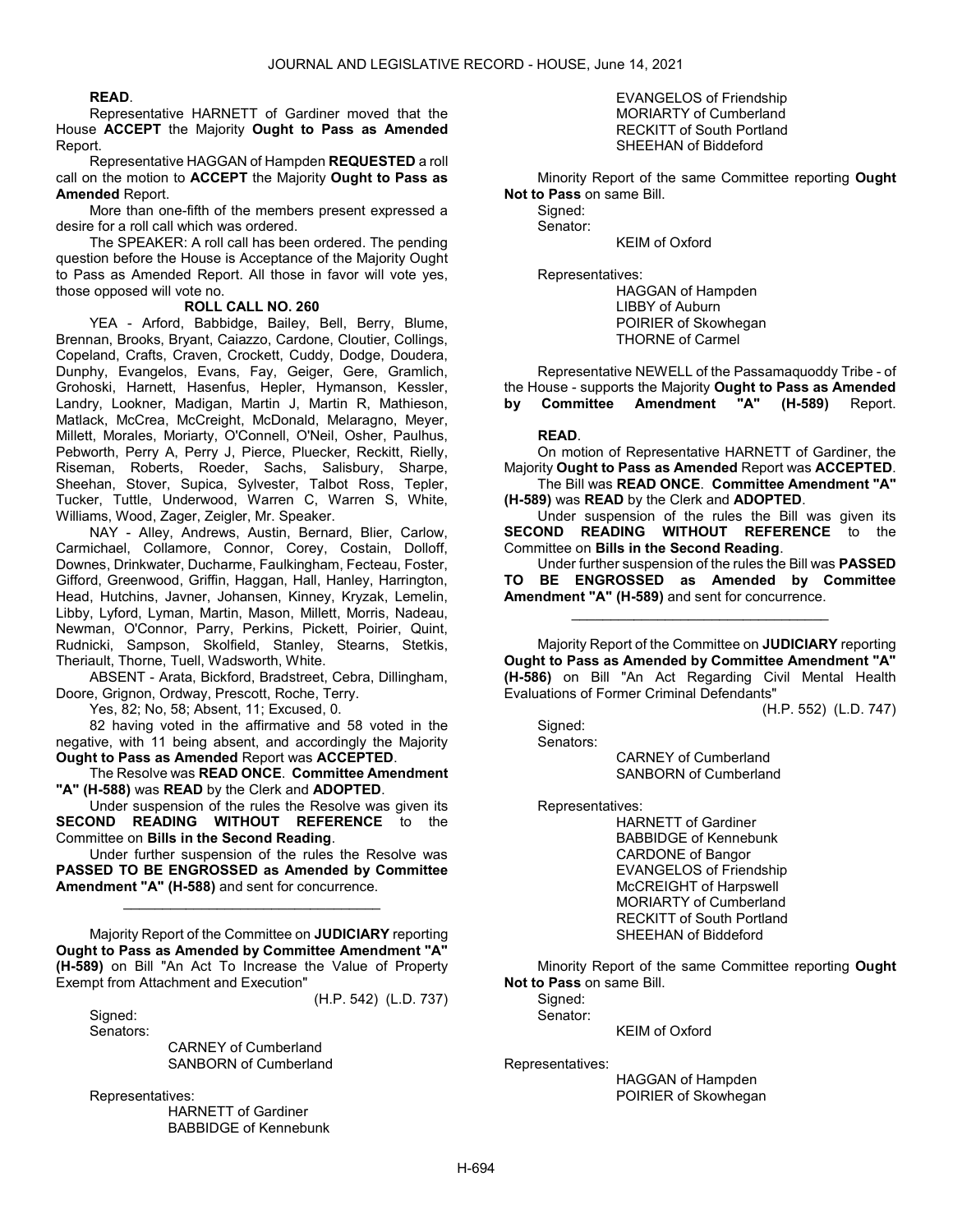Representative NEWELL of the Passamaquoddy Tribe - of the House - supports the Majority Ought to Pass as Amended by Committee Amendment "A" (H-586) Report.

#### READ.

 Representative HARNETT of Gardiner moved that the House ACCEPT the Majority Ought to Pass as Amended Report.

 Representative ANDREWS of Paris REQUESTED a roll call on the motion to ACCEPT the Majority Ought to Pass as Amended Report.

 More than one-fifth of the members present expressed a desire for a roll call which was ordered.

The SPEAKER: The Chair recognizes the Representative from Biddeford, Representative Sheehan.

Representative SHEEHAN: Thank you, Mr. Speaker. Mr. Speaker, Friends and Colleagues of the House, I rise today to speak in favor of the pending motion. LD 747 was brought forward by the Department of Health and Human Services to address the logistical challenges of initiating civil mental health evaluations in a timely manner when a former criminal defendant has been living in the community rather than in a psychiatric hospital. Timely handling of cases like this can save lives in situations where there's reasonable cause to believe the affected individual poses a likelihood of serious harm due to mental illness. The bill allows emergency commitment proceedings for defendants charged with serious violent crimes and who are determined both incompetent to stand trial and nonrestorable. In cases like these, the courts must dismiss the charges and unless the defendant is subject to an undischarged term of imprisonment, the court may then notify the authorities who may institute civil commitment proceedings. This bill was cooperatively refined by the department and with help from the Maine Association of Criminal Defense Lawyers to address a narrow set of emergency circumstances while protecting former criminal defendants' civil rights and access to appropriate restorative services. I urge my colleagues to join me in supporting the pending motion.

 The SPEAKER: A roll call has been ordered. The pending question before the House is Acceptance of the Majority Ought to Pass as Amended Report. All those in favor will vote yes, those opposed will vote no.

#### ROLL CALL NO. 261

 YEA - Alley, Arford, Babbidge, Bailey, Bell, Berry, Blume, Brennan, Brooks, Bryant, Caiazzo, Cardone, Cloutier, Collings, Copeland, Crafts, Craven, Crockett, Cuddy, Dodge, Doudera, Dunphy, Evangelos, Evans, Fay, Geiger, Gere, Gramlich, Grohoski, Harnett, Hasenfus, Hepler, Hutchins, Hymanson, Kessler, Landry, Lookner, Madigan, Martin J, Martin R, Mathieson, Matlack, McCrea, McCreight, McDonald, Melaragno, Meyer, Millett, Morales, Moriarty, O'Connell, O'Neil, Osher, Paulhus, Pebworth, Perry A, Perry J, Pierce, Pluecker, Reckitt, Rielly, Riseman, Roberts, Roeder, Sachs, Salisbury, Sharpe, Sheehan, Stover, Supica, Sylvester, Talbot Ross, Tepler, Tuttle, Warren C, Warren S, White, Williams, Wood, Zager, Zeigler, Mr. Speaker.

 NAY - Andrews, Austin, Bernard, Blier, Carlow, Carmichael, Collamore, Connor, Corey, Costain, Dolloff, Downes, Drinkwater, Ducharme, Faulkingham, Fecteau, Foster, Gifford, Greenwood, Griffin, Haggan, Hall, Hanley, Harrington, Head, Javner, Johansen, Kinney, Kryzak, Lemelin, Libby, Lyford, Lyman, Martin, Mason, Millett, Morris, Nadeau, Newman, O'Connor, Parry, Perkins, Pickett, Poirier, Quint, Rudnicki, Sampson, Stanley, Stearns, Stetkis, Theriault, Thorne, Tuell, Underwood, Wadsworth, White.

 ABSENT - Arata, Bickford, Bradstreet, Cebra, Dillingham, Doore, Grignon, Ordway, Prescott, Roche, Skolfield, Terry, Tucker.

Yes, 82; No, 56; Absent, 13; Excused, 0.

 82 having voted in the affirmative and 56 voted in the negative, with 13 being absent, and accordingly the Majority Ought to Pass as Amended Report was ACCEPTED.

 The Bill was READ ONCE. Committee Amendment "A" (H-586) was READ by the Clerk and ADOPTED.

 Under suspension of the rules the Bill was given its SECOND READING WITHOUT REFERENCE to the Committee on Bills in the Second Reading.

 Under further suspension of the rules the Bill was PASSED TO BE ENGROSSED as Amended by Committee Amendment "A" (H-586) and sent for concurrence.

\_\_\_\_\_\_\_\_\_\_\_\_\_\_\_\_\_\_\_\_\_\_\_\_\_\_\_\_\_\_\_\_\_

 Majority Report of the Committee on JUDICIARY reporting Ought to Pass as Amended by Committee Amendment "A" (H-596) on Bill "An Act To Protect Teachers' Privacy While Delivering Remote Instruction"

(H.P. 632) (L.D. 864)

 Signed: Senators:

 CARNEY of Cumberland SANBORN of Cumberland

Representatives:

 HARNETT of Gardiner BABBIDGE of Kennebunk EVANGELOS of Friendship HAGGAN of Hampden MORIARTY of Cumberland RECKITT of South Portland SHEEHAN of Biddeford

 Minority Report of the same Committee reporting Ought Not to Pass on same Bill.

 Signed: Senator:

KEIM of Oxford

Representatives:

 LIBBY of Auburn POIRIER of Skowhegan THORNE of Carmel

#### READ.

 Representative HARNETT of Gardiner moved that the House ACCEPT the Majority Ought to Pass as Amended Report.

 Representative HAGGAN of Hampden REQUESTED a roll call on the motion to ACCEPT the the Majority Ought to Pass as Amended Report.

 More than one-fifth of the members present expressed a desire for a roll call which was ordered.

The SPEAKER: The Chair recognizes the Representative from Auburn, Representative Libby.

Representative LIBBY: Thank you, Mr. Speaker. I rise in opposition to the pending motion. During the public hearing and work session for this bill, I heard the same comment over and over again; parents don't/can't come into the classroom anytime they want and it shouldn't be any different when a student is working virtually. That argument compares apples and oranges. A classroom is on school property and out of necessity there are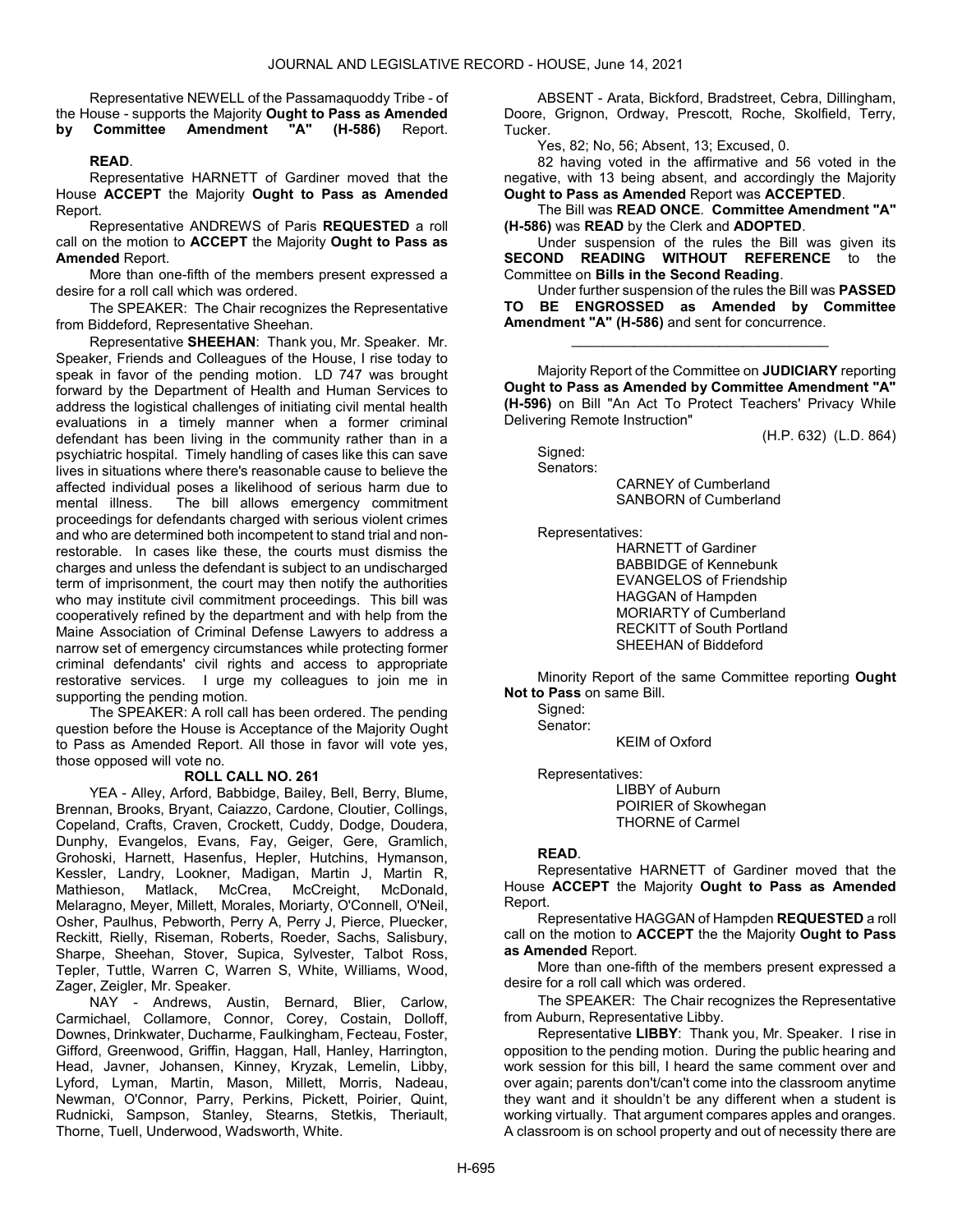rules that govern who can access that classroom. When a student is in a virtual class, they are most commonly learning from home and often while using their own or their parents' electronic devices. In their home that they have paid for, or their parents have paid for, on their devices which they or their parents have paid for. LD 864 levies a fine of \$200-\$500 to any person who distributes or retransmits a recorded session of remote instruction without express written consent. So, if a parent posts a 30-second clip on Facebook, whether in praise or as a negative, and 200 individuals share the clip, will those 201 individuals all face a fine and who will police it? This question was not answered adequately while this bill was in committee. This past year we've seen traditional education turned on its head. We need to take time to evaluate any changes that are needed around virtual education and protection of both teachers and students. This bill is not the answer. Please follow my light and vote against the pending motion.

The SPEAKER: The Chair recognizes the Representative from Augusta, Representative Fecteau.

Representative FECTEAU: Thank you, Mr. Speaker. I believe that this is a bad bill that expands the punitive reach of government. There have been plenty of motions by this Body to decriminalize activities while out and about in society, but this bill aims to criminalize a First Amendment activity in your own home. Section three of the bill states that a person who violates this section commits a civil violation for which a fine of not less than \$200, but not more than \$500, can be applied. This is an inconsistent action by the same committee when compared to the fines for other unlawful behavior. The action that may produce such an egregious fine is to record an activity by an institution you're paying for without their written consent. Moreover, this also applies to private schools. And I believe this Body just said that possession of 100 grams of meth is lesser of a fine than recording one second of a PowerPoint.

In almost every case, remote instruction is being provided to the student in a space and at a desk, through a device, and on the internet that is provided and paid for by the student's guardians or through the private renters or owners of the space. Any attempt to control how private people conduct themselves within their own space or with their own property is an extreme overstep of the scope of responsibility of a school or government. We don't criminalize leaflets, we don't criminalize recording of government agents, we don't criminalize repeating the speech of others. So, why would we criminalize private, nonviolent actions within someone's own home when the images of other minors wouldn't be present. What other types of private, nonviolent actions within your own home will be next? Thank you.

The SPEAKER: The Chair recognizes the Representative from Penobscot, Representative Hutchins.

Representative HUTCHINS: Thank you, Mr. Speaker, Ladies and Gentlemen. The Good Representative from Augusta stole a great deal of what I wanted to say, which is fine.

It would be the equivalent of someone like me, I build homes for a long time, 25-30 years. It would be the equivalent of me keeping the school teacher that owned the house out of the house to watch what I was doing in the new kitchen, seems to me. And that seems a little crazy.

The SPEAKER: The Chair recognizes the Representative from Belfast, Representative Dodge.

Representative DODGE: Thank you, Mr. Speaker, Men and Women of the House. I rise as the sponsor of and in support of the pending motion. Parents will always be encouraged to

get involved in their children's education. The bill's amendment replaces the bill and simply prohibits the distribution or retransmission of all or a part of a recorded session of remote instruction without the express written consent of the public or private school. People are not currently allowed to record lessons when classes are held in person without permission of the school. This same policy should apply when instruction is provided remotely. There are countless instances where a video clip of part of a class activity could portray an exchange out of context and in an inflammatory way. This would hurt our kids, our schools and our teachers. This bill will help prevent such unfortunate circumstances. Thank you, Mr. Speaker.

The SPEAKER: The Chair recognizes the Representative from Kennebunk, Representative Babbidge.

Representative BABBIDGE: Thank you, Mr. Speaker. Mr. Speaker, Ladies and Gentlemen of the House, I want to point out this bill has been amended. The fine would be \$200, something that you may be assessed tonight if you drive 12 miles over the limit leaving this chamber. The protection that is asked here is not only a protection of a teacher and their lesson plans but protection of children, which we don't want on Facebook without authorization of the school, public or private.

 The SPEAKER: A roll call has been ordered. The pending question before the House is Acceptance of the Majority Ought to Pass as Amended Report. All those in favor will vote yes, those opposed will vote no.

## ROLL CALL NO. 262

 YEA - Alley, Arford, Babbidge, Bailey, Bell, Berry, Blume, Brennan, Brooks, Bryant, Caiazzo, Cardone, Cloutier, Collings, Copeland, Crafts, Craven, Crockett, Cuddy, Dodge, Doudera, Dunphy, Evangelos, Evans, Fay, Geiger, Gere, Gramlich, Grohoski, Harnett, Hasenfus, Hepler, Hymanson, Kessler, Landry, Lookner, Madigan, Martin J, Martin R, Mathieson, Matlack, McCrea, McCreight, McDonald, Melaragno, Meyer, Millett, Morales, Moriarty, O'Connell, O'Neil, Osher, Paulhus, Pebworth, Perry A, Perry J, Pierce, Pluecker, Reckitt, Rielly, Riseman, Roberts, Roeder, Sachs, Salisbury, Sharpe, Sheehan, Stover, Supica, Sylvester, Talbot Ross, Tepler, Tucker, Tuttle, Warren C, Warren S, White, Williams, Wood, Zager, Zeigler, Mr. Speaker.

 NAY - Andrews, Austin, Bernard, Blier, Carlow, Carmichael, Collamore, Connor, Corey, Costain, Dolloff, Downes, Drinkwater, Ducharme, Faulkingham, Fecteau, Foster, Gifford, Greenwood, Griffin, Haggan, Hall, Hanley, Harrington, Head, Hutchins, Javner, Johansen, Kinney, Kryzak, Lemelin, Libby, Lyford, Lyman, Martin, Mason, Millett, Morris, Nadeau, Newman, O'Connor, Parry, Perkins, Pickett, Poirier, Quint, Rudnicki, Sampson, Stanley, Stearns, Stetkis, Theriault, Thorne, Tuell, Underwood, Wadsworth, White.

 ABSENT - Arata, Bickford, Bradstreet, Cebra, Dillingham, Doore, Grignon, Ordway, Prescott, Roche, Skolfield, Terry.

Yes, 82; No, 57; Absent, 12; Excused, 0.

 82 having voted in the affirmative and 57 voted in the negative, with 12 being absent, and accordingly the Majority Ought to Pass as Amended Report was ACCEPTED.

 The Bill was READ ONCE. Committee Amendment "A" (H-596) was READ by the Clerk and ADOPTED.

 Under suspension of the rules the Bill was given its SECOND READING WITHOUT REFERENCE to the Committee on Bills in the Second Reading.

 Under further suspension of the rules the Bill was PASSED TO BE ENGROSSED as Amended by Committee Amendment "A" (H-596) and sent for concurrence.

\_\_\_\_\_\_\_\_\_\_\_\_\_\_\_\_\_\_\_\_\_\_\_\_\_\_\_\_\_\_\_\_\_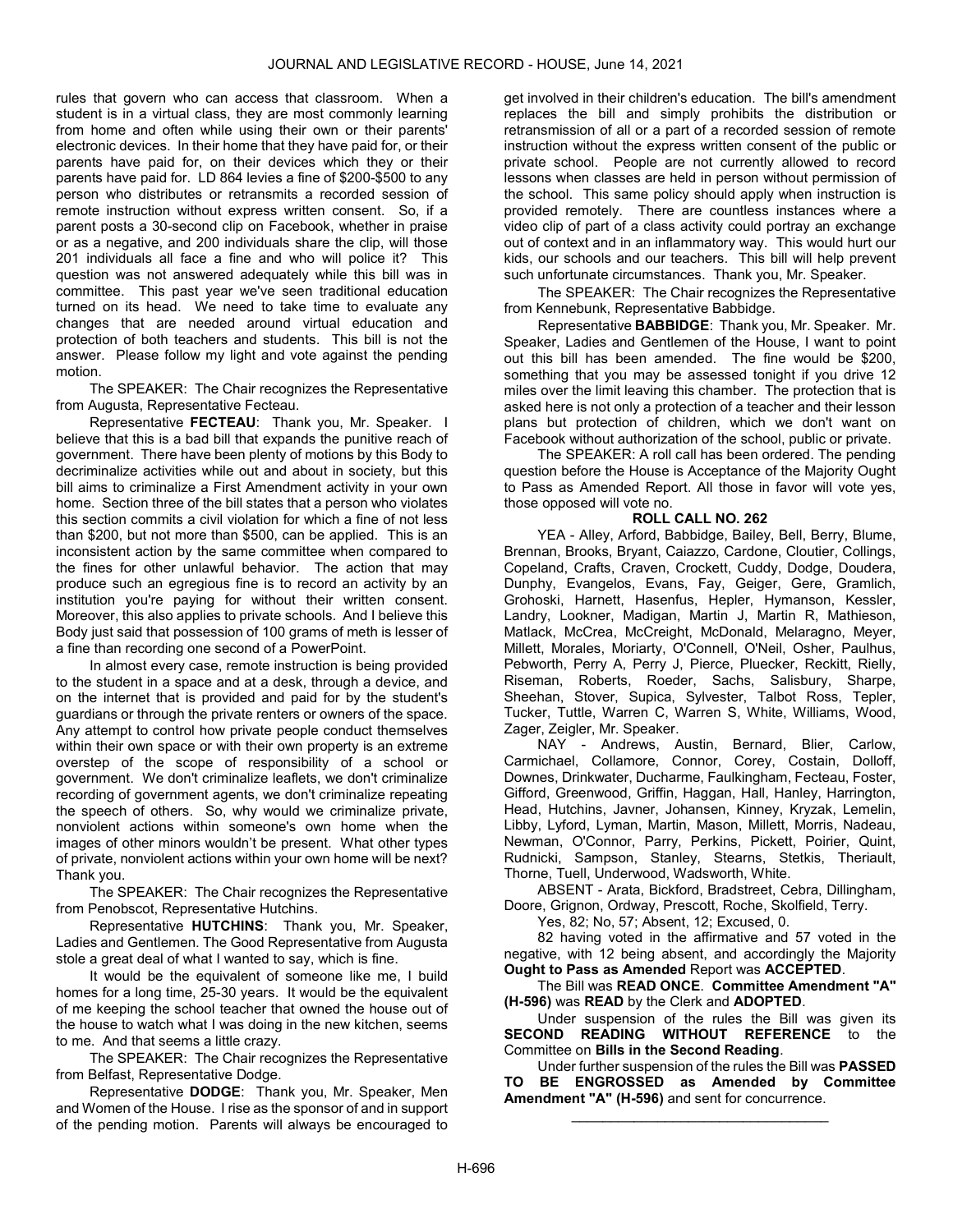Majority Report of the Committee on JUDICIARY reporting Ought to Pass as Amended by Committee Amendment "A" (H-587) on Bill "An Act To Support Survivors of Sex Trafficking and Exploitation"

(H.P. 1071) (L.D. 1455)

 Signed: Senators:

 CARNEY of Cumberland SANBORN of Cumberland

Representatives:

 HARNETT of Gardiner BABBIDGE of Kennebunk EVANGELOS of Friendship MORIARTY of Cumberland RECKITT of South Portland SHEEHAN of Biddeford

 Minority Report of the same Committee reporting Ought Not to Pass on same Bill.

Signed:

Senator:

KEIM of Oxford

Representatives:

 HAGGAN of Hampden POIRIER of Skowhegan THORNE of Carmel

## READ.

 On motion of Representative HARNETT of Gardiner, the Majority Ought to Pass as Amended Report was ACCEPTED.

 The Bill was READ ONCE. Committee Amendment "A" (H-587) was READ by the Clerk and ADOPTED.

 Under suspension of the rules the Bill was given its SECOND READING WITHOUT REFERENCE to the Committee on Bills in the Second Reading.

 Under further suspension of the rules the Bill was PASSED TO BE ENGROSSED as Amended by Committee Amendment "A" (H-587) and sent for concurrence.

\_\_\_\_\_\_\_\_\_\_\_\_\_\_\_\_\_\_\_\_\_\_\_\_\_\_\_\_\_\_\_\_\_

 Seven Members of the Committee on JUDICIARY report in Report "A" Ought to Pass on Bill "An Act Regarding the Issuance of a Birth Certificate Following a Gender Marker Change"

(H.P. 623) (L.D. 855)

 Signed: Senators:

> CARNEY of Cumberland SANBORN of Cumberland

Representatives:

 HARNETT of Gardiner BABBIDGE of Kennebunk EVANGELOS of Friendship RECKITT of South Portland SHEEHAN of Biddeford

 Five Members of the same Committee report in Report "B" Ought Not to Pass on same Bill.

 Signed: Senator:

KEIM of Oxford

Representatives:

 HAGGAN of Hampden LIBBY of Auburn POIRIER of Skowhegan THORNE of Carmel

One Member of the same Committee reports in Report "C" Ought to Pass as Amended by Committee Amendment "A" (H-592) on same Bill.

Signed:

Representative:

MORIARTY of Cumberland

## READ.

 Representative HARNETT of Gardiner moved that the House ACCEPT Report "A" Ought to Pass.

 Representative HAGGAN of Hampden REQUESTED a roll call on the motion to ACCEPT Report "A" Ought to Pass.

 More than one-fifth of the members present expressed a desire for a roll call which was ordered.

The SPEAKER: The Chair recognizes the Representative from Auburn, Representative Libby.

Representative LIBBY: Thank you, Mr. Speaker. I rise in opposition to the pending motion. A birth certificate is, as its name states, a record of live birth. LD 855 would allow a new birth certificate to be issued after a gender marker change not only for an adult but also at the request of a parent on behalf of a minor of any age. The newly-issued birth certificate may not be marked amended, despite the fact that filing a new birth certificate with a change of gender will not change anyone's DNA. I have a child who just finished sixth grade. I can attest to the fact that she lacks the maturity to make life-changing decisions such as changing her gender on a birth certificate. I absolutely stand for parent rights, but this is not a decision that a parent should have the authority to make on behalf of their minor child.

The SPEAKER: The Chair recognizes the Representative from Carmel, Representative Thorne.

Representative THORNE: Thank you, Mr. Speaker. Mr. Speaker, may I make a point of pronunciation?

The SPEAKER: The Chair would ask the Member to clarify what it is he would like to do.

Representative THORNE: Thank you, Mr. Speaker. If we had a Representative here from Calais or Machias or Presque Isle, they'd have something to say about the hometown folks seeing the video; but we pronounce it Carmel, not Carmel. That's all.

The SPEAKER: The Chair has heard the message. Representative THORNE: Thank you, Mr. Speaker.

The SPEAKER: The Member may proceed.

Representative THORNE: I rise today in opposition of the motion. Mr. Speaker, this House just passed a bill outlawing people under the age of 18 get married. We debated whether or not we were going to let 16-year-olds vote or not. You can't buy a pack of cigarettes until you're 21. You can't buy alcohol until you're 21. Mr. Speaker, altering a live record of birth without any record that it has been altered is, in my opinion, ludicrous. What's next? I was born in Portland, but I identify being from Presque Isle, therefore I'd like to change my birth certificate, place of birth to Presque Isle. I was born in 1964. What if I identify with being born in 1974? All kinds of things that may sound ridiculous, but it's altering something that is factual, that is actual. On this in committee, I asked if genitalia came into play at all with the declaration or the changing of the gender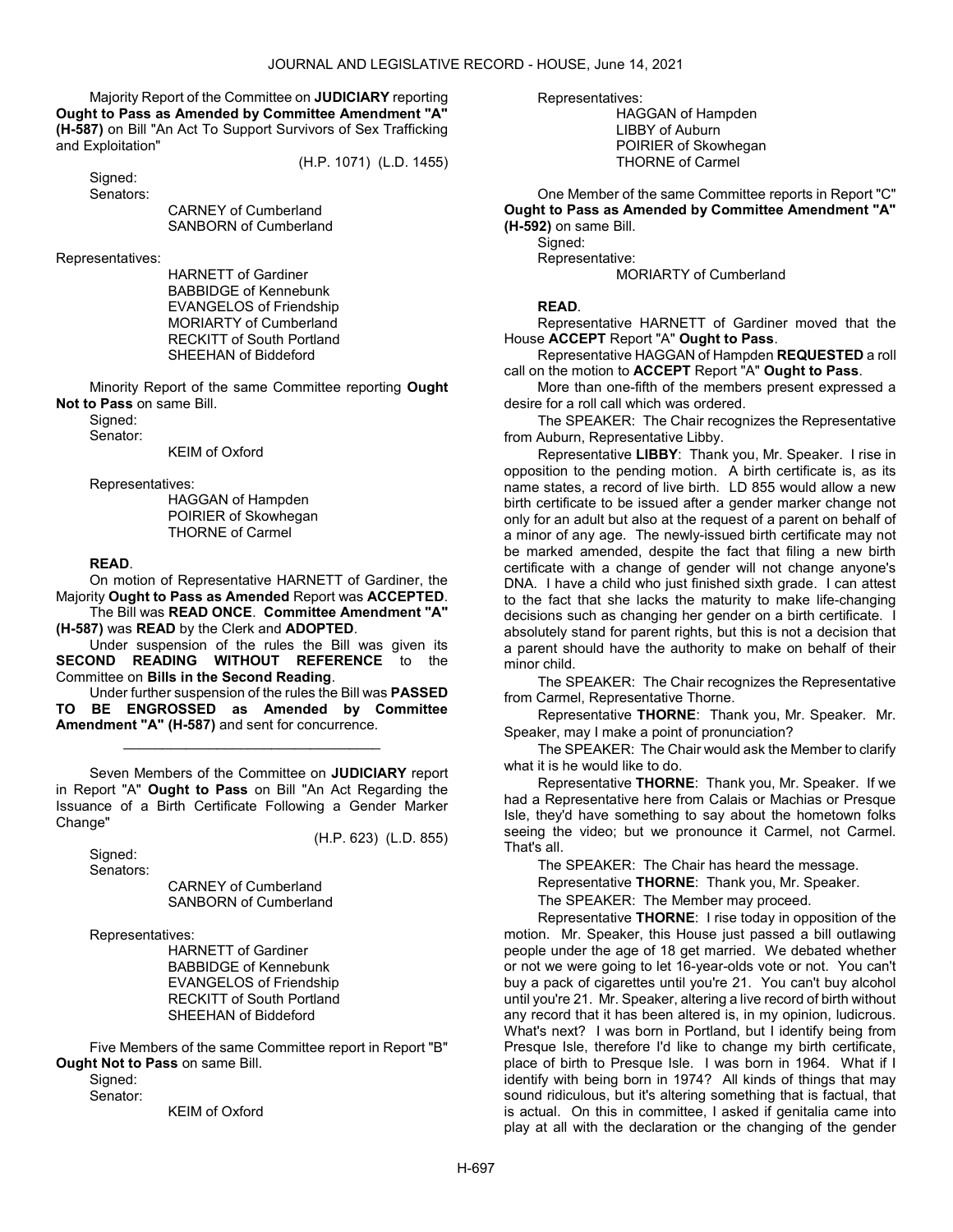marker and the answer is no. So, Mr. Speaker, I ask you a question, hypothetically, as it may be, where do we stop this slippery slope? Where do we let the facts be the facts and then let adults be adults and not have children make decisions of adults and back them up on it? Perhaps I wanted Cary Grant to be my father. Could I change that as well if we introduce legislation?

Representative BAILEY: Point of Order.

The SPEAKER: The Member will defer. The Chair recognizes the Representative from Gorham, Representative Bailey.

Representative BAILEY: The Good Representative is not staying on topic; if he could bring it back to the subject matter of the bill, appreciate it.

On POINT OF ORDER, Representative BAILEY of Gorham asked the Chair if the remarks of Representative THORNE of Carmel were germane to the pending question.

The SPEAKER: The Chair would advise all Members to debate the bill before us.

 The Chair reminded Representative THORNE of Carmel to stay as close as possible to the pending question.

 The SPEAKER: The Chair recognizes the Representative from Carmel, Representative Thorne.

Representative THORNE: We're talking about altering a birth certificate and the factual information on that. I understand that this is a gender marker question, but I'm talking about altering an official document with un-factual information and where we stop it, where we say a fact is not a fact, it's a madeup, imaginary declaration. Thank you, Mr. Speaker.

The SPEAKER: The Chair recognizes the Representative from Biddeford, Representative Sheehan.

Representative SHEEHAN: Thank you, Mr. Speaker. Mr. Speaker, Friends, and Colleagues of the House, I rise today to speak in favor of the pending motion.

Current law of governing vital records dictates that when such records are amended, they must be marked as amended. There are exceptions to this. Changes resulting from adoptions and so-called legitimations are made on a new record and the old record is sealed. The Department of Health and Human Services and the CDC agree that amendments made to align with gender identity, along with any associated name change, should be included among those exceptions in order to protect the privacy and safety of Mainers who have requested and received a gender marker change. LD 855 was initiated by the Department of Health and Human Services to specify rules that are currently in place. Under this bill, new birth certificates issued after a gender marker change will no longer be marked amended. Mainers need to present their birth certificates in many instances; in the course of job searches, as they navigate financial matters, as they secure driver's licenses and passports. Presenting a certificate that has one's name and gender marker annotated not only shares deeply private information but could result in discrimination, harassment and even serious physical harm to our neighbors. Colleagues and friends, please join me in supporting the pending motion.

The SPEAKER: The Chair recognizes the Representative from Penobscot, Representative Hutchins.

Representative HUTCHINS: Thank you, Mr. Speaker, Ladies and Gentlemen. Changing this birth certificate at whatever time anybody chose to do it, would it be possible for someone to change it because they were perhaps a fugitive from justice and if it can't be traced, that might help them in that? I'm not sure of that, that's more of a question than anything else, but

if I don't know the answer to the question, I always tell people not to ask the question, but I am.

The SPEAKER: The Chair recognizes the Representative from Gardiner, Representative Harnett.

Representative HARNETT: Thank you, Mr. Speaker. I sponsored this legislation and I introduce it on behalf of the Department of Health and Human Services and I did not plan to speak on it today. But I feel compelled to because of some things that I've heard.

This bill is about dignity and respect. It is about affording dignity and respect to members of our society, members who are transgender, members who are nonbinary. They exist. They live with us. They're our friends, they're our neighbors. All this bill allows is for those people to have a birth certificate that matches their gender, period. It's not about making things up, it's not about becoming a fugitive from justice, it is about treating people with dignity and respect and I ask you to support the pending motion.

The SPEAKER: The Chair recognizes the Representative from Bangor, Representative Roeder.

Representative ROEDER: Thank you, Mr. Speaker. I rise in support of this motion and, as the Good Representative from Gardiner had said, this is a matter of dignity and respect but I'd like to take that a little bit farther because as we see from statistics from the Trevor Project, this is potentially a matter of life and death. Approximately 80% of transgender youth have spoken about seriously considering suicide or self-harm at some point in their lives and the Trevor Project said furthermore that transgender or nonbinary youth who reported having pronouns respected by all or most people in their lives attempted suicide at half the rate of those who did not have their pronouns respected. I would like to sort of draw a comparison between the birth certificate and those pronouns. This is a small step towards reducing that suicide attempting rate. Thank you.

The SPEAKER: The Chair recognizes the Representative from Winter Harbor, Representative Faulkingham.

Representative FAULKINGHAM: Thank you, Mr. Speaker. I would like to pose a question through the Chair.

The SPEAKER: The Member may proceed.

Representative FAULKINGHAM: The question is; I can see where there might be some validity to this bill in adulthood. but it's disturbing to me if a parent can change the gender as soon as the baby is born or at any age, so, I would like to pose a question. What is the minimum age to change the gender on a birth certificate?

The SPEAKER: The Representative from Winter Harbor, Representative Faulkingham has posed a question to any member who may care to respond. The Chair recognizes the Representative from Auburn, Representative Libby.

Representative LIBBY: There is no minimum age, though if I may mention it, there was an amendment with an age of 16 proposed.

 The SPEAKER: A roll call has been ordered. The pending question before the House is Acceptance of Report "A" Ought to Pass. All those in favor will vote yes, those opposed will vote no.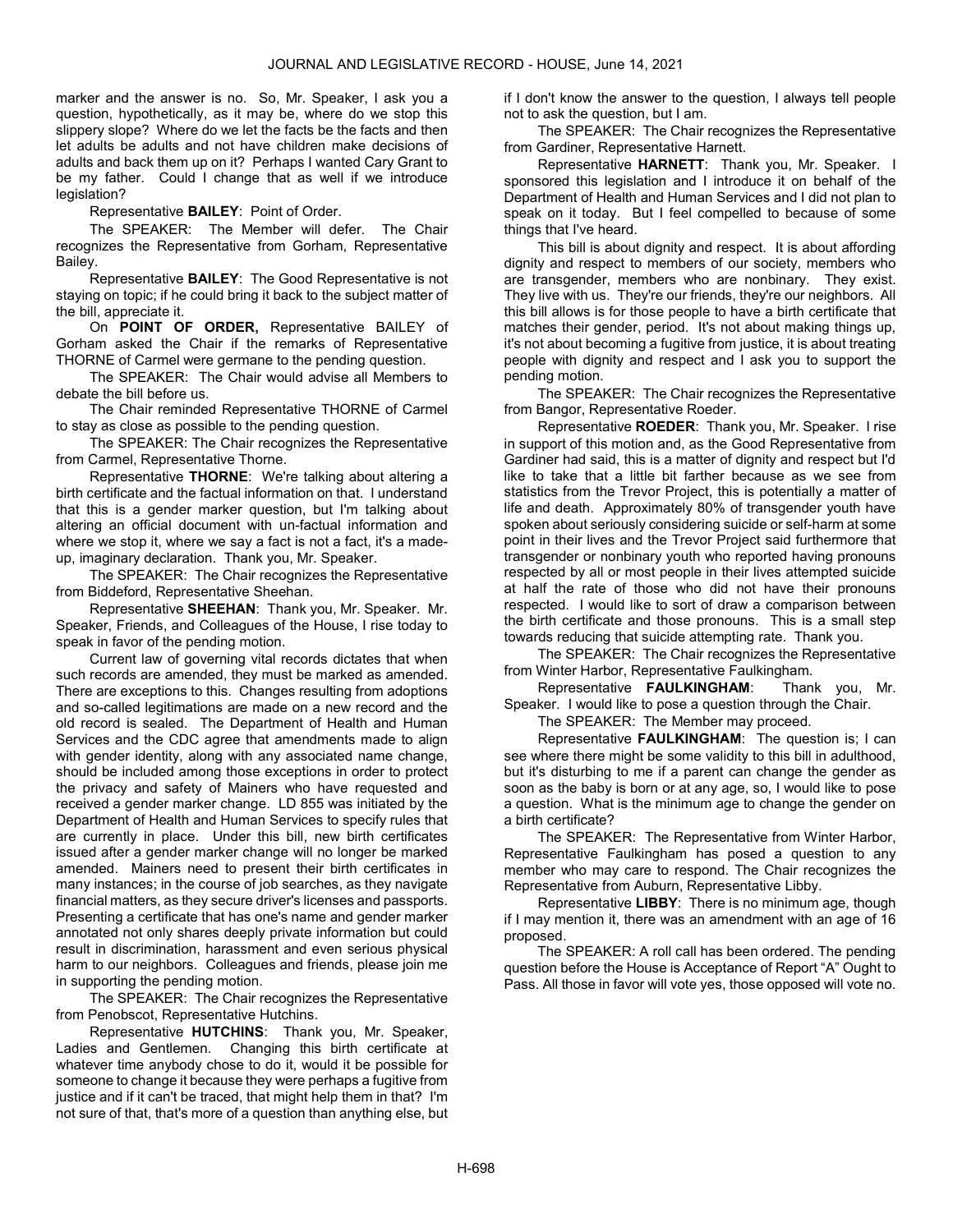#### ROLL CALL NO. 263

 YEA - Arford, Babbidge, Bailey, Bell, Berry, Blume, Brennan, Brooks, Bryant, Caiazzo, Cardone, Cloutier, Collings, Copeland, Crafts, Craven, Crockett, Cuddy, Dodge, Doudera, Dunphy, Evangelos, Evans, Fay, Fecteau, Geiger, Gere, Gramlich, Grohoski, Harnett, Hasenfus, Hepler, Hymanson, Kessler, Landry, Lookner, Madigan, Martin J, Martin R, Martin T, Mathieson, Matlack, McCrea, McCreight, McDonald, Melaragno, Meyer, Millett, Morales, Moriarty, O'Connell, O'Neil, Osher, Paulhus, Pebworth, Perry A, Perry J, Pierce, Pluecker, Reckitt, Rielly, Riseman, Roberts, Roeder, Sachs, Salisbury, Sharpe, Sheehan, Stover, Supica, Sylvester, Talbot Ross, Tepler, Tucker, Tuttle, Warren C, Warren S, Williams, Wood, Zager, Zeigler, Mr. Speaker.

 NAY - Alley, Andrews, Austin, Bernard, Blier, Carlow, Carmichael, Collamore, Connor, Corey, Costain, Dolloff, Downes, Drinkwater, Ducharme, Faulkingham, Foster, Gifford, Greenwood, Griffin, Haggan, Hall, Hanley, Harrington, Head, Hutchins, Javner, Johansen, Kryzak, Lemelin, Libby, Lyford, Lyman, Mason, Millett, Morris, Nadeau, Newman, O'Connor, Parry, Perkins, Pickett, Poirier, Quint, Rudnicki, Sampson, Skolfield, Stanley, Stearns, Stetkis, Theriault, Thorne, Tuell, Underwood, Wadsworth, White.

 ABSENT - Arata, Bickford, Bradstreet, Cebra, Dillingham, Doore, Grignon, Kinney, Ordway, Prescott, Roche, Terry, White. Yes, 82; No, 56; Absent, 13; Excused, 0.

 82 having voted in the affirmative and 56 voted in the negative, with 13 being absent, and accordingly Report "A" Ought to Pass was ACCEPTED.

The Bill was READ ONCE.

 Under suspension of the rules the Bill was given its SECOND READING WITHOUT REFERENCE to the Committee on Bills in the Second Reading.

 Under further suspension of the rules the Bill was PASSED TO BE ENGROSSED and sent for concurrence. \_\_\_\_\_\_\_\_\_\_\_\_\_\_\_\_\_\_\_\_\_\_\_\_\_\_\_\_\_\_\_\_\_

 By unanimous consent, all matters having been acted upon were ORDERED SENT FORTHWITH. \_\_\_\_\_\_\_\_\_\_\_\_\_\_\_\_\_\_\_\_\_\_\_\_\_\_\_\_\_\_\_\_\_

 Seven Members of the Committee on JUDICIARY report in Report "A" Ought to Pass as Amended by Committee Amendment "A" (H-590) on Bill "An Act To Reduce the Burden on Courts and Promote the Resolution of Civil Cases" (H.P. 838) (L.D. 1160)

Signed:

Senators:

 CARNEY of Cumberland SANBORN of Cumberland

Representatives:

 HARNETT of Gardiner BABBIDGE of Kennebunk EVANGELOS of Friendship RECKITT of South Portland SHEEHAN of Biddeford

 Five Members of the same Committee report in Report "B" **Ought Not to Pass on same Bill.** 

Signed:

Senator:

KEIM of Oxford

Representatives:

 HAGGAN of Hampden LIBBY of Auburn POIRIER of Skowhegan THORNE of Carmel

 One Member of the same Committee reports in Report "C" Ought to Pass as Amended by Committee Amendment "B" (H-591) on same Bill.

Signed: Representative:

MORIARTY of Cumberland

 Representative NEWELL of the Passamaquoddy Tribe - of the House - supports Report "A" Ought to Pass as Amended<br>by Committee Amendment "A" (H-590). by Committee Amendment "A" (H-590).

READ.

 On motion of Representative HARNETT of Gardiner, Report "A" Ought to Pass as Amended was ACCEPTED.

 The Bill was READ ONCE. Committee Amendment "A" (H-590) was READ by the Clerk and ADOPTED.

 Under suspension of the rules the Bill was given its SECOND READING WITHOUT REFERENCE to the Committee on Bills in the Second Reading.

 Under further suspension of the rules the Bill was PASSED TO BE ENGROSSED as Amended by Committee Amendment "A" (H-590) and sent for concurrence.

\_\_\_\_\_\_\_\_\_\_\_\_\_\_\_\_\_\_\_\_\_\_\_\_\_\_\_\_\_\_\_\_\_

 By unanimous consent, all matters having been acted upon were ORDERED SENT FORTHWITH. \_\_\_\_\_\_\_\_\_\_\_\_\_\_\_\_\_\_\_\_\_\_\_\_\_\_\_\_\_\_\_\_\_

#### CONSENT CALENDAR First Day

 In accordance with House Rule 519, the following items appeared on the Consent Calendar for the First Day:

 (H.P. 324) (L.D. 448) Bill "An Act Regarding Recording of Witness Interviews" Committee on JUDICIARY reporting Ought to Pass as Amended by Committee Amendment "A" (H-571)

 (H.P. 405) (L.D. 560) Bill "An Act To Amend the Safe Haven Laws" Committee on JUDICIARY reporting Ought to Pass as Amended by Committee Amendment "A" (H-570)

 Under suspension of the rules, Second Day Consent Calendar notification was given.

 There being no objection, the House Papers were or PASSED TO BE ENGROSSED as Amended and sent for concurrence.

\_\_\_\_\_\_\_\_\_\_\_\_\_\_\_\_\_\_\_\_\_\_\_\_\_\_\_\_\_\_\_\_\_

 By unanimous consent, all matters having been acted upon were ORDERED SENT FORTHWITH. \_\_\_\_\_\_\_\_\_\_\_\_\_\_\_\_\_\_\_\_\_\_\_\_\_\_\_\_\_\_\_\_\_

In accordance with House Rule 519, the following items appeared on the Consent Calendar for the First Day:

 (S.P. 11) (L.D. 4) Bill "An Act To Amend the Maine Pharmacy Act" Committee on HEALTH COVERAGE, INSURANCE AND FINANCIAL SERVICES reporting Ought to Pass as Amended by Committee Amendment "A" (S-256)

 (S.P. 511) (L.D. 1618) Resolve, To Place a Temporary Moratorium on the Approval of Any New Motor Vehicle Registration Plates and Initiate a Registration Plate Working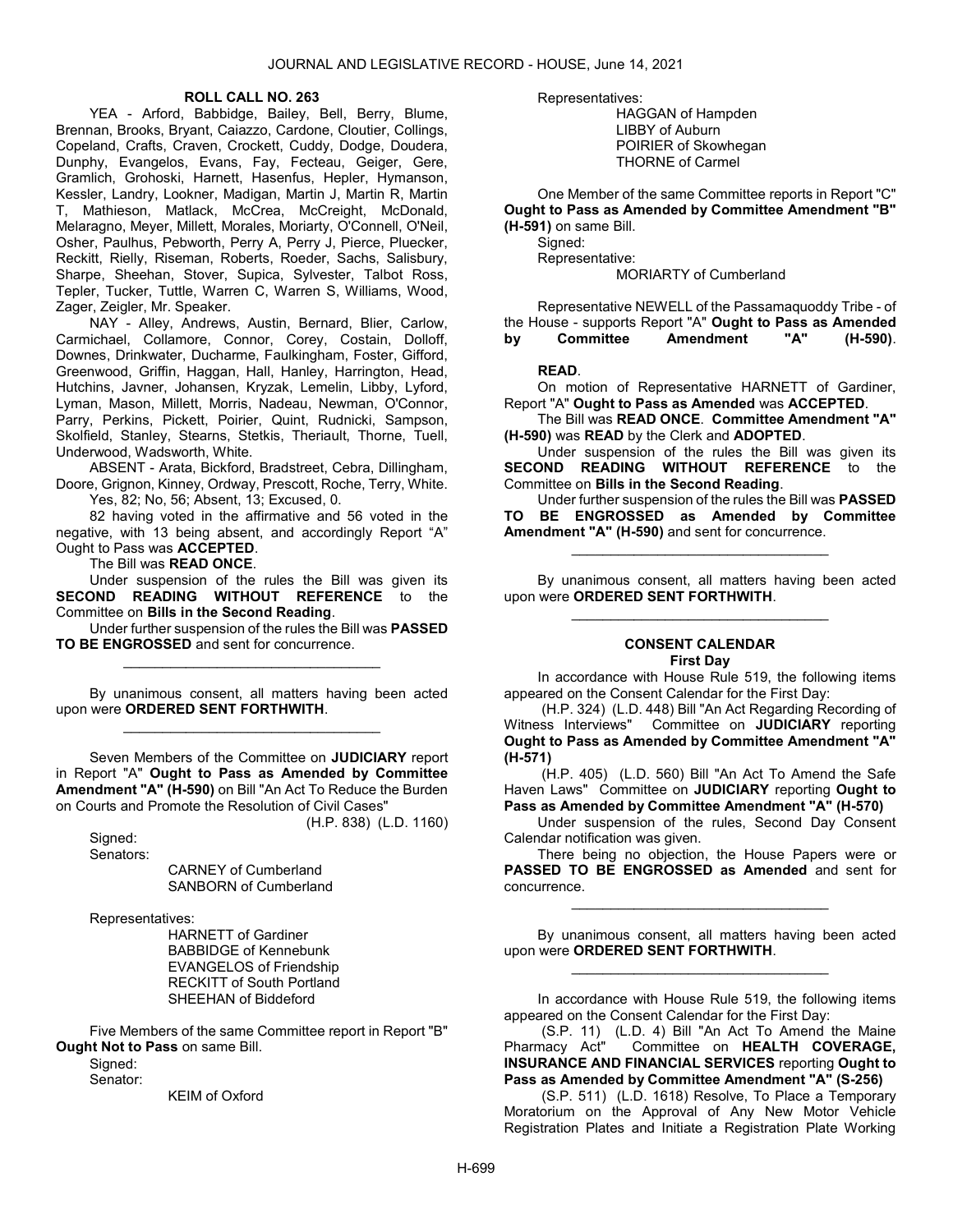Group (EMERGENCY) Committee on TRANSPORTATION reporting Ought to Pass as Amended by Committee Amendment "A" (S-254)

 (H.P. 701) (L.D. 945) Bill "An Act Regarding Notice by Health Insurance Carriers of Policy Changes" Committee on HEALTH COVERAGE, INSURANCE AND FINANCIAL SERVICES reporting Ought to Pass as Amended by Committee Amendment "A" (H-578)

 Under suspension of the rules, Second Day Consent Calendar notification was given.

 There being no objection, the Senate Papers were PASSED TO BE ENGROSSED as Amended in concurrence and the House Paper was PASSED TO BE ENGROSSED as Amended and sent for concurrence.

\_\_\_\_\_\_\_\_\_\_\_\_\_\_\_\_\_\_\_\_\_\_\_\_\_\_\_\_\_\_\_\_\_

 By unanimous consent, all matters having been acted upon were ORDERED SENT FORTHWITH. \_\_\_\_\_\_\_\_\_\_\_\_\_\_\_\_\_\_\_\_\_\_\_\_\_\_\_\_\_\_\_\_\_

 In accordance with House Rule 519, the following items appeared on the Consent Calendar for the First Day:

 (H.P. 602) (L.D. 834) Bill "An Act To Ensure the Appropriate Allocation of Victim Restitution" Committee on JUDICIARY reporting Ought to Pass as Amended by Committee Amendment "A" (H-595)

 (H.P. 621) (L.D. 853) Bill "An Act To Increase the Fees Paid to Sheriffs and Their Deputies for Service of Civil Process Documents" Committee on JUDICIARY reporting Ought to Pass as Amended by Committee Amendment "A" (H-594)

 (H.P. 702) (L.D. 946) Resolve, To Authorize Maine as the Nonfederal Sponsor with the United States Army Corps of Engineers for the Shore Damage Mitigation Project in Saco Committee on ENVIRONMENT AND NATURAL RESOURCES reporting Ought to Pass as Amended by Committee Amendment "A" (H-585)

 (H.P. 996) (L.D. 1345) Bill "An Act To Implement the Recommendations of the Right To Know Advisory Committee" Committee on JUDICIARY reporting Ought to Pass as Amended by Committee Amendment "A" (H-593)

 Under suspension of the rules, Second Day Consent Calendar notification was given.

 There being no objection, the House Papers were PASSED TO BE ENGROSSED as Amended and sent for concurrence.

\_\_\_\_\_\_\_\_\_\_\_\_\_\_\_\_\_\_\_\_\_\_\_\_\_\_\_\_\_\_\_\_\_

 By unanimous consent, all matters having been acted upon were ORDERED SENT FORTHWITH. \_\_\_\_\_\_\_\_\_\_\_\_\_\_\_\_\_\_\_\_\_\_\_\_\_\_\_\_\_\_\_\_\_

## ENACTORS Emergency Measure

 Resolve, To Require the Department of Administrative and Financial Services and the Department of Public Safety To Develop Short-term and Long-term Plans for Security Screenings in the Burton M. Cross Building and the State House (H.P. 1242) (L.D. 1671)

(C. "A" H-525)

Was reported by the Committee on Engrossed Bills as truly and strictly engrossed.

 Representative DUNPHY of Old Town REQUESTED a roll call on FINAL PASSAGE.

 More than one-fifth of the members present expressed a desire for a roll call which was ordered.

 On further motion of the same Representative, TABLED pending FINAL PASSAGE and later today assigned. (Roll Call Ordered)

\_\_\_\_\_\_\_\_\_\_\_\_\_\_\_\_\_\_\_\_\_\_\_\_\_\_\_\_\_\_\_\_\_

#### Mandate

 An Act To Increase High School Graduation Rates for Students Experiencing Education Disruption

(S.P. 424) (L.D. 1318)

(C. "A" S-246)

Was reported by the Committee on Engrossed Bills as truly and strictly engrossed.

 On motion of Representative DUNPHY of Old Town, TABLED pending PASSAGE TO BE ENACTED.

 Subsequently, Representative DUNPHY of Old Town WITHDREW her motion to TABLE.

The same Representative REQUESTED a roll call on PASSAGE TO BE ENACTED.

 More than one-fifth of the members present expressed a desire for a roll call which was ordered.

 Subsequently, on further motion of the same Representative, TABLED pending PASSAGE TO BE ENACTED and later today assigned. (Roll Call Ordered)

\_\_\_\_\_\_\_\_\_\_\_\_\_\_\_\_\_\_\_\_\_\_\_\_\_\_\_\_\_\_\_\_\_

#### Acts

 An Act To Improve Information Sharing by Criminal Justice Agencies with Government Agencies Responsible for Investigating Child or Adult Abuse

> (H.P. 24) (L.D. 58) (C. "A" H-548)

 An Act To Stabilize Property Taxes for Individuals 65 Years of Age or Older Who Own a Homestead for at Least 10 Years

(S.P. 126) (L.D. 290) (C. "A" S-222)

 An Act To Help Maine Students Catch Up and Keep Up by Providing Remedial and Compensatory Assistance in Response to Education Disruption

> (H.P. 238) (L.D. 334) (C. "A" H-544)

 An Act To Expand the Disciplinary Authority of the Board of Trustees of the Maine Criminal Justice Academy

(H.P. 368) (L.D. 505)

(C. "A" H-535)

 An Act To Establish and Promote a System of Safe Disposal of Expired Marine Flares

(H.P. 377) (L.D. 514)

(C. "A" H-539)

 An Act Concerning Records of the Employment of Law Enforcement Officers and Corrections Officers

(H.P. 418) (L.D. 573)

(C. "A" H-549)

 An Act To Ensure Equity in Petitions for Rulemaking under the Maine Administrative Procedure Act

(H.P. 488) (L.D. 661)

(C. "A" H-534)

 An Act Regarding the Maine Criminal Code and a Period of Suspension under the Motor Vehicle Statutes

(H.P. 523) (L.D. 710) (C. "A" H-538)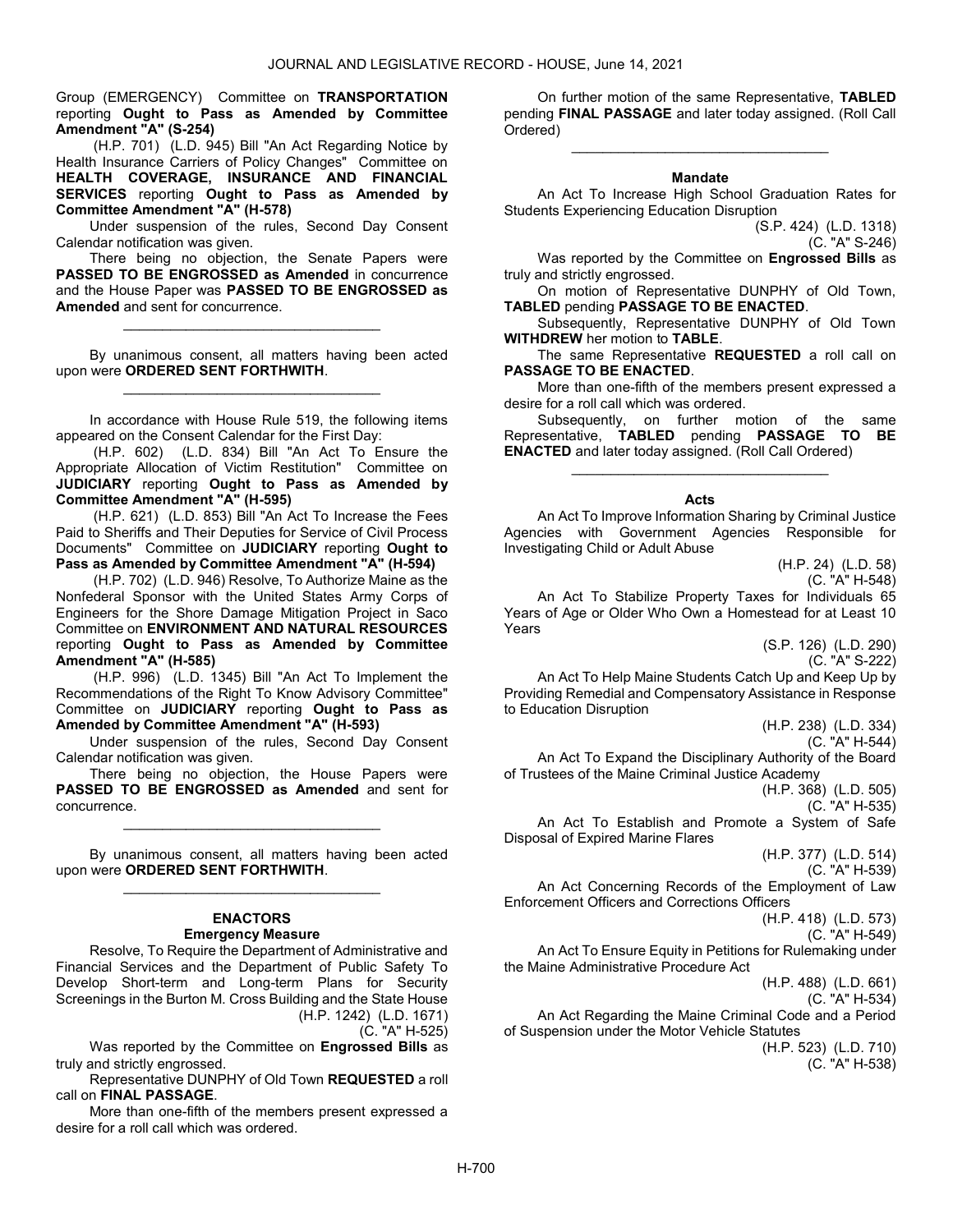An Act To Allow State Vehicles Assigned to Certain Maine Emergency Management Agency Employees To Be Used for Commuting

(H.P. 568) (L.D. 763) (C. "A" H-550)

 An Act To Increase the Availability of Mental Health Services for a Defendant Who Has Been Found Incompetent To Stand Trial

> (H.P. 574) (L.D. 769) (C. "A" H-537)

 An Act To Divert Young Adults from the Adult Criminal Justice System

> (H.P. 615) (L.D. 847) (C. "A" H-551)

 An Act To Expand the Crime of Violation of Privacy To Include Observing or Photographing Images Inside a Private Place That Would Not Ordinarily Be Visible Outside That Place (H.P. 759) (L.D. 1021)

(C. "A" H-552)

 An Act To Protect the Rights of Certain Incarcerated Individuals

(H.P. 772) (L.D. 1044)

(C. "A" H-553)

 An Act Regarding Unauthorized Possession of a Firearm in a Correctional Facility or Jail

> (H.P. 848) (L.D. 1170) (C. "A" H-533)

 An Act To Curtail No-knock Warrants (H.P. 849) (L.D. 1171)

(C. "A" H-536)

 An Act To Implement the Recommendations of the Right To Know Advisory Committee Concerning Fees Charged for Responding to Public Records Requests

(H.P. 997) (L.D. 1346) An Act To Establish the Maine Buy American and Build Maine Act

(S.P. 461) (L.D. 1411)

(S. "A" S-247 to C. "A" S-234)

An Act Regarding Campaign Finance Reform

(S.P. 467) (L.D. 1417)

(S. "A" S-233 to C. "A" S-210) An Act To Serve the Public Interest, Promote Journalism and Save Jobs by Restoring the Sales and Use Tax Exemption for Publications

(H.P. 1078) (L.D. 1462)

(C. "A" H-499)

 An Act To Support All-terrain Vehicle Trail Improvement (H.P. 1084) (L.D. 1468)

(C. "A" H-559)

 An Act To Update and Eliminate References in Statute to Selectmen and Overseers of the Poor

> (H.P. 1126) (L.D. 1522) (C. "A" H-512)

 An Act To Strengthen Statewide Mental Health Peer Support, Crisis Intervention Mobile Response and Crisis Residential Services

(H.P. 1175) (L.D. 1586)

(C. "A" H-527)

 An Act To Provide Pathways to Rehabilitation, Reentry and Reintegration

(H.P. 1182) (L.D. 1593)

(C. "A" H-556)

 An Act To Require Consideration of Climate Impacts by the Public Utilities Commission and To Incorporate Equity Considerations in Decision Making by State Agencies

(C. "A" H-541) Reported by the Committee on Engrossed Bills as truly and strictly engrossed, PASSED TO BE ENACTED, signed by the Speaker and sent to the Senate.

## Resolves

\_\_\_\_\_\_\_\_\_\_\_\_\_\_\_\_\_\_\_\_\_\_\_\_\_\_\_\_\_\_\_\_\_

 Resolve, Regarding Legislative Review of Portions of Chapter 570: Uniform Reporting System for Prescription Drug Price Data Sets, a Major Substantive Rule of the Maine Health Data Organization

> (H.P. 7) (L.D. 41) (S. "A" S-244)

(H.P. 1251) (L.D. 1682)

 Resolve, Establishing the Commission To Study Fair, Equitable and Competitive Tax Policy for Maine's Working Families and Small Businesses To Enable the Implementation of the State's 10-year Economic Development Strategy

(H.P. 712) (L.D. 966)

(C. "A" H-560) Resolve, To Study Incentives for Residential Fire Sprinkler Systems

(H.P. 998) (L.D. 1364)

(C. "A" H-554)

 Resolve, To Change the Educational Requirements of Behavioral Health Professionals Providing Services for Children (H.P. 1040) (L.D. 1424) (H. "A" H-532 to C. "A" H-288)

 Resolve, Directing the Maine Arts Commission To Create a Program for Public Art Recovery Grants

(H.P. 1163) (L.D. 1566)

(C. "A" H-561)

 Resolve, To Replace Certain Stigmatizing Language in the Maine Revised Statutes with Respectful Language

(H.P. 1177) (L.D. 1588)

(C. "A" H-555)

 Reported by the Committee on Engrossed Bills as truly and strictly engrossed, FINALLY PASSED, signed by the Speaker and sent to the Senate.

\_\_\_\_\_\_\_\_\_\_\_\_\_\_\_\_\_\_\_\_\_\_\_\_\_\_\_\_\_\_\_\_\_

 An Act To Establish Separate Prosecutorial Districts in Downeast Maine

(H.P. 188) (L.D. 272)

(C. "A" H-547)

 On motion of Representative TUELL of East Machias, was SET ASIDE.

The SPEAKER: The Chair recognizes the Representative from East Machias, Representative Tuell.

Representative TUELL: Thank you, Mr. Speaker. I rise in support of the pending motion and I will be brief at it, but I just wanted to thank the Judiciary Committee for their unanimous report and support of two separate prosecutorial districts in Downeast Maine. I thank the committee for coming together in a bipartisan way to recognize some longstanding issues with our prosecutorial districts in rural Downeast Maine. With that, I know this bill has had a lot of twists and turns along the way and at the request of our local law enforcement community and others, I would request a Roll Call.

 The same Representative REQUESTED a roll call on PASSAGE TO BE ENACTED.

 More than one-fifth of the members present expressed a desire for a roll call which was ordered.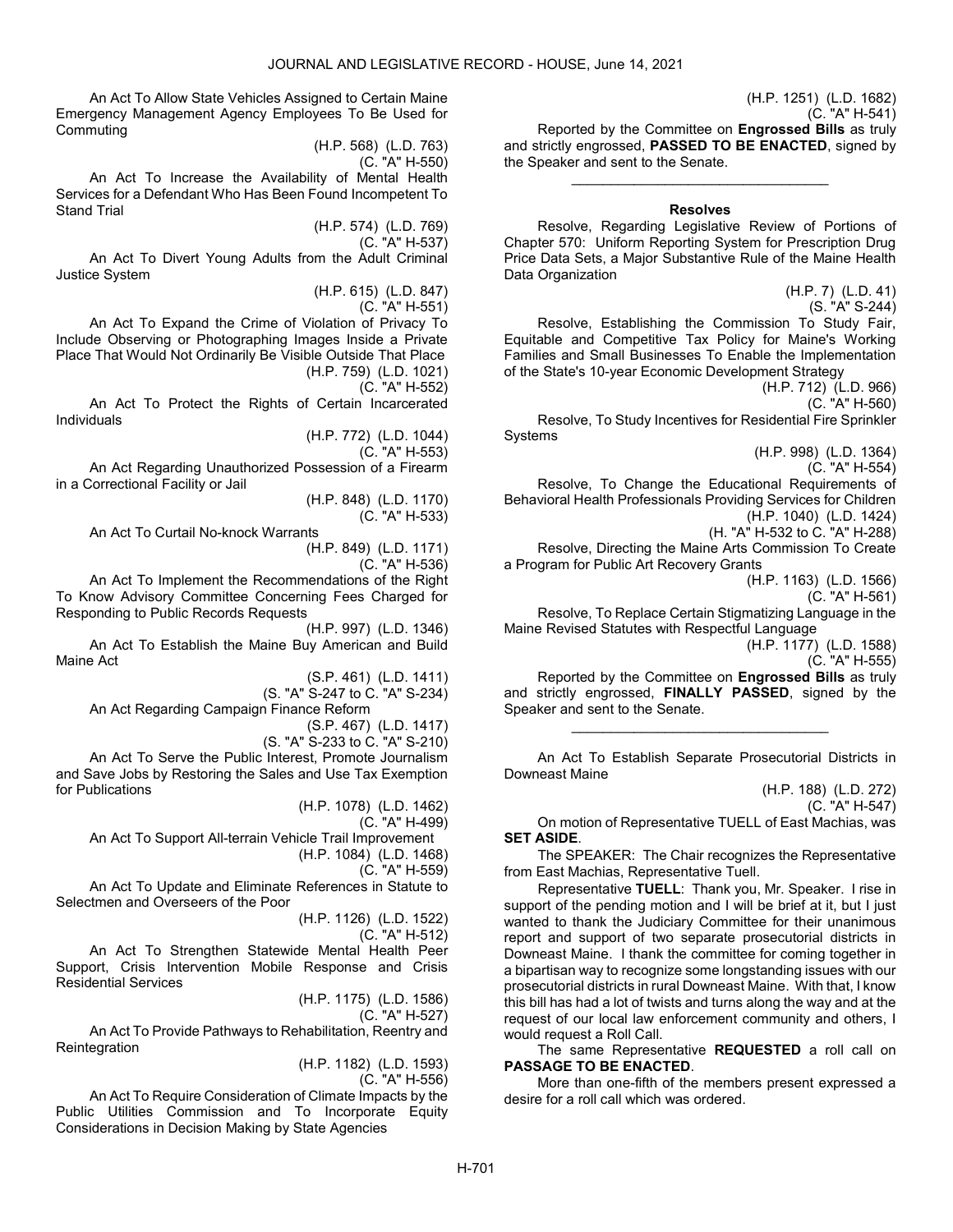The SPEAKER: A roll call has been ordered. The pending question before the House is Passage to be Enacted. All those in favor will vote yes, those opposed will vote no.

## ROLL CALL NO. 264

 YEA - Alley, Andrews, Arford, Austin, Babbidge, Bailey, Bell, Bernard, Berry, Blier, Blume, Brennan, Brooks, Bryant, Caiazzo, Cardone, Carlow, Carmichael, Cloutier, Collamore, Collings, Connor, Copeland, Corey, Costain, Crafts, Craven, Crockett, Cuddy, Dodge, Dolloff, Doudera, Downes, Drinkwater, Ducharme, Dunphy, Evangelos, Evans, Faulkingham, Fay, Fecteau, Foster, Geiger, Gere, Gifford, Gramlich, Greenwood, Griffin, Grohoski, Haggan, Hall, Hanley, Harnett, Harrington, Hasenfus, Head, Hepler, Hutchins, Hymanson, Javner, Johansen, Kessler, Kryzak, Landry, Lemelin, Libby, Lookner, Lyford, Lyman, Madigan, Martin J, Martin R, Martin T, Mason, Mathieson, Matlack, McCrea, McCreight, McDonald, Melaragno, Meyer, Millett H, Millett R, Morales, Moriarty, Morris, Nadeau, Newman, O'Connell, O'Connor, O'Neil, Osher, Paulhus, Pebworth, Perkins, Perry A, Perry J, Pickett, Pierce, Pluecker, Poirier, Quint, Reckitt, Rielly, Riseman, Roberts, Roeder, Rudnicki, Sachs, Salisbury, Sampson, Sharpe, Sheehan, Skolfield, Stearns, Stetkis, Stover, Supica, Sylvester, Talbot Ross, Tepler, Theriault, Thorne, Tucker, Tuell, Tuttle, Underwood, Wadsworth, Warren, White B, White D, Williams, Wood, Zager, Zeigler, Mr. Speaker.

NAY - Warren.

 ABSENT - Arata, Bickford, Bradstreet, Cebra, Dillingham, Doore, Grignon, Kinney, Ordway, Parry, Prescott, Roche, Stanley, Terry.

Yes, 136; No, 1; Absent, 14; Excused, 0.

 136 having voted in the affirmative and 1 voted in the negative, with 14 being absent, and accordingly the Bill was PASSED TO BE ENACTED, signed by the Speaker and sent to the Senate.

 By unanimous consent, all matters having been acted upon were ORDERED SENT FORTHWITH. \_\_\_\_\_\_\_\_\_\_\_\_\_\_\_\_\_\_\_\_\_\_\_\_\_\_\_\_\_\_\_\_\_

\_\_\_\_\_\_\_\_\_\_\_\_\_\_\_\_\_\_\_\_\_\_\_\_\_\_\_\_\_\_\_\_\_

#### ENACTORS Acts

 An Act To Require That Private Schools That Enroll 60 Percent or More Publicly Funded Students Meet Certain **Requirements** 

> (H.P. 1243) (L.D. 1672) (C. "A" H-463)

Was reported by the Committee on Engrossed Bills as truly and strictly engrossed, PASSED TO BE ENACTED, signed by the Speaker and sent to the Senate.

## Resolves

\_\_\_\_\_\_\_\_\_\_\_\_\_\_\_\_\_\_\_\_\_\_\_\_\_\_\_\_\_\_\_\_\_

 Resolve, Regarding the Storage of Consumer Fireworks (H.P. 133) (L.D. 180)

(C. "A" H-557)

 Resolve, To Develop a Plan To Close the Long Creek Youth Development Center and Redirect Funding to Community Integration Services for Adjudicated Youth

(H.P. 1239) (L.D. 1668) Was reported by the Committee on **Engrossed Bills** as truly and strictly engrossed, FINALLY PASSED, signed by the Speaker and sent to the Senate.

\_\_\_\_\_\_\_\_\_\_\_\_\_\_\_\_\_\_\_\_\_\_\_\_\_\_\_\_\_\_\_\_\_

 By unanimous consent, all matters having been acted upon were ORDERED SENT FORTHWITH. \_\_\_\_\_\_\_\_\_\_\_\_\_\_\_\_\_\_\_\_\_\_\_\_\_\_\_\_\_\_\_\_\_

 The following items were taken up out of order by unanimous consent:

## UNFINISHED BUSINESS

 The following matters, in the consideration of which the House was engaged at the time of adjournment, have preference in the Orders of the Day and continue with such preference until disposed of as provided by House Rule 502.

 HOUSE DIVIDED REPORT - Majority (8) Ought to Pass as Amended by Committee Amendment "A" (H-545) - Minority (5) Ought Not to Pass - Committee on EDUCATION AND CULTURAL AFFAIRS on Bill "An Act To Keep All Maine Students Safe by Restricting the Use of Seclusion and Restraint in Schools"

(H.P. 1007) (L.D. 1373)

TABLED - June 10, 2021 (Till Later Today) by Representative BRENNAN of Portland.

PENDING - Motion of same Representative to ACCEPT the Majority OUGHT TO PASS AS AMENDED Report.

 Representative STEARNS of Guilford REQUESTED a roll call on the motion to **ACCEPT** the Majority **Ought to Pass as** Amended Report.

 More than one-fifth of the members present expressed a desire for a roll call which was ordered.

The SPEAKER: The Chair recognizes the Representative from Livermore Falls, Representative Lyman.

Representative LYMAN: Thank you, Mr. Speaker and Ladies and Gentlemen of the House. I rise in opposition to the pending motion. I never would've believed that I would be standing in front of this Body speaking to a bill that involved restraint and seclusion. The only reason that I have to do this is because it seems that no matter how many of the trained professionals working closest to our State's schoolchildren or, for that matter, even the acceptance of their well-expressed concerns, LD 1373 continues to move forward. During the Education Committee work, I offered an amendment addressing the concerns of the bill expressed by so many. During a second committee vote, it was a completely divided report along party lines. The bill came before the Education a third time with another divided report along party lines. Some members of our committee will probably express that hard work and collaboration from our committee members offered changes to the original bill. I would completely disagree. At the close of all committee work on this bill, some might try to say that after listening to testimonies, restraint language was changed and a two-year extension was made. But seclusion was still banned. Let me just say that the two-year extension for, quote, preparing our trained professionals, can you hear the irony, is completely unnecessary. That is because professionals are always working within a practice that requires training to be ongoing and mandatory. Suggesting such a time condition in this bill just shows the lack of understanding many have for professional development for Maine's educational staff. Two years from now, when this so-called, quote, time to adjust is over, the ongoing training for best practices will continue forward without our State's Legislature directing educators to do so.

Mr. Speaker, you need to know that as a freshman legislator, I cannot get my head around how the safety of our schoolchildren could even begin to be a partisan issue. This bill could put our most at-risk students in danger of hurting themselves or others and yet it keeps moving forward through the legislative process. Mr. Speaker, this even continues after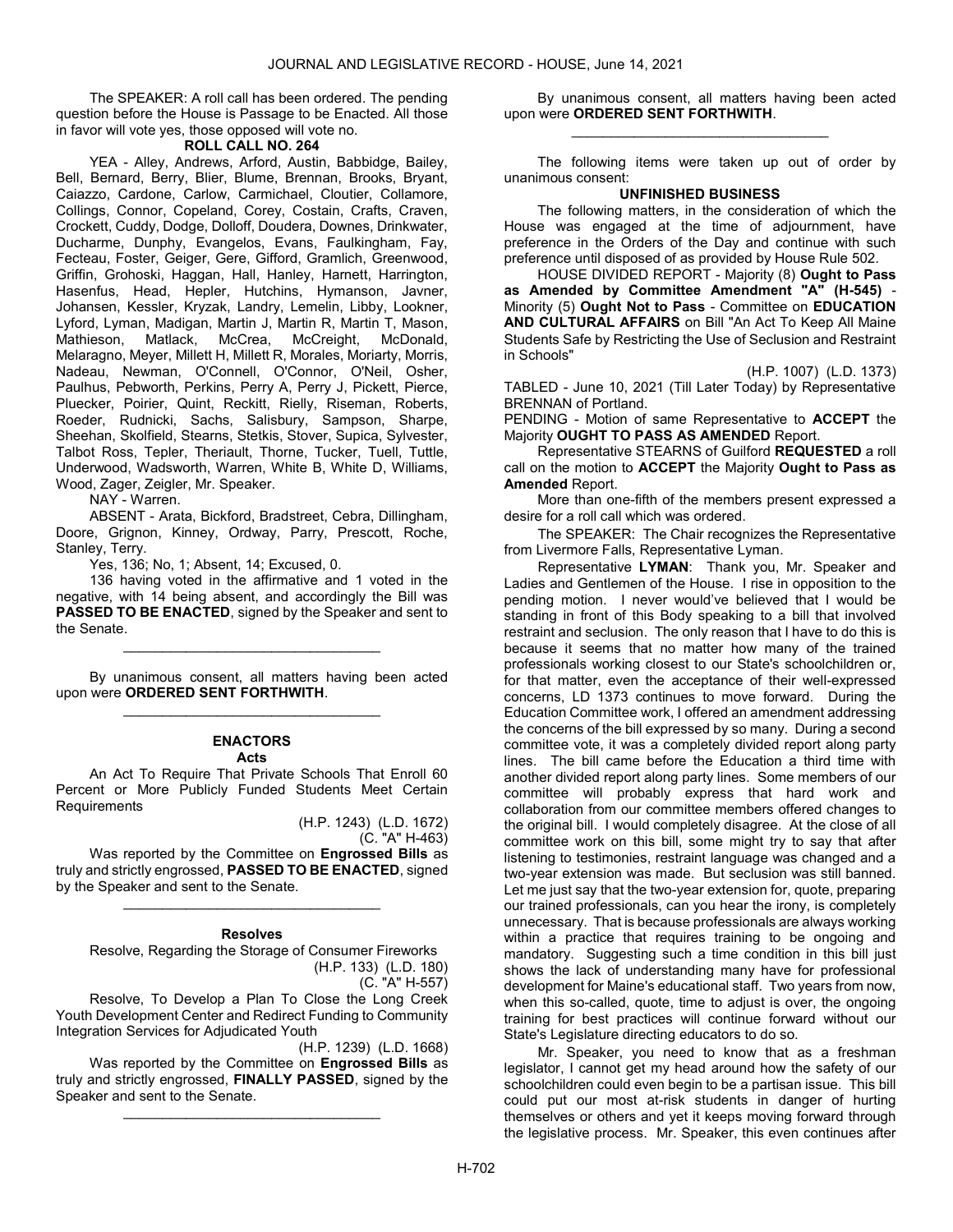many testimonies from educators, special needs professionals and, most importantly, parents begged many of us to stop this bill. Testimony after testimony shared that Chapter 33, a stateapproved, in-depth regulation made by an informed group of stakeholders in 2013 absolutely supports the children of our Maine schools regarding restraint and seclusion. It worked for all students. The rules of Chapter 33 outline allowable and restricted use of restraint and seclusion within our State's schools. These rules are among the most comprehensive; strict, in our nation. As uncomfortable and concerning as it is to imagine, restraint and seclusion are never used solely. I know this to be a fact because as a teacher of 36 years, there were too many times I worked with children struggling to keep themselves together. There are times when these children need to be restrained and occasionally secluded for their own protection and the protection of other students and staff.

Mr. Speaker, as a Body, we need to reconsider our actions concerning this bill. Number one, the students and their parents, number two, all of the trained professionals deeply worried about the harm this bill could have on our State's at-risk students and, three, being what I absolutely know to be true while facing these children during their most vulnerable times. The inflammatory and misleading accounts of restraint and seclusion need to be corrected. They are not punitive acts. It is heart wrenching being face to face with a child in these situations. Keeping them safe is the priority. When restraint and/or seclusion are used, it is an act of kindness offered by deeply caring and compassionate adults. These students have a team of professionals working together to address their needs with an in-depth plan for emergency situations. If you have ever witnessed this within a school setting, then you know it is done in a compassionate way, with the well-being of the struggling student at the core. Times when the students in my classroom have heard the screaming, hollering or other out-of-control behaviors of a peer just outside our classroom door, they looked at me with such worried eyes, filled with uncertainty and questions. They looked to me for reassurance that all was going to be okay. These emotional situations affect all involved and have a lasting impact. During these times, I also know that those students and their parents are counting on the trained staff to prevent their children and other students from hurting themselves or others during times when they are in harm's way. We must trust our professionals to do the job they are trained to do. Know that our schools have plans in place and highly qualified professionals to offer an abundance of strategies and training that will protect our most at risk during such emergencies.

Mr. Speaker, let us seriously consider what could potentially be several unintended consequences of LD 1373; increased out-of-state placement for our students to facilities that permit seclusion, a separation of children from their parents and siblings. It could result in parents being tempted to address their child's behaviors with pharmaceutical substances with potentially dangerous side effects. An increased cost to taxpayers, particularly small districts, in order to pay out-of-state placements that could exceed \$200,000 a year per student, increased disruption to the learning environment for all students, particularly if another child or teacher is injured or needed to leave, increased injuries to both staff and children. So, with respect and faith that as a legislative group of leaders that are here to serve the people of our State and, in this case, our most valuable constituents, the children, please vote against LD 1373 and the ban on seclusion. It must remain as an option to ensure physical and emotional well-being. Let's support our children having the opportunity to learn alongside of their neighbors and

peers. The impact this could have on our children is greater than many can imagine. Let's keep our most at-risk students safe from harm so they can continue their educational journey in their community schools. We want these amazing students in our classrooms.

The SPEAKER: The Chair recognizes the Representative from Cape Elizabeth, Representative Millett.

Representative MILLETT: Thank you, Mr. Speaker, Ladies and Gentlemen of the House. According to the most recent data from the United States Department of Education, Maine restrains more students per capita than any other state and secludes students at the second-highest rate in the country. I don't believe any of us think that this is how we want Maine to be leading. In February of last year, the ACLU submitted a letter to Congress that stated the use of unnecessary restraint and seclusion by federally-funded schools has no pedagogical basis, discriminates against students with disabilities, and impairs the educational objectives of public schools with respect to children with disabilities. Just this year, Maine's Attorney General signed on with 17 other AGs in support of making it, quote, illegal for any school receiving federal funds to seclude children and would ban mechanical, chemical, and supine restraint as well as practices that restrict breathing including prone restraint. The letter states, quote, isolated confinement and the restraint practices are inherently dangerous behavior interventions that have no therapeutic or educational value, may exacerbate existing mental health conditions and can cause long-lasting emotional trauma.

As amended, LD 1373 puts into Statute many elements of current state rules on restraint and seclusion. It adds a prohibition on the use of prone restraint upon the effective date of the legislation, prohibits the use of seclusion September 1, 2023, and provides that seclusion does not include a timeout. The bill makes clear that unlawful restraint does not include a physical escort, a physical prompt, the use of adaptive devices or mechanical supports to achieve proper body position, balance, or alignment, to allow greater freedom of movement than would be possible without the use of such devices or support or the use of vehicle safety restraints when used as intended during transport of a student in a moving vehicle. To be clear, LD 1373 allows for the use of physical restraint if the student's behavior poses an imminent danger of serious physical injury to the student or another person and it requires the Department of Education to provide technical assistance to our school districts and to implement major substantive rulemaking for education DOE's restraint and seclusion rules.

We received much testimony from professionals in support of this effort as well. We here in Maine are lucky to have the expertise of Dr. Ross Greene, who works nationally and in the State of Maine on this issue. I'm quoting from his testimony; although restraint and seclusion are referred to as crisis prevention strategies, they are not. They occur very late in a sequence of events that begin with expectations that students have a difficulty meeting usually an expectation that a caregiver already knows the student can't reliably meet. Kids, of course, communicate that they're having difficulty meeting that expectation through their behavior, whether it's fight behavior or flight behavior. If it's fight behavior, caregivers conclude that the child is becoming escalated and then deploy another strategy, de-escalation. That is also erroneously referred to as crisis prevention. It is not. Like restraint and seclusion, de-escalation occurs very late in the sequence. If it's late, it's not crisis prevention. Another myth is that educators lack the training to reduce their reliance on restraint and seclusion. The problem is not a lack of training, it's that we're training educators to believe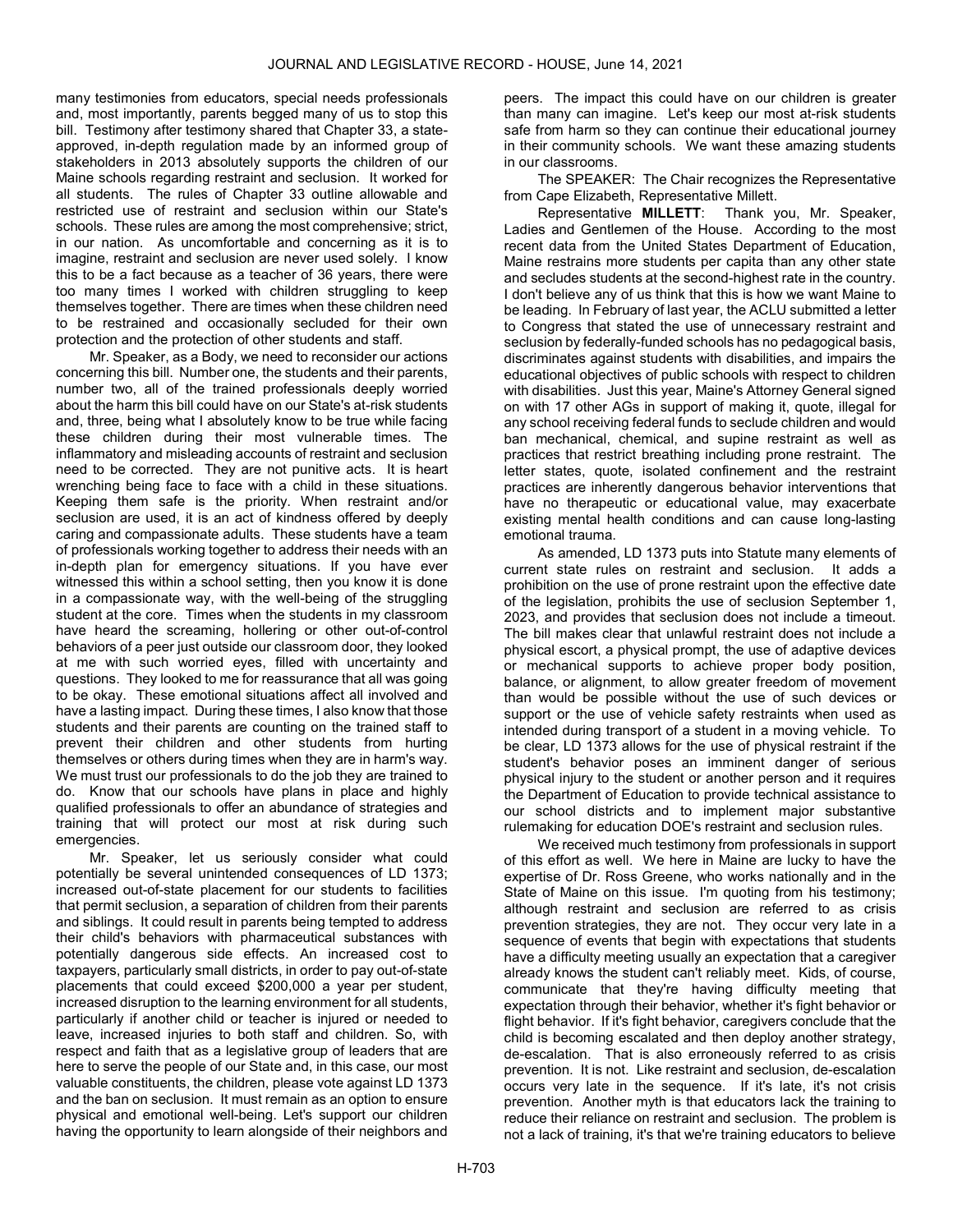de-escalation and restraint and seclusion are crisis intervention strategies when they are clearly not. One final myth is that restraint and seclusion are necessary to keep kids and caregivers safe and that it is only used as a last resort. I am aware of no research, none, indicating that's the case. In fact, when kids are being restrained and secluded, they and their caregivers are at greatest risk for being hurt. So, eliminating the use of restraint and seclusion doesn't just help the kids, it helps educators, too.

So, the challenge in Maine and every other state committed to reducing and ultimately eliminating restraint and seclusion is to get past the myths, closely examine why these procedures are being used so often. There are many, many schools that are dealing with equally difficult kids that never, never use restraint and seclusion. But I have seen in school systems that we have successfully accomplished the mission is first and foremost a commitment to reliably documenting and ultimately eliminating these procedures. In some, that process has had to begin with new policies that raised the threshold for these procedures. I support LD 1373. It's good for our students and good for its educators. And, finally, Mr. Speaker, I would like to share one of many emails we've received from families in support of this effort. My husband and I are parents to three children whom we adopted through the State. They are all siblings and have been with us since they were infants. Our oldest two boys are both on the autism spectrum. Our journey has been very challenging over the years and events that occurred within the school setting were contributing factors to intense stress. Our oldest who is now starting high school in the fall was excited to start kindergarten. We found, however, that staff and administrators were not versed in autism spectrum disorder, therefore restraints and use of an isolation room were common. I received multiple phone calls and paperwork each time there was an incident and as our second son entered school, the same events occurred as they both moved through the two elementary schools in our area. Over time, I had felt overwhelmed, heartbroken, angry and sometimes powerless as we moved through this unexpected journey. Through this, we have deepened our knowledge, understanding, compassion and patience. I did not understand how our children could be restrained and isolated in a school setting. An announcement of, quote, green team, would ring out over the lower elementary school speaker as one of our children had a moment and were surrounded by intervention staff to calm our child and restrain or escort them to the isolation room. The fallout of this led to misunderstandings on the part of peers and some staff who adopted negative views of our children. Thankfully, a very small portion of staff have formed relationships with our children over the years and we are deeply grateful for their kindness. It did not make sense to me that neither staff nor administrators were trained in autism spectrum disorder. How could they meet the needs of our children if they did not understand ASD and apply proper techniques as triggers were recognized? These basic techniques could have changed the course of our children's school experiences as well as our experience as parents. I have seen our children be judged and rejected by both peers and staff. I have witnessed teachers be completely dismissive of our oldest child when he was trying desperately to make a connection. I have endured the pain of knowing that our middle child was escorted by two staff down a very long hallway and he was trying to kick his feet to the side as their grip kept getting tighter on his arms as he tried to alleviate his discomfort. This incident occurred as a result of a teacher who asked students to choose partners, a student agreed to work with my child and then chose someone else. My son was upset, however his

words were not heard and a skilled staff could have redirected him. Instead, two staff were called and a restraint occurred in front of students and staff as they walked the long hallway.

This is just one of many incidences that have occurred over the years and it needs to change. The stigma that many of our students face follows them through the years through mishandled situations. I pray this bill will pass so that other students do not have to continue experiencing such incidents. Our kids are smart, sensitive, and funny, though not without their challenges. Please think of our children as your own children or grandchildren. Please consider your heart when you vote. How would you feel if this happened to a child that you love in the school setting multiple times? A basic understanding of ASD will allow staff to feel more safe and comfortable working with our children. Meeting our children halfway, building relationships, understanding triggers and applied techniques can work wonders. This should be our primary focus. And please understand that as parents we struggle right along with you. We are challenged and always learning. However, we are in this together and together we can bring much needed educational reform that is long past due. Thank you, Mr. Speaker.

The SPEAKER: The Chair recognizes the Representative from Auburn, Representative Libby.

Representative LIBBY: Thank you, Mr. Speaker. I rise in opposition to the pending motion and I wanted to read the words of someone with much more knowledge on this issue than me, a constituent that I heard from and had conversation with. He speaks from personal experience with this issue. This bill, if passed, will have profound implications for children with neurodevelopmental disorders such as my 10-year-old daughter, Grace, as well as our special education teachers. I worry that this bill, while well-intentioned, may do more harm than good for kids like my Grace as it is currently written. Seclusion and physical restraint is a last resort emergency intervention used only when a child demonstrates a risk of injury or harm to herself, i.e. cutting, hitting their head against a wall, etcetera, or towards others. Seclusion involves placing a child in a safe space and closing the door until she demonstrates she is no longer exhibiting the dangerous behavior and is calm. Restraint is used to escort a child to this room or safely hold the child in a position that prevents her from harming herself or others. There are strict rules as to how and when these tools may be used and are found as referenced in Chapter 33.

I think we can all agree that as a state and educational system and a compassionate society, we must strive to end seclusion and physical restraint in our schools. However, LD 1373 as it is currently written will not accomplish this, in my opinion. In my experience as a special needs parent and witnessing both interventions used on my daughter, Grace, this bill will not do what the well-intentioned sponsor wants it to. The unintended consequences will lead to more physical restraint by eliminating seclusion and cause more emotional harm to both my child and the special education teachers. Seclusion for the time being is the only current safer alternative for both children like mine and our teachers. Solutions; this bill does not provide an alternative solution nor a timeline, it only directs the department to provide technical assistance to schools and developing alternative programs and I feel like that puts the cart before the horse. We should have a phase-out plan or program in place before anything like this bill is enacted. I know this is a lengthy email. As you can tell, I'm very passionate about this. This gentleman feels very strongly on the issue, I won't read the whole email, but this is also a parent speaking and advocating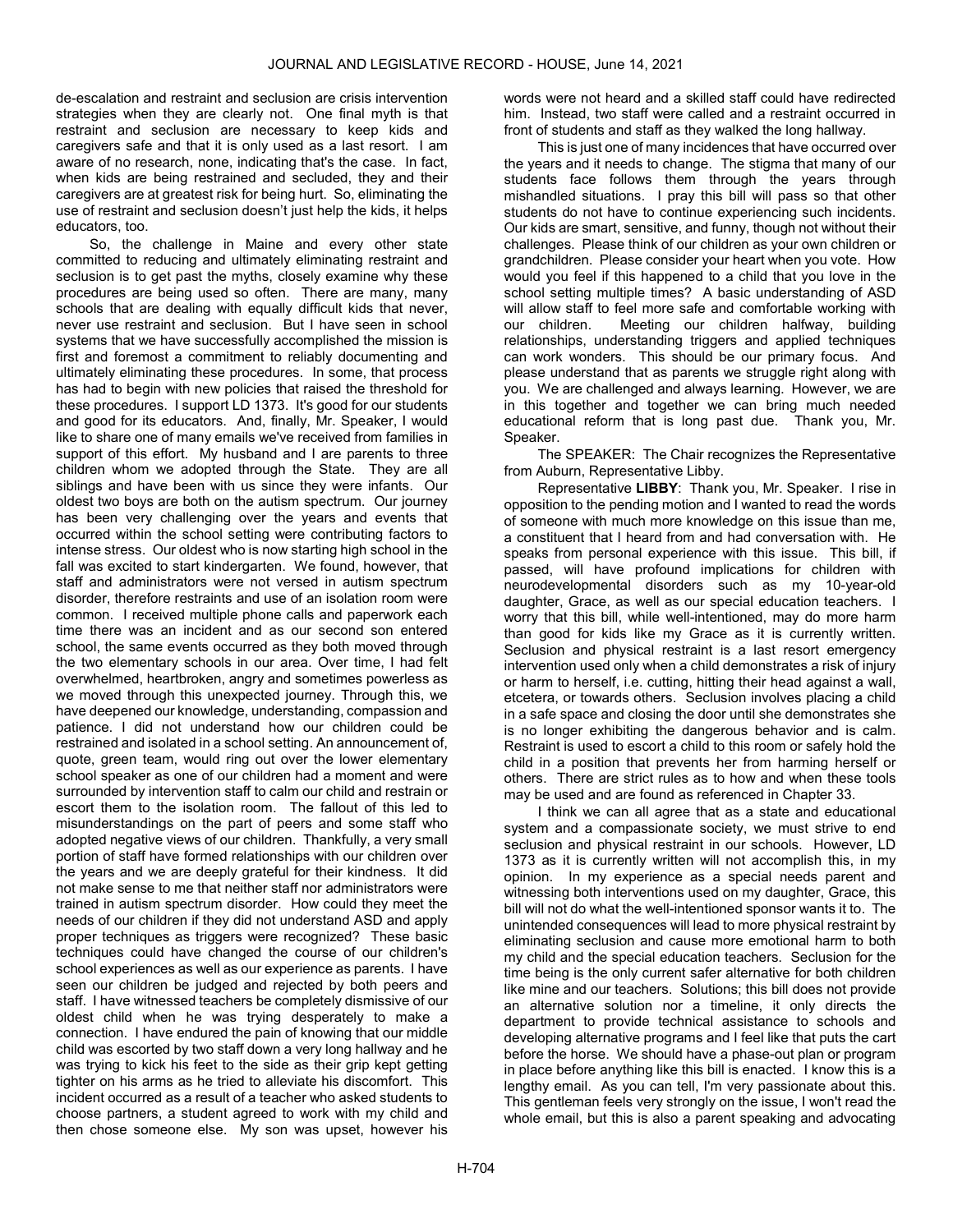on behalf of their child and I ask that we hear and respect his words and vote against the pending motion.

The SPEAKER: The Chair recognizes the Representative from Winter Harbor, Representative Faulkingham.

Representative FAULKINGHAM: Thank you, Mr. Speaker. I rise in opposition to the pending motion. I believe this is a well-intentioned bill but it punishes our most vulnerable and needy students. The Representative from Cape Elizabeth made a good point at the beginning of her explanation and what she said was that, I guess it was a statistic that Maine uses the most restraints per capita in the country. Maine also ranks as the safest state in the nation, so, perhaps we are doing something right. I have had many, many parents, grandparents, and special educators reach out to me and beg me to stop this legislation. One of them said; dear legislator, my youngest daughter went to a special program from grade one through two, returning to mainstream by grade three, thank goodness. Due to childhood trauma, she started exhibiting behaviors, elopement, harming other students with a pencil, and destroying a classroom and eloping outside, and they were controlled with restraints and seclusion. She is now 25 years old, graduating from college with a Bachelor's degree in the fall, and married to her soulmate, trying to start a family. She became very successful due to the intervention, due to the intervention she had in her early childhood. As the saying goes; if it ain't broke, don't fix it. And this saying is very relevant regarding this bill. There are very few opportunities for services in mental health field and this bill taking away interventions that have been tried and true. Thank you.

The SPEAKER: The Chair recognizes the Representative from Milford, Representative Drinkwater.

Representative DRINKWATER: Thank you, Mr. Speaker. I don't want to give away my age, Mr. Speaker, but back in the day when I was in grammar school, spanking was allowed. Not that I got a spanking, Mr. Speaker, but the mere thought of being spanked was a deterrent. A deterrent that, you know what, we probably ought to sit down and behave ourselves. It worked. What we're talking about today, Mr. Speaker, is a tool; a tool that is needed in the toolbox for education. I had a conversation with a special ed director in my district, he's very concerned with this that we're removing one of his tools. While being a chairman of my school board, Mr. Speaker, we had some incidents with a student who muckled on to a teacher's leg and bit the teacher in the leg because the poor child had never really had to sit and be still, hear the word no and pay attention. And, Mr. Speaker, that seems to be a problem today, talking to the teachers and staff of my school, is that we have a young class of students coming in the schools now, Mr. Speaker, that are not prepared. For whatever reasons, they're not prepared and they have to be taught. Now, what was that teacher to do? I mean, if it wasn't for the principal to come down, it was a problem, left marks on the teacher's leg. Not good at all, Mr. Speaker. What about the child that runs out of the building and is running across the road? What are teachers supposed to do? Mr. Speaker, that's a tool that they need in the box and thank you, Mr. Speaker.

The SPEAKER: The Chair recognizes the Representative from Bangor, Representative Roeder.

Representative ROEDER: Thank you, Mr. Speaker. I rise in support of this motion. I'm going to mention a name to start with; Sara Vickers. She was my son's special education teacher. We were their third placement. He and his brother came to us after being in two other foster homes, two other foster homes and two other schools in which they had both experienced restraint and seclusion. My youngest was having

hour-long meltdowns every day, sometimes multiple times a day, in which he would bang his head on things, in which he would scream, in which he would yell. This happened at school, all day, every day. He was suspended when he was in the second grade because of this kind of behavior and Sara Vickers at the Fruit Street School finally became his teacher in a special education behavioral program. She talked to my son and offered him the opportunity to walk away from class and seclude himself when he couldn't manage his own feelings. She gave him the choice to come back when he was ready. I don't know what else happened in that classroom, but within the span of a month, my child was having those trauma-induced meltdowns once a week, then once a month, then not at all, and in three months he was mainstreamed in a classroom without the use of seclusion, without the use of restraints because that's what produced the behavior in the first place.

And there was a question asked what happens if a kid runs out of school. Well, I have a friend who dealt with this about three days ago. On Friday, a child ran out of school. He's the school social worker, so, what did he do? He found the kid six miles away from the school. The principal had been chasing this child in a car, trying to get them down, he talked to the child, brought the child home, and worked out a behavioral plan that brought the kid back to school. Anything that we do that restrains or secludes a child further prolongs the trauma that they probably already experienced. My kid is a bright, enthusiastic little genius and I love him more than life itself, but it wasn't restraint and seclusion that brought him back. It was the opportunity to learn how to process his feelings without being put aside. Thank you.

The SPEAKER: The Chair recognizes the Representative from Guilford, Representative Stearns.

Representative STEARNS: Thank you, Mr. Speaker, it's very obvious that this is a topic with a great deal of passion. I think one of the things that probably eats at me the most about the discussion that we've had through the committee on this bill and through our talks on the floor is this subtle implication that school personnel around the State of Maine look at restraining or secluding a child as a matter of habit, something to do, let's do that, we won't bother with all those excellent strategies, all the pieces that we try to learn through professional development, let's not bother with any of that, let's go straight to the top. Mr. Speaker, that is not the case in our schools in Maine. What we've bumped into is a situation where the theory or the concept of least-restrictive environment is bumping its head upon behaviors that are often well out of reach of that child at that time. That is not that child that's behaving in that way or choosing to behave in that way. I've watched restraint and seclusion. It breaks your heart and you need a strong stomach. It is not a pretty sight to see the agony that those little ones are going through and sometimes large students, good-sized folks. Our teachers and special ed directors are torn up by this and, again, if you go back and look at the testimony, I think you would agree that one of the previous speakers today might be a good time to reassess where we're at with it. Let's study the data.

I was around in '13 when they came up with an extremely, in Chapter 33, complex data collection process. And I can tell you that the schools in the State of Maine are religious if a Chapter is passed like that or a law, they're religious about taking that data seriously. Hours and hours went into that. I would say to you that other states do not come close to collecting the amount of data that Maine does. You can't compare state to state data if the collection system isn't the same. I'll give you an example of data. During the No Child Left Behind years, as a superintendent, I had to send in a report to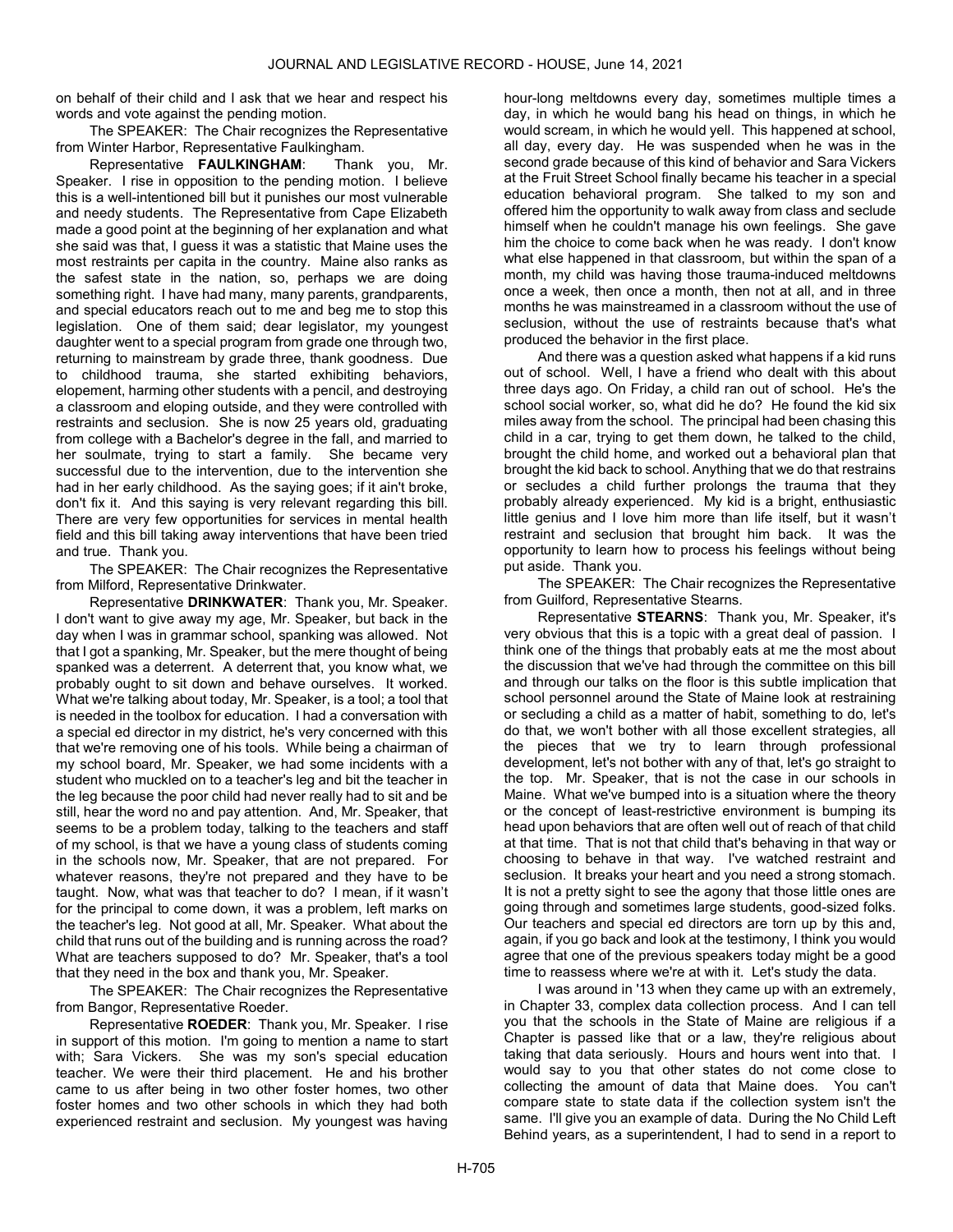the feds regarding dangerous behaviors. Guilford, Maine's SAD 4 had more dangerous behaviors that Philadelphia. I think we collected our data a little differently than they did in, I don't know, I haven't been there in a while, but it's a pretty tough town. So, I think if we take a step back, listen to the people in the field, let it go through rulemaking if we need to make some adjustments because it's pretty much the same advocacy folks, that pushed the envelope and created Chapter 33 or created the changes back in '13. So, let's come back to the table and work within that but bring the folks that work with these youngsters day in and day out, the professionals, to the table. Thank you, Mr. Speaker.

The SPEAKER: The Chair recognizes the Representative from Dexter, Representative Foster.

Representative FOSTER: Thank you, Mr. Speaker, Ladies and Gentlemen of the House. This is a very difficult subject. It's hard for us to imagine what goes on in the classroom today. Some of it is from unintended consequences, possibly from legislation from legislators that have been here before us. Some of it will occur if this bill passes, I'm afraid. I'd like to speak a little bit about my child, but first, I would just say my last few years on the school board, this issue had come up, we were faced with putting it into policy and how it was going to be handled, we were very fortunate to have an extremely good special ed director who worked with the board and staff, the administration, to carry that out in an appropriate way.

My wife was a school nurse. She was a school nurse before this came about where that quite often she was called to help deal with students who were in an emotional or a behavioral situation where that her help was needed. As the Good Representative from Guilford said, sometimes these students, maybe size-wise, were not bigger than their teachers but aggressive, they were aggressive and could've hurt themselves, staff or other students. Now, back to my child. My daughter, when she was young, and I mean four or five years old, wanted to be a teacher. She played teacher. If her younger friends were over to the house, they were her students, time and time again. She grew up wanting to be a teacher. She attended Farmington, did very well and graduated with an elementary ed degree. She became a third-grade teacher. Now, all of the stories I heard from my wife and while I was on the school board and from teachers that I know, are very heart wrenching when it comes to dealing with this issue. But there was nothing as heart wrenching when I heard from my daughter that early on in her career, because she was a good teacher, she was often given special needs students, had them placed in her classroom because the administration thought she did a good job. She was almost six feet tall, maybe that was part of it, but she could handle those students and did very well with them, and I don't mean physically, I mean as a teacher to student relationship. Often, she did that without the aid of an ed tech or the number of ed techs she might need when she had two or three of these students. Early on in her career, she had a student that basically lost control, one of these situations we're talking about. The students in the class were at danger, staff was at danger, the principal was called, things were attempted to help the student and, eventually, I found out that evening from my wife when I got home, my daughter watched that student taken away by the local police department and this was not where I live, it was in a large city in the State of Maine, the police department came and took that third grader away in handcuffs. My daughter was heartbroken. I was heartbroken; I can't imagine that we've gotten to this point with our education system.

Please defeat this bill, leave this tool as it is, one that's in the toolbox, as was mentioned earlier. If it needs to be looked at, I'm all for that, I believe school boards probably look at this

situation every time it comes up, and I think that's appropriate. But I do believe from all I know that this is one tool that needs to be available to teachers to protect themselves, their other students and, most especially, the student who may be found in that situation. Thank you, Mr. Speaker.

The SPEAKER: The Chair recognizes the Representative from Portland, Representative Brennan.

Representative BRENNAN: Thank you, Mr. Speaker, Men and Women of the House. I respect and appreciate the comments that were made by the Good Representative from Guilford and the Good Representative from Livermore Falls. The Education Committee spent an awful lot of time on this bill. We had an extensive public hearing where we heard both sides. People from all over the state came and testified on this particular bill. We amended the bill several times to reflect those comments that were made by people that again had concerns on both sides. And because of that amendment by the committee, it now calls for this issue to go to the major substantive rules with the Department of Education between now and next January. There will be again an opportunity for people across the state, professionals, people that address these issues every day to weigh in on the development of ongoing rules; major substantive rules. Those rules will come back to the Education Committee and to the Legislature for approval next year. So, nothing is going to happen within the next year in regards to the application of seclusion and/or restraint. And there will be ample opportunity for people across the state that have a deep interest in this issue to weigh in and to provide input to the Department of Education as well as to the Legislature going forward. We've heard a lot of comments about people saying that seclusion is a last resort, seclusion is something that we need in the most extreme cases. Twentyseven years ago, this Legislature and the State of Maine voted to close Pineland Center. And at that time, we had any number of people come forward and said we need Pineland. In the most difficult cases, we need to have institutional care in the State of Maine for people that have intellectual disabilities and people that have special needs challenges. We now know, 27 years later, that that wasn't true. That people have been able to live in the community and prosper in the community, not in an institutional setting. Our reliance on seclusion at this point --

Representative UNDERWOOD: Point of Order.

The SPEAKER: The Member will defer. The Chair inquires as to why the Representative from Presque Isle rises.

Representative UNDERWOOD: Thank you, Mr. Speaker. Would you ask the Representative from Portland to please stick to the topic, the bill? Thank you, Mr. Speaker.

 On POINT OF ORDER, Representative UNDERWOOD of Presque Isle asked the Chair if the remarks of Representative BRENNAN of Portland were germane to the pending question.

The SPEAKER: The Chair would remind Members to address the issue at hand.

 The Chair reminded Representative BRENNAN of Portland to stay as close as possible to the pending question.

 The SPEAKER: The Chair recognizes the Representative from Portland, Representative Brennan.

Representative BRENNAN: Thank you, Mr. Speaker. I believe that similar to the situation we had at Pineland, that in five years we will look back and realize that the State can be able to assist students that are in these situations without seclusion, with the appropriate training, with the appropriate resources, that we can, in fact, support students, support faculty and teachers in a way that allows them to prosper and allows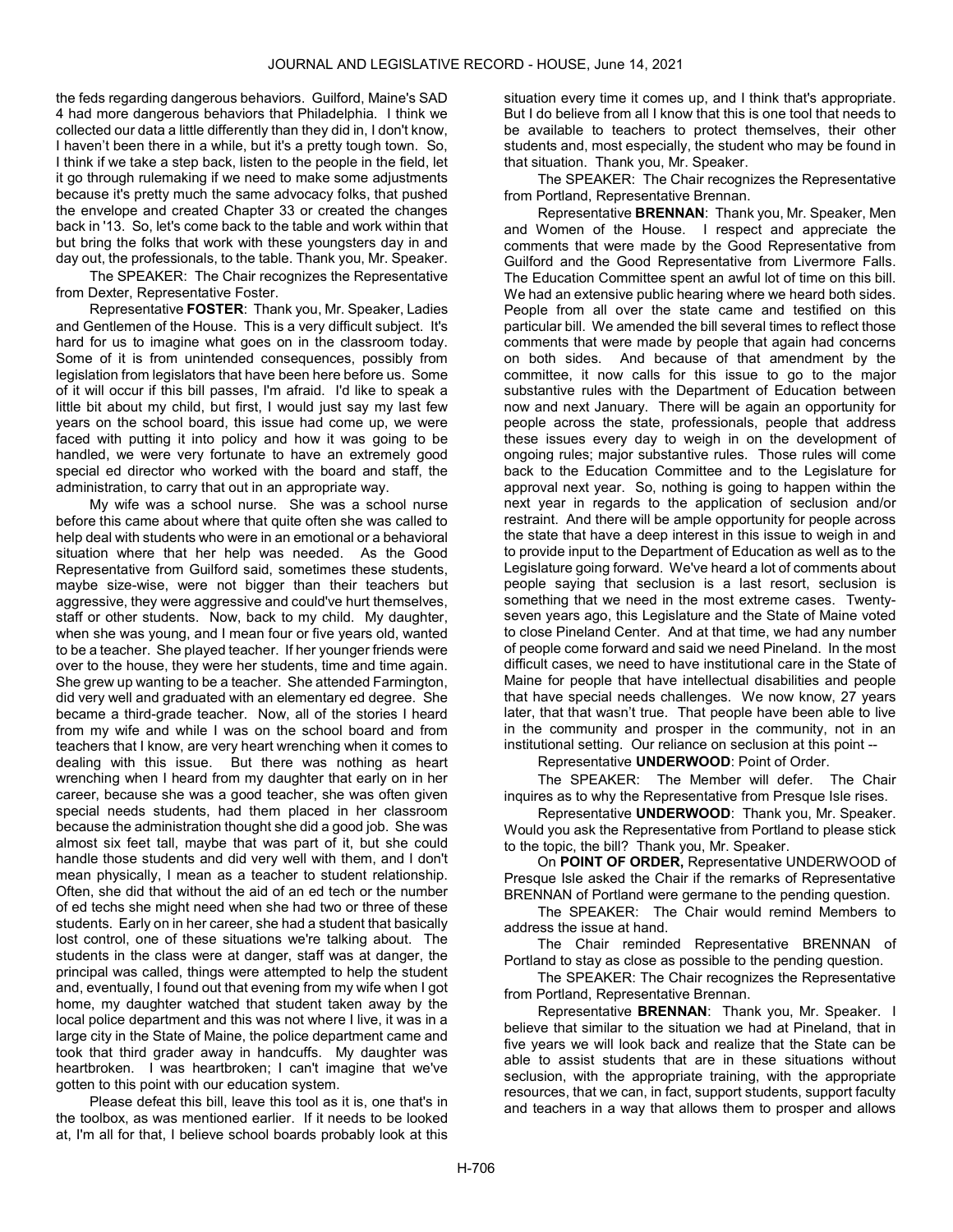them to get the education that they need without relying on seclusion and restraint. Thank you very much, Mr. Speaker.

The SPEAKER: The Chair recognizes the Representative from Hodgdon, Representative Quint.

Representative QUINT: Thank you, Mr. Speaker. I would just like to draw attention to another way of providing continuity of care. Children in psychiatric hospitals in settings are taught to de-escalate using these techniques and then we mainstream these children and put them into school and expect them to survive without these techniques. It is imperative to have continuity of care. We are removing a tool from that toolbox that teachers have. I worked as an instructor in a special ed room at one time and when I had a child that was throwing chairs across the room at the age of nine with the force of a full-grown man, we had to remove all of the children from the room. Seclusion is an important thing for the children that are around the child who needs to de-escalate but also for the child who needs to be given the space to de-escalate. And I think we get lost in the wording of hearing seclusion and restraints as something that is always a bad thing. Another instance of this would be one of the children in the room when he started to get upset, he would come and hold my hands, he would cross his hands over and he would hold my hands. That would be considered restraining a child today, but this was the child coming up to me, holding my hands to help him stay calm. So, I just really hope that we can look at what the ramifications of this would do across the board when we're taking this vote. Thank you very much.

 The SPEAKER: A roll call has been ordered. The pending question before the House is Acceptance of the Majority Ought to Pass as Amended Report. All those in favor will vote yes, those opposed will vote no.

## ROLL CALL NO. 265

 YEA - Alley, Arford, Babbidge, Bailey, Bell, Blume, Brennan, Brooks, Bryant, Caiazzo, Cardone, Cloutier, Collings, Copeland, Craven, Crockett, Cuddy, Dodge, Doudera, Dunphy, Evangelos, Evans, Fay, Geiger, Gere, Gramlich, Grohoski, Harnett, Hasenfus, Hymanson, Kessler, Landry, Lookner, Madigan, Martin J, Martin R, Mathieson, Matlack, McCrea, McCreight, McDonald, Melaragno, Meyer, Millett, Morales, Moriarty, O'Neil, Osher, Paulhus, Pebworth, Perry A, Perry J, Pierce, Reckitt, Roberts, Roeder, Sachs, Salisbury, Sharpe, Sheehan, Stover, Supica, Sylvester, Talbot Ross, Tepler, Tucker, Tuttle, Warren C, Warren S, Williams, Wood, Zager, Zeigler, Mr. Speaker.

 NAY - Andrews, Austin, Bernard, Blier, Carlow, Carmichael, Collamore, Connor, Corey, Costain, Crafts, Dolloff, Downes, Drinkwater, Ducharme, Faulkingham, Fecteau, Foster, Gifford, Greenwood, Griffin, Haggan, Hall, Hanley, Harrington, Head, Hepler, Hutchins, Javner, Johansen, Kryzak, Lemelin, Libby, Lyford, Lyman, Martin, Mason, Millett, Morris, Nadeau, Newman, O'Connell, O'Connor, Perkins, Pickett, Pluecker, Poirier, Quint, Rielly, Riseman, Rudnicki, Sampson, Skolfield, Stanley, Stearns, Stetkis, Theriault, Thorne, Tuell, Underwood, Wadsworth, White B, White D.

 ABSENT - Arata, Berry, Bickford, Bradstreet, Cebra, Dillingham, Doore, Grignon, Kinney, Ordway, Parry, Prescott, Roche, Terry.

Yes, 74; No, 63; Absent, 14; Excused, 0.

 74 having voted in the affirmative and 63 voted in the negative, with 14 being absent, and accordingly the Majority Ought to Pass as Amended Report was ACCEPTED.

 The Bill was READ ONCE. Committee Amendment "A" (H-545) was READ by the Clerk.

 Representative LYMAN of Livermore Falls PRESENTED House Amendment "A" (H-558) to Committee Amendment "A" (H-545), which was READ by the Clerk.

The SPEAKER: The Chair recognizes the Representative from Livermore Falls, Representative Lyman.

Representative LYMAN: A quick summary of this amendment is it allows physical restraint and seclusion to be used only as an emergency intervention when the behavior of a student presents a risk of injury or harm to the student or others and only in accordance with the rules adopted by the Department of Education. It comes right from Chapter 33. This amendment will keep the at-risk children within their community schools and with their peers or within a state specialty school. Maine doesn't allow anyone to keep a student in an area without following Chapter 33, which is included in this amendment. There is a national group trying to ban seclusion rooms and this is creating a giant issue for Maine because of the differences in terminology and definitions as compared to that that our State uses. I apologize. I feel it's very concerning that this bill's sponsor that has never taught and so many other proponents of this bill that have not been in our state's schools working with these children are weighing in as heavily as they are on practices that are all about caring. I heard an earlier Representative speak to a situation of a child bolting from the school and talking about what their amazing staff did for the child. And I would tell you that that's exactly what our schools are doing. It's about relationship-building but it's also about in that critical moment when those children need to be protected, we have a tool to use. It's not mean, it's not taking their feelings into consideration. Thank you.

The SPEAKER: The Chair recognizes the Representative from Alfred, Representative Sampson.

Representative SAMPSON: Thank you, Mr. Speaker, Ladies and Gentlemen of the House. I stand in support of this amendment. Restraint and seclusion are uncomfortablesounding words and can be hard to wrap our brains around when considering what this is really addressing, what this amendment is really addressing. In all reality, there are children who need this level of intense treatment options to safely move a child through a crucial and potentially dangerous time in their life. A vote against this amendment is a vote against children's federal and state protected right to access medically-necessary, evidence-based and scientifically-supported treatment. Please recognize that these tools are a last resort, coupled with informed consent and ongoing clinical oversight along with data to continue supportive interventions. The most at-risk children in the care of our schools deserve your full attention with the passage of the amendment before us. This amendment allows at-risk children to remain in their local communities, schools and their own homes. Why has there been more than three-quarters of a million dollars that's \$800,000, to be exact; spent to ultimately remove these same children from their familiar surroundings, forcing them to be placed out of district or out of state in order to have their needs met? This amendment supports the wellbeing and future of these children. I ask that you would support this amendment. Thank you.

The SPEAKER: The Chair recognizes the Representative from Cape Elizabeth, Representative Millett.

Representative MILLETT: Thank you, Mr. Speaker. I rise in opposition to this amendment. I very much appreciate the amazing service that the Representative from Livermore Falls has given our students here in the State of Maine and I want to assure everyone in this room that this work on this bill was by no means cavalier. This is a very difficult subject. My work here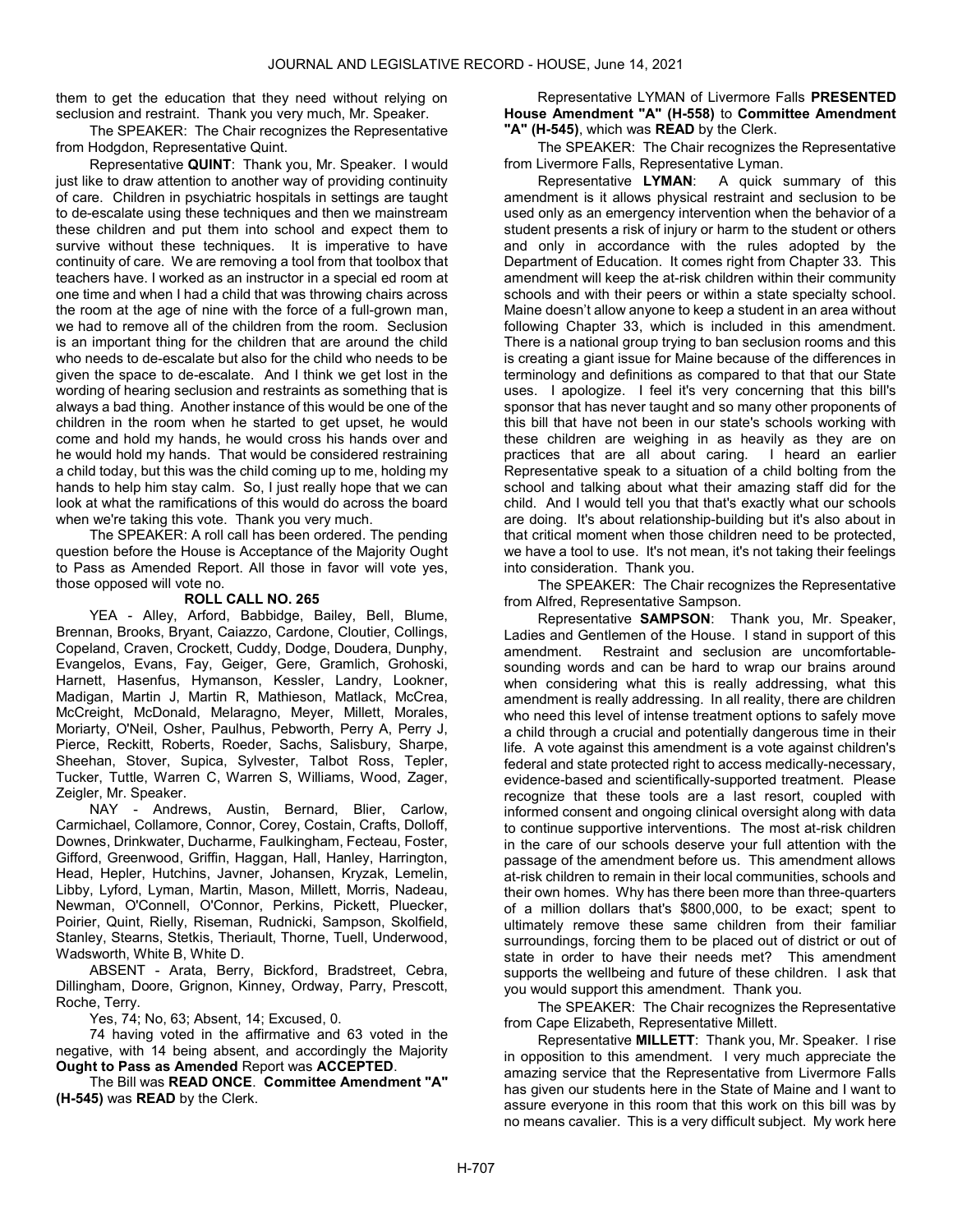in the State House has been grounded in being in complete awe of our public educators and the heroic work that they do. But the research does not show that this is best practices and, in fact, shows that we do put our educators at risk when restraint and seclusion are utilized as some sort of crisis management tool. This amendment simply keeps in place what is already in rules. It keeps in place the use of prone restraint, which I think many of us recognize is very dangerous. I look forward to opposing this amendment so we can get on to passing the bill and allowing the educators and the stakeholders to come together and work on major substantive rulemaking. Thank you, Mr. Speaker.

 Representative DUNPHY of Old Town REQUESTED a roll call on the motion to ADOPT House Amendment "A" (H-558) to Committee Amendment "A" (H-545).

 More than one-fifth of the members present expressed a desire for a roll call which was ordered.

 The SPEAKER: A roll call has been ordered. The pending question before the House is Adoption of House Amendment "A" (H-558) to Committee Amendment "A" (H-545). All those in favor will vote yes, those opposed will vote no.

## ROLL CALL NO. 266

 YEA - Andrews, Austin, Bernard, Blier, Carlow, Carmichael, Collamore, Connor, Corey, Costain, Crafts, Dolloff, Downes, Drinkwater, Ducharme, Evangelos, Faulkingham, Fecteau, Foster, Gifford, Greenwood, Griffin, Haggan, Hall, Hanley, Harrington, Head, Hepler, Hutchins, Javner, Johansen, Kryzak, Lemelin, Libby, Lyford, Lyman, Martin, Mason, Millett, Morris, Nadeau, Newman, O'Connell, Perkins, Pickett, Pluecker, Poirier, Quint, Riseman, Rudnicki, Sampson, Skolfield, Stanley, Stearns, Stetkis, Theriault, Thorne, Tuell, Underwood, Wadsworth, White B, White D.

 NAY - Alley, Arford, Babbidge, Bailey, Bell, Blume, Brennan, Brooks, Bryant, Caiazzo, Cardone, Cloutier, Collings, Copeland, Craven, Crockett, Cuddy, Dodge, Doudera, Dunphy, Evans, Fay, Geiger, Gere, Gramlich, Grohoski, Harnett, Hasenfus, Hymanson, Kessler, Landry, Lookner, Madigan, Martin J, Martin R, Mathieson, Matlack, McCrea, McCreight, McDonald, Melaragno, Meyer, Millett, Morales, Moriarty, O'Neil, Osher, Paulhus, Pebworth, Perry A, Perry J, Pierce, Reckitt, Rielly, Roberts, Roeder, Sachs, Salisbury, Sharpe, Sheehan, Stover, Supica, Sylvester, Talbot Ross, Tepler, Tucker, Tuttle, Warren C, Warren S, Williams, Wood, Zager, Zeigler, Mr. Speaker.

 ABSENT - Arata, Berry, Bickford, Bradstreet, Cebra, Dillingham, Doore, Grignon, Kinney, O'Connor, Ordway, Parry, Prescott, Roche, Terry.

Yes, 62; No, 74; Absent, 15; Excused, 0.

 62 having voted in the affirmative and 74 voted in the negative, with 15 being absent, and accordingly House Amendment "A" (H-558) to Committee Amendment "A" (H-545) was NOT ADOPTED.

 Subsequently, Committee Amendment "A" (H-545) was ADOTPED.

 Under suspension of the rules the Bill was given its SECOND READING WITHOUT REFERENCE to the Committee on Bills in the Second Reading.

 Representative STETKIS of Canaan REQUESTED a roll call on PASSAGE TO BE ENGROSSED as Amended by Committee Amendment "A" (H-545).

 More than one-fifth of the members present expressed a desire for a roll call which was ordered.

 The SPEAKER: A roll call has been ordered. The pending question before the House is Passage to be Engrossed as Amended by Committee Amendment "A" (H-545). All those in favor will vote yes, those opposed will vote no.

## ROLL CALL NO. 267

 YEA - Arford, Babbidge, Bailey, Bell, Blume, Brennan, Brooks, Bryant, Caiazzo, Cardone, Cloutier, Collings, Copeland, Craven, Crockett, Cuddy, Dodge, Doudera, Dunphy, Evangelos, Evans, Fay, Geiger, Gere, Gramlich, Grohoski, Harnett, Hasenfus, Hymanson, Kessler, Landry, Lookner, Madigan, Martin J, Martin R, Mathieson, Matlack, McCrea, McCreight, McDonald, Melaragno, Meyer, Millett, Morales, Moriarty, O'Neil, Osher, Paulhus, Pebworth, Perry A, Perry J, Pierce, Reckitt, Rielly, Riseman, Roberts, Roeder, Sachs, Salisbury, Sharpe, Sheehan, Stover, Supica, Sylvester, Talbot Ross, Tepler, Tucker, Tuttle, Warren C, Warren S, Williams, Wood, Zager, Zeigler, Mr. Speaker.

 NAY - Alley, Andrews, Austin, Bernard, Blier, Carlow, Carmichael, Collamore, Connor, Corey, Costain, Crafts, Dolloff, Downes, Drinkwater, Ducharme, Faulkingham, Fecteau, Foster, Gifford, Greenwood, Griffin, Haggan, Hall, Hanley, Harrington, Head, Hepler, Hutchins, Javner, Johansen, Kryzak, Lemelin, Libby, Lyford, Lyman, Martin, Mason, Millett, Morris, Nadeau, Newman, O'Connell, Perkins, Pickett, Pluecker, Poirier, Quint, Rudnicki, Sampson, Skolfield, Stanley, Stearns, Stetkis, Theriault, Thorne, Tuell, Underwood, Wadsworth, White B, White D.

 ABSENT - Arata, Berry, Bickford, Bradstreet, Cebra, Dillingham, Doore, Grignon, Kinney, O'Connor, Ordway, Parry, Prescott, Roche, Terry.

Yes, 75; No, 61; Absent, 15; Excused, 0.

 75 having voted in the affirmative and 61 voted in the negative, with 15 being absent, and accordingly the Bill was PASSED TO BE ENGROSSED as Amended by Committee Amendment "A" (H-545) and sent for concurrence.

 By unanimous consent, all matters having been acted upon were ORDERED SENT FORTHWITH. \_\_\_\_\_\_\_\_\_\_\_\_\_\_\_\_\_\_\_\_\_\_\_\_\_\_\_\_\_\_\_\_\_

\_\_\_\_\_\_\_\_\_\_\_\_\_\_\_\_\_\_\_\_\_\_\_\_\_\_\_\_\_\_\_\_\_

 The Chair laid before the House the following item which was TABLED earlier in today's session:

 Resolve, To Require the Department of Administrative and Financial Services and the Department of Public Safety To Develop Short-term and Long-term Plans for Security Screenings in the Burton M. Cross Building and the State House (EMERGENCY)

> (H.P. 1242) (L.D. 1671) (C. "A" H-525)

 Which was TABLED by Representative DUNPHY of Old Town pending FINAL PASSAGE. (Roll Call Ordered)

 The SPEAKER: A roll call has been ordered. The pending question before the House is Final Passage. All those in favor will vote yes, those opposed will vote no.

 This being an emergency measure, a two-thirds vote of all the members elected to the House being necessary, a total was taken.

## ROLL CALL NO. 268

 YEA - Alley, Arford, Babbidge, Bailey, Bell, Blume, Brennan, Brooks, Bryant, Caiazzo, Cardone, Carlow, Cloutier, Collings, Copeland, Crafts, Craven, Crockett, Cuddy, Dodge, Doudera, Dunphy, Evangelos, Evans, Fay, Geiger, Gere, Gramlich, Grohoski, Harnett, Hasenfus, Hepler, Hymanson, Kessler, Lookner, Madigan, Martin J, Martin R, Mathieson, Matlack, McCrea, McCreight, McDonald, Melaragno, Meyer, Millett H, Millett R, Morales, Moriarty, O'Connell, O'Neil, Osher,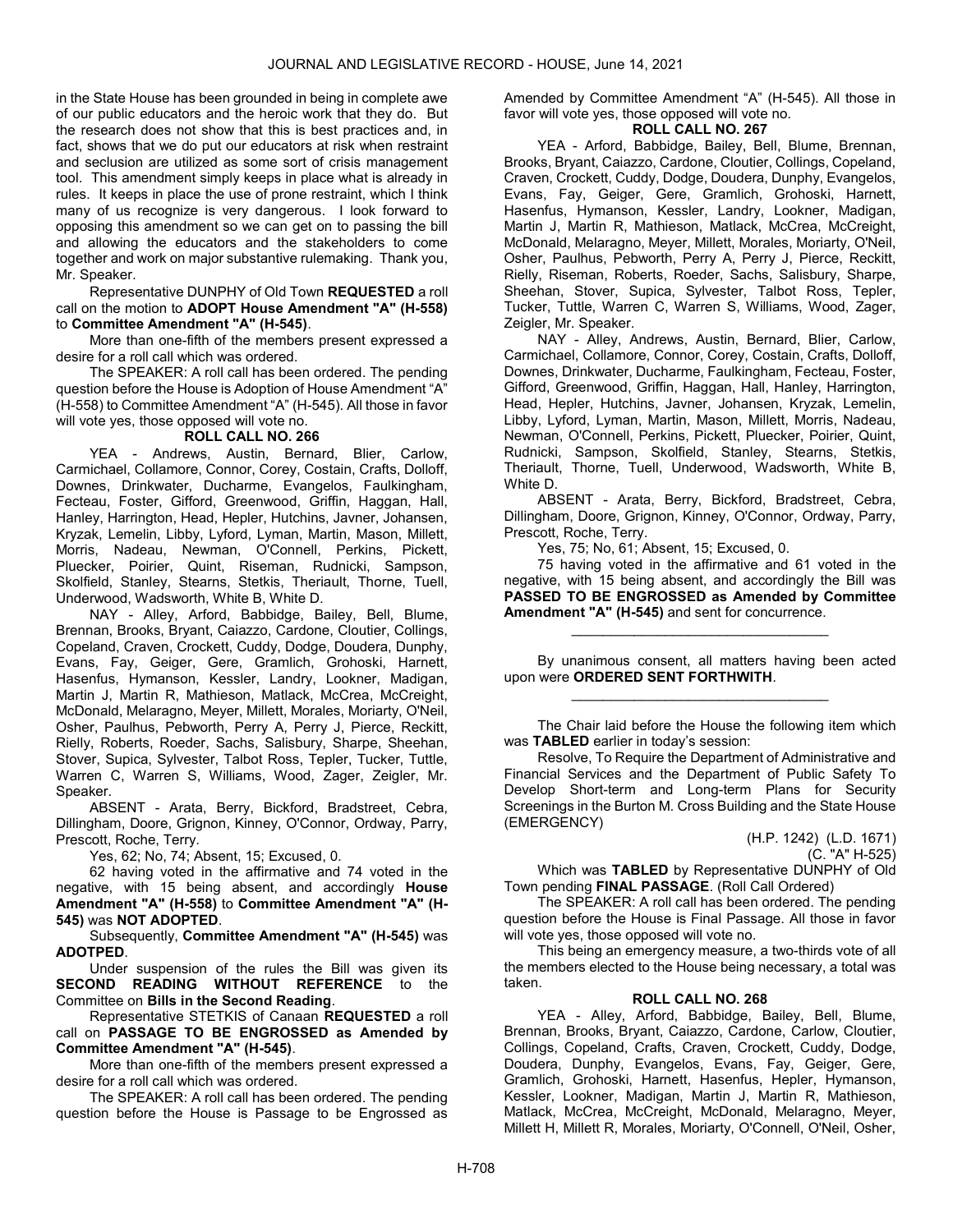Paulhus, Pebworth, Perry A, Perry J, Pierce, Pluecker, Poirier, Reckitt, Rielly, Riseman, Roberts, Roeder, Sachs, Salisbury, Sharpe, Sheehan, Stover, Supica, Sylvester, Talbot Ross, Tepler, Tucker, Tuttle, Warren C, Warren S, White, Williams, Wood, Zager, Zeigler, Mr. Speaker.

 NAY - Andrews, Austin, Bernard, Blier, Carmichael, Collamore, Connor, Corey, Costain, Dolloff, Downes, Drinkwater, Ducharme, Faulkingham, Fecteau, Foster, Gifford, Greenwood, Griffin, Haggan, Hall, Hanley, Harrington, Head, Hutchins, Javner, Johansen, Kryzak, Lemelin, Libby, Lyford, Lyman, Martin, Mason, Morris, Nadeau, Newman, Perkins, Pickett, Quint, Rudnicki, Sampson, Skolfield, Stanley, Stearns, Stetkis, Theriault, Thorne, Tuell, Underwood, Wadsworth, White.

 ABSENT - Arata, Berry, Bickford, Bradstreet, Cebra, Dillingham, Doore, Grignon, Kinney, Landry, O'Connor, Ordway, Parry, Prescott, Roche, Terry.

Yes, 83; No, 52; Absent, 16; Excused, 0.

 83 having voted in the affirmative and 52 voted in the negative, with 16 being absent, and accordingly the Resolve FAILED FINAL PASSAGE and was sent to the Senate.

\_\_\_\_\_\_\_\_\_\_\_\_\_\_\_\_\_\_\_\_\_\_\_\_\_\_\_\_\_\_\_\_\_

 By unanimous consent, all matters having been acted upon were ORDERED SENT FORTHWITH.

## REPORTS OF COMMITTEE Divided Reports

\_\_\_\_\_\_\_\_\_\_\_\_\_\_\_\_\_\_\_\_\_\_\_\_\_\_\_\_\_\_\_\_\_

 Majority Report of the Committee on STATE AND LOCAL GOVERNMENT reporting Ought to Pass as Amended by Committee Amendment "A" (S-108) on RESOLUTION, Proposing an Amendment to the Constitution of Maine To Require the Popular Election of Maine Constitutional Officers (S.P. 288) (L.D. 874)

Signed:

Senators:

 BALDACCI of Penobscot CLAXTON of Androscoggin ROSEN of Hancock

Representatives:

 DOWNES of Bucksport GREENWOOD of Wales HEAD of Bethel RISEMAN of Harrison TUELL of East Machias

 Minority Report of the same Committee reporting Ought Not to Pass on same RESOLUTION.

Signed:

Representatives:

 MATLACK of St. George BRYANT of Windham COPELAND of Saco DOORE of Augusta PAULHUS of Bath

 Came from the Senate with the Majority OUGHT TO PASS AS AMENDED Report READ and ACCEPTED and the RESOLUTION PASSED TO BE ENGROSSED AS AMENDED BY COMMITTEE AMENDMENT "A" (S-108) AND SENATE AMENDMENT "B" (S-250). READ.

 Representative MATLACK of St. George moved that the House **ACCEPT** the Majority Ought to Pass as Amended Report.

 On motion of Representative DUNPHY of Old Town, TABLED pending the motion of Representative MATLACK of St. George to ACCEPT the Majority Ought to Pass as Amended Report and later today assigned.

\_\_\_\_\_\_\_\_\_\_\_\_\_\_\_\_\_\_\_\_\_\_\_\_\_\_\_\_\_\_\_\_\_

Seven Members of the Committee on LABOR AND HOUSING report in Report "A" Ought to Pass as Amended by Committee Amendment "A" (S-223) on Bill "An Act To Amend the Laws Governing Unemployment Compensation"

(S.P. 507) (L.D. 1564)

 Signed: Senators:

 HICKMAN of Kennebec MIRAMANT of Knox

Representatives:

 SYLVESTER of Portland CUDDY of Winterport GERE of Kennebunkport PEBWORTH of Blue Hill ROEDER of Bangor

 Four Members of the same Committee report in Report "B" Ought to Pass as Amended by Committee Amendment "B" (S-224) on same Bill.

 Signed: Senator:

GUERIN of Penobscot

Representatives:

 BRADSTREET of Vassalboro DRINKWATER of Milford MORRIS of Turner

One Member of the same Committee reports in Report "C" Ought to Pass as Amended by Committee Amendment "C" (S-225) on same Bill.

 Signed: Representative: WARREN of Scarborough

 Came from the Senate with Report "A" OUGHT TO PASS AS AMENDED READ and ACCEPTED and the Bill PASSED TO BE ENGROSSED AS AMENDED BY COMMITTEE AMENDMENT "A" (S-223) AS AMENDED BY SENATE AMENDMENT "A" (S-243) thereto.

READ.

 Representative SYLVESTER of Portland moved that the House ACCEPT Report "A" Ought to Pass as Amended.

 Representative MORRIS of Turner REQUESTED a roll call on the motion to **ACCEPT** Report "A" Ought to Pass as Amended.

 More than one-fifth of the members present expressed a desire for a roll call which was ordered.

The SPEAKER: The Chair recognizes the Representative from North Turner, Representative Morris.

Representative MORRIS: Thank you, Mr. Speaker. Mr. Speaker, Ladies and Gentlemen of the House, I rise in opposition to the pending motion. This bill is another classic exhibit of how out of touch government can be with those who run a business. Right now, businesses are struggling to find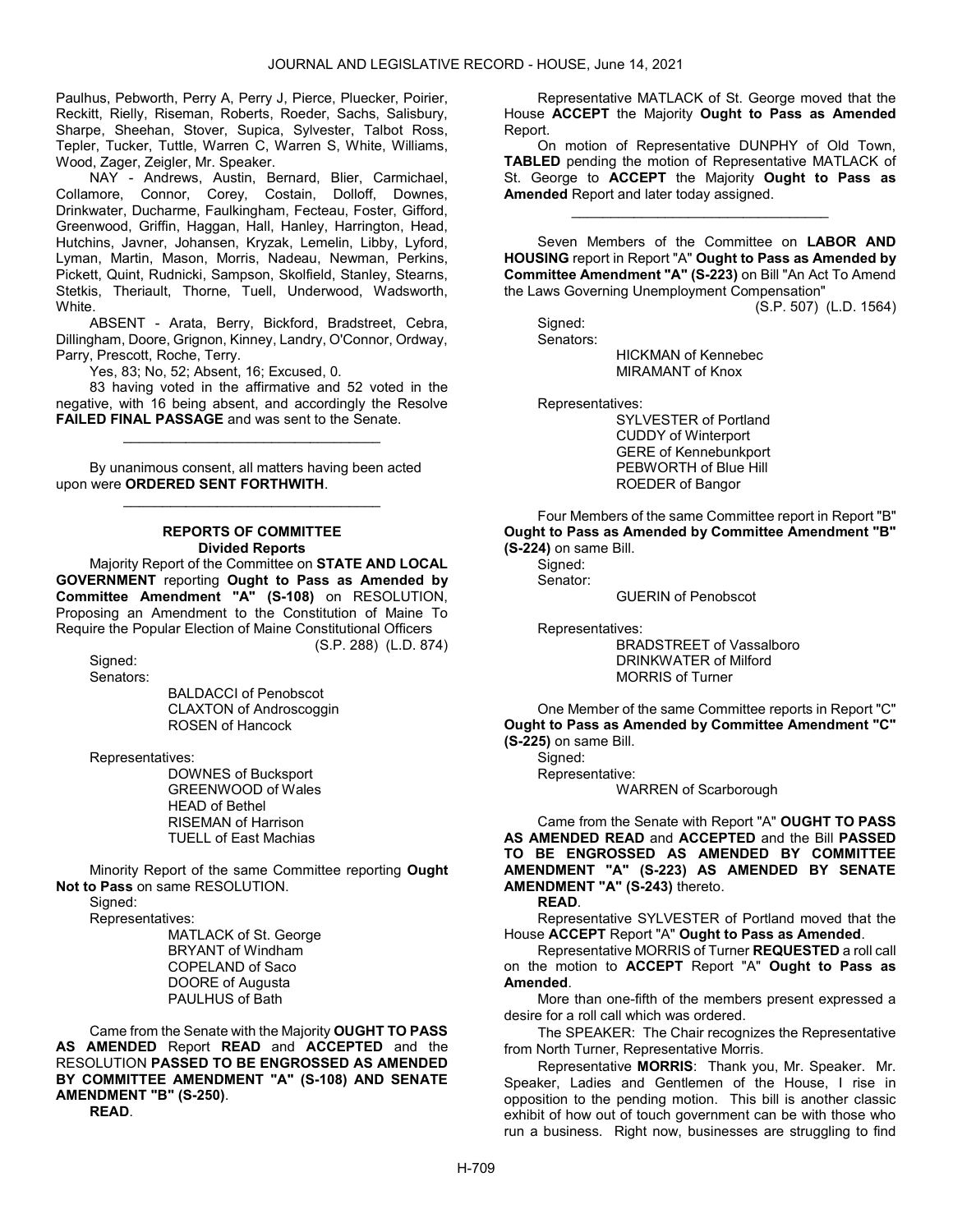employees. Everywhere we go, we see help wanted signs on doors. Businesses have been forced to shut down sometimes two days a week because they cannot find help. They are wondering why we are spending time finding ways to help people receive additional benefits. While it's true during the pandemic last year many of us heard from constituents that struggle to access benefits. That was due to a once-in-a-lifetime pandemic. I submit that it was also due to a bureaucracy that was too slow to adapt and too aloof to notice. To be sure, many constituents I heard just wanted to be back at work doing their job, rather than spending every day on the phone trying to figure out the rat's nest that was the unemployment system. The problem with this bill is the fact that the business community has been left out of this conversation. It has been rushed to get it to the floor with only one work session in the Labor and Housing Committee. It has not been fully vetted. Before we go and enact wholesale changes to our unemployment system, we should work to convene a stakeholder group. We should see where there is consensus on how we can fix the system before we enact an overhaul that will cost employers in Maine to the tune of \$2.8 million a year in new unemployment taxes. Let's not put the cart before the horse. I urge this Body to reject the pending motion. Thank you.

The SPEAKER: The Chair recognizes the Representative from Milford, Representative Drinkwater.

Representative DRINKWATER: Thank you, Mr. Speaker. I won't take long, as we've got a lot of work to do. My good friend, the Representative from Turner, spoke eloquently about this bill. On May 3rd, we had a public hearing. Then on May 21st, we had the work session. At that time, an amendment was presented. The Minority didn't even have time to read the amendment. And the committee voted to table it out of consideration of us being allowed to read it. We had a busy day, then at 5:28 the Majority decided to pull it off the table and vote on it. We still hadn't had time to even read the amendment. So, since then, we've had time to read the amendment. And my personal opinion, Mr. Speaker, is this is a rush job and it proposes a navigator system which should be fully vetted. It also proposes some changes to the unemployment system, not that we shouldn't look at and try to improve it, especially after what we've learned from the pandemic. We asked the department to give us a review of what they've learned. They gave us a very good overview of things they learned from the pandemic.

So, I don't think we need a complete overhaul, I don't think we need to give somebody unemployment if they need to stay home and take care of a child for just a little while because we have family sick leave now and family paid leave. So, in my opinion, Mr. Speaker, this is a rush job. This needs to be completely vetted. The committee that's going to do the studying on some of the parts of unemployment needs to involve the business community, such as the Chamber of Commerce, the hospitality people. Those people need to have a seat at the table. After all, business pays \$130 million a year. This is a 100 percent funded by the business community to the tune of \$130 million and we're going to be tinkering with it without the business community? I don't think that's a wise decision, Mr. Speaker, therefore I think we should vote against this. Thank you, Mr. Speaker.

The SPEAKER: The Chair recognizes the Representative from Portland, Representative Sylvester.

Representative SYLVESTER: Thank you, Mr. Speaker. I find the comments of my good friends from Turner and Milford interesting, as this bill is the combination of two bills that we had in our position for several months. Two bills which were combined, the pieces of them, none of which was created wholecloth by the committee, and all of which was created over months of the period of time that we lived this pandemic. I am going to trust the department, the experts who lived in the trenches, who looked at the system and tried to figure out ways that people could access the system better and therefore I will be supporting this motion. Thank you, Mr. Speaker.

The SPEAKER: The Chair recognizes the Representative from Scarborough, Representative Warren.

Representative WARREN: Thank you, Mr. Speaker. I rise in support of the present motion. With all due respect to my colleagues on either side of the aisle, being Independent I'm maybe trying to live true to that value tonight. I'll try to just be brief, I just want to express I do have a separate amendment on this bill and I just want to speak to the fact that there was a, you know, as good a faith effort as at least I could offer to, you know, be part of tabling this during the day from the morning to, you know, right in the evening to make sure folks especially in the business community could've had that opportunity to review this. All that said, and the ways that the navigator program, for example, was compromised, I think, to a certain extent, the way that the different stakeholders in the business community are intended now to be part of a group that looks at this, I just feel quite critical, I think, actually I also have some criticism of the department. I think that there's good faith criticism and dialogue to be had but primarily it should be done with those who have experienced the system firsthand or are likely to need it in the future.

Mr. Speaker, I feel that, you know, as someone who pays tolls and pays the gas tax, I don't feel entitled to be part of a working group to decide how to use the highway fund. I feel that I am entitled to my vote and with my suffrage I can be a part of this Body and have representatives that come and do the peoples' work but, ultimately, the law is that these businesses have to pay and if they don't, they are not following the law, that the people in the peoples' house do make it so and so, I don't really understand that logic and I feel it's part of how we got to such a broken system of unemployment just across 50 states over many, many years and this program as it's constructed hasn't really been reviewed in about 20 years. So, I think that this is a really complex issue but I don't think the stakeholders that are going to be part of this bill and the way it's going to forward, I just think the compromises are not true to what advocates and working people in Maine need and I hope that that work can continue and I hope we can all see good faith critique as valuable and worthy of considering, you know, from the department to the Chief Executive to myself and my colleagues and, again, I did try to make a good faith effort to be part of this process, I didn't see those final amendments before they were presented, either, that day and anyways, so, I appreciate your time and consideration and do hope that you will vote with me here. I don't want to let perfect be the enemy of the good, but I think we have a long way to go to get to perfect, I don't think that's on the table here tonight. Thank you very much, Mr. Speaker.

The SPEAKER: The Chair recognizes the Representative from Winterport, Representative Cuddy.

Representative CUDDY: Thank you very much, Mr. Speaker. Mr. Speaker, I rise to support the motion. Everybody in this Body was present when we all went through not just the crisis of the pandemic but the crisis of unemployment. Maine Department of Labor was clearly overwhelmed by what happened. Huge numbers of people claiming their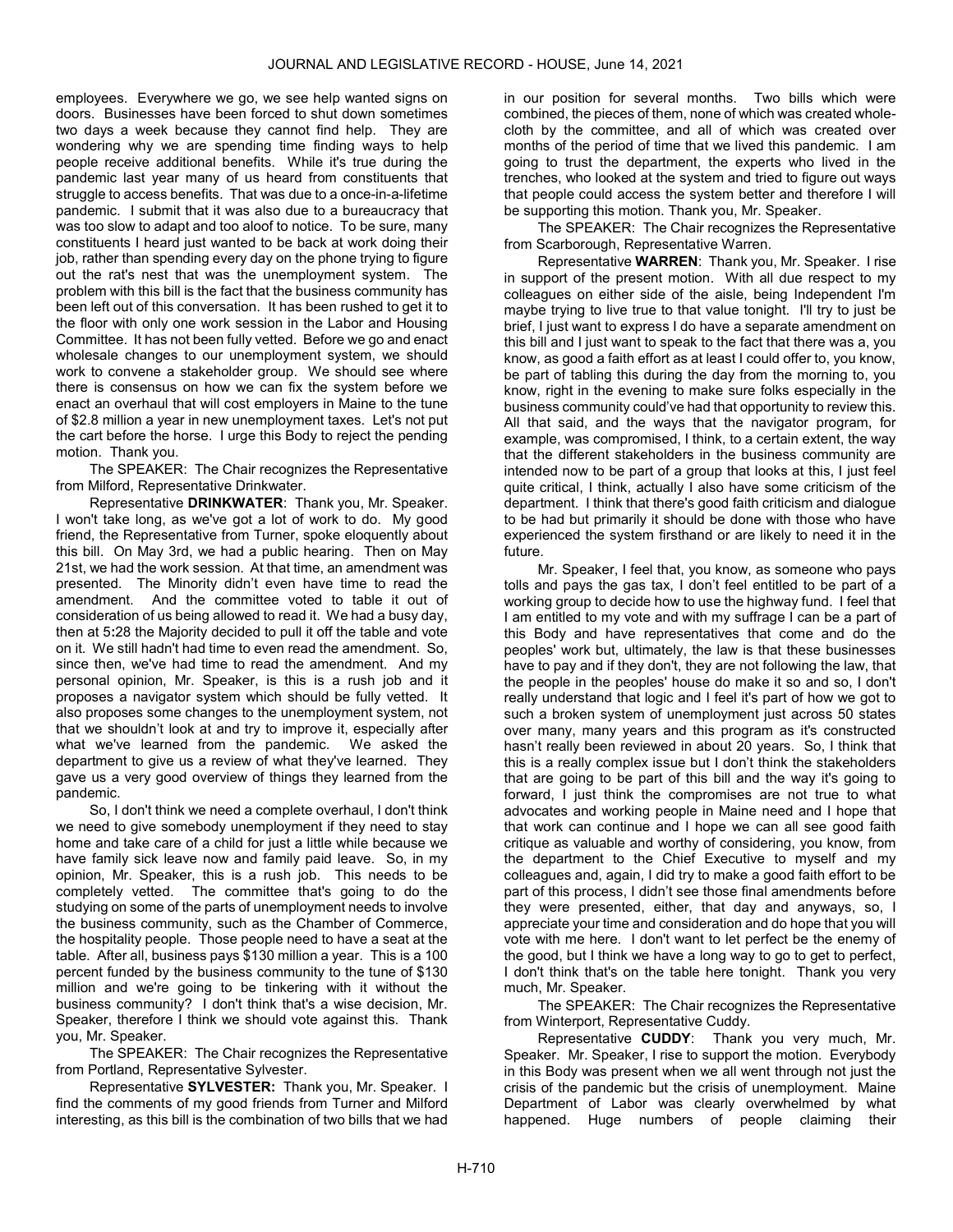unemployment. And what we found worked during this period of time was peer to peer communication. We found people who had learned the system because they had gone through, they helped others. We're now trying to enshrine that in this navigator program. It is going to let the people who are out there, who are expert at it, help the department when the department needs it. We all know that we can't staff at such a level that the department can suddenly take on 30,000 claims a week. That's unreasonable. But we've got to do something. We all went through it, we all made those phone calls, we all received those phone calls, those texts, those emails of people who were panicking because they couldn't get through, they couldn't get what they needed. This bill will help to address that immensely. It makes a number of other changes that somebody in construction, I've had to claim unemployment a number of times. There are tons of changes that need to happen, this bill begins to do that. This is an excellent bill. It is a bill that is borne out of the experience of Mainers. It is informed by the experience of Mainers and it will benefit the lives of Mainers and I can't wait to vote for it.

 The SPEAKER: A roll call has been ordered. The pending question before the House is Acceptance of Report "A" Ought to Pass as Amended. All those in favor will vote yes, those opposed will vote no.

## ROLL CALL NO. 269

 YEA - Alley, Arford, Babbidge, Bell, Berry, Blume, Brennan, Brooks, Bryant, Caiazzo, Cardone, Cloutier, Collings, Copeland, Crafts, Craven, Crockett, Cuddy, Dodge, Doudera, Dunphy, Evans, Fay, Geiger, Gere, Gramlich, Grohoski, Harnett, Hasenfus, Hepler, Hymanson, Kessler, Landry, Lookner, Madigan, Martin J, Martin R, Mathieson, Matlack, McCrea, McCreight, McDonald, Melaragno, Meyer, Millett, Morales, Moriarty, O'Connell, O'Neil, Osher, Paulhus, Pebworth, Perry A, Perry J, Pierce, Pluecker, Reckitt, Rielly, Riseman, Roberts, Roeder, Sachs, Salisbury, Sharpe, Sheehan, Stover, Supica, Sylvester, Talbot Ross, Tepler, Tucker, Tuttle, Warren C, Warren S, White, Williams, Wood, Zager, Zeigler, Mr. Speaker.

 NAY - Andrews, Austin, Bernard, Blier, Carlow, Carmichael, Collamore, Connor, Corey, Costain, Downes, Drinkwater, Ducharme, Faulkingham, Fecteau, Foster, Gifford, Greenwood, Griffin, Haggan, Hall, Hanley, Harrington, Hutchins, Javner, Johansen, Kinney, Lemelin, Libby, Lyford, Lyman, Martin, Mason, Millett, Morris, Nadeau, Newman, O'Connor, Ordway, Perkins, Pickett, Poirier, Quint, Rudnicki, Skolfield, Stanley, Stearns, Stetkis, Thorne, Tuell, Underwood.

 ABSENT - Arata, Bailey, Bickford, Bradstreet, Cebra, Dillingham, Dolloff, Doore, Evangelos, Grignon, Head, Kryzak, Parry, Prescott, Roche, Sampson, Terry, Theriault, Wadsworth, White.

Yes, 80; No, 51; Absent, 20; Excused, 0.

 80 having voted in the affirmative and 51 voted in the negative, with 20 being absent, and accordingly Report "A" Ought to Pass as Amended was ACCEPTED.

 The Bill was READ ONCE. Committee Amendment "A" (S-223) was READ by the Clerk.

Senate Amendment "A" (S-243) to Committee Amendment "A" (S-223) was READ by the Clerk and ADOPTED.

Committee Amendment "A" (S-223) as Amended by Senate Amendment "A" (S-243) thereto was ADOPTED.

 Under suspension of the rules the Bill was given its SECOND READING WITHOUT REFERENCE to the Committee on Bills in the Second Reading.

 Under further suspension of the rules the Bill was PASSED TO BE ENGROSSED as Amended by Committee Amendment "A" (S-223) as Amended by Senate Amendment "A" (S-243) thereto in concurrence.

 By unanimous consent, all matters having been acted upon were ORDERED SENT FORTHWITH. \_\_\_\_\_\_\_\_\_\_\_\_\_\_\_\_\_\_\_\_\_\_\_\_\_\_\_\_\_\_\_\_\_

\_\_\_\_\_\_\_\_\_\_\_\_\_\_\_\_\_\_\_\_\_\_\_\_\_\_\_\_\_\_\_\_\_

 Majority Report of the Committee on EDUCATION AND CULTURAL AFFAIRS reporting Ought to Pass as Amended by Committee Amendment "A" (H-599) on Bill "An Act Regarding School Discipline for Maine's Youngest Children"

(H.P. 348) (L.D. 474)

Signed:

Senators:

 RAFFERTY of York DAUGHTRY of Cumberland

Representatives:

 BRENNAN of Portland CROCKETT of Portland DODGE of Belfast HEPLER of Woolwich McCREA of Fort Fairfield MILLETT of Cape Elizabeth SALISBURY of Westbrook

 Minority Report of the same Committee reporting Ought Not to Pass on same Bill.

Signed: Senator:

WOODSOME of York

Representatives:

 LYMAN of Livermore Falls ROCHE of Wells STEARNS of Guilford

## READ.

 Representative BRENNAN of Portland moved that the House ACCEPT the Majority Ought to Pass as Amended Report.

 Representative STEARNS of Guilford REQUESTED a roll call on the motion to ACCEPT the Majority Ought to Pass as Amended Report.

 More than one-fifth of the members present expressed a desire for a roll call which was ordered.

The SPEAKER: The Chair recognizes the Representative from Augusta, Representative Fecteau.

Representative FECTEAU: Thank you, Mr. Speaker. I rise in opposition to the pending motion. We dealt with this issue and some issues like this back in the 129th and I think it's really unfortunate when we come to the floor of the House now, which is great, but only after months of Zoom, when we lose the human interaction of bumping into each other and working these things out. So, I really think that's a product of why this bill is before us right now. I'd like to read the testimonial, just a small portion of the testimony of the Maine Principal's Association regarding this, who testified in opposition to this bill. They said there are times positive behavioral intervention supports such as restorative justice are used in buildings across the state and for most students these interventions work. There are times, however, when they do not. There are times when a child's behavior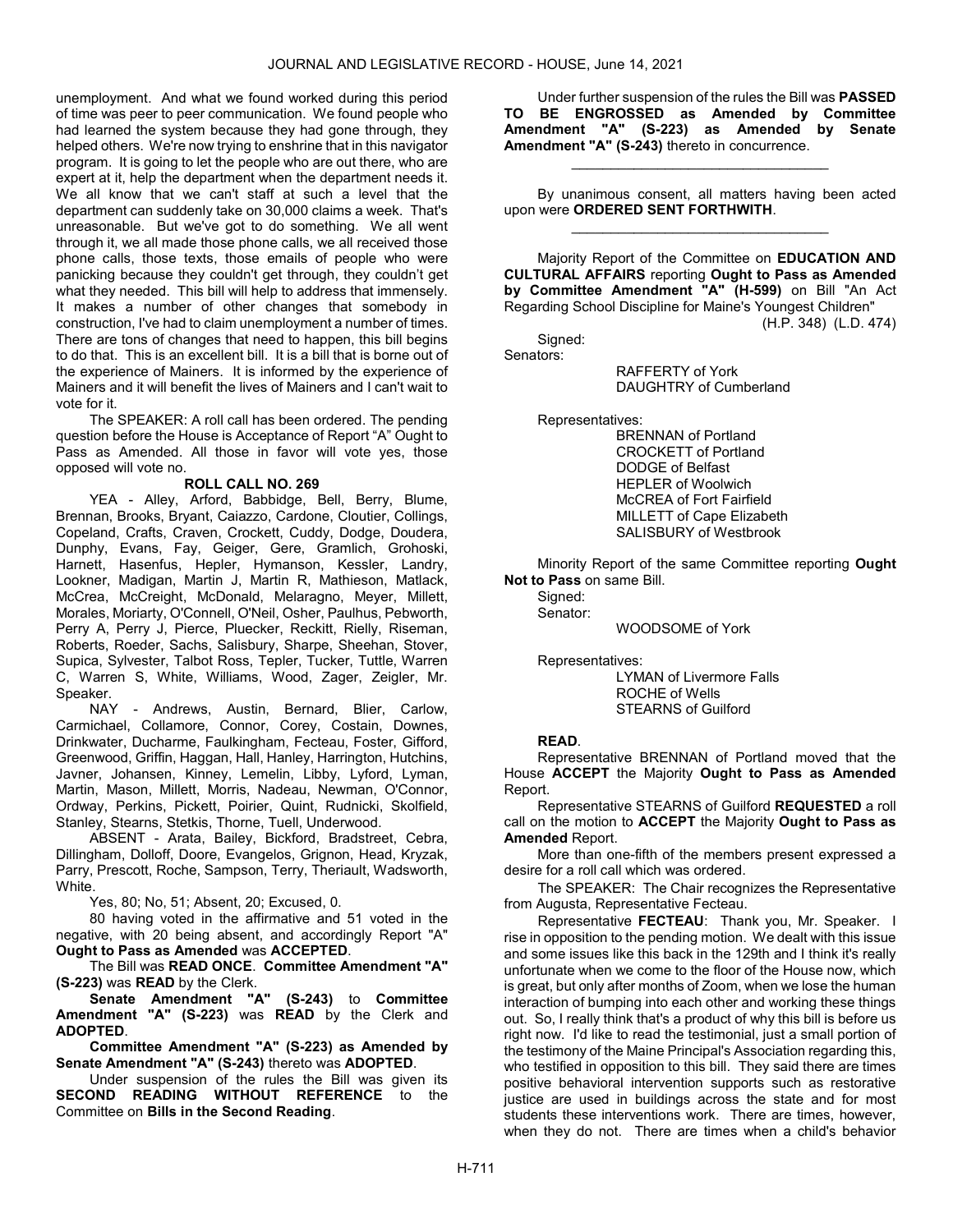becomes so dangerous that they could potentially cause harm to themselves or others. It is during these times that students need to be removed from the classroom. If the student is unable to return to the classroom because their behavior was so egregious, this bill would stop them from going into another classroom for the remainder of the day or from being sent home until a safety plan can be put in place for a student to safely return to school. Keeping them in their classroom where they could cause a significant harm to themselves or others is not an option. If a child is removed from their classroom and cannot return when whether it is considered in-school or out-of-school suspension, the child is being suspended. The Department of Education also said they've provided proper training to use problem-solving approach to violence prevention by identifying underlying causes to misbehavior and providing students with timely and effective intervention and ongoing support. Although rare, we recognize there may be times when a student in the grades identified in this bill may need to be removed from school to mitigate the risk of danger to themselves and others. Thank you.

The SPEAKER: The Chair recognizes the Representative from South Portland, Representative Morales.

Representative MORALES: Thank you, Mr. Speaker, Colleagues and Friends in the House. Before I begin my remarks, I would like to respond to the Good Representative from Augusta because the bill that's before us today is an amended bill that took exactly those comments made by the Maine Department of Education and the Maine Principal's Association and put that into the bill that's before the House today. So, what we're talking about is when there is a child who is a danger to self or others, that school can use out-of-school suspension for that child and we're talking about children 11 and under, Mr. Speaker. This bill as amended is simple. It provides that for our youngest children, fifth grade and under, ages 11 and under, out-of-school suspension is not a punishment option except when there is a risk of harm to the child or to others. It also provides that recess time, which I know is the most important time because my 10-year-old tells me that that's his favorite time of the day, recess time also cannot be taken away as punishment except to be used to talk about the behavior that that child is exhibiting through positive interventions.

Why should this bill be top priority for us? The supporters of this bill, which included the Maine Academies of Pediatrics, the Cumberland County District Attorney, the Maine Association of the Education of Young People, the Maine Education Association, the Maine Children's Alliance, Disability Rights Maine, school board members, GLAD legal defenders, parents, students and public health professionals. These supporters of this bill testified that when students are suspended from school out of school and sent home at this young age for punishment, a few things happen. They are sent the message that they do not belong in school. They fall behind in their learning and have trouble meeting grade-level standards, they're more likely to need special education services, they're less likely to meet the most important third-grade reading standards, they're less likely to graduate from high school, and they often end up in the juvenile justice system at the end of the school to prison pipeline. So, Mr. Speaker, experts on childhood behavior are clear that out-of-school suspensions are harmful for these youngest children. We heard testimony that not only are they harmful for the children getting suspended, they're actually harmful to the learning of all the other children in that school because the studies have shown that schools that suspend children more often have lower test scores than other schools. There are better evidence-based ways to address behaviors than out-ofschool suspensions and for these reasons, I ask this Body to support the Majority Report. Thank you.

 The SPEAKER: A roll call has been ordered. The pending question before the House is Acceptance of the Majority Ought to Pass as Amended Report. All those in favor will vote yes, those opposed will vote no.

#### ROLL CALL NO. 270

 YEA - Alley, Arford, Babbidge, Bell, Berry, Blume, Brennan, Brooks, Bryant, Caiazzo, Cardone, Cloutier, Collings, Copeland, Crafts, Craven, Crockett, Cuddy, Dodge, Doudera, Dunphy, Evans, Fay, Geiger, Gere, Gramlich, Grohoski, Harnett, Hasenfus, Hepler, Hymanson, Kessler, Landry, Lookner, Madigan, Martin J, Martin R, Mathieson, Matlack, McCrea, McCreight, McDonald, Melaragno, Meyer, Millett, Morales, Moriarty, O'Connell, O'Neil, Osher, Pebworth, Perry A, Perry J, Pierce, Reckitt, Rielly, Riseman, Roberts, Roeder, Sachs, Salisbury, Sharpe, Sheehan, Stover, Supica, Sylvester, Talbot Ross, Tepler, Tucker, Tuttle, Warren C, Warren S, White, Williams, Wood, Zager, Zeigler, Mr. Speaker.

 NAY - Andrews, Austin, Bernard, Blier, Carlow, Carmichael, Collamore, Connor, Corey, Costain, Downes, Drinkwater, Ducharme, Faulkingham, Fecteau, Foster, Gifford, Greenwood, Griffin, Haggan, Hall, Hanley, Harrington, Hutchins, Javner, Johansen, Kinney, Kryzak, Lemelin, Libby, Lyford, Lyman, Martin, Mason, Millett, Morris, Nadeau, Newman, O'Connor, Ordway, Perkins, Pickett, Pluecker, Poirier, Quint, Rudnicki, Skolfield, Stanley, Stearns, Stetkis, Thorne, Tuell, Underwood.

 ABSENT - Arata, Bailey, Bickford, Bradstreet, Cebra, Dillingham, Dolloff, Doore, Evangelos, Grignon, Head, Parry, Paulhus, Prescott, Roche, Sampson, Terry, Theriault, Wadsworth, White.

Yes, 78; No, 53; Absent, 20; Excused, 0.

 78 having voted in the affirmative and 53 voted in the negative, with 20 being absent, and accordingly the Majority Ought to Pass as Amended Report was ACCEPTED.

 The Bill was READ ONCE. Committee Amendment "A" (H-599) was READ by the Clerk and ADOPTED.

 Under suspension of the rules the Bill was given its SECOND READING WITHOUT REFERENCE to the Committee on Bills in the Second Reading.

 Under further suspension of the rules the Bill was PASSED TO BE ENGROSSED as Amended by Committee Amendment "A" (H-599) and sent for concurrence.

\_\_\_\_\_\_\_\_\_\_\_\_\_\_\_\_\_\_\_\_\_\_\_\_\_\_\_\_\_\_\_\_\_

 Majority Report of the Committee on JUDICIARY reporting Ought to Pass as Amended by Committee Amendment "A" (H-600) on Bill "An Act To Allow the Reduction of a MaineCare Lien"

(H.P. 337) (L.D. 461)

 Signed: Senators:

 CARNEY of Cumberland SANBORN of Cumberland

Representatives:

 HARNETT of Gardiner BABBIDGE of Kennebunk EVANGELOS of Friendship MORIARTY of Cumberland RECKITT of South Portland SHEEHAN of Biddeford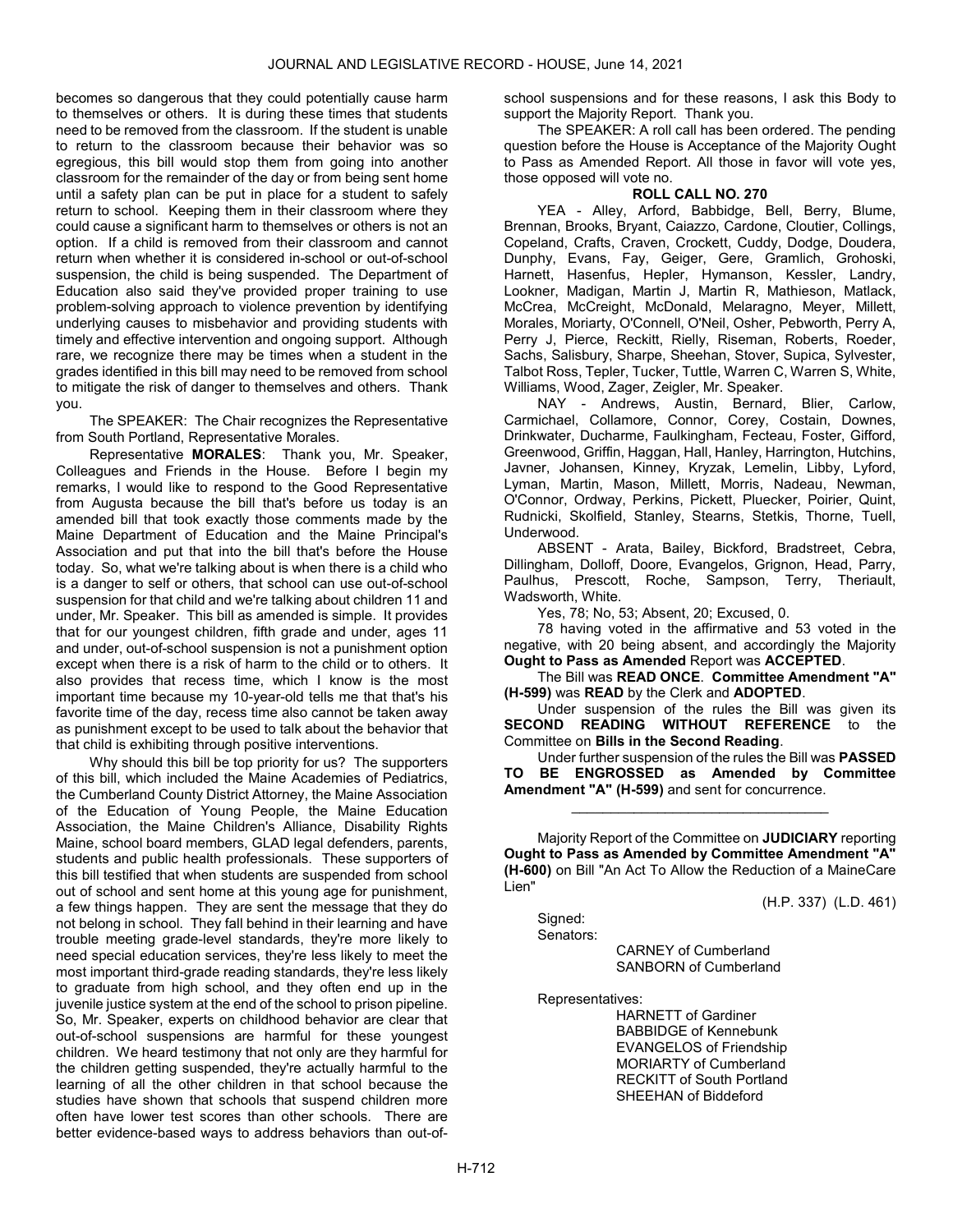Minority Report of the same Committee reporting Ought Not to Pass on same Bill.

 Signed: Senator:

KEIM of Oxford

Representatives:

 HAGGAN of Hampden LIBBY of Auburn POIRIER of Skowhegan THORNE of Carmel

 Representative NEWELL of the Passamaquoddy Tribe - of the House - supports the Majority Ought to Pass as Amended by Committee Amendment "A" (H-600) Report.

#### READ.

 Representative HARNETT of Gardiner moved that the House ACCEPT the Majority Ought to Pass as Amended Report.

Representative HAGGAN of Hampden REQUESTED a roll call on the motion to ACCEPT the Majority Ought to Pass as Amended Report.

 More than one-fifth of the members present expressed a desire for a roll call which was ordered.

 The SPEAKER: A roll call has been ordered. The pending question before the House is Acceptance of the Majority Ought to Pass as Amended Report. All those in favor will vote yes, those opposed will vote no.

## ROLL CALL NO. 271

 YEA - Alley, Arford, Babbidge, Bell, Berry, Blume, Brennan, Brooks, Bryant, Caiazzo, Cardone, Cloutier, Collings, Copeland, Crafts, Craven, Crockett, Cuddy, Dodge, Doudera, Dunphy, Evans, Fay, Geiger, Gere, Gramlich, Grohoski, Harnett, Hasenfus, Hepler, Hymanson, Kessler, Landry, Lookner, Madigan, Martin J, Martin R, Mathieson, Matlack, McCrea, McCreight, McDonald, Melaragno, Meyer, Millett, Morales, Moriarty, O'Connell, O'Neil, Osher, Pebworth, Perry A, Perry J, Pierce, Pluecker, Reckitt, Rielly, Riseman, Roberts, Roeder, Sachs, Salisbury, Sharpe, Sheehan, Stover, Supica, Sylvester, Talbot Ross, Tepler, Tucker, Tuttle, Warren C, Warren S, White, Williams, Wood, Zager, Zeigler, Mr. Speaker.

 NAY - Andrews, Austin, Bernard, Blier, Carlow, Carmichael, Collamore, Connor, Corey, Costain, Downes, Drinkwater, Ducharme, Faulkingham, Fecteau, Foster, Gifford, Greenwood, Griffin, Haggan, Hall, Hanley, Harrington, Hutchins, Javner, Johansen, Kinney, Kryzak, Lemelin, Libby, Lyford, Lyman, Martin, Mason, Millett, Morris, Nadeau, Newman, O'Connor, Ordway, Perkins, Pickett, Poirier, Quint, Rudnicki, Skolfield, Stanley, Stearns, Stetkis, Thorne, Tuell, Underwood.

 ABSENT - Arata, Bailey, Bickford, Bradstreet, Cebra, Dillingham, Dolloff, Doore, Evangelos, Grignon, Head, Parry, Paulhus, Prescott, Roche, Sampson, Terry, Theriault, Wadsworth, White.

Yes, 79; No, 52; Absent, 20; Excused, 0.

 79 having voted in the affirmative and 52 voted in the negative, with 20 being absent, and accordingly the Majority Ought to Pass as Amended Report was ACCEPTED.

 The Bill was READ ONCE. Committee Amendment "A" (H-600) was READ by the Clerk and ADOPTED.

 Under suspension of the rules the Bill was given its SECOND READING WITHOUT REFERENCE to the Committee on Bills in the Second Reading.

 Under further suspension of the rules the Bill was PASSED TO BE ENGROSSED as Amended by Committee Amendment "A" (H-600) and sent for concurrence.

\_\_\_\_\_\_\_\_\_\_\_\_\_\_\_\_\_\_\_\_\_\_\_\_\_\_\_\_\_\_\_\_\_

 Majority Report of the Committee on JUDICIARY reporting Ought to Pass as Amended by Committee Amendment "A" (H-602) on Bill "An Act To Provide Access to Justice for Victims of Child Sexual Abuse"

(H.P. 432) (L.D. 589)

 Signed: Senators:

> CARNEY of Cumberland SANBORN of Cumberland

Representatives:

 HARNETT of Gardiner BABBIDGE of Kennebunk MORIARTY of Cumberland RECKITT of South Portland SHEEHAN of Biddeford

 Minority Report of the same Committee reporting Ought Not to Pass on same Bill.

Signed: Senator:

KEIM of Oxford

Representatives:

 HAGGAN of Hampden LIBBY of Auburn POIRIER of Skowhegan THORNE of Carmel

#### READ.

 On motion of Representative HARNETT of Gardiner, TABLED pending ACCPTANCE of Either Report and later today assigned.

\_\_\_\_\_\_\_\_\_\_\_\_\_\_\_\_\_\_\_\_\_\_\_\_\_\_\_\_\_\_\_\_\_

 Majority Report of the Committee on JUDICIARY reporting Ought to Pass as Amended by Committee Amendment "A" (H-604) on Bill "An Act To Provide Consistency Regarding Persons Authorized To Conduct Examinations for Emergency Involuntary Commitment and Post-admission Examinations"

(H.P. 636) (L.D. 868)

Signed:

Senators:

 CARNEY of Cumberland SANBORN of Cumberland

Representatives:

 HARNETT of Gardiner BABBIDGE of Kennebunk LIBBY of Auburn MORIARTY of Cumberland RECKITT of South Portland SHEEHAN of Biddeford

 Minority Report of the same Committee reporting Ought Not to Pass on same Bill.

 Signed: Representatives:

 EVANGELOS of Friendship HAGGAN of Hampden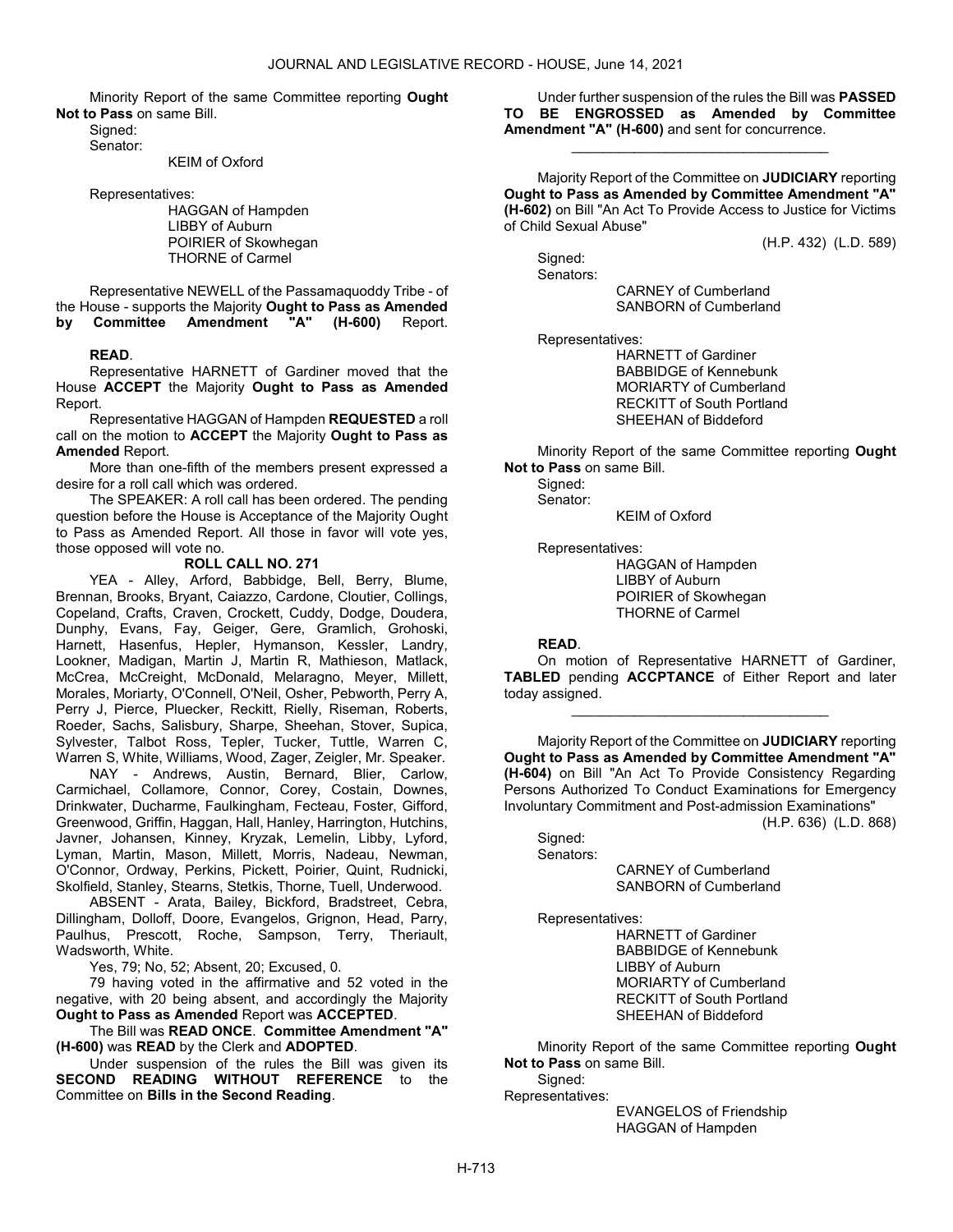POIRIER of Skowhegan THORNE of Carmel

 Representative NEWELL of the Passamaquoddy Tribe - of the House - supports the Majority Ought to Pass as Amended<br>by Committee Amendment "A" (H-604) Report. by Committee Amendment "A" (H-604) Report.

## READ.

 On motion of Representative HARNETT of Gardiner, the Majority Ought to Pass as Amended Report was ACCEPTED. The Bill was READ ONCE. Committee Amendment "A"

(H-604) was READ by the Clerk and ADOPTED.

 Under suspension of the rules the Bill was given its SECOND READING WITHOUT REFERENCE to the Committee on Bills in the Second Reading.

 Under further suspension of the rules the Bill was PASSED TO BE ENGROSSED as Amended by Committee Amendment "A" (H-604) and sent for concurrence.

\_\_\_\_\_\_\_\_\_\_\_\_\_\_\_\_\_\_\_\_\_\_\_\_\_\_\_\_\_\_\_\_\_

 Majority Report of the Committee on JUDICIARY reporting Ought Not to Pass on Bill "An Act To Require Uniform Adherence to Internal Revenue Service Guidelines by Maine Nonprofit Organizations"

(H.P. 643) (L.D. 887)

 Signed: Senators:

> CARNEY of Cumberland KEIM of Oxford SANBORN of Cumberland

Representatives:

 HARNETT of Gardiner BABBIDGE of Kennebunk EVANGELOS of Friendship LIBBY of Auburn MORIARTY of Cumberland RECKITT of South Portland SHEEHAN of Biddeford

 Minority Report of the same Committee reporting Ought to Pass as Amended by Committee Amendment "A" (H-603) on same Bill.

Signed:

Representatives:

 HAGGAN of Hampden POIRIER of Skowhegan THORNE of Carmel

 Representative NEWELL of the Passamaquoddy Tribe - of the House - supports the Majority Ought Not to Pass Report.

## READ.

 On motion of Representative HARNETT of Gardiner, the Majority Ought Not to Pass Report was ACCEPTED and sent for concurrence.

\_\_\_\_\_\_\_\_\_\_\_\_\_\_\_\_\_\_\_\_\_\_\_\_\_\_\_\_\_\_\_\_\_

 Majority Report of the Committee on JUDICIARY reporting Ought to Pass as Amended by Committee Amendment "A" (H-601) on Bill "An Act Regarding the Review of Law Enforcement Use of Deadly Force"

Signed:

(H.P. 1095) (L.D. 1480)

Senators:

 CARNEY of Cumberland SANBORN of Cumberland

Representatives:

 HARNETT of Gardiner BABBIDGE of Kennebunk CARDONE of Bangor EVANGELOS of Friendship McCREIGHT of Harpswell MORIARTY of Cumberland RECKITT of South Portland SHEEHAN of Biddeford

 Minority Report of the same Committee reporting Ought Not to Pass on same Bill.

Sianed: Senator: KEIM of Oxford

 Representatives: HAGGAN of Hampden POIRIER of Skowhegan

 Representative NEWELL of the Passamaquoddy Tribe - of the House - supports the Majority Ought to Pass as Amended<br>by Committee Amendment "A" (H-601) Report. by Committee Amendment "A"

#### READ.

 On motion of Representative HARNETT of Gardiner, TABLED pending ACCPTANCE of Either Report and later today assigned.

\_\_\_\_\_\_\_\_\_\_\_\_\_\_\_\_\_\_\_\_\_\_\_\_\_\_\_\_\_\_\_\_\_

 Nine Members of the Committee on ENVIRONMENT AND NATURAL RESOURCES report in Report "A" Ought to Pass as Amended by Committee Amendment "A" (H-605) on Bill "An Act To Support and Improve Municipal Recycling Programs and Save Taxpayer Money"

(H.P. 1146) (L.D. 1541)

 Signed: Senators:

 BRENNER of Cumberland BENNETT of Oxford CARNEY of Cumberland

Representatives:

 TUCKER of Brunswick BELL of Yarmouth BLUME of York DOUDERA of Camden GRAMLICH of Old Orchard Beach ZEIGLER of Montville

 Three Members of the same Committee report in Report "B" Ought Not to Pass on same Bill. Signed:

 Representatives: HANLEY of Pittston JOHANSEN of Monticello O'CONNOR of Berwick

 One Member of the same Committee reports in Report "C" Ought to Pass as Amended by Committee Amendment "B" (H-606) on same Bill.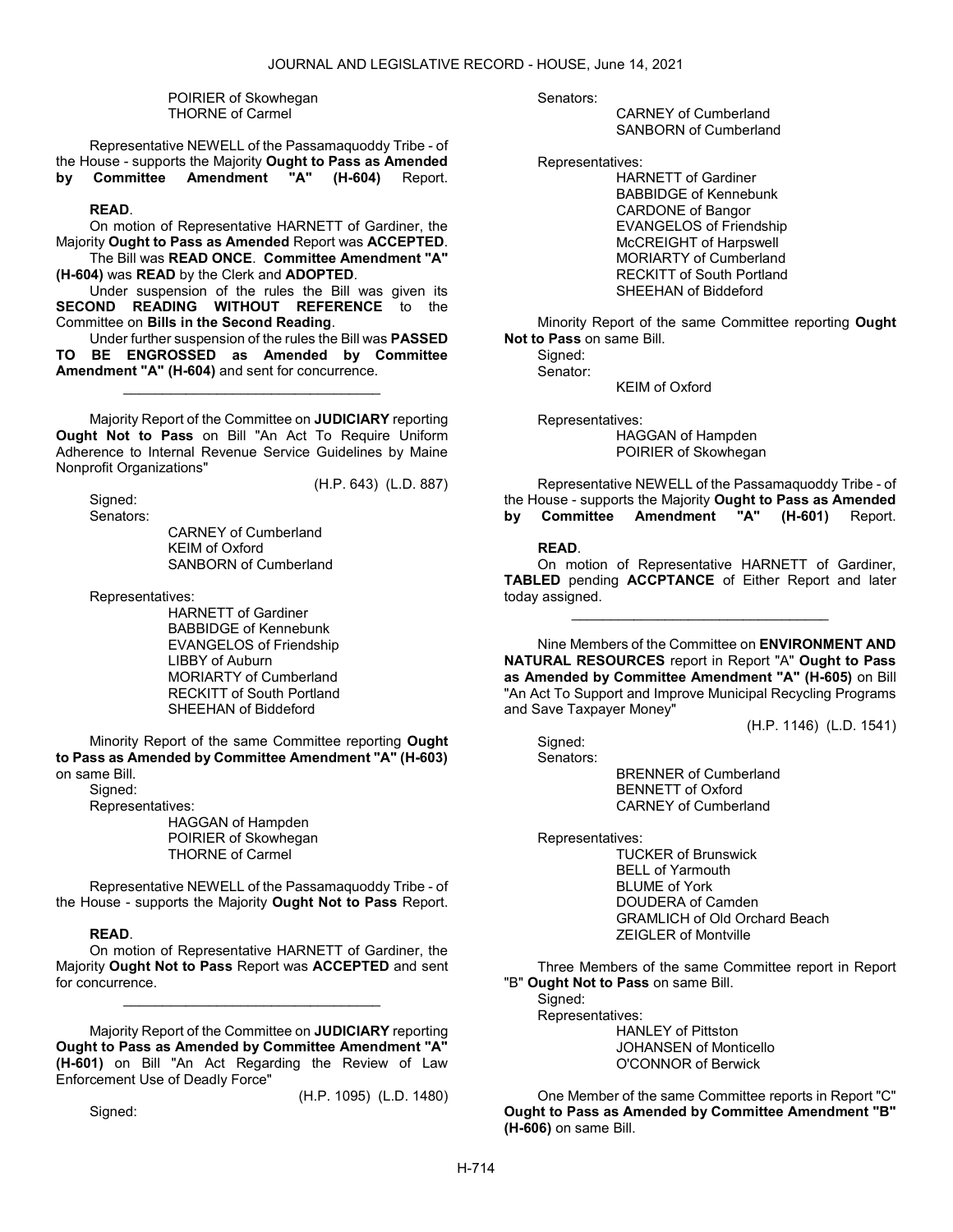Signed:

Representative:

TUELL of East Machias

## READ.

 On motion of Representative TUCKER of Brunswick, TABLED pending ACCPTANCE of Any Report and later today assigned.

\_\_\_\_\_\_\_\_\_\_\_\_\_\_\_\_\_\_\_\_\_\_\_\_\_\_\_\_\_\_\_\_\_

 By unanimous consent, all matters having been acted upon were ORDERED SENT FORTHWITH. \_\_\_\_\_\_\_\_\_\_\_\_\_\_\_\_\_\_\_\_\_\_\_\_\_\_\_\_\_\_\_\_\_

 Majority Report of the Committee on HEALTH COVERAGE, INSURANCE AND FINANCIAL SERVICES reporting Ought to Pass as Amended by Committee Amendment "A" (H-609) on Bill "An Act To Eliminate Insurance Rating Based on Age, Geographic Location or Smoking History and To Reduce Rate Variability Due to Group Size"

(H.P. 828) (L.D. 1150)

 Signed: Senators:

 SANBORN of Cumberland BRENNER of Cumberland

Representatives:

 TEPLER of Topsham ARFORD of Brunswick BROOKS of Lewiston EVANS of Dover-Foxcroft MATHIESON of Kittery MELARAGNO of Auburn

 Minority Report of the same Committee reporting Ought Not to Pass on same Bill.

Signed:

Senator:

STEWART of Aroostook

Representatives:

 BLIER of Buxton CONNOR of Lewiston MORRIS of Turner QUINT of Hodgdon

#### READ.

 Representative TEPLER of Topsham moved that the House ACCEPT the Majority Ought to Pass as Amended Report.

 Representative MORRIS of Turner REQUESTED a roll call on the motion to ACCEPT the Majority Ought to Pass as Amended Report.

 More than one-fifth of the members present expressed a desire for a roll call which was ordered.

The SPEAKER: The Chair recognizes the Representative from North Turner, Representative Morris.

Representative MORRIS: Thank you, Mr. Speaker. I rise in opposition to the pending motion. The reason for my opposition is because this is about personal responsibility. We have decades of evidence, empirical evidence, that smoking and the use of tobacco products is not good for your health. So, it would seem to make sense that if insurance companies wish to charge somebody more for their use of tobacco products, it's merely holding them accountable for their personal behavior

choices. The problem with this is that if we allow this bill to pass, those who don't use tobacco products will have to pay more to subsidize those who choose to use tobacco products. I think with the decades of evidence showing the harmful effects of tobacco that is well-known to everybody in this chamber as well as most folks throughout this country, we know the negative impacts on a person's health for using tobacco and I don't believe it is wrong to ask them to pay a higher premium for deciding to use tobacco products regardless. So, I would urge this Body to reject the pending motion and let's do a vote for personal responsibility. Thank you.

The SPEAKER: The Chair recognizes the Representative from Lewiston, Representative Brooks.

Representative BROOKS: Thank you, Speaker, Women and Men of the House. The bill addresses insurance companies charging more, up to 150% more, for people who smoke that aren't enrolled in a cessation program. This could price people out of the market of health care and health insurance and it is discriminatory against people who have a substance use that 95%, according to the American Cancer Society Cancer Action Network, over 95% start before the age of 21. This is a practice that is very harmful in the patients but, you know, people could be not able to afford cancer, not cancer, but medical treatment for conditions that may or may not be associated with smoking. It really hurts their ability to be screened for cancers as well, you know, including mammograms, pap smears, colonoscopies, other routine screening as well as other routine things that are checked as far as blood pressure or other medical conditions. This bill, being 150% more, the charges, not eligible for federal subsidies and it does price some people out of the market and it is shown also that a provider recommending that somebody quit smoking does work and there are smoking cessation programs. I quit smoking with Chantix and there's also Wellbutrin or Zyban which has been shown to decrease the cravings for tobacco, and along with that, it's a slippery slope. Today, we may be charging people out of the market for smoking use and I wonder about obesity. Are we going to start charging people more money for being obese and just, you know, deny their access to appropriate health care? And one last point is if we don't catch illnesses early, there will be increased pain and suffering and it will also lead to more advanced disease by the time the person is able to get help, if they are able to get help at all. Thank you.

The SPEAKER: The Chair recognizes the Representative from Buxton, Representative Blier.

Representative BLIER: Thank you, Mr. Speaker, Ladies and Gentlemen of the House. Years ago, I worked for a company when they started out insurance companies coming in and saying if you smoke, you're going to have to pay more for your health insurance and, you know what? A lot of people quit. We're out here now, we're trying to get away from flavored to stop people from smoking. I'm confused. Do you want people to smoke or you don't want people to smoke? This bill would just, the people that smoke has a higher rate of health issues and not allowing them to pay more for their insurance is not the right thing. It's working now, I say we keep it the same, we defeat this motion. Thank you.

The SPEAKER: The Chair recognizes the Representative from Topsham, Representative Tepler.

Representative TEPLER: Thank you, Mr. Speaker and Men and Women of the House. I just briefly want to say that this bill is supported by the American Cancer Society and Consumers for Affordable Healthcare, and other organizations that are dedicated to helping Mainers quit smoking, stop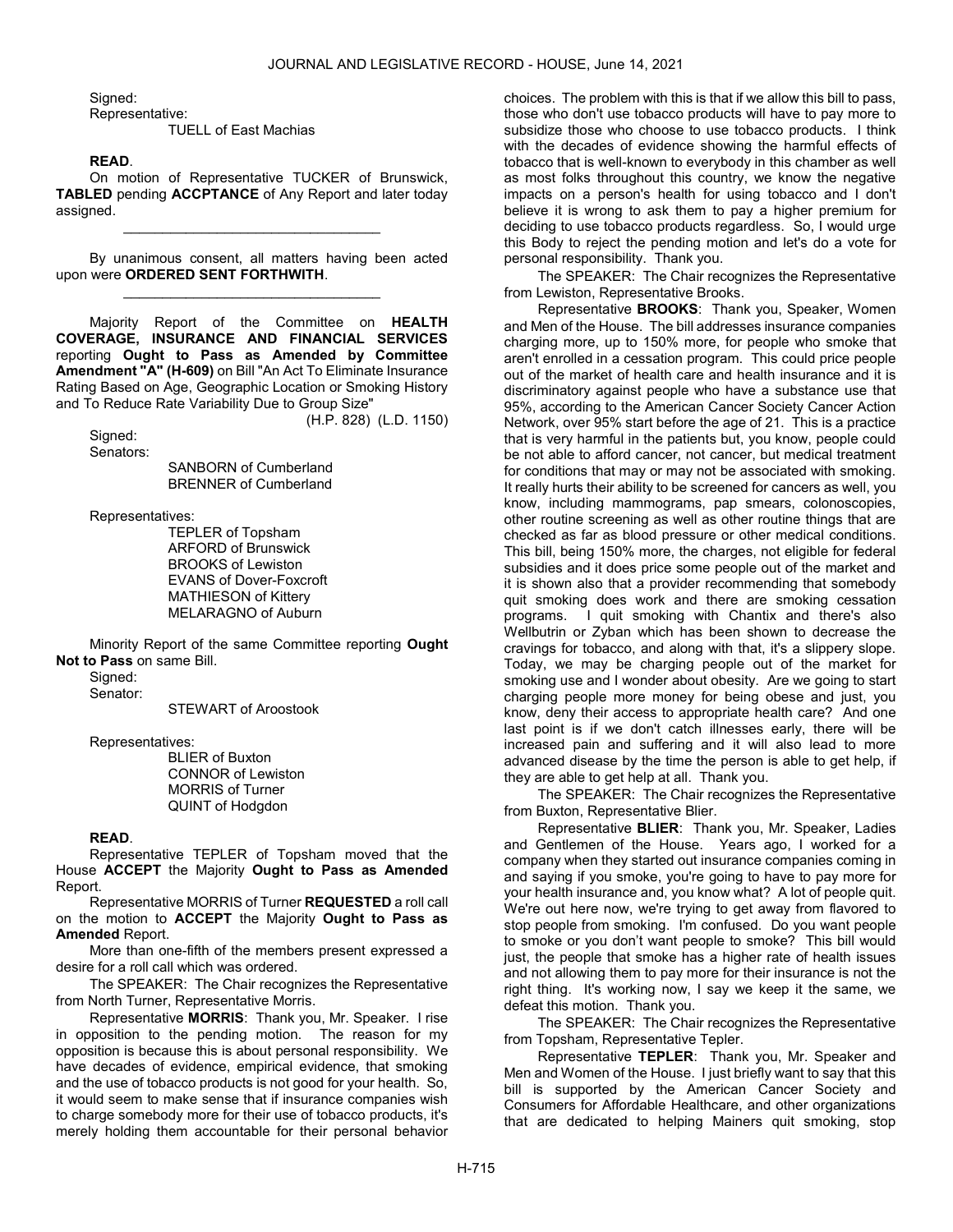smoking and be healthy. We do not deal with other behaviors like alcohol or smoking marijuana by charging more for health insurance for those behaviors which involve some level of personal responsibility as well and some effect on health. This is the one remaining item that we charge more for. We removed preexisting conditions and we feel that over the next two years as the clear choice plans are worked out, it will be a simple thing to reduce this to a one-to-one ratio so that smokers are not being charged more than others. Thank you, Mr. Speaker.

The SPEAKER: The Chair recognizes the Representative from Turner, Representative Morris.

Representative MORRIS: Thank you, Mr. Speaker. I apologize for rising a second time, but I just want to point out that it is allowed under the Affordable Care Act to charge people 1.5 times more for tobacco use. This would make Maine an outlier with the Affordable Care Act. Thank you.

The SPEAKER: The Chair recognizes the Representative from Scarborough, Representative Warren.

Representative WARREN: Thank you, Mr. Speaker. I just want to rise in support of this motion. It seems that we've got some big insurance companies, we've got some big tobacco industry, we've got a whole bunch of people that are profiting off of predominantly working Maine people, but they didn't vote me in, thousands of Maine people voted me in, and I think we all want Maine people to be happy, healthy --

The SPEAKER: The Member will defer. The Chair would remind the Member not to question the motives of other Members. The Member may proceed.

Representative WARREN: I personally believe that I'm here in the interests of Maine people and I want the best for them, I want them to be happy and healthy. I don't want to be legislating morality, though. Different people make different personal decisions. That seems to be in part between an individual and their doctor, but on this measure, it does seem to me that we're giving the benefit, the profit, to these insurance companies that just doesn't add up to me, that doesn't seem right. We know that these big tobacco industries, they are targeting people disproportionately and I just think to oversimplify it as one person's individual choice, I think we want to put it in a bigger context and at least for me, I want to say how can we make Maine people happier, healthier, to make the best decision that's right for them, and so, I support this motion for that reason.

The SPEAKER: The Chair recognizes the Representative from Lewiston, Representative Brooks.

Representative BROOKS: Thank you, Speaker. I wanted to just read a little bit from the American Cancer Society's Cancer Action Network testimony. They point out that there are 10 states and Washington D.C. that have passed legislation imposing regulations eliminating or limiting the tobacco rating in their individual and/or small group health insurance markets. These states include California, Vermont, Rhode Island, Massachusetts, New Jersey, Arkansas, New York, North Carolina and Colorado. And they do also say that the American Cancer Society Cancer Action Network places high priority on evidence-based tobacco control policies that prevent cancer and save lives. And to address another point that was brought up, it says charging tobacco users higher health insurance premiums is not proven to reduce smoking. In fact, it likely results in reduced access to health care for those who need it most. Thank you.

 The SPEAKER: A roll call has been ordered. The pending question before the House is Acceptance of the Majority Ought to Pass as Amended Report. All those in favor will vote yes, those opposed will vote no.

## ROLL CALL NO. 272

 YEA - Alley, Arford, Babbidge, Bell, Berry, Blume, Brennan, Brooks, Bryant, Caiazzo, Cardone, Cloutier, Collings, Copeland, Crafts, Craven, Crockett, Cuddy, Dodge, Doudera, Dunphy, Evans, Fay, Geiger, Gere, Gramlich, Grohoski, Harnett, Hasenfus, Hepler, Hymanson, Kessler, Landry, Lookner, Madigan, Martin J, Martin R, Mathieson, Matlack, McCrea, McCreight, McDonald, Melaragno, Meyer, Millett, Morales, Moriarty, O'Connell, O'Neil, Ordway, Osher, Pebworth, Perry A, Perry J, Pierce, Pluecker, Reckitt, Rielly, Riseman, Roberts, Roeder, Sachs, Salisbury, Sharpe, Sheehan, Stover, Supica, Sylvester, Talbot Ross, Tepler, Tucker, Tuttle, Warren C, Warren S, White, Williams, Wood, Zager, Zeigler, Mr. Speaker.

 NAY - Andrews, Austin, Bernard, Blier, Carlow, Carmichael, Collamore, Connor, Corey, Costain, Downes, Drinkwater, Ducharme, Faulkingham, Fecteau, Foster, Gifford, Greenwood, Griffin, Haggan, Hall, Hanley, Harrington, Hutchins, Javner, Johansen, Kinney, Kryzak, Lemelin, Libby, Lyford, Lyman, Martin, Mason, Millett, Morris, Nadeau, Newman, O'Connor, Pickett, Poirier, Quint, Rudnicki, Skolfield, Stanley, Stearns, Stetkis, Thorne, Tuell, Underwood.

 ABSENT - Arata, Bailey, Bickford, Bradstreet, Cebra, Dillingham, Dolloff, Doore, Evangelos, Grignon, Head, Parry, Paulhus, Perkins, Prescott, Roche, Sampson, Terry, Theriault, Wadsworth, White.

Yes, 80; No, 50; Absent, 21; Excused, 0.

 80 having voted in the affirmative and 50 voted in the negative, with 21 being absent, and accordingly the Majority Ought to Pass as Amended Report was ACCEPTED.

 The Bill was READ ONCE. Committee Amendment "A" (H-609) was READ by the Clerk and ADOPTED.

 Under suspension of the rules the Bill was given its SECOND READING WITHOUT REFERENCE to the Committee on Bills in the Second Reading.

 Under further suspension of the rules the Bill was PASSED TO BE ENGROSSED as Amended by Committee Amendment "A" (H-609) and sent for concurrence.

\_\_\_\_\_\_\_\_\_\_\_\_\_\_\_\_\_\_\_\_\_\_\_\_\_\_\_\_\_\_\_\_\_

 By unanimous consent, all matters having been acted upon were ORDERED SENT FORTHWITH. \_\_\_\_\_\_\_\_\_\_\_\_\_\_\_\_\_\_\_\_\_\_\_\_\_\_\_\_\_\_\_\_\_

## Ought to Pass as Amended

 Report of the Committee on LABOR AND HOUSING on Bill "An Act To Address the Windfall Elimination Provision"

(S.P. 148) (L.D. 341)

 Reporting Ought to Pass as Amended by Committee Amendment "A" (S-203).

 Came from the Senate with the Report READ and ACCEPTED and the Bill PASSED TO BE ENGROSSED AS AMENDED BY COMMITTEE AMENDMENT "A" (S-203) AS AMENDED BY SENATE AMENDMENT "A" (S-251) thereto.

The Report was READ and ACCEPTED.

 The Bill was READ ONCE. Committee Amendment "A" (S-203) was READ by the Clerk.

Senate Amendment "A" (S-251) to Committee Amendment "A" (S-203) was READ by the Clerk and ADOPTED.

Committee Amendment "A" (S-203) as Amended by Senate Amendment "A" (S-251) thereto was ADOPTED.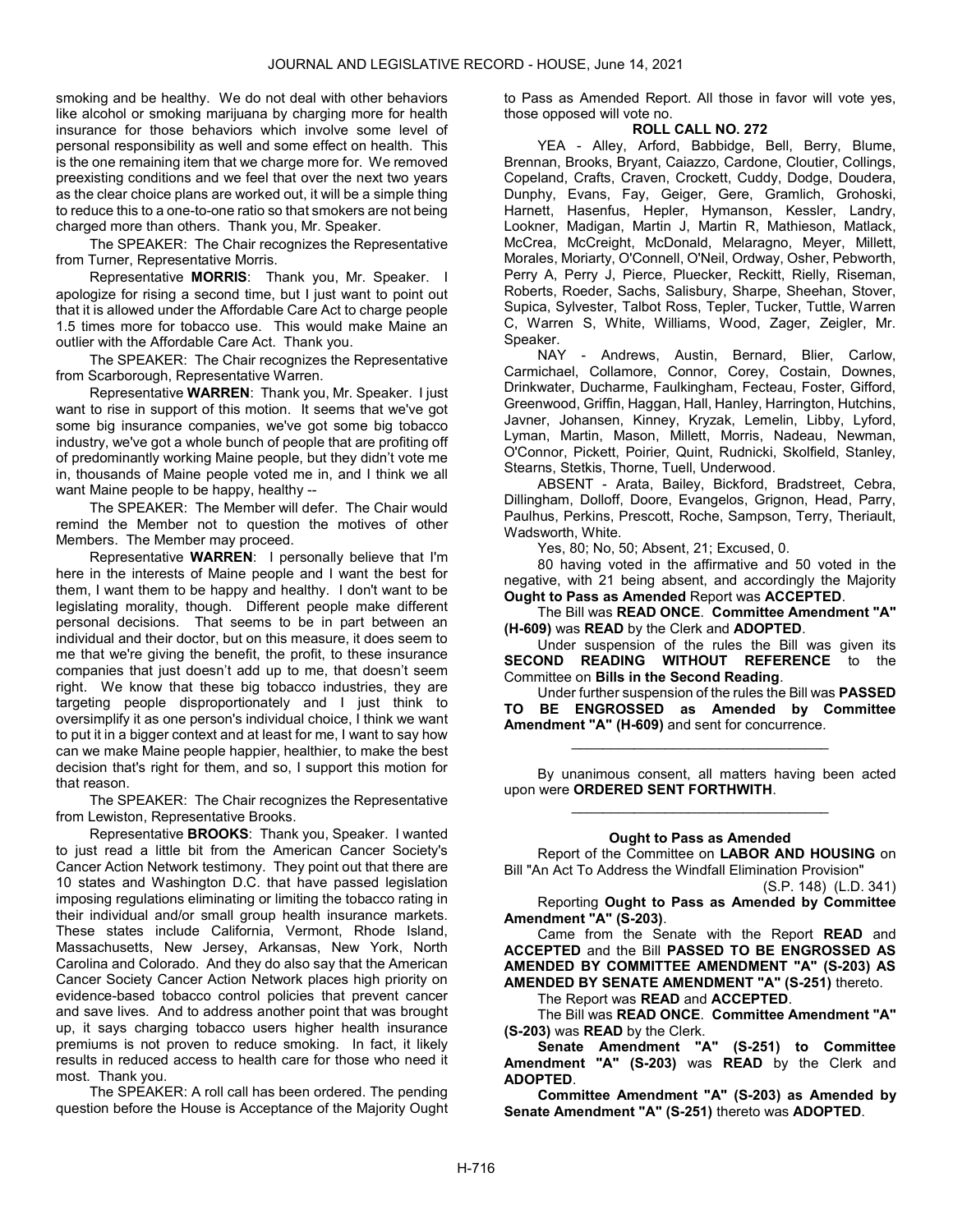Under suspension of the rules the Bill was given its SECOND READING WITHOUT REFERENCE to the Committee on Bills in the Second Reading.

 Under further suspension of the rules the Bill was PASSED TO BE ENGROSSED as Amended by Committee Amendment "A" (S-203) as AMENDED by Senate Amendment "A" (S-251) thereto in concurrence.

\_\_\_\_\_\_\_\_\_\_\_\_\_\_\_\_\_\_\_\_\_\_\_\_\_\_\_\_\_\_\_\_\_

 By unanimous consent, all matters having been acted upon were ORDERED SENT FORTHWITH. \_\_\_\_\_\_\_\_\_\_\_\_\_\_\_\_\_\_\_\_\_\_\_\_\_\_\_\_\_\_\_\_\_

**ENACTORS** Emergency Measure An Act To Amend the Maine Pharmacy Act

> (S.P. 11) (L.D. 4) (C. "A" S-256)

 Reported by the Committee on Engrossed Bills as truly and strictly engrossed. This being an emergency measure, a two-thirds vote of all the members elected to the House being necessary, a total was taken. 112 voted in favor of the same and 0 against, and accordingly the Bill was PASSED TO BE ENACTED, signed by the Speaker and sent to the Senate.

#### Emergency Measure

\_\_\_\_\_\_\_\_\_\_\_\_\_\_\_\_\_\_\_\_\_\_\_\_\_\_\_\_\_\_\_\_\_

 An Act To Establish the Maine Connectivity Authority (S.P. 477) (L.D. 1484)

(C. "A" S-248)

 Reported by the Committee on Engrossed Bills as truly and strictly engrossed. This being an emergency measure, a two-thirds vote of all the members elected to the House being necessary, a total was taken. 102 voted in favor of the same and 0 against, and accordingly the Bill was PASSED TO BE ENACTED, signed by the Speaker and sent to the Senate.

#### Emergency Measure

\_\_\_\_\_\_\_\_\_\_\_\_\_\_\_\_\_\_\_\_\_\_\_\_\_\_\_\_\_\_\_\_\_

 Resolve, To Place a Temporary Moratorium on the Approval of Any New Motor Vehicle Registration Plates and Initiate a Registration Plate Working Group

> (S.P. 511) (L.D. 1618) (C. "A" S-254)

 Reported by the Committee on Engrossed Bills as truly and strictly engrossed. This being an emergency measure, a two-thirds vote of all the members elected to the House being necessary, a total was taken. 109 voted in favor of the same and 2 against, and accordingly the Resolve was FINALLY PASSED, signed by the Speaker and sent to the Senate.

 By unanimous consent, all matters having been acted upon were ORDERED SENT FORTHWITH. \_\_\_\_\_\_\_\_\_\_\_\_\_\_\_\_\_\_\_\_\_\_\_\_\_\_\_\_\_\_\_\_\_

\_\_\_\_\_\_\_\_\_\_\_\_\_\_\_\_\_\_\_\_\_\_\_\_\_\_\_\_\_\_\_\_\_

#### CONSENT CALENDAR First Day

 In accordance with House Rule 519, the following items appeared on the Consent Calendar for the First Day:

 (H.P. 911) (L.D. 1245) Bill "An Act To Ensure the Provision of Adequate Personal Protective Equipment to Firefighters Who Are Women" (EMERGENCY) Committee on CRIMINAL JUSTICE AND PUBLIC SAFETY reporting Ought to Pass as Amended by Committee Amendment "A" (H-610)

 (H.P. 1100) (L.D. 1486) Bill "An Act To Improve Investigations of Child Sexual Abuse" Committee on CRIMINAL JUSTICE AND PUBLIC SAFETY reporting Ought to Pass as Amended by Committee Amendment "A" (H-611)

 Under suspension of the rules, Second Day Consent Calendar notification was given.

There being no objection. House Papers were **PASSED** TO BE ENGROSSED as Amended and sent for concurrence. \_\_\_\_\_\_\_\_\_\_\_\_\_\_\_\_\_\_\_\_\_\_\_\_\_\_\_\_\_\_\_\_\_

 (H.P. 968) (L.D. 1312) Bill "An Act To Remove Barriers to Accessory Dwelling Units and Allow Accessory Dwelling Units where Single-family Houses Are Allowed" Committee on LABOR AND HOUSING reporting Ought to Pass as Amended by Committee Amendment "A" (H-608)

On motion of Representative DUNPHY of Old Town, was **REMOVED** from the First Day Consent Calendar.

The Unanimous Committee Report was READ.

 On further motion of same Representative TABLED pending **ACCEPTANCE** of the Committee Report and later today assigned.

\_\_\_\_\_\_\_\_\_\_\_\_\_\_\_\_\_\_\_\_\_\_\_\_\_\_\_\_\_\_\_\_\_

 By unanimous consent, all matters having been acted upon were ORDERED SENT FORTHWITH. \_\_\_\_\_\_\_\_\_\_\_\_\_\_\_\_\_\_\_\_\_\_\_\_\_\_\_\_\_\_\_\_\_

## SENATE PAPERS Non-Concurrent Matter

Bill "An Act To End At-will Employment"

 Report "C" (2) OUGHT TO PASS AS AMENDED of the Committee on LABOR AND HOUSING READ and ACCEPTED and the Bill PASSED TO BE ENGROSSED AS AMENDED BY COMMITTEE AMENDMENT "B" (H-482) in the House on June 10, 2021.

 Came from the Senate with Report "B" (4) OUGHT NOT TO PASS of the Committee on LABOR AND HOUSING READ and ACCEPTED in NON-CONCURRENCE.

 Speaker FECTEAU of Biddeford moved that the House INSIST.

 Representative STETKIS of Canaan moved that the House RECEDE AND CONCUR.

 Representative DUNPHY of Old Town REQUESTED a roll call on the motion to RECEDE AND CONCUR.

 More than one-fifth of the members present expressed a desire for a roll call which was ordered.

The SPEAKER: The Chair recognizes the Representative from Portland, Representative Sylvester.

Representative SYLVESTER: Thank you, Mr. Speaker. I think that it is the correct thing to study a bill that has caused this much discussion in the state. When I start any bill, I start out with a goal. And the goal on this discussion was to discuss a system which was created out of both implicit and explicit racism and classism and to make sure that everybody knew that this system existed, that the State of Maine and the country, you know, was part of a country that was the only country that had this idea, and I think we were successful in that. And, so, having generated that discussion, if my good friends across the aisle are correct and the end of at-will employment is the end of the world, then this study will show that. And if those of us who believe that it should be ended are correct, then perhaps it will show that. But, either way, we will end this discussion with empirical facts and we'll know where we are. Thank you, Mr. Speaker.

<sup>(</sup>H.P. 398) (L.D. 553)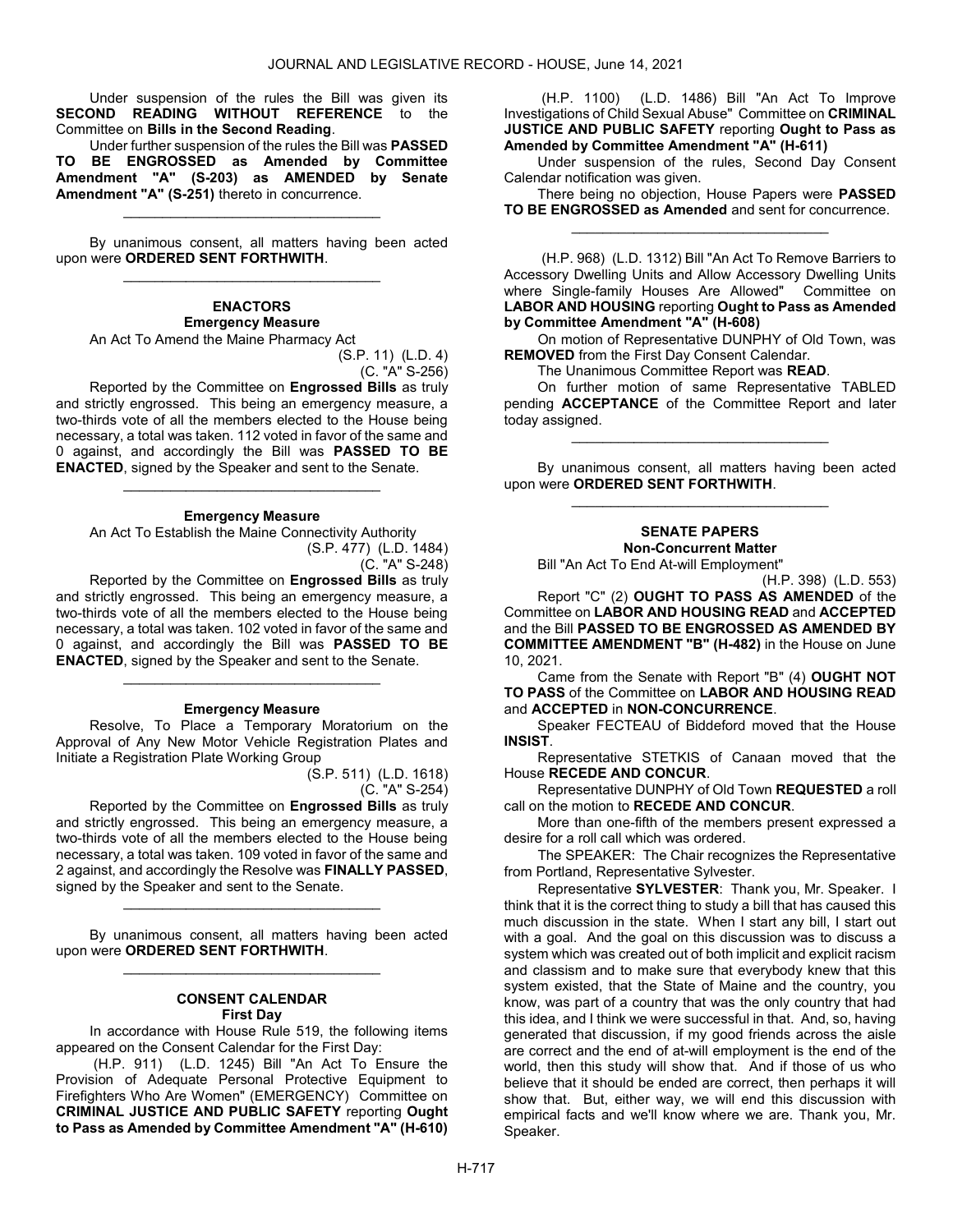The SPEAKER: The Chair recognizes the Representative from Turner, Representative Morris.

Representative MORRIS: Thank you, Mr. Speaker. I rise in support of the pending motion. As I said before, I believe businesses deserve predictability. I believe having anything hanging over their head to end at-will employment is something that's going to be very difficult for them in the next year and I would urge this Body to support the pending motion. Thank you.

 The SPEAKER: A roll call has been ordered. The pending question before the House is to Recede and Concur. All those in favor will vote yes, those opposed will vote no.

## ROLL CALL NO. 273

 YEA - Andrews, Austin, Bernard, Blier, Carlow, Carmichael, Collamore, Connor, Corey, Costain, Downes, Drinkwater, Ducharme, Faulkingham, Fay, Fecteau, Foster, Gifford, Greenwood, Griffin, Haggan, Hall, Hanley, Harrington, Hutchins, Javner, Johansen, Kinney, Kryzak, Landry, Lemelin, Libby, Lyford, Lyman, Martin J, Martin R, Martin T, Mason, Millett, Moriarty, Morris, Nadeau, Newman, O'Connell, O'Connor, Ordway, Perkins, Perry, Pickett, Pierce, Poirier, Quint, Rudnicki, Skolfield, Stanley, Stearns, Stetkis, Thorne, Tuell, Underwood.

 NAY - Alley, Arford, Babbidge, Bell, Berry, Blume, Brennan, Brooks, Bryant, Caiazzo, Cardone, Cloutier, Collings, Copeland, Crafts, Craven, Crockett, Cuddy, Dodge, Doudera, Dunphy, Evans, Geiger, Gere, Gramlich, Grohoski, Harnett, Hasenfus, Hepler, Hymanson, Kessler, Lookner, Madigan, Mathieson, Matlack, McCrea, McCreight, McDonald, Melaragno, Meyer, Millett, Morales, O'Neil, Osher, Pebworth, Perry, Pluecker, Reckitt, Rielly, Riseman, Roberts, Roeder, Sachs, Salisbury, Sharpe, Sheehan, Stover, Supica, Sylvester, Talbot Ross, Tepler, Tucker, Tuttle, Warren C, Warren S, White, Williams, Wood, Zager, Zeigler, Mr. Speaker.

 ABSENT - Arata, Bailey, Bickford, Bradstreet, Cebra, Dillingham, Dolloff, Doore, Evangelos, Grignon, Head, Parry, Paulhus, Prescott, Roche, Sampson, Terry, Theriault, Wadsworth, White.

Yes, 60; No, 71; Absent, 20; Excused, 0.

 60 having voted in the affirmative and 71 voted in the negative, with 20 being absent, and accordingly the motion to RECEDE AND CONCUR FAILED.

Subsequently, the House voted to INSIST.

## \_\_\_\_\_\_\_\_\_\_\_\_\_\_\_\_\_\_\_\_\_\_\_\_\_\_\_\_\_\_\_\_\_ Non-Concurrent Matter

 Bill "An Act To Require Instruction on the History of Genocide and the Holocaust"

(H.P. 150) (L.D. 215) Majority (8) **OUGHT NOT TO PASS** Report of the Committee on EDUCATION AND CULTURAL AFFAIRS READ and ACCEPTED in the House on June 10, 2021.

 Came from the Senate with the Minority (5) OUGHT TO PASS AS AMENDED Report of the Committee on EDUCATION AND CULTURAL AFFAIRS READ and ACCEPTED and the Bill PASSED TO BE ENGROSSED AS AMENDED BY<br>COMMITTEE AMENDMENT "A" (H-243) in NON-COMMITTEE AMENDMENT "A" (H-243) in NON-CONCURRENCE.

 Speaker FECTEAU of Biddeford moved that the House **INSIST.** 

 Representative FECTEAU of Augusta moved that the House RECEDE AND CONCUR.

 On motion of Representative DUNPHY of Old Town, TABLED pending the motion of Representative FECTEAU of Augusta to RECEDE AND CONCUR and later today assigned.

\_\_\_\_\_\_\_\_\_\_\_\_\_\_\_\_\_\_\_\_\_\_\_\_\_\_\_\_\_\_\_\_\_

 By unanimous consent, all matters having been acted upon were ORDERED SENT FORTHWITH. \_\_\_\_\_\_\_\_\_\_\_\_\_\_\_\_\_\_\_\_\_\_\_\_\_\_\_\_\_\_\_\_\_

## Non-Concurrent Matter

 An Act To Retroactively Grant Sick Leave Days to Public School Employees Affected by COVID-19 (EMERGENCY) (H.P. 731) (L.D. 993)

(C. "A" H-333)

PASSED TO BE ENACTED in the House on June 8, 2021. Came from the Senate PASSED TO BE ENGROSSED AS AMENDED BY COMMITTEE AMENDMENT "A" (H-333) AND<br>SENATE AMENDMENT "A" (S-262) in NON-SENATE AMENDMENT "A" (S-262) in NON-CONCURRENCE.

The House voted to RECEDE AND CONCUR.

 By unanimous consent, all matters having been acted upon were ORDERED SENT FORTHWITH. \_\_\_\_\_\_\_\_\_\_\_\_\_\_\_\_\_\_\_\_\_\_\_\_\_\_\_\_\_\_\_\_\_

\_\_\_\_\_\_\_\_\_\_\_\_\_\_\_\_\_\_\_\_\_\_\_\_\_\_\_\_\_\_\_\_\_

 The Chair laid before the House the following item which was TABLED earlier in today's session:

 An Act To Increase High School Graduation Rates for Students Experiencing Education Disruption (MANDATE)

> (S.P. 424) (L.D. 1318) (C. "A" S-246)

 Which was TABLED by Representative DUNPHY of Old Town pending PASSAGE TO BE ENACTED. (Roll Call Ordered)

 The SPEAKER: A roll call has been ordered. The pending question before the House is Passage to be Enacted. All those in favor will vote yes, those opposed will vote no.

 In accordance with the provisions of Section 21 of Article IX of the Constitution, a two-thirds vote of all the members elected to the House being necessary, a total was taken.

## ROLL CALL NO. 274

 YEA - Alley, Arford, Babbidge, Bell, Berry, Blume, Brennan, Brooks, Bryant, Caiazzo, Cardone, Cloutier, Collings, Copeland, Corey, Crafts, Craven, Crockett, Cuddy, Dodge, Doudera, Dunphy, Evans, Fay, Geiger, Gere, Gramlich, Grohoski, Harnett, Hasenfus, Hepler, Hymanson, Kessler, Landry, Lookner, Madigan, Martin J, Martin R, Mathieson, Matlack, McCrea, McCreight, McDonald, Melaragno, Meyer, Millett, Morales, Moriarty, O'Connell, O'Neil, Osher, Pebworth, Perry A, Perry J, Pierce, Pluecker, Reckitt, Rielly, Riseman, Roberts, Roeder, Sachs, Salisbury, Sharpe, Sheehan, Stover, Supica, Sylvester, Talbot Ross, Tepler, Tucker, Tuttle, Warren C, Warren S, White, Williams, Wood, Zager, Zeigler, Mr. Speaker.

 NAY - Andrews, Austin, Bernard, Blier, Carlow, Carmichael, Collamore, Connor, Costain, Downes, Drinkwater, Ducharme, Faulkingham, Fecteau, Foster, Gifford, Greenwood, Griffin, Hall, Hanley, Harrington, Hutchins, Javner, Johansen, Kinney, Kryzak, Lemelin, Libby, Lyford, Lyman, Martin, Mason, Millett, Morris, Nadeau, Newman, O'Connor, Ordway, Perkins, Pickett, Poirier, Quint, Rudnicki, Skolfield, Stanley, Stearns, Stetkis, Thorne, Tuell, Underwood.

 ABSENT - Arata, Bailey, Bickford, Bradstreet, Cebra, Dillingham, Dolloff, Doore, Evangelos, Grignon, Haggan, Head, Parry, Paulhus, Prescott, Roche, Sampson, Terry, Theriault, Wadsworth, White.

Yes, 80; No, 50; Absent, 21; Excused, 0.